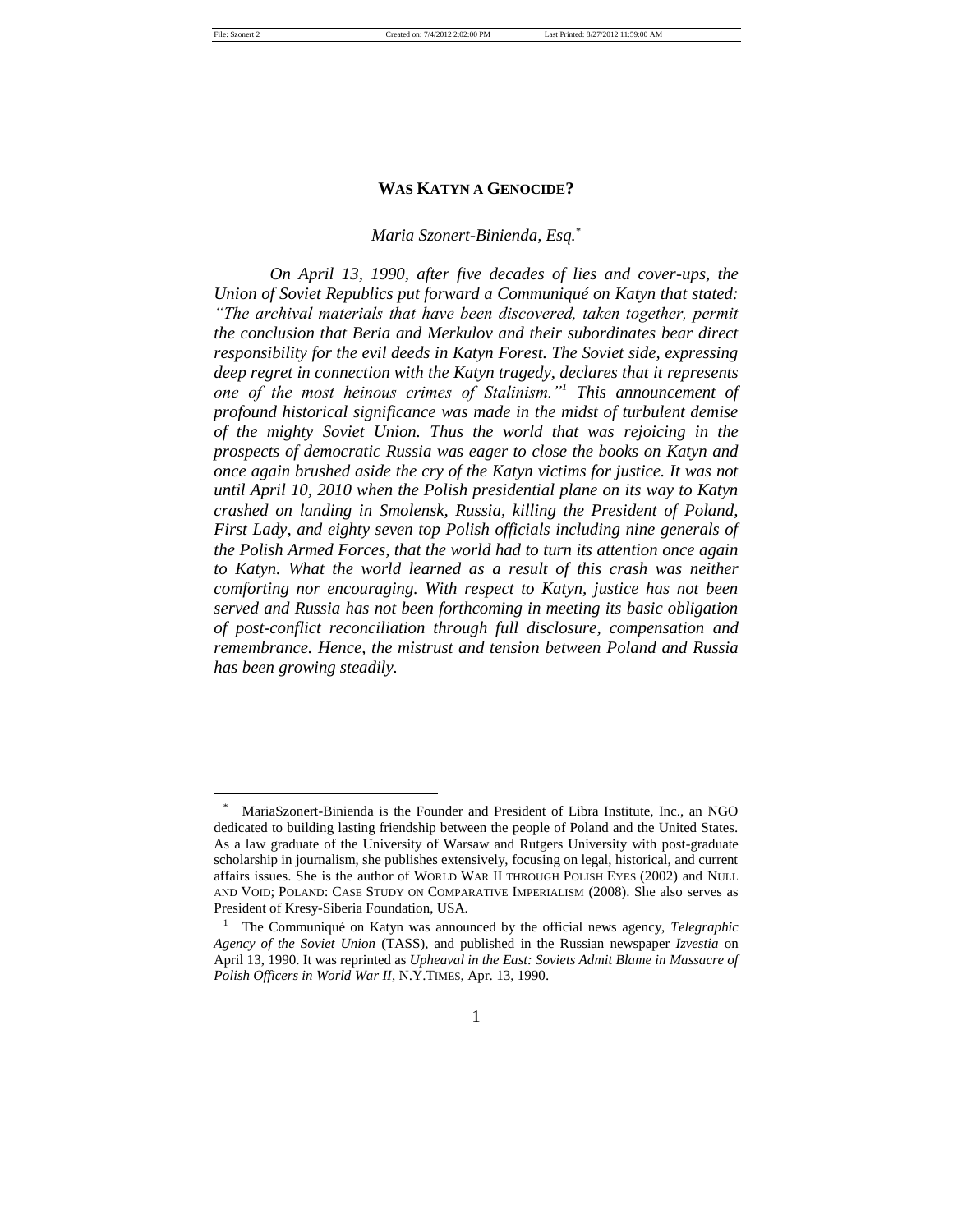| I. |                    |                                                                     |  |
|----|--------------------|---------------------------------------------------------------------|--|
| Π. |                    |                                                                     |  |
|    | $\mathcal{A}$ .    |                                                                     |  |
|    | $\boldsymbol{B}$ . |                                                                     |  |
|    | $\overline{C}$     | German-Soviet Collaboration Against Poland 1939-1941  14            |  |
|    | D.                 |                                                                     |  |
|    | E.                 | Mass Deportations from Soviet-Controlled Poland23                   |  |
|    | $F_{\cdot}$        |                                                                     |  |
|    | G.                 |                                                                     |  |
|    |                    |                                                                     |  |
|    | A.                 |                                                                     |  |
|    | $\boldsymbol{B}$ . |                                                                     |  |
|    | $\overline{C}$ .   | Do Katyn Victims Belong to a Protected Group?38                     |  |
|    | D.                 |                                                                     |  |
|    |                    | 1.                                                                  |  |
|    |                    | 2.                                                                  |  |
|    |                    | 3.                                                                  |  |
|    |                    | $\overline{4}$ .                                                    |  |
|    | $E_{\cdot}$        |                                                                     |  |
|    |                    | $\mathbf{1}$ .                                                      |  |
|    |                    | $\overline{2}$ .                                                    |  |
|    |                    | a.                                                                  |  |
|    |                    | h.                                                                  |  |
|    |                    | $C_{\bullet}$                                                       |  |
|    |                    | $d_{\cdot}$                                                         |  |
|    |                    | 3.<br>Intent and knowledge inferred from facts and circumstances 67 |  |
|    |                    | a.                                                                  |  |
|    |                    | $h_{\cdot}$                                                         |  |
|    |                    | $C_{-}$                                                             |  |
|    | $F_{\cdot}$        |                                                                     |  |
|    |                    | 1.                                                                  |  |
|    |                    | $2^{\circ}$                                                         |  |
|    |                    | IV. STATUS OF THE KATYN CRIME SEVENTY YEARS LATER 79                |  |
|    |                    |                                                                     |  |
|    |                    |                                                                     |  |

## I. INTRODUCTION

The Katyn crime, commonly understood as the murder of Polish prisoners of war (POWs) of officer rank in the Katyn forest near Smolensk, casts an ominous shadow over the legacy of Nuremberg justice by bringing to the forefront the fundamental question: can justice be served when a powerful empire does harm to a smaller country? As long as the Katyn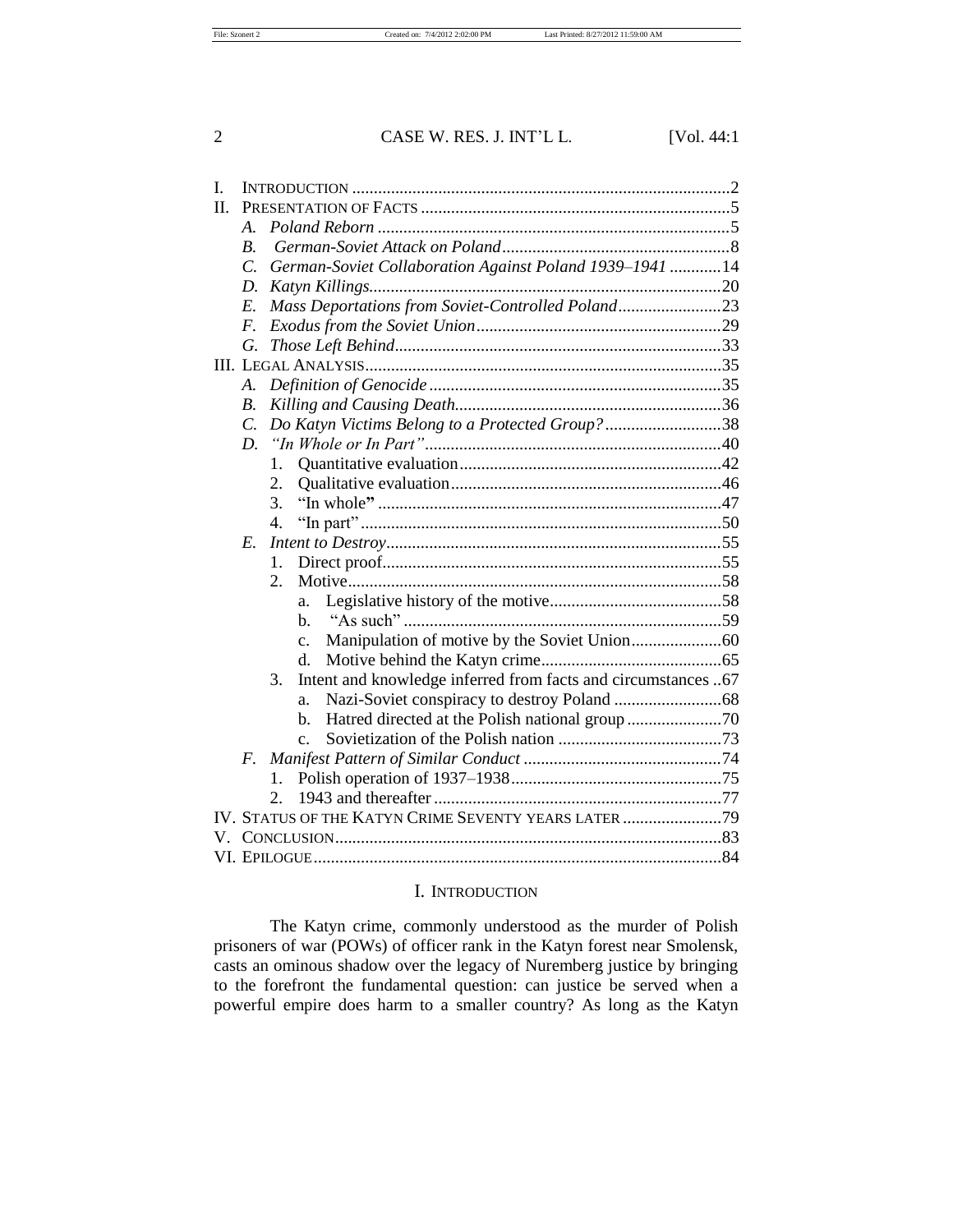crime remains unpunished, the international justice system born out of Nuremberg does not meet this basic standard.

The Katyn crime attracted international attention in 1943 when the Nazi troops advancing towards Moscow discovered mass graves of Polish officers in the Katyn forest.<sup>2</sup> It took historians decades to realize that Katyn was only one of many sites of mass murder of Polish nationals by the Soviet regime between 1939 and 1941. Today the Katyn massacre symbolizes the Soviet policy of mass persecution of the Polish nationals during World War II. For fifty years, the Soviet Union covered up the Katyn atrocity, banishing the memory of the crime and the memory of the victims by effectively suppressing any mention of Katyn at home and abroad. <sup>3</sup>

In this paper, I will explore whether the leadership of the Soviet Union committed genocide on the Polish national group, as such, during the period between September 17, 1939 and June 20, 1941, when the Soviet Union acted in alliance with Nazi Germany pursuant to the Ribbentrop-Molotov Pact of August 23, 1939<sup>4</sup> and the Friendship and Boundary Treaty of September 28,  $1939$ .<sup>5</sup> The author is mindful of the daring character of a genocide charge. After half a century of denial and twenty years of minimizing the significance of the Katyn crime, the people in Russia and in the West are not prepared to absorb the Katyn crime in its entirety. Upon murdering the Poles, the Soviets committed "memoricide" by destroying the memory of the victims. The complicity of the Western democracies in covering up the Katyn crime makes the truth about Katyn much harder to accept. As much as Katyn continues to represent the inconvenient truth of that complicity, the notion that Katyn may constitute genocide makes the inconvenient truth much more uncomfortable. Accordingly, the psychological phenomenon of genocide denial comes to forefront with full force in this instance, both in Russia and in the West.

In judging any genocide, two opposite forces come to play: interests that aim at restricting the charge of genocide, often in order to preserve the status quo for political expediency, and interests that demand it in the name of justice and long-term well-being of the international community. The unwillingness of the international courts in the early International Criminal Court (ICC) era to pursue genocide charges because of their powerful

<sup>2</sup> *See* GEORGE SANFORD, KATYN AND THE SOVIET MASSACRE: TRUTH, JUSTICE, MEMORY, 1 (2005) ("After the German invasion of the U.S.S.R. Goebbels announced the discovery of the bodies with much propaganda fanfare in April 1943.").

<sup>3</sup> *See id.* at 3 ("Only the Soviet admission of guilt in 1990 and the release of their documents, however, made it possible to establish the truth about the whole of the 1940 massacre  $\ldots$ .").

<sup>4</sup> *See id.* at 7 (explaining how Germany and the Soviet Union formed a secret pact to partition Poland).

<sup>5</sup> *Id.* at 21.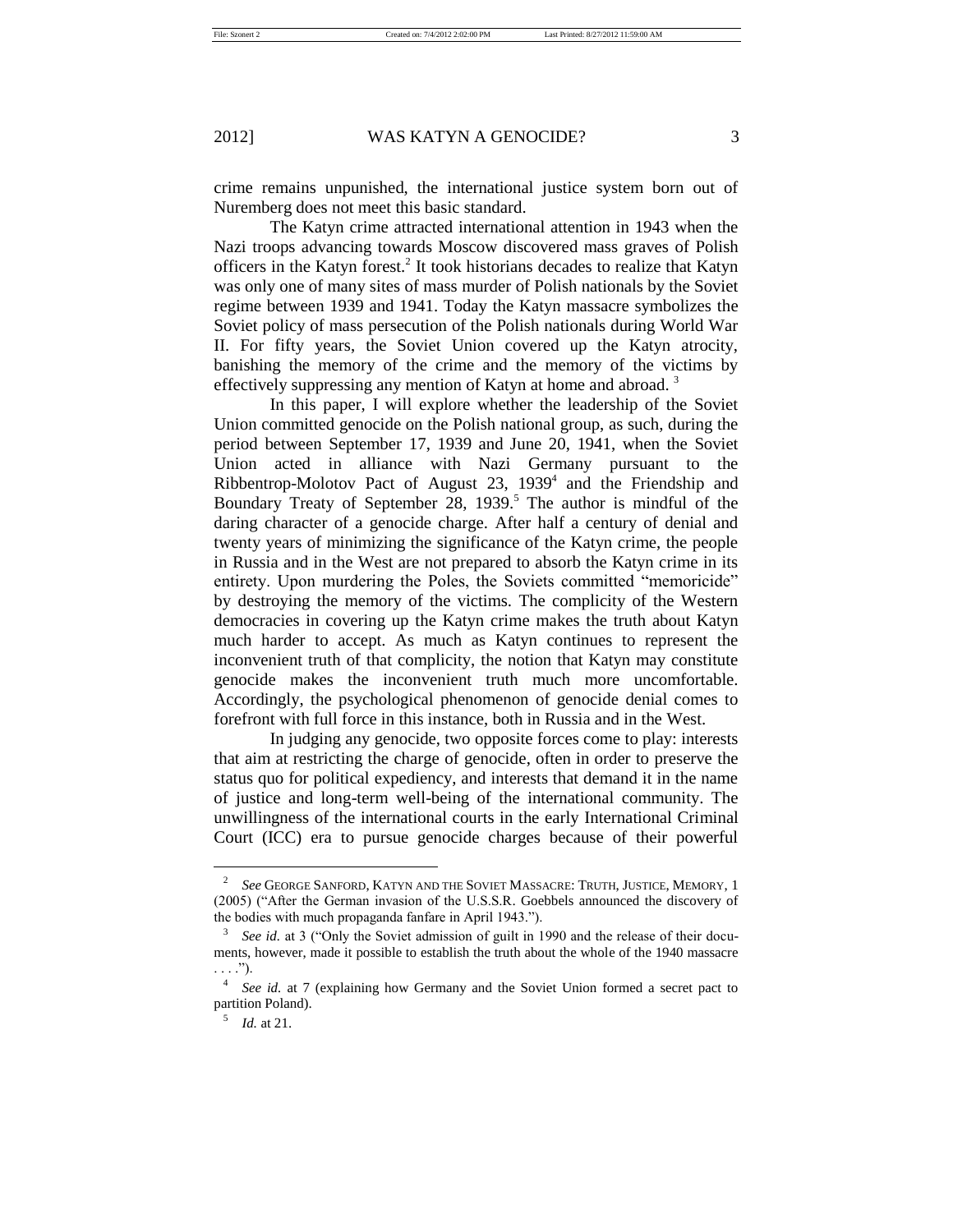political impact and stigmatizing effect limited the applicability of genocide. Also, some scholars warned that overusing the charge of genocide could lead to trivializing this crime, considered as the crime of crimes, or advocated a complete shift away from genocide and recommend replacing it with the charge of crimes against humanity as "an elegant and rather moving encapsulation of the tendency towards universalism and cosmopolitanism."<sup>6</sup> However, the proponents of limiting the applicability of genocide disregard the trivializing effect this approach has on genocide when the genocidal crime that aims at destroying protected human groups is not recognized as such.<sup>7</sup> If pursued too far, such approach may lead to challenging the underlying premise of the genocide crime by questioning whether the protected national, ethnic and religious groups are worth protecting.

It shall be noted that most scholars agree that genocide denial is a harmful and dangerous phenomenon. They recognize that genocide denial tends to be deeply entrenched, often representing a societal consensus where "individual and collective narcissism plays a pivotal role."<sup>8</sup> They point out that genocide denial can pay well since it fortifies the status quo and serves powerful and prosperous constituencies, while failure to deny genocide may result in painful economic and social consequences.<sup>9</sup> Frequently that is the key reason why two people who process the same facts come to opposite conclusions: one recognizes genocide while the other views the events as "an unfortunate but understandable effort to quell a security threat."<sup>10</sup> However, genocide denial conceals the horror of the crime, helps preserve the distortion of history, and prevents healing of the wounds inflicted by genocide for many generations to come.<sup>11</sup> It also poses a threat to humanity for the future.

In considering the facts of the Katyn case, it is important to keep in mind that both the scholarship and jurisprudence contribute to the shared consciousness and therefore have profound implications for the struggle of humanity in dealing with large, disturbing and deadly historical events. Nowhere is scholarship more demanding of civic courage than in

<sup>6</sup> ADAM JONES, GENOCIDE: A COMPREHENSIVE INTRODUCTION 540 (2d. ed. 2011).

<sup>7</sup> *See* Roger W. Smith et al., *Professional Ethics and the Denial of Armenian Genocide*, 9 HOLOCAUST GENOCIDE STUD. 1, 13–14 (1995) (discussing how genocidal denial attempts to re-write history and conceals the horror of such crimes).

<sup>8</sup> JONES, *supra* note 6, at 518.

<sup>9</sup> *Id.* 

<sup>&</sup>lt;sup>10</sup> SAMANTHA POWER, A PROBLEM FROM HELL: AMERICA AND THE AGE OF GENOCIDE 13 (2002).

<sup>11</sup> *See* Smith et al., *supra* note 7, at 12–13 (explaining how genocidal denial distorts the facts, harms survivors and family of the decedents, and attacks the victim peoples' cultural identity).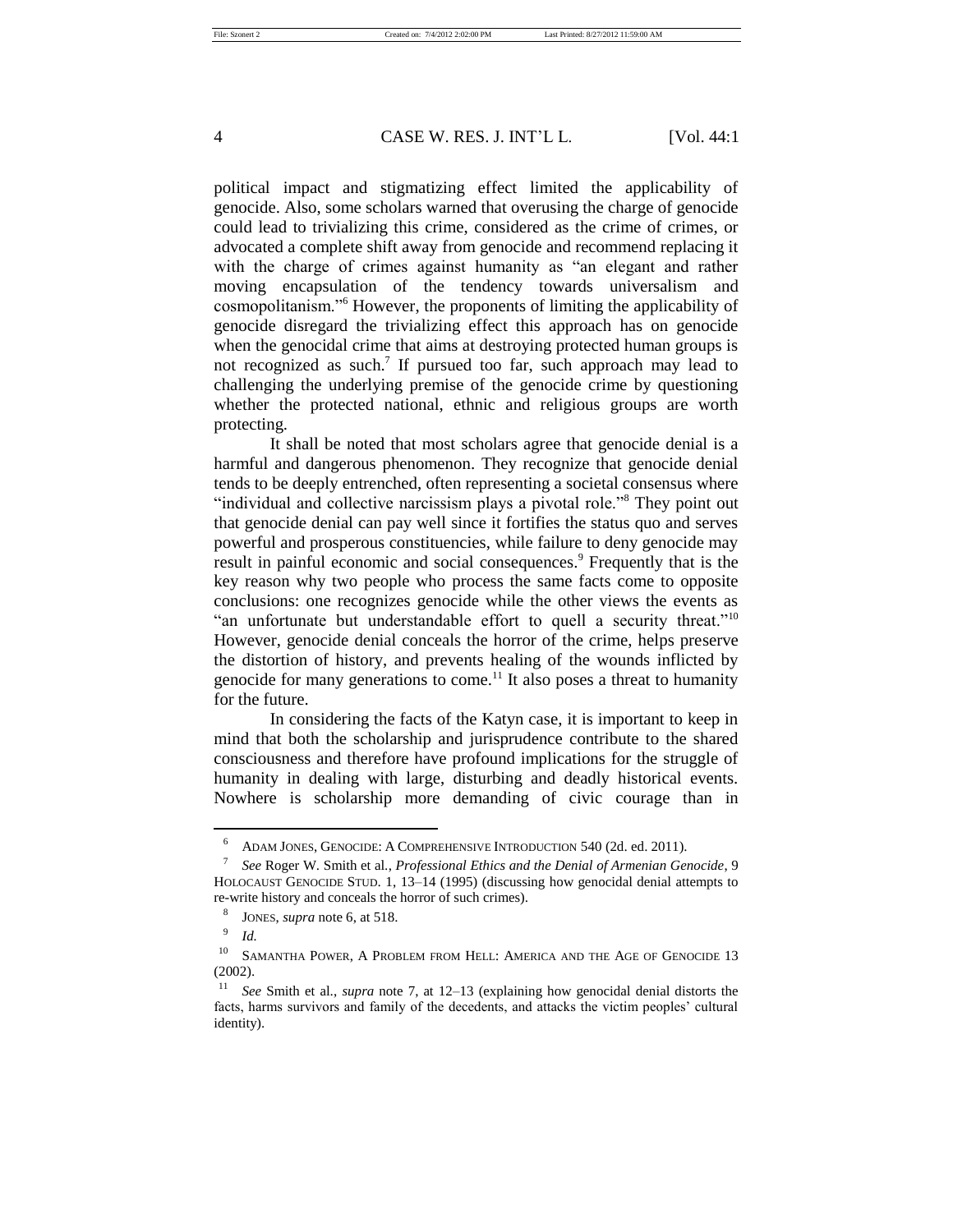challenging one of the most powerful countries in the world. And nowhere is scholarship more significant than with respect to genocide where extremity of human harm brought about by genocidal policies and actions raises the stakes to the highest level.<sup>12</sup> Let us hope that the scholarship on genocide will be, above all, a quest for truth.

#### II. PRESENTATION OF FACTS

## *A. Poland Reborn*

As a result of three consecutive partitions of Poland by Russia, Prussia and Austria between 1772 and 1795, Poland, that was one of the largest countries in Europe at the time, disappeared from the map for 123 years.<sup>13</sup> Owing to the matchless leadership of Marshal Josef Pilsudski, Poland reemerged from the chaos of World War I as an independent state.<sup>14</sup> But there was a price to pay for the reclaimed independence: Poland was the first country ever required to sign the Minority Protection Treaty with the League of Nations.<sup>15</sup> While this first modern treaty on minority protection assured protection to numerous ethnic groups living within the new Polish borders, the powerful neighbors that partitioned Poland at the end of 18th century effectively used the Minority Protection Treaty as a tool to infiltrate and destabilize resurrected Poland.<sup>16</sup> Furthermore, no reciprocal minority protection was given to the Polish minorities left outside the new Polish borders in Germany and in the Soviet Union.<sup>17</sup> While no mass murder of any minority took place in pre-war Poland, the Soviet Union murdered at least 111,000 ethnic Poles living in the Soviet Union only in the Polish Operation of 1937–1938, while Germans only in August 1939 arrested two

<sup>12</sup> *See id.* at 16–17 (explaining why it is important for scholars to recognize and discuss genocide).

<sup>13</sup> SANFORD, *supra* note 2, at 5.

<sup>14</sup> *See generally id.* at 8–9 (discussing Pilsudski's war for independence).

<sup>&</sup>lt;sup>15</sup> Also known as "The Little Treaty of Versailles," this document was signed by Poland on June 28, 1919. The Polish Minority Treaty served as a template for future such treaties. Through this mechanism, the victorious powers of Great Britain, France, Italy, the U.S., and Japan imposed conditions which severely limited Poland's sovereignty and its ability to defend itself. The Minority Protection Treaty emboldened Nazi paramilitary groups disguised as minorities and encouraged German subversive operations in Poland. States of the Entente were not bound by similar obligations and both Germany and the Soviet Union openly persecuted the Polish minority on their territories. *See generally* STANISLAW MACKIEWICZ, COLONEL BECK AND HIS POLICY 54–58 (1944) (providing an overview of the restrictions and obligations imposed on states party to this treaty).

See id. at 54–55 (discussing how the treaty limited Polish sovereignty and imposed rules regarding the treatment of Jews).

See id. at 55 (explaining how Poland was obligated to help minorities within its borders assimilate, while Germany organized an anti-Polish campaign on minority grounds).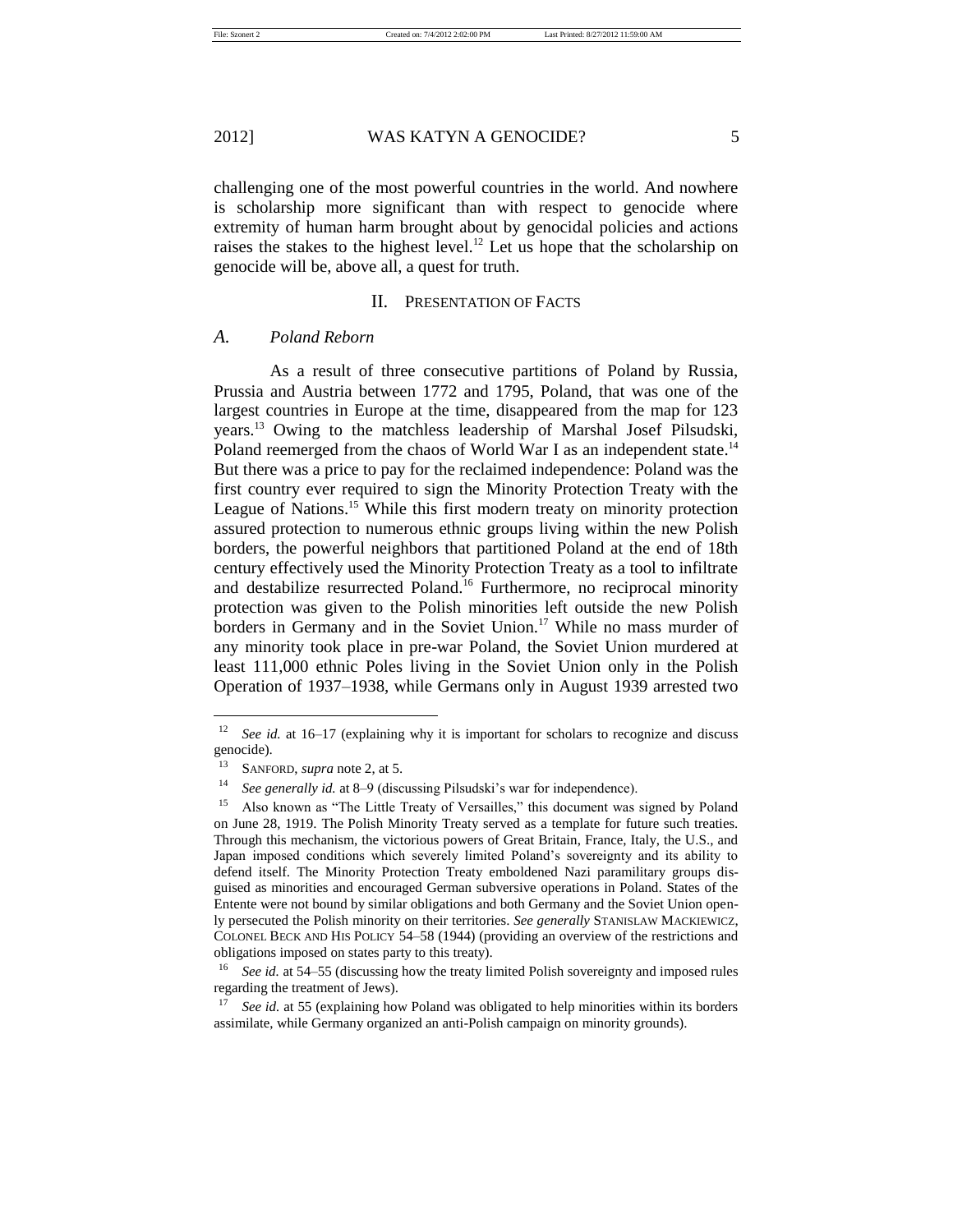thousand ethnic Poles living in Germany.<sup>18</sup> Furthermore, both Germany and the Soviet Union justified their 1939 aggression on Poland by the need to protect their "persecuted minorities" living in Poland.<sup>19</sup> Accordingly, the minority protection argument served as a pretext to start World War II, whereby both aggressors reclaimed the territory they lost as a result of the rebirth of Poland in 1918.<sup>20</sup>

By attacking Poland, the Soviet Union violated a number of bilateral and multilateral treaties. In particular, the U.S.S.R. violated the Treaty of Riga signed on March 18, 1921, which established the permanent border between Poland and the Soviet Union.<sup>21</sup> The border so-established was subsequently approved on March 15, 1923 by the resolution of the Conference of Ambassadors acting under Article 87.3 of the Treaty of Versailles<sup>22</sup>

To strengthen neighborly friendship in 1932, Poland signed a Non-Aggression Treaty with the Soviet Union. This treaty was initially binding for three years, but within two years it was extended until December 31, 1945.<sup>23</sup> In an effort to further the cause of peace, Poland, together with other countries bordering the Soviet Union, also signed the Convention for the

<sup>18</sup> *See* TIMOTHY SNYDER, BLOODLANDS: EUROPE BETWEEN HITLER AND STALIN 103 (2010) ("Of the 143,810 people arrested under the accusation of espionage for Poland, 111,091 were executed."). Poland withdrew from the Minority Treaty in 1934, due to the admission of the Soviet Union to the League of Nations. *See also* MACKIEWICZ, *supra* note 15, at 54–55 (discussing how Germany aimed to discredit Poland politically and launched an anti-Polish campaign).

<sup>19</sup> *See* MACKIEWICZ, *supra* note 15, at 55 (explaining that Germany and Russia had previously harassed Poland about its minority treaty obligations).

<sup>20</sup> *See* BRONISŁAW KUŚNIERZ, STALIN AND THE POLES: AN INDICTMENT OF THE SOVIET LEADERS 25–26 (1949) (explaining that the invasion of Poland in September 1939 was the result of a secret agreement between Germany and Russia made under the guise of the Non-Aggression Pact).

<sup>&</sup>lt;sup>21</sup> Article 3 of the Treaty of Riga provided that:

Russia and Ukraine explicitly abandoned all rights and claims to the territories situated to the west of it. The two Parties also undertook to respect each other's sovereign rights and not to interfere in the domestic affairs of the other.

At the time of the signing the Treaty the head of the Polish delegation said, "we have endeavored to settle all problems in a spirit of fairness and justice, making concession not only in order to reach agreement, but also to facilitate our future relations," and Mr. Joffe, the leader of the Soviet delegation, replied: "We have concluded a Peace Treaty giving full satisfaction to the vital legitimate and necessary interest of the Polish Nation."

*Id.* at 22. The Treaty of Riga was signed after the Polish Army defeated the Red Army in the 1920 Battle of Warsaw. *Id.*

<sup>22</sup> *Id.* at 22–23.

<sup>&</sup>lt;sup>23</sup> The Polish-Soviet Nonaggression Treaty was signed on July 25, 1932, and extended on May 5, 1934. *See id.* at 24.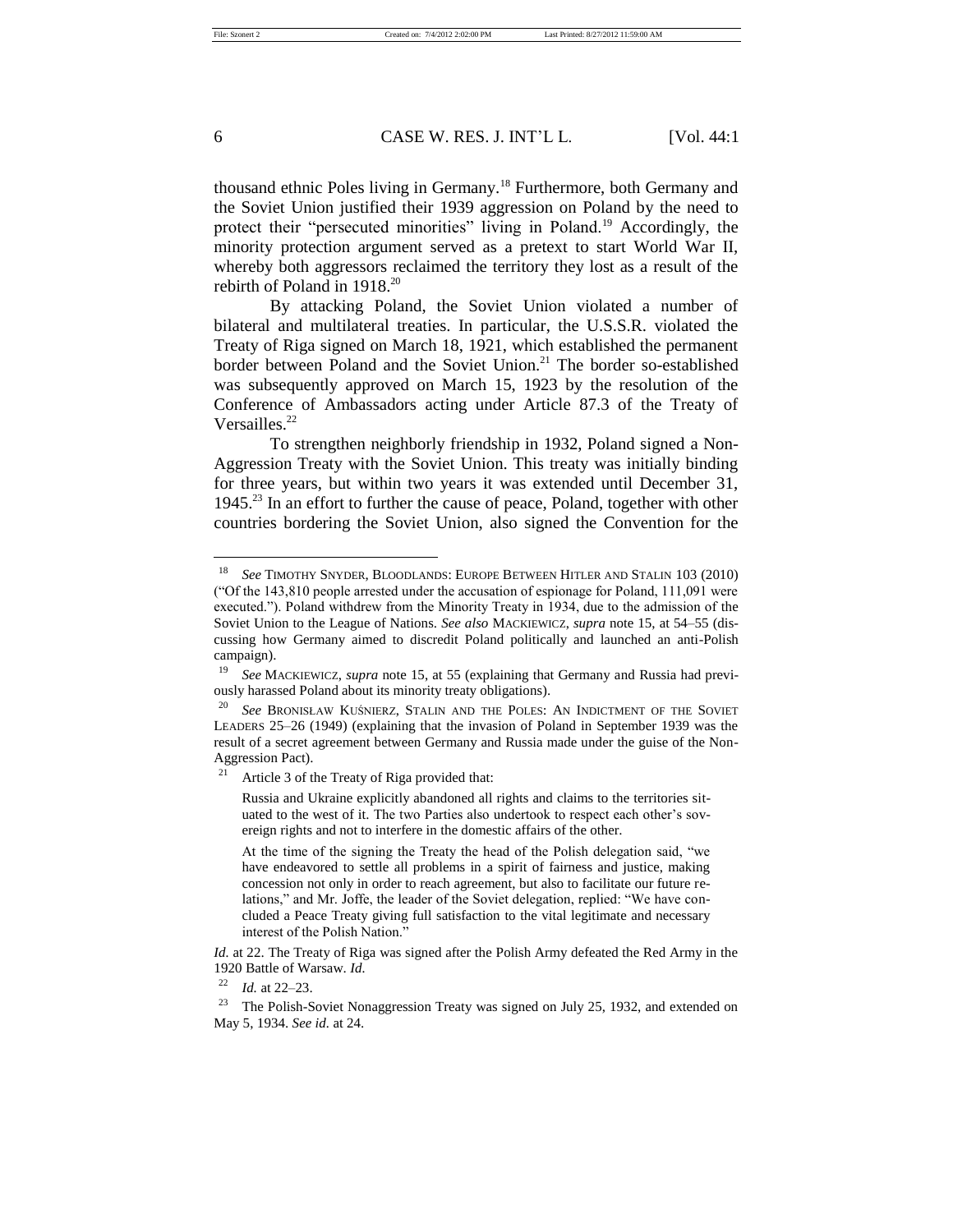Definition of Aggression with the Soviet Union.<sup>24</sup> This pioneering peace treaty put forward for the first time ever the most comprehensive definition of the aggressor.<sup>25</sup>

Two other documents that regulated Polish-Soviet relations in the years leading up to World War II are also relevant. The Kellogg-Briand Pact, adopted on August 27, 1928, renounced the war of aggression, prohibiting the use of war as "an instrument of national policy."<sup>26</sup> It was the first ever multinational tool that sought to prevent wars of aggression. This pact provided the legal basis for the crime against peace that was subsequently adopted and developed by the Nuremberg Tribunal.<sup>27</sup> Poland and Germany were the initial signatories of the Kellogg-Briand Pact, while the Soviet Union became its signatory by the time it went into effect on July 24, 1929.<sup>28</sup>

One more international agreement comes to play in this context. On February 26, 1938, Poland and the Soviet Union signed a special Protocol in Moscow, whereby both countries affirmed that the existing treaties and agreements between them constituted a guarantee of the inviolability of the peaceful relations between the two countries.<sup>29</sup>

One and a half years later, on August 23, 1939, the Soviet Union violated all the above-mentioned international treaties and agreements by signing the Ribbentrop-Molotov Pact with Nazi Germany that included a secret protocol to partition Poland.<sup>30</sup> In the Secret Additional Protocol to the Soviet-German Nonaggression Treaty known as the Ribbentrop-Molotov Pact, the Soviet Union and Nazi Germany addressed the destruction of Poland "in strictly confidential terms," and tentatively agreed upon the future boundaries of their respective "spheres of influence" that cut Poland in half.<sup>31</sup> Article 2 of the Secret Additional Protocol to the Ribbentrop-Molotov Pact stated:

<sup>24</sup> *Id.*

<sup>25</sup> This convention was signed on July 3, 1933. *Id.* Similarly, on January 26, 1934 Poland signed a non-aggression pact with Nazi Germany. *Id.* In this bilateral agreement the contracting parties stated that their relations shall be governed by the Kellogg Pact and declared that "in no case [they would have] recourse to violence to settle the disputes." *Id.* at 24–25.

<sup>&</sup>lt;sup>26</sup> Kellogg-Briand Peace Pact, Aug. 27, 1928, 46 Stat. 2343, T.S. No. 796, 94 U.N.T.S. 57, *available at* www.yale.edu/lawweb/avalon/imt/kbpact.htm.

<sup>27</sup> *See* KUŚNIERZ, *supra* note 20, at 1–2 (listing the different types of punishable crimes).

<sup>28</sup> Kellogg-Briand Peace Pact, *supra* note 26.

<sup>29</sup> KUŚNIERZ, *supra* note 20, at 24.

<sup>30</sup> *See* Paul Halsall, *Modern History Sourcebook, The Molotov-Ribbentrop Pact, 1939*, FORDHAM UNIV., http://www.fordham.edu/halsall/mod/1939pact.html (last visited June 6, 2012) (providing the text to the Molotov-Ribbentrop Pact as well as the text of the Secret Additional Protocol).

<sup>&</sup>lt;sup>31</sup> *Id.* (quoting Article IV of the Secret Additional Protocol).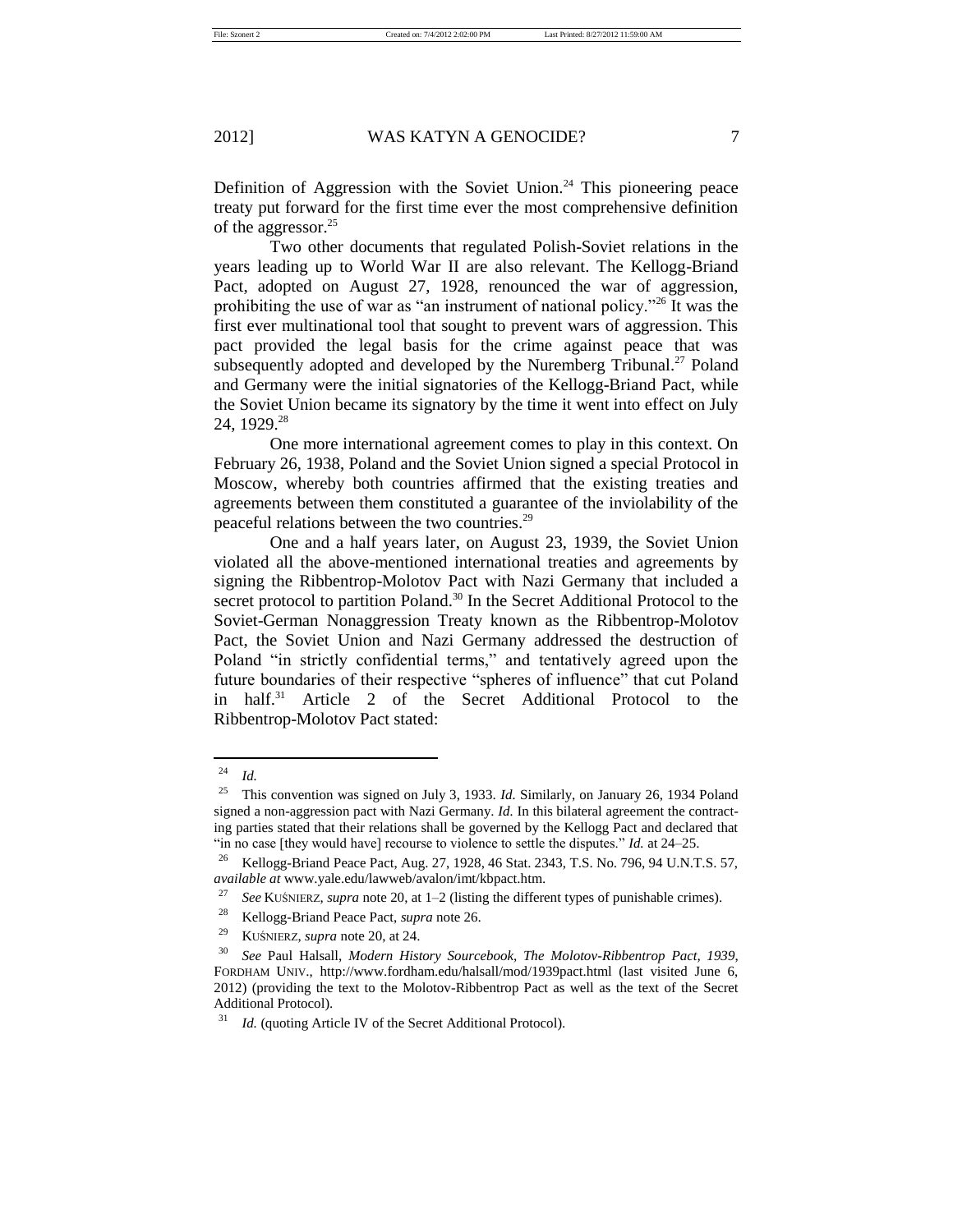In the event of a territorial and political rearrangement of the areas belonging to the Polish state the spheres of influence of Germany and the U.S.S.R. shall be bounded approximately by the line of the rivers Narew, Vistula, and San.

The question of whether the interests of both parties make desirable the maintenance of an independent Polish state and how such a state should be bounded can only be definitely determined in the course of further political developments.

In any event both Governments will resolve this question by means of a friendly agreement. <sup>32</sup>

This protocol constitutes direct proof of Soviet-German conspiracy to commit a crime against peace. While Nazi Germany was prosecuted for crimes against peace and for violations of international treaties and agreements during the Nuremberg Trial, the Soviet Union was never prosecuted for crimes against peace and for violating binding international treaties and bilateral agreements with Poland.<sup>33</sup>

## *B. German-Soviet Attack on Poland*

On September 1, 1939, Germany attacked Poland from the north, west and south in flagrant violation of all international treaties and agreements.<sup>34</sup> On September 3, 1939, France and Great Britain declared war on Germany in accordance with guarantees of security given to Poland.<sup>35</sup> However, neither Great Britain nor France offered military assistance to Poland as was required by the security guarantees.<sup>36</sup>

On September 17, 1939, the Soviet Union attacked Poland from the east. This aggression that constituted crime against peace was implemented in accordance with the Secret Additional Protocol to the Ribbentrop-Molotov Pact. The Soviet attack on Poland occurred at the time when Warsaw effectively resisted German onslaught and the Polish Army was in the process of consolidating its forces in the east in preparation for the counteroffensive. Thus, the Soviet attack on Poland took place at the most critical juncture of Poland's defensive campaign against Germany.

<sup>&</sup>lt;sup>32</sup> *See id.* (quoting Article II of the Secret Additional Protocol). This secret protocol constitutes direct proof of Soviet-German conspiracy to commit a crime against peace.

<sup>33</sup> *See* ROBERT CONQUEST, STALIN: BREAKER OF NATIONS 278–279 (1991) (describing rejected efforts at the Nuremberg trials to introduce evidence of the 1939 Secret Protocols to the Molotov-Ribbentrop Pact and calling the result "more than a success" for Stalin).

<sup>34</sup> SNYDER, *supra* note 18, at 116.

<sup>35</sup> GEOFFREY ROBERTS, STALIN'S WARS: FROM WORLD WAR TO COLD WAR, 1939–1953, at 36 (2006).

<sup>36</sup> SNYDER, *supra* note 18, at 120 ("Poland fought alone. France and Britain declared war on Germany, as promised, but took no meaningful military action during the campaign.").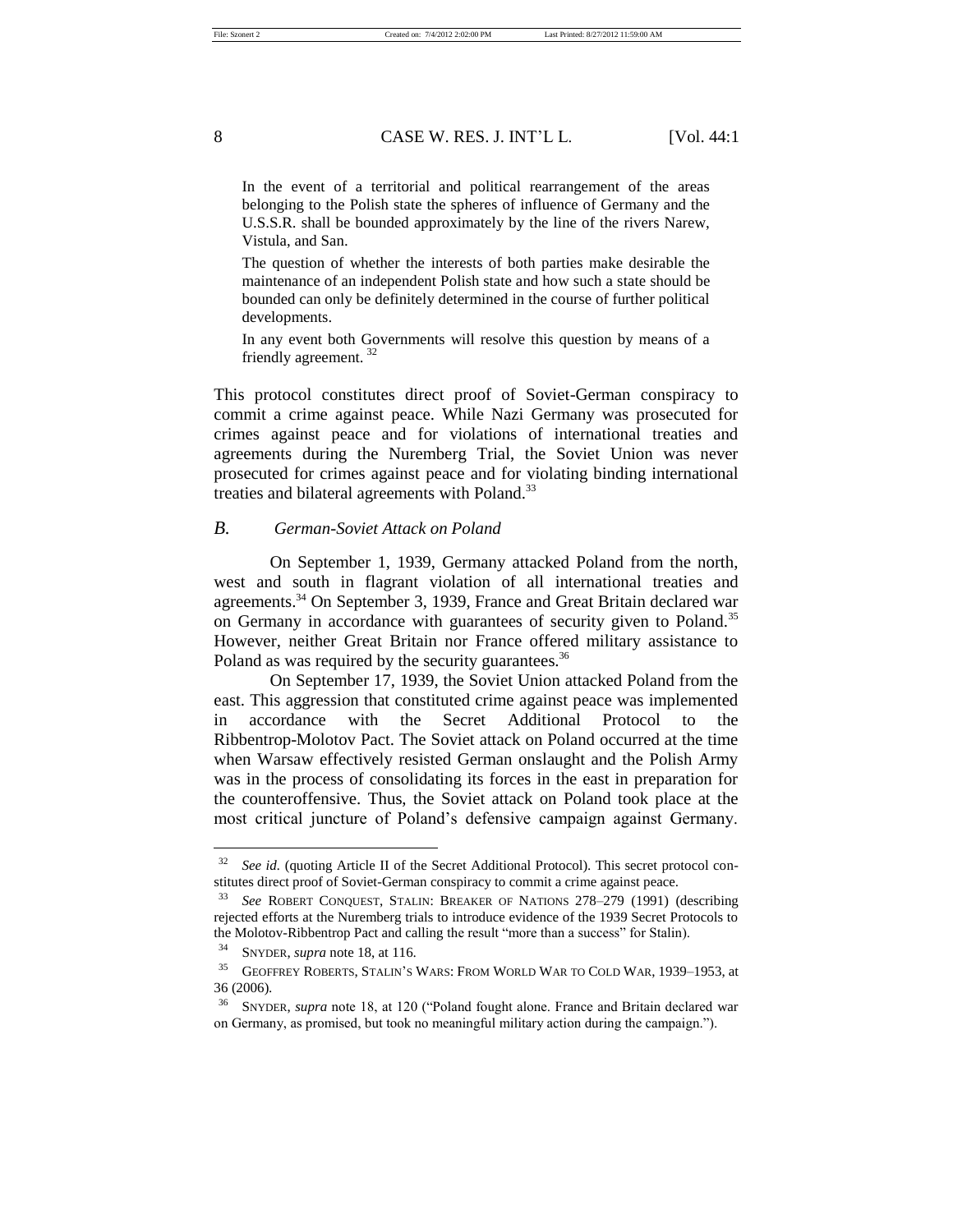This premeditated act of aggression was undertaken in violation of at least seven binding bilateral and multilateral treaties and pacts.<sup>37</sup>

At 2:00 AM on September 17, 1939, Vladimir Potiomkin, Deputy People's Commissar for Foreign Affairs summoned Waclaw Grzybowski, Polish Ambassador in Moscow, and read him a note of the Soviet Government.<sup>38</sup> The note stated that the Polish State had collapsed and no longer existed because Poland had lost all its industrial and cultural centers and Warsaw no longer existed as the capital of Poland; the Government of Poland had fallen apart and did not show any signs of life.<sup>39</sup> Therefore all agreements with Poland, including the non-aggression treaty, were void and the Red Army was about to cross the Polish border to bring peace and stability to its Ukrainian and White Russian brothers. Ambassador Grzybowski recalled:

I was prepared for a bad news. I thought the Soviets would, under some pretext, repudiate the non-aggression pact. What was about to happen was much worse.

Potiomkin slowly read me a note signed by the Chairman of the Council of the People's Commissars, Mr. Molotov. When he finished, I immediately

The Soviet note stated:

Furthermore, the Government of the Soviet Union can no longer remain neutral at the time when the kindred Ukrainian and White Russians living within the territory of the Polish State are left to fend for themselves without any protection.

<sup>37</sup> KUŚNIERZ, *supra* note 20, at 26–27 (listing the seven separate agreements that were violated, including the Kellogg-Briand Pact and the Covenant of the League of Nations).

The Polish-German war disclosed internal bankruptcy of the Polish State. In 10 days of military operations Poland lost all its industrial and cultural centers, Warsaw no longer exists as the capital of Poland; the Government of Poland fell apart and does not show any signs of life. All this indicates the Polish State and its Government in reality ceased to exist. Left to its own devices and deprived of the leadership, Poland became a convenient ground for all sorts of activities and disruptions that may threaten the Soviet Union. Therefore the Government of the Soviet Union that has remained neutral to this point can no longer continue its neutrality in face of such facts.

Considering this situation the Government of the Soviet Union issued an order to the Commander of the Red Army for its units to cross the border and take under their protection the life and livelihood of the people of Western Ukraine and Western White Ruthenia.

The Soviet Government also intends to undertake all efforts to release the Polish people from the tragic war which was forced upon them by their irresponsible leaders and to give them the opportunity to exist in peace. People's Commissar for Foreign Affairs - Viacheslav Molotov.

JERZY ŁOJEK, AGRESJA 17 WRZEŚNIA 1939: STUDIUM ASPEKTÓW POLITYCZNYCH 186–187 (1990).

<sup>39</sup> *Id.*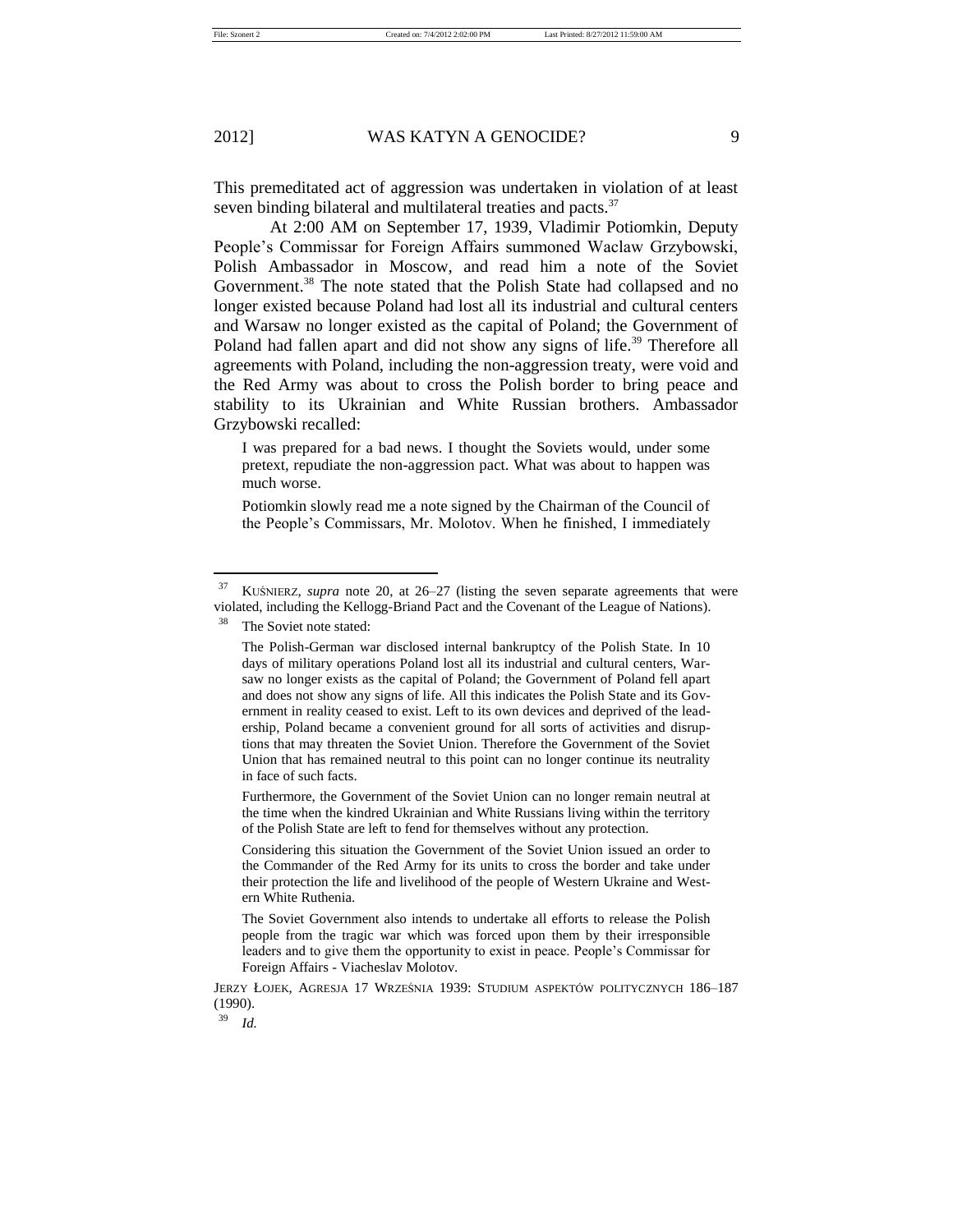stated that I refuse to accept this note and that I categorically object to its contents and form.<sup>40</sup>

Grzybowski pointed out that the statements in the note were false because the Polish Government did not collapse. To the contrary, it led the organized defense of the country on the ground. "I understand," he said, "that I have the obligation to inform my Government about the aggression that most likely is under way but I will do nothing else."<sup>41</sup> Potiomkin tried to persuade Grzybowski to accept the note to which Grzybowski replied: "Even the most pessimistic reports of military attachés cannot constitute the basis for repudiating international treaty." He also added that in 1812 when the French Army entered Moscow no one concluded that Russia ceased to exist. Grzybowski left the note on the table. It was 4:30 AM Moscow time and 1:30 AM Warsaw time. Half an hour later he sent a telegram alerting the Polish Government to the Soviet aggression.<sup>42</sup>

Facts presented in the Soviet note were false indeed. Far from being defeated, Poland was bracing for long resistance. Many key political centers and military posts successfully resisted the initial German attack. The capital city of Warsaw led by charismatic President Starzynski effectively fended off numerous German attacks and was holding on without any signs of conceding defeat. Other strategic centers like the key Baltic Sea military outpost Hel or the Modlin fortress were in a position to fight for much longer.<sup>43</sup> The Polish Army was in the process of regrouping in the east in preparation for counteroffensive. Vast stocks of armaments were amassed and concentrated in eastern Poland in preparation for the counter-attack. The Polish Central Command was in control of the situation in eastern Poland including its troops and key armament.

For Poland, the Soviet attack represented a stab in the back. It was the Soviet aggression that forced the Polish Commander-in-Chief to order evacuation of the Polish Army to Romania and Hungary.<sup>44</sup> But many cities on the Soviet side of the Ribbentrop-Molotov line organized a spontaneous defense against the Soviet forces. An eyewitness from the city of Grodno recalls that several kilometers from Grodno bodies of about one hundred

<sup>40</sup> *Id.* at 73.

<sup>41</sup> *Id.*

<sup>42</sup> *Id.* at 74.

<sup>43</sup> *See* ATLAS OF THE SECOND WORLD WAR 39 (John Keegan ed., 2003) (Modlin surrendered on September 28, 1939, Hel on October 2, 1939, and Kock, site of the surrender of the last Polish combatants, on October 6, 1939).

<sup>44</sup> 1 SAMUEL W. MITCHAM, JR., THE RISE OF THE WEHRMACHT: THE GERMAN ARMED FORCES AND WORLD WAR II 210 (2008) ("For Marshal Rydz-Smigly, the Polish commanderin-chief, [the Soviet invasion] was the last straw.").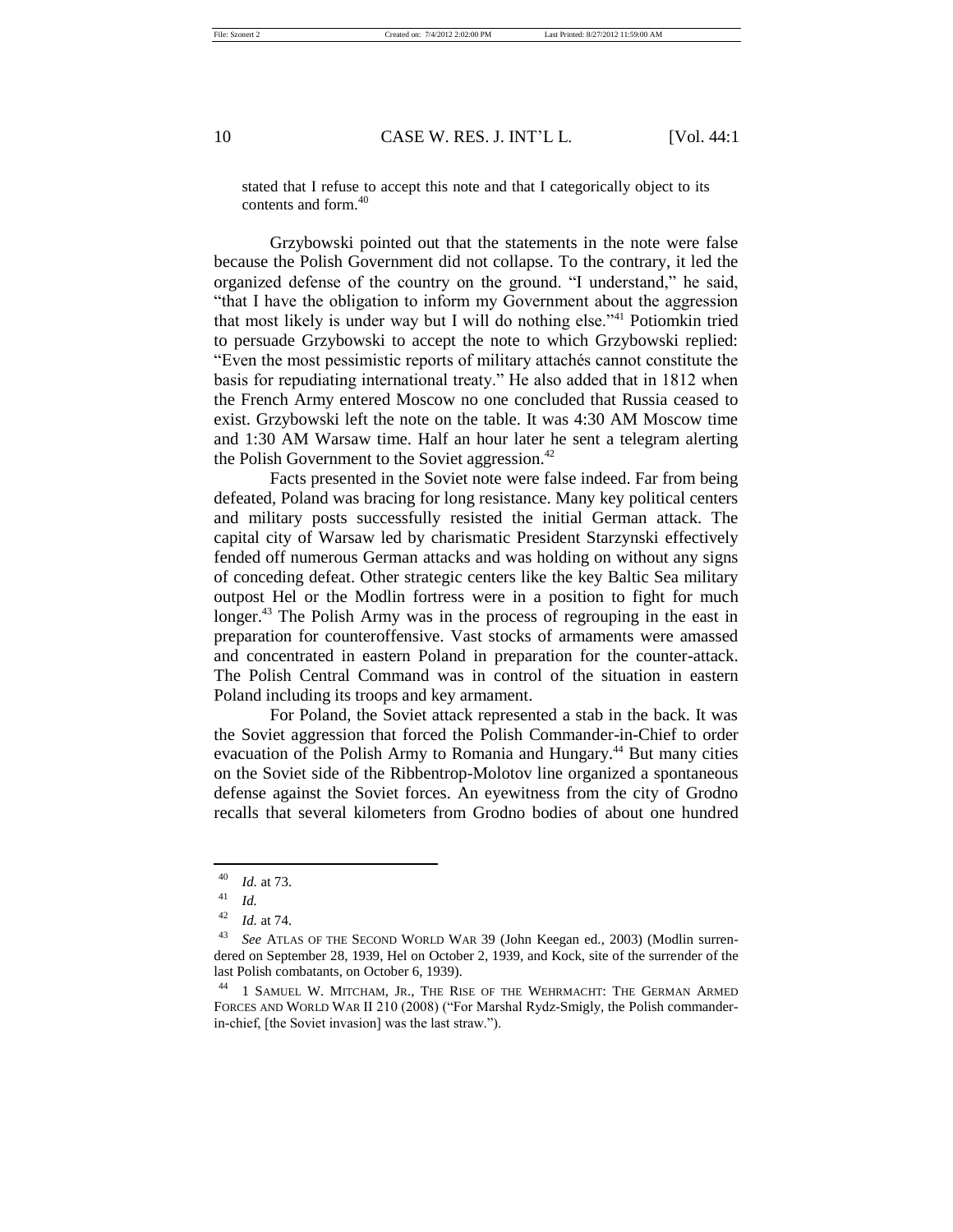File: Szonert 2 Created on: 7/4/2012 2:02:00 PM Last Printed: 8/27/2012 11:59:00 AM

#### 2012] WAS KATYN A GENOCIDE? 11

Poles killed in the fighting were buried in three graves.<sup>45</sup> When Red Cross representatives talked to the gravediggers they were told that one grave was for the soldiers, the second for the civilians, and the third one for the state employees.<sup>46</sup>

The Soviets took 250,000 Polish soldiers as prisoners of war.<sup>47</sup> It is estimated that in resisting the Soviet aggression at least 5,000 Polish soldiers died and about 10,000 were wounded. The Soviets also captured massive armaments of the Polish Army including 900 artillery guns, close to one million artillery shells, more than 10 thousand automatic rifles, over 300,000 regular rifles, with munitions in the millions.<sup>48</sup> These numbers proudly presented by Molotov in his victory speech on October 31, 1939, clearly prove that the Polish Army was far from being defeated by the Germans at the time of the Soviet aggression.<sup>49</sup> Accordingly, the Soviet argument that the Polish State ceased to exist had nothing to do with the reality on the ground. However, in light of aggressive anti-Polish propaganda jointly launched by both the Nazi and Soviet war machines, this "justification" for war on Poland sounds plausible to many to this day.

However, the British and American diplomats were not fooled by the Nazi-Soviet propaganda plot. The American intelligence report prepared in London in 1943 included the following observation:

It is interesting to juxtapose the text of the Soviet note of September 17, 1939, with the texts of the notes of Catherine the Great, sent between 1766 and 1795 to a number of European powers with a view to justifying the three consecutive partitions of Poland. The argumentation used is incredibly similar. Both Catherine and M. Potemkin refer to the alleged state of anarchy in Poland and both of them extend their protection to the Ukrainians and White Ruthenians, with the sole distinction that the Empress speaks of followers of the Orthodox Church while the Soviet diplomat refers to nationalities.<sup>50</sup>

<sup>45</sup> GRAŻYNA LIPIŃSKA, JEŚLI ZAPOMNĘ O NICH 37 (1988).

<sup>46</sup> *Id.*

<sup>47</sup> *See* W. ANDERS, AN ARMY IN EXILE: THE STORY OF THE SECOND POLISH CORPS 11 (1949) (describing "Soviet intervention" as preventing "the escape of from 200,000 to 300,000 soldiers").

<sup>48</sup> ŁOJEK, *supra* note 38, at 106.

<sup>49</sup> *Id.*

<sup>50</sup> U.S. DEPT. OF STATE, CONFIDENTIAL P-66020 REPORT, SOVIET DEPORTATION OF THE INHABITANTS OF EASTERN POLAND IN 1939–1941 (Dec. 1943), *reprinted in* THE POLISH DEPORTEES OF WORLD WAR II: RECOLLECTIONS OF REMOVAL TO THE SOVIET UNION AND DISPERSAL THROUGHOUT THE WORLD 211 (Tadeusz Piotrowski ed., 2004). In his speech from November 7, 1941 Stalin indeed made reference to the Great Russian Empire and great ancestors, all of them Russians. SNYDER, *supra* note 18, at 227.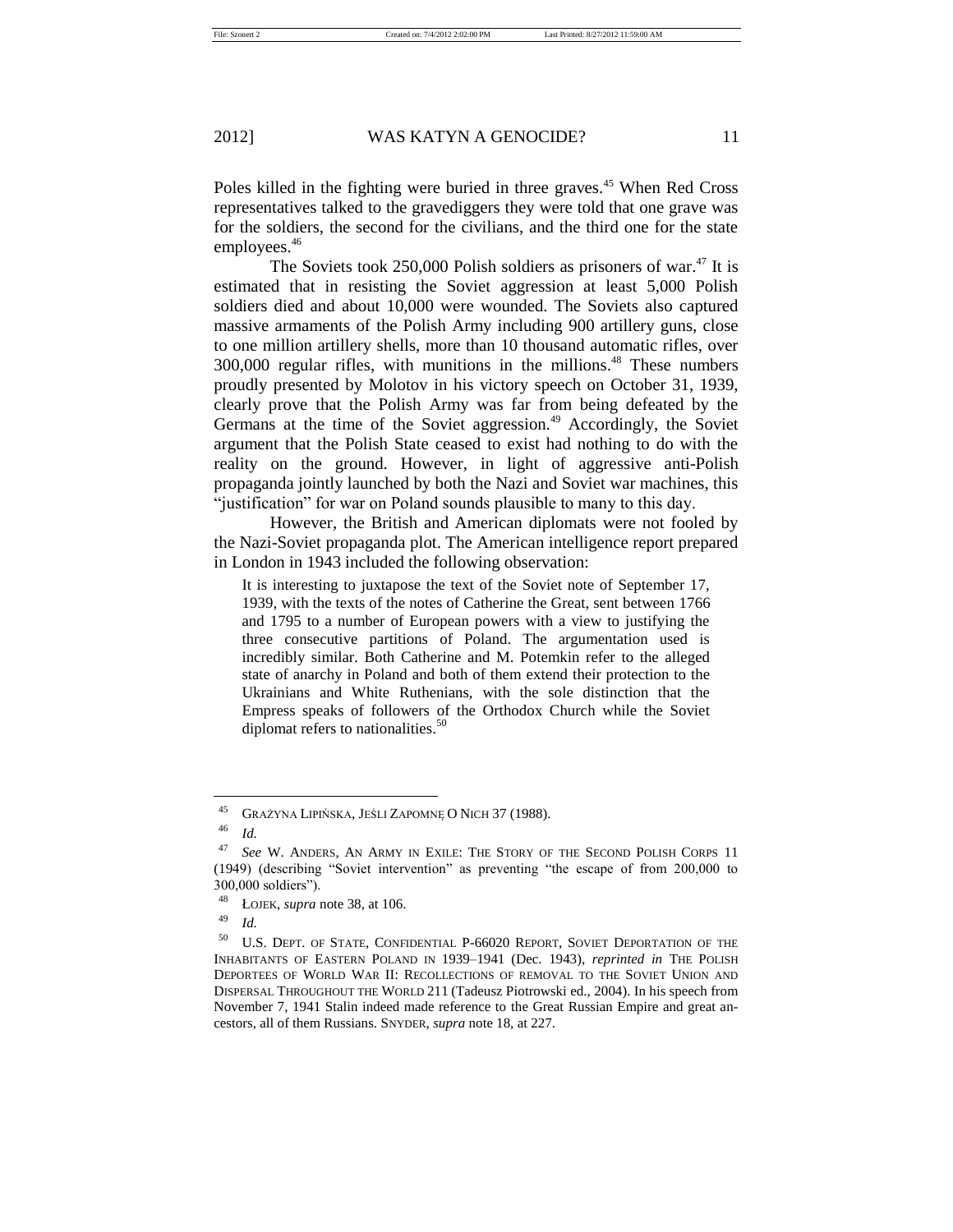File: Szonert 2 Created on: 7/4/2012 2:02:00 PM Last Printed: 8/27/2012 11:59:00 AM

## 12 CASE W. RES. J. INT'L L. [Vol. 44:1

This analogy was by no means accidental. Vladimir Potiomkin who handed down the note to Ambassador Grzybowski was the editor of a compendium of history of diplomacy in which Catherine the Great was quoted. Her political strategy was described as follows:

Of the old methods of diplomatic action one especially widely in use in Catherine's time was demagogic agitation among the Orthodox population in foreign states. In fact everywhere where Christians were concerned 'the Tsars could adopt the pose of liberators' so as to further their own aims.<sup>51</sup>

On the night of September 16, 1939, the Soviet forces crossed the Polish border with six armies divided into Ukrainian and Belorussian fronts, with 620,000 soldiers, 4,700 tanks and 3,300 planes.<sup>52</sup> On the day of the Soviet attack, the Polish Government and the Central Command were located in Eastern Poland. At 4:00 PM on September 17, 1939, the Polish Commander-in-Chief Rydz-Śmigły issued a directive to the Polish troops not to fight the Soviets and evacuate to Romania and Hungary.<sup>53</sup> The Polish Government refused to surrender or negotiate with the Soviets and the next day crossed the Polish-Romanian border with the intent to move to France to continue the struggle for Poland from abroad.

On September 19, 1939, the British Government expressed its deepest reservations towards the statement that the Polish State and its Government ceased to exist and towards the reasons announced by the Soviet Government for this portrayal of the matter. The statement read:

On its part the British Government continues to recognize the Polish Government as a legitimate government of the Republic of Poland and therefore cannot accept the view by which the current circumstances justify the repudiation by the Soviet Union of its treaty with Poland or the resulting thereof Soviet invasion of Poland.<sup>54</sup>

In the meantime, the Soviets decided to arrest diplomats from the Polish diplomatic missions in the Soviet Union. In blatant violation of the Geneva Convention, the Soviet Union concluded that since Poland no longer existed, the Polish diplomats lost their immunity and therefore

<sup>51</sup> U.S. DEPT. OF STATE, *supra* note 50, at 212.

<sup>52</sup> PAWEŁ PIOTR WIECZORKIEWICZ, KAMPANIA 1939 ROKU 87 (2001).

<sup>53</sup> Directive of Commander-in-Chief Rydz Śmigły, issued on September 17, 1939: The Soviets crossed the border. I order general evacuation towards Romania and Hungary using the shortest paths. Do not fight Bolsheviks unless they attack or order disarmament of the troops. Orders for Warsaw and other cities fighting against Germans remain the same. Cities approached by Bolsheviks should try to negotiate with them regarding the passage to Hungary and Romania.

*Id.* at 90.

<sup>54</sup> ŁOJEK, *supra* note 38, at 192–93.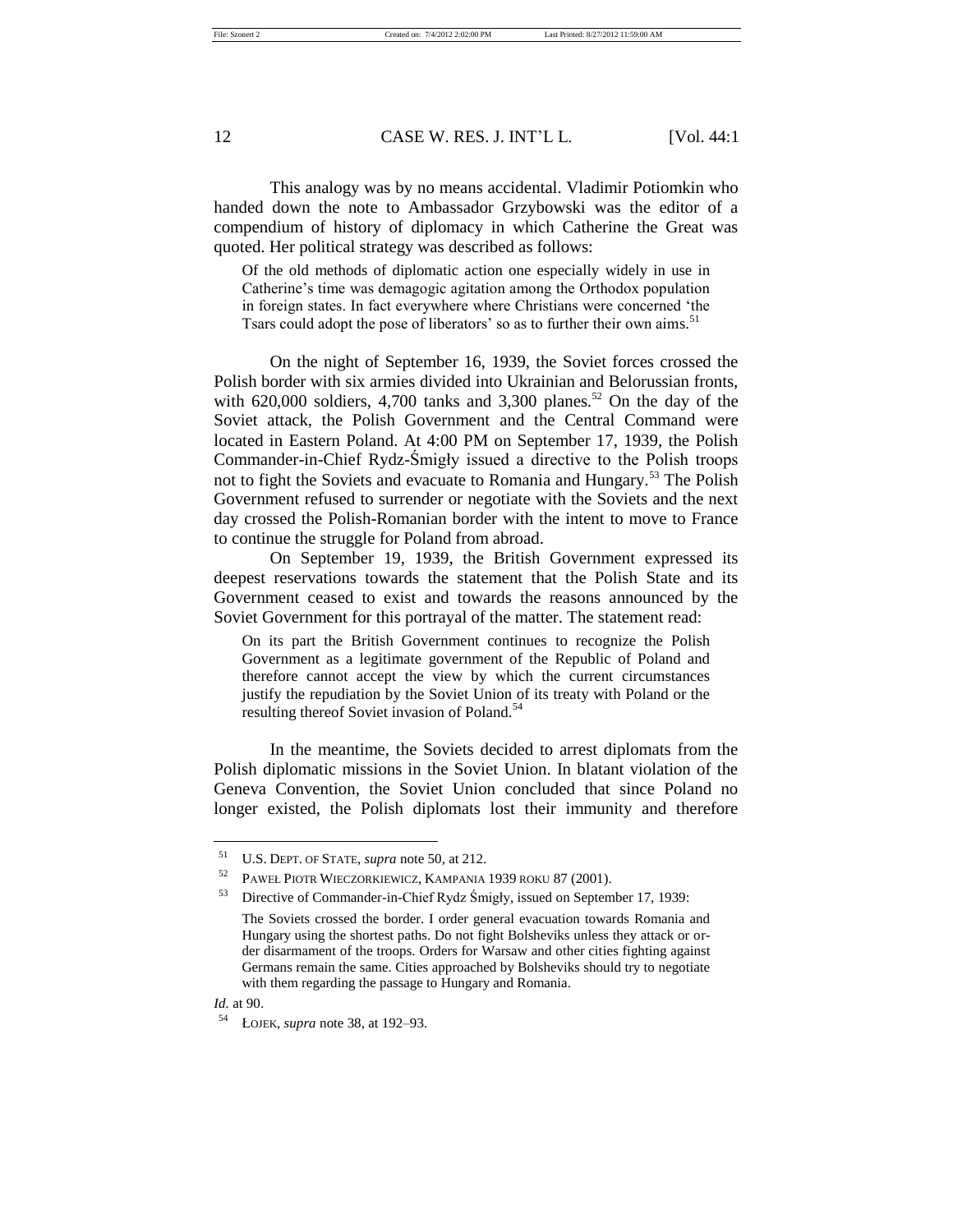should be arrested as the enemies of the Soviet State. Ironically, it was the German Ambassador Schulenburg who personally secured the release of the Polish Ambassador Grzybowski from the Soviet Union. But Consul General of the Republic of Poland in Kiev Jerzy Matusiński was not that lucky. Summoned on September 30, 1939 by the Soviet secret police (the NKVD), he disappeared without a trace.<sup>55</sup>

On September 28, 1939, the Soviet Union signed the Boundary and Friendship Treaty with Nazi Germany. It was only minutes before the final signing ceremony that the capital city of Warsaw finally surrendered, defying all German-Soviet plans.<sup>56</sup> The German-Soviet Boundary and Friendship Treaty provided that Germany and the Soviet Union "consider it as exclusively their task, after the collapse of the former Polish state, to re-establish peace and order in these territories."<sup>57</sup> The treaty partitioned Poland between the two aggressors with 51.5% of the Polish territory and 37% of the Polish population (13,199,000 Polish citizens) being annexed to the Soviet Union.<sup>58</sup> The Confidential Protocol to this treaty provided for transfer of the German minority from the Soviet Union to western parts of Poland outright incorporated to the German Reich, and the same transfer rights were granted to the Ukrainians and White Russians living on the

<sup>55</sup> Based on the same logic of non-existence of the Polish State, soldiers of the Polish Army were denied the status of prisoners of war although all Soviet internal documents, including the key execution order of March 5, 1940, clearly referred to them as prisoners of war. *See* RESOLUTION NO. P13/144 OF THE POLITBURO OF THE CENTRAL COMMITTEE OF THE A-UCP(b) – MARCH 5, 1940, *available at* http://www.electronicmuseum.ca/Poland-WW2/katyn\_memorial\_wall/kmw\_politburo\_resolution.html (last updated Feb. 28, 2012) (referring to the "people remaining in the prisoner-of-war camps" and the "former Polish Army officers").

<sup>56</sup> Polish General Tadeusz Kutrzeba and German General Johannes Blaskowitz signed a document of Warsaw surrender and hostilities ceased at 2:00 pm Warsaw time on September 27, the same day the German-Soviet Boundary and Friendship Treaty was executed.. MITCHAM, *supra* note 44, at 212.

<sup>57</sup> Article 1 of the German-Soviet Boundary and Friendship Treaty dated September 28, 1939 reads: "The Government of the German Reich and the Government of the U.S.S.R. determine as the boundary of their respective national interests in the territory of the former Polish state the line marked on the attached map, which shall be described in more detail in a supplementary protocol." German-Soviet Boundary and Friendship Treaty, Ger.-U.S.S.R., art. I, Sep. 28, 1939, *available at* http://avalon.law.yale.edu/20th\_century/gsbound.asp (last visited June 6, 2012).

<sup>58</sup> TADEUSZ PIOTROWSKI, POLAND'S HOLOCAUST: ETHNIC STRIFE, COLLABORATION WITH OCCUPYING FORCES AND GENOCIDE IN THE SECOND REPUBLIC, 1918–1947, at 9 (1998). Nazi Germany grabbed 48% of Poland's lands (187,644 square kilometers) containing twenty-two million people. Out of this booty, they directly incorporated into the Third Reich four Polish provinces with nearly 92,000 square kilometers and over ten million people. The Nazis also formed a German colony named the Government General with nearly 96,000 square kilometers and about twelve million people, and transformed some Polish provinces to Slovakian control. *Id.* at 8.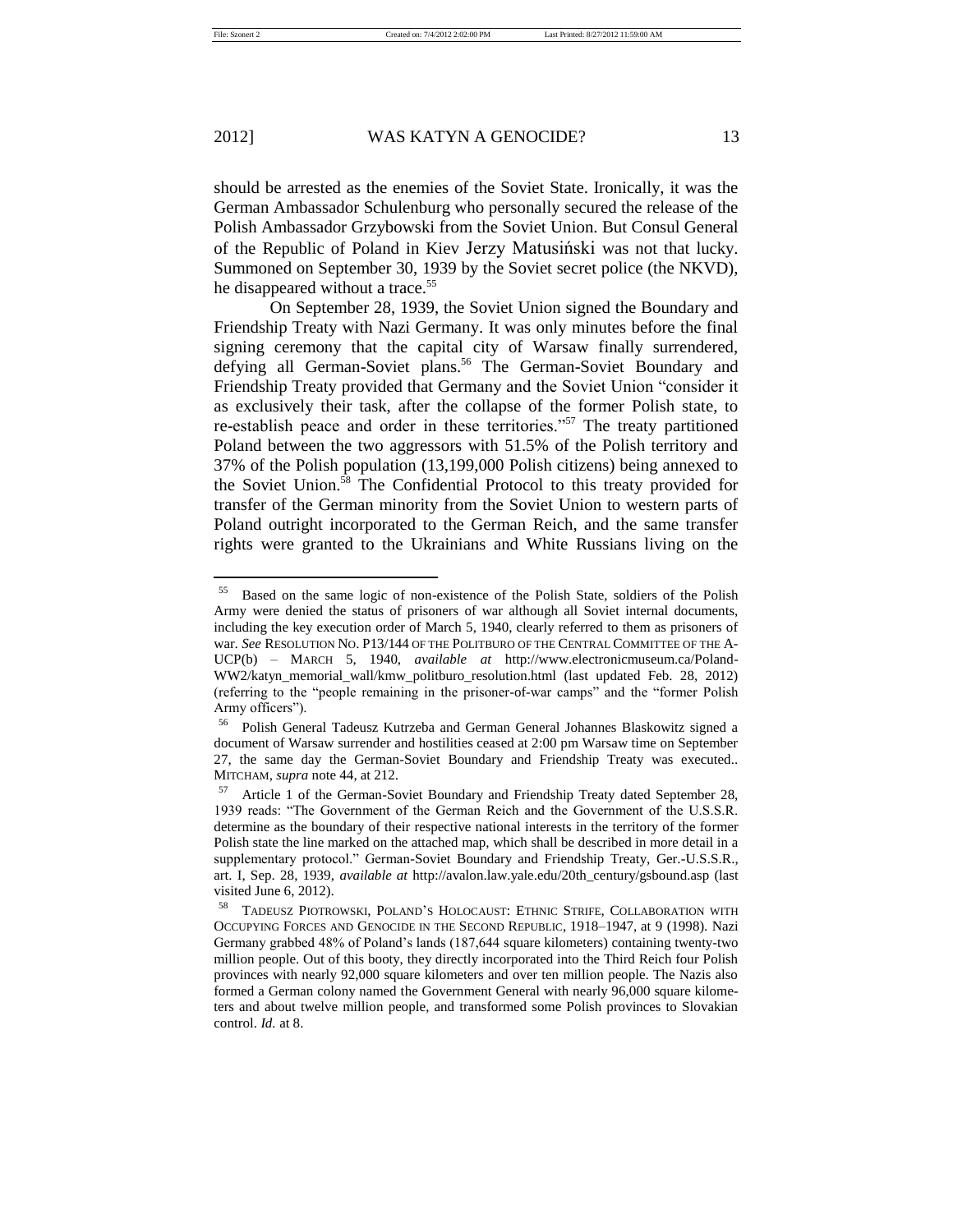German side of the partition line. It shall be noted that no transfer rights were guaranteed to the Poles or the Jews as these ethnic groups became the primary targets of persecution.<sup>59</sup>

## *C. German-Soviet Collaboration Against Poland 1939–1941*

A formal declaration of close cooperation between Nazi Germany and the Soviet Union was spelled out in Article III of the Ribbentrop-Molotov Pact of August 23, 1939.<sup>60</sup> The need for such close cooperation rapidly intensified in early September once it became clear that the defeat of Poland could be assured only through a joint effort of both aggressors.

In preparation for the Soviet aggression on Poland, a great deal of attention was paid to the coordination of military operations between the German and Soviet armies along the Ribbentrop-Molotov partition line. On September 15th, Ribbentrop wrote to his Ambassador in Moscow:

[A] representative of each Government, as well as German and Russian officers on the spot in the area of operations, should have a meeting in order to take the necessary steps, for which meeting we propose to assemble at Bialystok by air.<sup>61</sup>

In another secret protocol, this time attached to the German-Soviet Boundary and Friendship Treaty of September 28, 1939, the Polish people

The Confidential Protocol reads:

The Government of the U.S.S.R. shall place no obstacles in the way of Reich nationals and other persons of German descent residing in the territories under its jurisdiction, if they desire to migrate to Germany or to the territories under German jurisdiction. It agrees that such removals shall be carried out by agents of the Government of the Reich in cooperation with the competent local authorities and that the property rights of the emigrants shall be protected. A corresponding obligation is assumed by the Government of the German Reich in respect to the persons of Ukrainian or White Ruthenia descent residing in the territories under its jurisdiction.

German-Soviet Boundary and Friendship Treaty, *supra* note 57 (quoting the Confidential Protocol).

 $60$  Article III of the Ribbentrop-Molotov Pact dated August 23, 1939 provides: "The Governments of the two High Contracting Parties shall in the future maintain continual contact with one another for the purpose of consultation in order to exchange information on problems affecting their common interests." Treaty of Nonaggression Between Germany and the Union of Soviet Socialist Republics, Ger.-U.S.S.R., art. III, Aug. 23, 1939 [hereinafter Ribbentrop-Molotov Pact], *available at* http://avalon.law.yale.edu/20th\_century/nonagres.asp (last visited June 6, 2012).

 $61$  Telegram No. 360 from Joachim von Ribbentrop, Foreign Minister of Ger., to Friedrich Werner von der Schulenberg, Ambassador of Ger. to the U.S.S.R., (Sep. 15, 1939) [hereinafter Telegram No. 360], *available at* http://avalon.law.yale.edu/20th\_century/ns072.asp.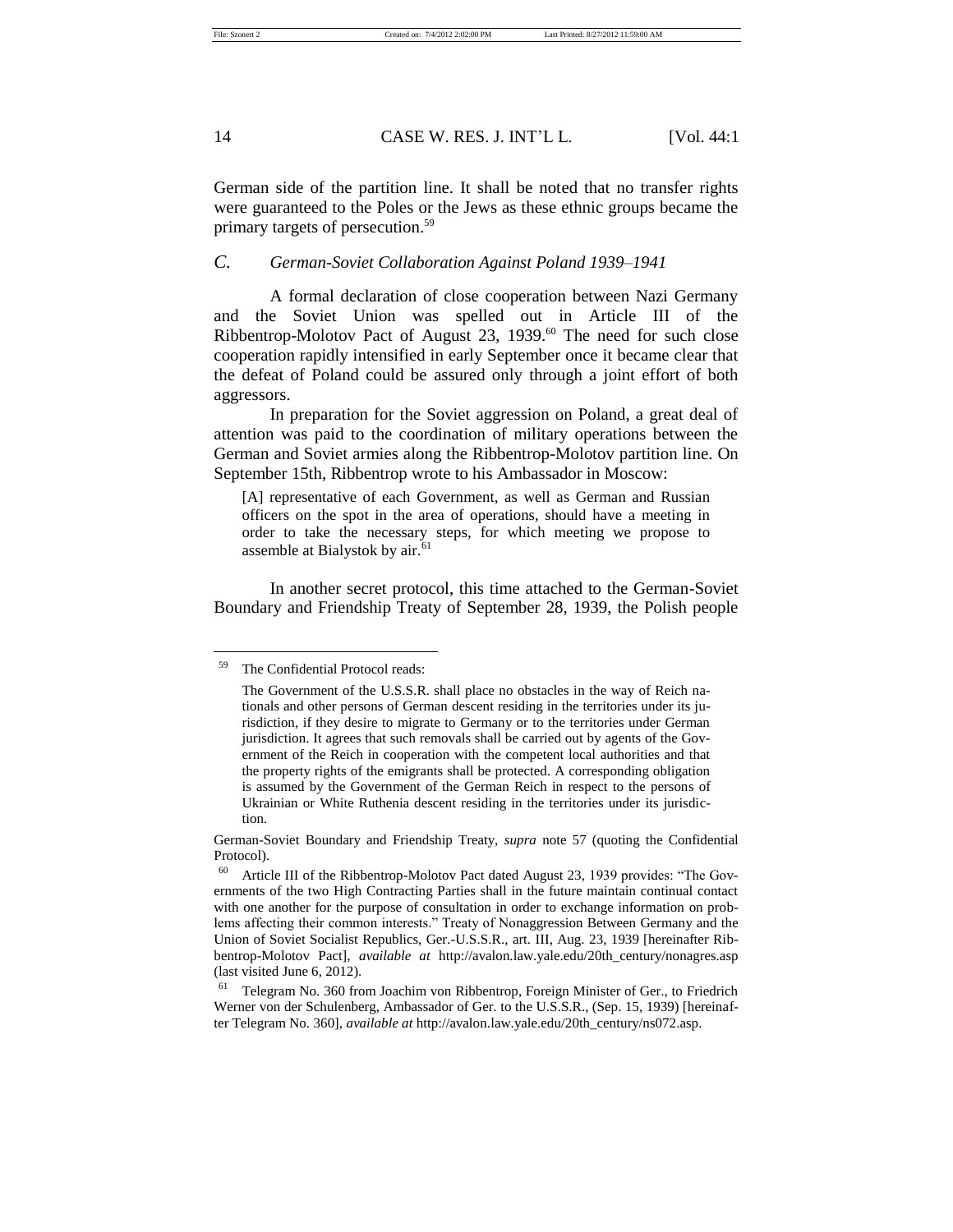were once again singled out for special treatment and "suitable measures" by both the Nazi and Soviet war machines. This protocol read as follows:

Both parties will tolerate in their territories no Polish agitation which affects the territories of the other party. They will suppress in their territories all beginnings of such agitation and inform each other concerning suitable measures for this purpose.<sup>62</sup>

Over the period of six months following the aggression, at least four high level meetings between Nazi Germany and the Soviet Union took place on the territory of Poland. The first meeting took place on September 27, 1939, in the city of Brest while the Polish Army was still fighting.<sup>63</sup> Not much is known about the second meeting that took place at the end of November 1939 in Przemyśl.<sup>64</sup> The third meeting began on February 20, 1940 in Zakopane, southern Poland, and lasted several weeks.<sup>65</sup> The fourth high level NKVD–Gestapo meeting took place in March 1940 in Kraków. <sup>66</sup> Some historians point out that it is likely that Stalin's decision to murder Polish officers was related to these meetings, although few documents exist to shed more light on this issue.<sup>67</sup>

<sup>62</sup> German-Soviet Boundary and Friendship Treaty, *supra* note 57 (quoting the Secret Supp. Protocol).

<sup>63</sup> Josef A. Dembinski*, Decyzja władz sowieckich z 5 marca 1940 r. o zagładzie polskich jeńców wojennych* [*The Soviet Government's Decision of March 5, 1940 About the Extermination of Polish Prisoners of War*], NIEDZIELA, http://www.voskresenie.niedziela.pl/artykul. php?lg=pl&nr=200409&dz=z\_historii&id\_art=00005 (last visited June 11, 2012) (describing the Sep. 27 meeting in Brest and its focus on ways to combat the Polish insurgency and sabotage campaigns).

<sup>&</sup>lt;sup>64</sup> *See id.* So little is known about this conference that some commentators fail to mention it at all. *See* ALLEN PAUL, KATYŃ: STALIN'S MASSACRE AND THE TRIUMPH OF TRUTH 68 (2010).

<sup>65</sup> Dembinski, *supra* note 63. The German side was represented in Zakopane by Adolf Eichmann and the Soviet side Grigory Litvinov. *Id.* The final report from this meeting presumably stated that the Polish ethnic group was to be liquidated by 1975 through extermination and deportation. Such document was reported to exist by the Polish underground, however it has not been located. Some historians like Norman Davies, argue that the NKVD-Gestapo meetings facilitated the coordination of repressive actions such as Katyn and "Action AB" (Ausserordentliche Befriedungsaktion). Norman Davies, *Między Swastyką a Gwiazdą* [*Between the Swastika and the Star*], 15 APOKRYF (1999), *available at*  www.tygodnik.com.pl/apokryf/15/davies.html.

<sup>66</sup> *See* TADEUSZ BÓR-KOMOROWSKI THE SECRET ARMY 46 – 47 (1951) (discussing that in March 1940 the Polish underground reported that a special commission of NKVD arrived in Kraków to discuss with Gestapo common strategy against the Polish underground); TADEUSZ BÓR-KOMOROWSKI, ARMIA PODZIEMNA 174 (1951) (mentioning the development of a common propaganda strategy around that same time).

<sup>67</sup> *See* CONQUEST, *supra* note 33, at 229 (discussing a Soviet investigation linking the Katyn massacre with the conference in Zakopane); George Watson, *Rehearsal for the Holocaust*, 71 COMMENT 60–61 (1981) (discussing the possibility that the fate of the interned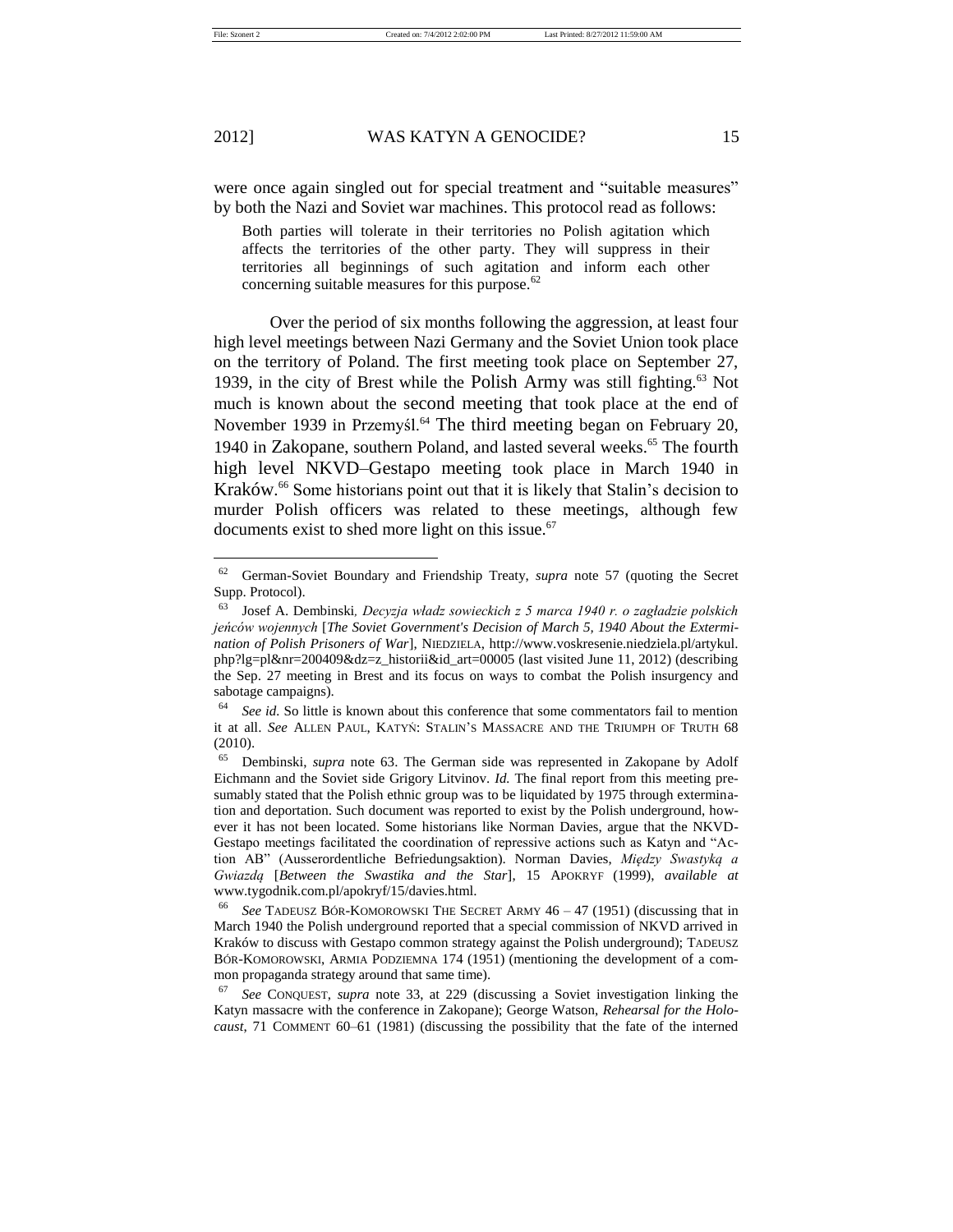What exactly was discussed at these meeting may never be known. Some believe that documents demonstrating the cooperation of the Soviet NKVD with the Nazi Gestapo during the Katyn-Siberia operations<sup>68</sup> are the reason that Russia keeps many documents related to the Katyn crime as classified. What is known for sure is this: The actions of Nazi Germany and the Soviet Union towards the Polish nation were remarkably similar during the period of Nazi-Soviet collaboration between September 1939 and June  $1941.69$ 

Upon invading Poland from the west, German special extermination squads called Operational Groups (Einsatzgruppen and Einsatzkommando) consisting of Gestapo and self-defense forces<sup>70</sup> had followed the German Army into Poland, undertaking a housecleaning of Polish intelligentsia, clergy and nobility. A preliminary study conducted in 1945 revealed that 714 mass executions conducted by the Einsatzgruppen execution squads claimed the life of 16,336 Polish civilians during the first fifty-five days of German occupation.<sup>71</sup> Many of the victims were identified and captured according to special lists prepared by members of the German minority living in Poland.<sup>72</sup> From day one of the Polish campaign, the Germans were implementing the "Intelligenzaktion," that is, an extermination operation directed at members of the Polish elite.<sup>73</sup> For example, on November 6, 1939, the 183 members of the faculty and staff of the Jagiellonian University in Kraków were arrested and sent to Sachsenhausen and [Dachau](http://en.wikipedia.org/wiki/Dachau_concentration_camp) concentration camps.<sup>74</sup> In a note dated

16 CASE W. RES. J. INT'L L. [Vol. 44:1

Polish officers might have been decided at this conference); *but see* KATYN: A CRIME WITHOUT PUNISHMENT 143 (Anna M. Cienciala, Natalia S. Lebedeva & Wojciech Materski eds., Marian Schwartz, Anna M. Cienciala & Maia A. Kipp trans., 2007) (referencing historians' dispute regarding the German-Soviet meetings and the Katyn massacre, pointing to the lack of documentary evidence confirming any direct cooperation on this issue).

<sup>68</sup> Norman Davies is one such historian. *See* 2 NORMAN DAVIES, GOD'S PLAYGROUND: A HISTORY OF POLAND 329 (2005).

<sup>69</sup> *Id.*

<sup>70</sup> Self-defense units called *Selbstschutz* consisted of paramilitary groups formed by the German minority in Poland.

Klaus-Peter Friedrich, *Collaboration in a "Land Without a Quisling": Patterns of Cooperation with the Nazi German Occupation Regime in Poland during World War II*, 64 SLAVIC REV. 711, 725, 727 (2005).

<sup>71</sup> SZYMON DATNER, 55 DNI WEHRMACHTU W POLSCE [55 DAYS: WEHRMACHT IN POLAND] 619 (1967).

<sup>72</sup> *See* RICHARD RHODES, MASTERS OF DEATH: THE SS-EINSATZGRUPPEN AND THE INVENTION OF THE HOLOCAUST 5 (2002).

<sup>73</sup> ANNA MEIER, DIE INTELLIGENZAKTION: DIE VERNICHTUNG DER POLNISCHEN OBERSCHICHT IM GAU DANZIG-WESTPREUßEN [THE INTELLIGENZAKTION: THE DESTRUCTION OF THE POLISH ELITE IN THE GAU DANZIG-WEST PRUSSIA] (2008).

<sup>74</sup> *See* JAN S. PRYBYLA, WHEN ANGELS WEPT 134 (2010).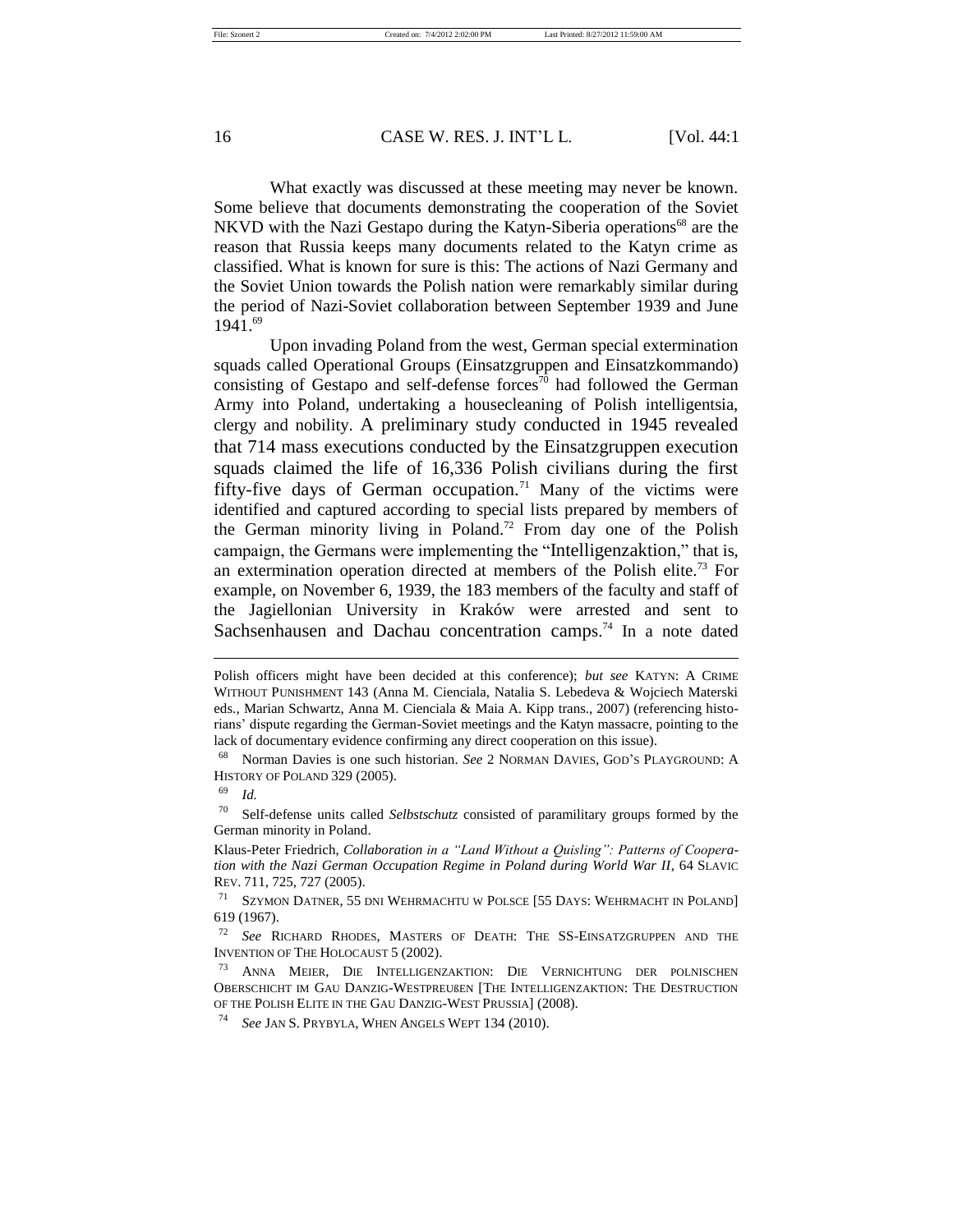September 12, 1939, on a discussion with Hitler regarding Poland, General Erwin Lahousen wrote down that the goal of mass executions of the Polish intelligentsia was "national extermination."<sup>75</sup>

As the Germans were hunting down the Polish elites on the western side of the Ribbentrop-Molotov line, in the east, squads of special NKVD operational groups had followed the Soviet Army into Poland. The NKVD-CheKa groups furthering "vengeance of the oppressed classes" were cleansing ethnic Poles, including intelligentsia, clergy, and nobility, from the Soviet half of Poland.<sup>76</sup> These special operational NKVD units, formed in accordance with NKVD order dated September 8, 1939, consisted of operational officers of the central and regional organs of NKVD and political-operational employees of the border guard for special tasks. Deputy People's Commissar Merkulov coordinated activities of these special operational forces with the military formations of the Red Army in Ukraine while Bochkov coordinated this cooperation in Belarus.<sup>77</sup> According to NKVD documents, during the first two months of operations these NKVD special operational groups arrested on the conquered Polish territory 11,817 persons, accusing them of espionage, diversionary and anti-Soviet activities, terrorism, banditry, sabotage and other crimes.<sup>78</sup> Many of them were killed either during interrogations or later pursuant to March 5, 1940 Execution Order.

The mass killing campaigns of Polish nationals on both sides of the Ribbentrop-Molotov partition line focused on the same categories of people. All those who could resist the occupation of Poland as well as those who fought for Poland's independence between 1918 and 1920 were at the top of the Nazi and Soviet death lists.

<sup>75</sup> ZBRODNIA KATYŃSKA W KRĘGU PRAWDY I KŁAMSTWA [THE KATYN MASSACRE: IN THE CIRCLE OF TRUTH AND LIES] 63 (Sławomir Kalbarczyk ed., 2010).

<sup>76</sup> *Id.*

 $77$  The NKVD operational groups were responsible for conducting mass arrests and roundups, investigations, and preparation of conscript lists for future arrests and deportations. These groups were also responsible for the formation on the Polish territory of the Soviet administration including setting up NKVD branches in all major Polish cities. NKVD special operational groups were taking over state buildings, office, banks, newspapers, and publishing house, confiscated documentation of the Polish Government, its archives and valuables. *See generally* 1–2 POLSKIE PODZIEMIE NA TERENACH ZACHODNIEJ UKRAINY I ZACHODNIEJ BIAŁORUSI W LATACH 1939–1941 [THE POLISH UNDERGROUND IN AREAS OF WESTERN UKRAINE AND WESTERN BELARUS IN THE YEARS 1939–1941] (Wiktor Komogorow et al. eds., 2001).

<sup>78</sup> NKVD document dated November 27, 1939. Among arrested Polish citizens were Polish officers, member of Polish resistance, refugees from Western Poland, members of Polish police and gendarmerie, merchant, landowners, public employees, Ukrainians nationals, members of various Polish political parties. *See id.*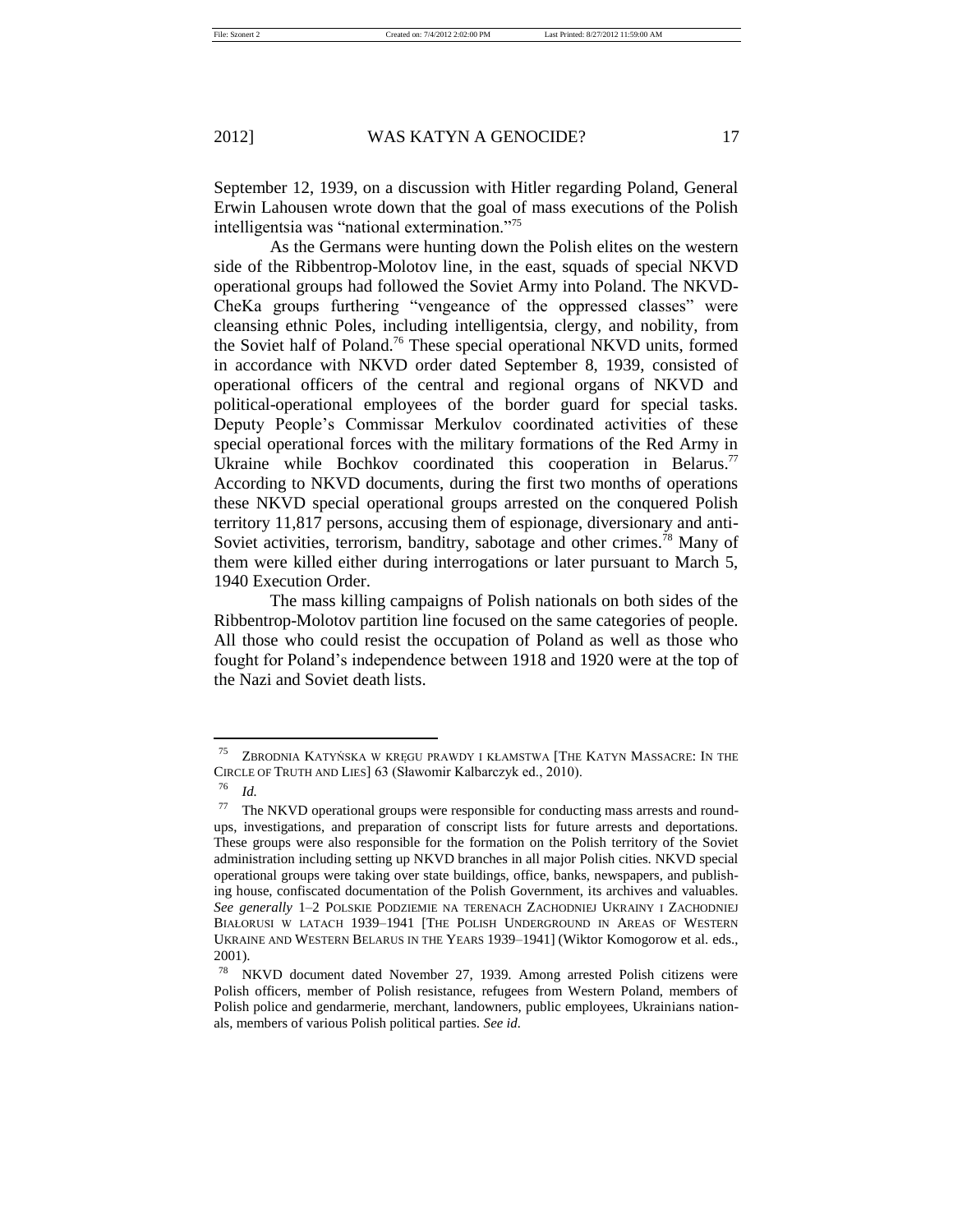The mass killings of the Polish elites on both sides of the Ribbentrop-Molotov line were supplemented by the forced removal of the Polish populations from the conquered Polish territory. Lands taken over by the Germans were divided into western territories, which were outright incorporated to the Third Reich, and the area around Warsaw, which was designated as the General Government.<sup>79</sup> Ethnic Poles from the area incorporated to the Reich were expelled from their homes and either sent to slave labor camps into the Old Reich or deported to the General Government that served as the German equivalent of the Soviet Siberia.<sup>80</sup> In all, approximately one million Polish citizens were forcibly removed from the Polish territories annexed to the Third Reich to make room for the German settlers.<sup>81</sup>

The Polish territory taken over by the Soviets was either directly incorporated to the Soviet Union or transferred to Lithuania, leaving no residual Poland. The Polish elites in Soviet-controlled territory were arrested and killed, while the entire families of ethnic Poles were expelled from their homes and shipped to the wilderness of Siberia or deserts of Kazakhstan.

Both killings and deportations were implemented by Nazi Germany and the Soviet Union in accordance with the proscription lists prepared by their people on the ground. In the case of Germany, the German minority in Poland led the effort to identify their Polish neighbors for murder or expulsion. In the Soviet Union various minorities cooperated with the communist organizations in compiling lists of undesirable Poles and their sympathizers.

The Soviet deportation lists were prepared in accordance with Beria's instructions implementing the Deportation Resolution of the Soviet Council of People's Commissars (Sovnarkom) dated December 5, 1939.<sup>82</sup> To implement this resolution, Beria issued a number of orders and instructions. For example, on December 29, 1939, he issued a special instruction on the order of deportations from western Ukraine and Belorussia.<sup>83</sup> Another regulation on special penal camps and procedures of employment for deportees soon followed.<sup>84</sup> All these documents formed the basis for the mass deportation action that began the night of February 10,

<sup>79</sup> SNYDER, *supra* note 18, at 127–28.

<sup>80</sup> *See* SNYDER, *supra* note 18, at 127–28 (discussing the use of the General Government territory as a "dumping ground for unwanted people").

<sup>81</sup> PIOTROWSKI, *supra* note 58, at 22.

<sup>82</sup> KATHERINE R. JOLLUCK, EXILE AND IDENTITY 14 (2002). Beria appointed Tsanava and Serov to prepare lists of families to be deported in early January. *Id.*

<sup>83</sup> *See id.* at 14–16.

<sup>84</sup> *See id.* at 16.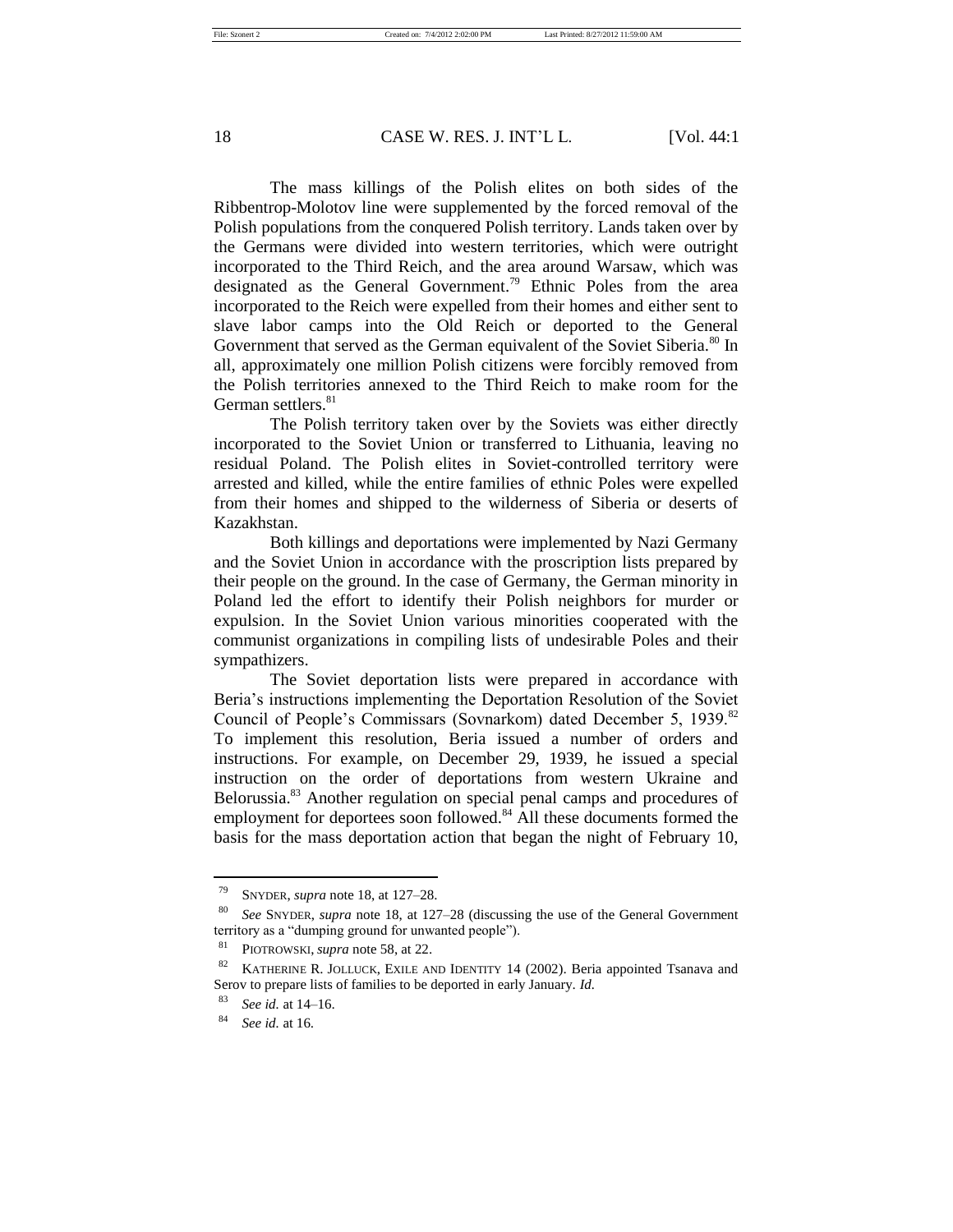1940, expelling Polish citizens from their homes in Poland to the wilderness of Siberia.

While meetings between German and Soviet high officials were taking place in Zakopane and Kraków in February and March of 1940, in Berlin and Moscow critical decisions were made with respect to Polish nationals. One such decision was made by Hitler on March 2, 1940, to exterminate people regarded as Polish leaders.<sup>85</sup> Known as the AB Aktion (Extraordinary Pacification Action), this mass killing operation was aimed at eliminating the leadership elements of the Polish society in the Germanoccupied part of Poland. <sup>86</sup> About 7,000 leaders and professors, teachers and priests considered suspects of criminal activity were subsequently massacred at various locations throughout Nazi-occupied Poland.<sup>87</sup> By the summer of 1940, more than 61,000 Polish activists, intelligentsia, scholars, actors, officers of the Polish Army, and other leaders were murdered.<sup>88</sup>

At the time when Hitler ordered the AB Aktion, Stalin and his Politburo made a decision to execute by shooting 25,700 Polish POWs and persons arrested on the conquered Polish territory, mostly officers of the Polish Army and local leaders.<sup>89</sup> This order to murder 25,700 Poles, prepared by Beria, signed by Stalin, and approved by the Soviet Politburo on March 5, 1940, was most likely made between February 28 and March 2, 1940.<sup>90</sup> Thus, Stalin's decision to murder 25,700 Polish officers held in POW camps and prisons was made at exactly the same time as Hitler's decision to authorize AB Aktion to exterminate the Polish intelligentsia on the German side of the Ribbentrop-Molotov partition line.

<sup>85</sup> SNYDER, *supra* note 18, at 146–47. Hitler directed Hans Frank, the Governor of the General Government, that "leadership elements" had to be "eliminated." *Id.* The list Frank drew up included the educated, clergy, and politically active individuals. *Id*.

<sup>86</sup> *Id.* at 147. Special *Einsatzgruppen* formations with some help from regular *Wehrmacht* units took part in Operation Tannenberg in the first two months of German operations in Poland. *See id.* at 126; PIOTROWSKI, *supra* note 58, at 23. In addition, a special formation was created from the German minority living in Poland called *Selbstschutz*, whose members had trained in Germany before the war in diversion and guerilla fighting. The formation was responsible for many massacres and due to its bad reputation was dissolved by Nazi authorities after the September Campaign. DATNER, *supra* note 71, at 108–22. The AB Extraordinary Pacification Action that began on March 30, 1940 was viewed as continuation of the Intelligentsia Action from fall 1939. *See* SNYDER, *supra* note 18*,* at 147.

<sup>87</sup> *See* RICHARD C. LUKAS, THE FORGOTTEN HOLOCAUST 9 (1997).

<sup>88</sup> BOGUSIA J. WOJCIECHOWSKA, WAITING TO BE HEARD 22 (2009) (referring to the Sonderfahndungsbuch Polen (Special Prosecution Book Poland) listing 61,000 Polish leaders).

<sup>89</sup> *See* SNYDER, *supra* note 18, at 147 (explaining that the German's AB Aktion was announced on March 2, three days before the Soviet's March 5 decision).

<sup>90</sup> *See* KATYN: A CRIME WITHOUT PUNISHMENT, *supra* note 67, at 475 n.290 (explaining the confusion over the dates and bringing Natalia Lebedeva's conclusion of the date coming earlier than March 5, 1940 but before February 28, 1940).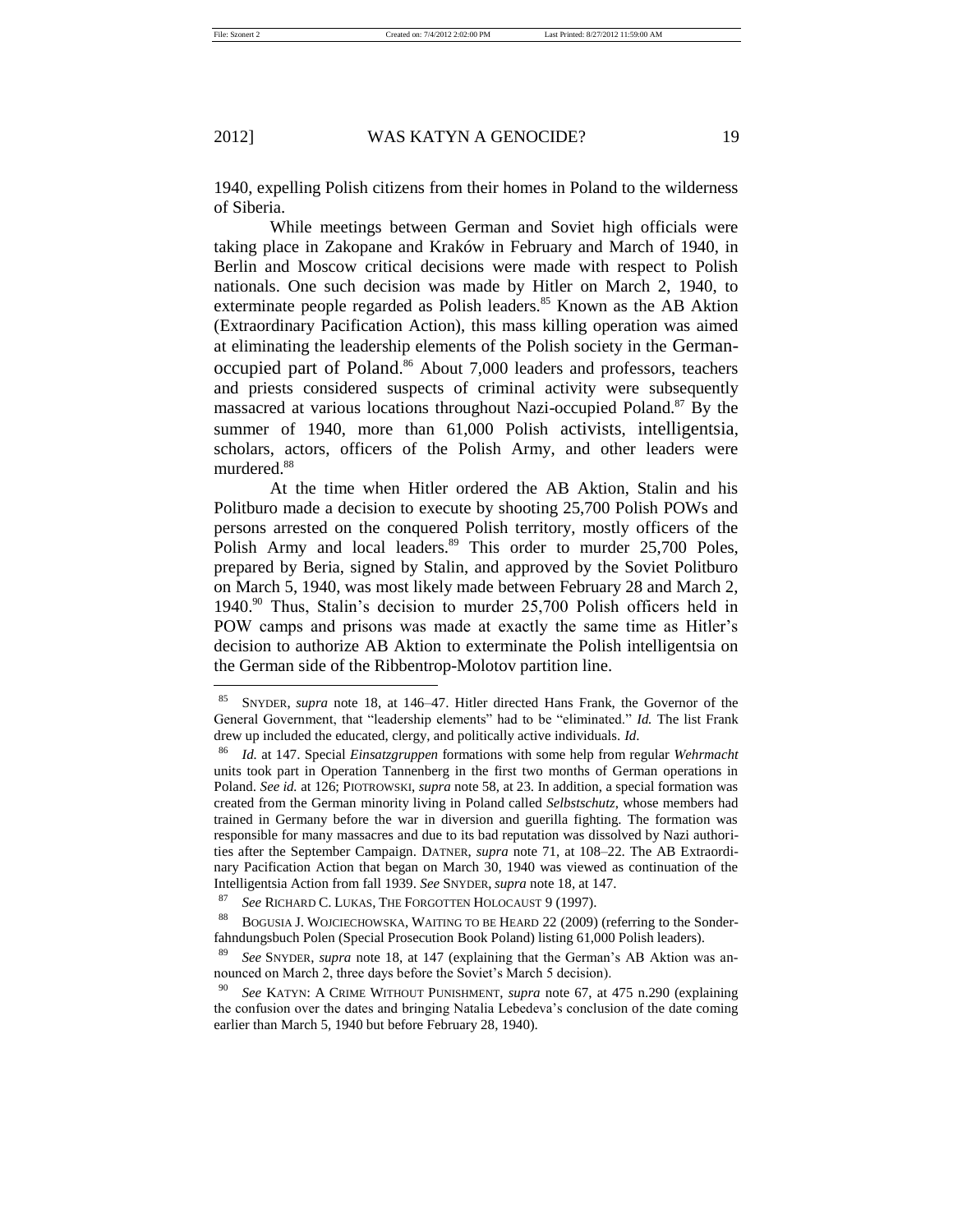## *D. Katyn Killings*

The best-known Katyn forest massacre represents only one of many mass murder sites of the Polish citizens conducted throughout the Soviet Union pursuant to the execution order issued by the Soviet Politburo on March 5, 1940 (March 5th Execution Order).<sup>91</sup> Altogether, 25,700 Polish nationals were condemned to death by this order. They represented two distinct groups. The first group consisted of 14,700 Polish POWs taken from the battlefield; mainly officers, policemen and border guards who were held in three special POW camps in Kozielsk, Starobelsk, and Ostashkov.<sup>92</sup> The second group of condemned men included 11,000 Polish citizens arrested on the conquered Polish territory in the aftermath of the Soviet invasion, mostly local leaders and members of the Polish administration.<sup>93</sup> Killings of the rank and file members of the Polish Army sent to the slave labor camps has not even been touched by the historians. According to the Russian Memorial Society, 800 burial sites had been catalogued and "what appeared to be remains of Poles" had been found in almost all of them.<sup>94</sup>

While mass graves from the Kozielsk camp were discovered in the Katyn forest in the spring of 1943 by the German Army advancing towards Moscow, the burial sites of the Polish POWs from Starobelsk and Ostashkov camps became known fifty years later.<sup>95</sup> Bodies of the Polish officers held in the Starobelsk camp were found in mass graves in Piatichatki near Kharkov,<sup>96</sup> while bodies of those held in the Ostashkov camp were identified in Mednoye near Kalinin/Tver.<sup>97</sup>

Executions of Ostashkov prisoners were conducted by a special operational force under the command of Stalin's chief executioner, Major

 $91$  For a translated copy of the Execution Order, see Beria Memorandum to Joseph Stalin Proposing the Execution of the Polish Officers (Mar. 5, 1940), *in* KATYN; A CRIME WITHOUT PUNISHMENT, *supra* note 67, at 118–20.

<sup>92</sup> *See* PIOTROWSKI, *supra* note 58, at 15. On December 3, 1939, the Soviet Politburo issued an order to arrest all registered regular officers of the former Polish Army. *See* Politburo Decision to Arrest All Registered Regular Officers of the Former Polish Army (Dec. 3, 1939), *in* KATYN; A CRIME WITHOUT PUNISHMENT, *supra* note 67, at 89. They were condemned to death by March 5, 1940 Execution Order. *Id*. at 118–20.

<sup>93</sup> *See* PIOTROWSKI*, supra* note 58, at 15.

PAUL, *supra* note 64, at 351.

<sup>95</sup> *See id.* at 348–49 (explaining that forty-seven years after the first mass graves were found the Soviet Union acknowledged the prisoners at the Three Special Camps, and the construction of memorials at them).

SANFORD, *supra* note 2, at 99.

 $97$  It is likely that the video footage from the executions of the Polish officers exists. There are reports that such a movie was shown near the end of the war for training purposes. George Sanford, *The Katyn Massacre and Polish-Soviet Relations, 1941–43*, 41 J. CONTEMP. HIST. 95, 95 (2006).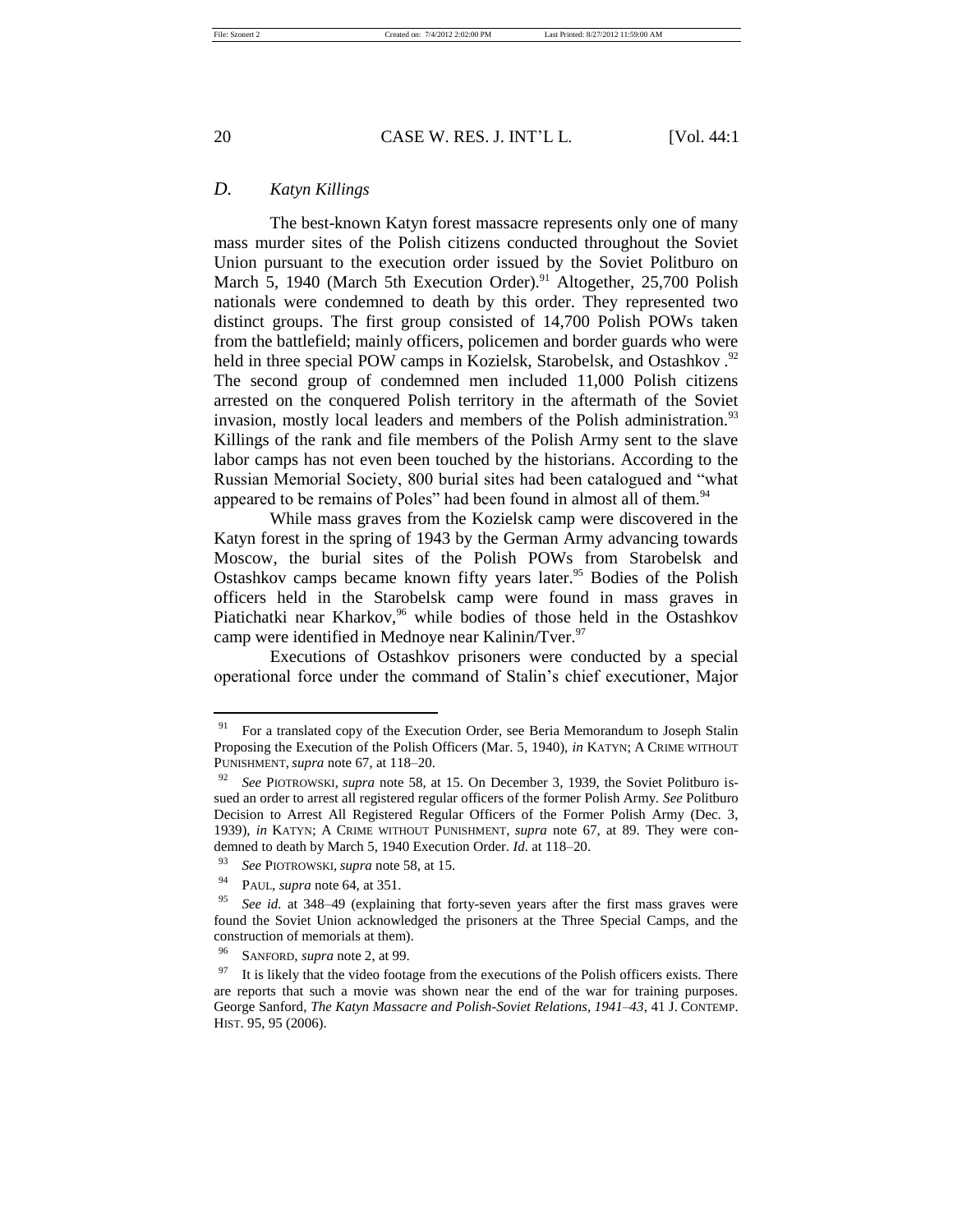Vasil Blochin, whom Stalin sent from Moscow to Kalinin specifically for this purpose.<sup>98</sup> Together with Andrej Rubanov from Kalinin NKVD, Błochin developed a detailed plan of execution for the Ostashkov prisoners and fully implemented it.<sup>99</sup> To minimize resistance, he made sure that the victims did not suspect anything. In March of 1991, Chief of Kalinin NKVD, Dmitri Tokariev testified before the Russian prosecutor on the details of these executions.<sup>100</sup> Tokariev recalled that Blochin was amused when asked about grave diggers. "We don't need grave diggers, we need heavy equipment," he replied.<sup>101</sup> Indeed the graves in Mednoye were four to six meters deep. Twenty-three mass graves with about 250 bodies each were identified in Mednoye for a total of about 5,750 victims; not enough to account for the total number of murdered Ostashkov prisoners known to be 6,314.<sup>102</sup> The first executions of the Ostashkov prisoners began on April 5, 1940. Tokariev recalled that day as follows:

Blochin put on his special clothing: brown leather cap, long leather protective garment, brown leather gloves with cuffs above elbows. It made a tremendous impact on me: I recognized the executioner!<sup>103</sup>

Blochin and his team worked with great precision and incredible efficiency, killing 250 Ostashkov prisoners per day—extinguishing one life every two minutes. Tokariev observed that "it was a true industrial undertaking."<sup>104</sup>

Bodies of the Polish POWs from the Starobelsk camp were discovered at mass burial sites in Piatichatki, near Kharkov.<sup>105</sup> After the demise of the Soviet Union, Ukraine made available to Poland documents related to the Piatichatki mass graves. This documentation revealed that on June 5, 1969, General Piotr Fieszczenko reported to Moscow<sup>106</sup> that villagers of Piatichatki near Kharkov discovered mass graves in the nearby forest. One grave was opened and buttons with the Polish eagle emblem were found. General Fieszczenko reported that people who learned about this discovery were saying that the enemies from the war were buried there. He also reported that in the event further rumors would spread as to the

<sup>98</sup> DONALD RAYFIELD, STALIN AND HIS HANGMEN 378–79 (2004).

 $\frac{99}{100}$  *Id.* 

<sup>100</sup> KATYN: A CRIME WITHOUT PUNISHMENT, *supra* note 67, at 124–25.

<sup>101</sup> *Id.* at 126.

<sup>102</sup> *Id.* at 440.

<sup>&</sup>lt;sup>103</sup> *See id.* at 124 (describing Blochin's special uniform as a leather cap, apron and gloves that extended beyond the elbow).

<sup>&</sup>lt;sup>104</sup> *Id.* at 124–25 (describing the shooting and killing of the prisoners).

<sup>105</sup> WESLEY ADAMCZYK, WHEN GOD LOOKED THE OTHER WAY: AN ODYSSEY OF WAR, EXILE, AND REDEMPTION 231 (2004).

<sup>106</sup> ZBRODNIA KATYŃSKA W KRĘGU PRAWDY I KŁANSTWA, *supra* note 75, at 228.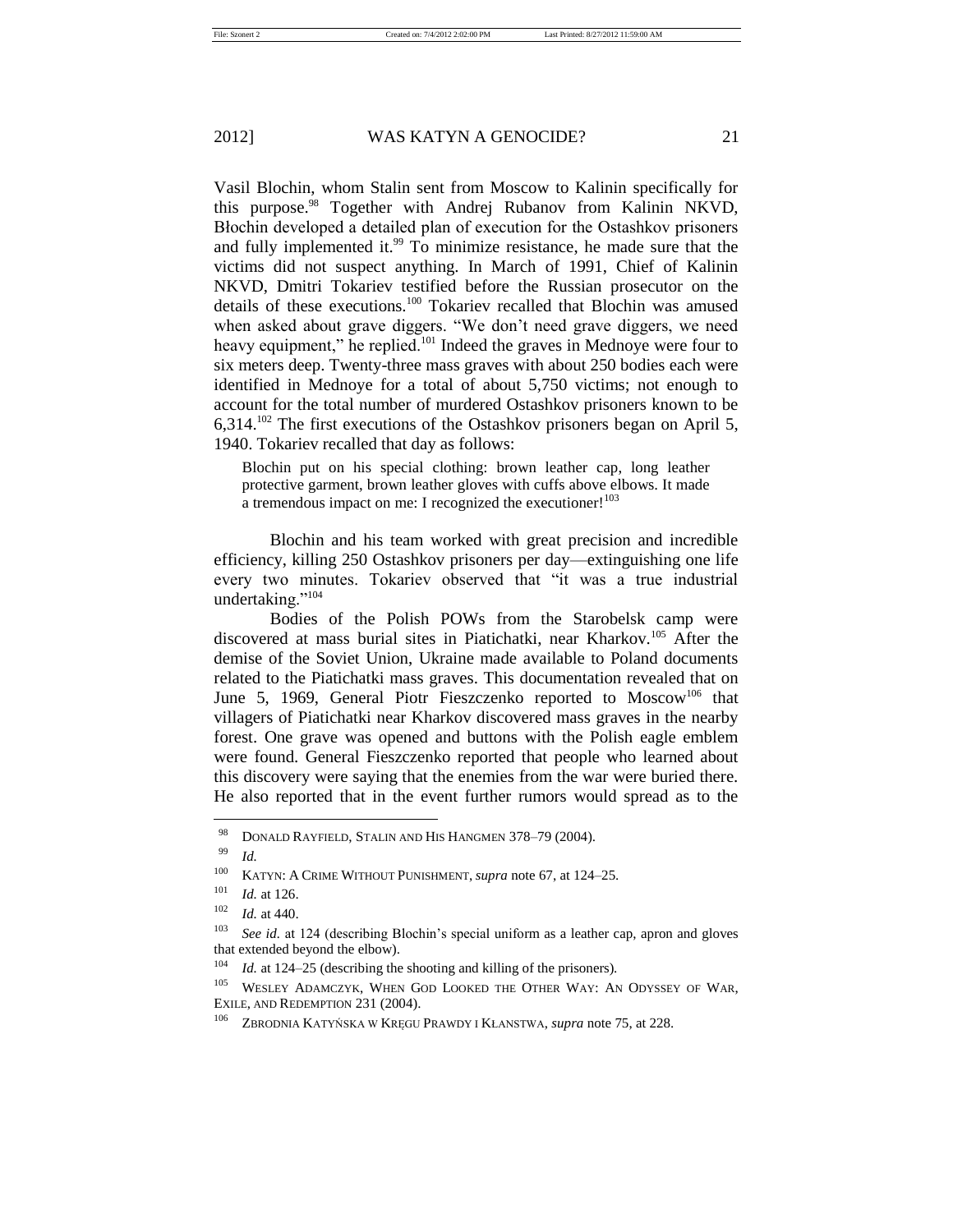character of these graves, he would use disinformation measures.<sup>107</sup> Later Fieszczenko reported that 112 mass graves containing about 13,000 bodies were identified in the Piatichatki forest. He then recommended that these mass graves be immediately destroyed by using appropriate chemicals and heavy equipment.<sup>108</sup> The destruction of the mass graves involved grinding of the bones with heavy equipment. It was conducted over the four-year period under the guise of preparing the area for the construction of a KGB facility.<sup>109</sup>

The burial places of the second category of victims—the Polish civilians arrested after the invasion—remain mostly unknown. This category of victims included Polish citizens captured or arrested by the NKVD Special Forces in the months following the Soviet invasion of Poland. Most of the bodies of these civilians have not been found or identified. According to internal Soviet documents, at least 7,305 Polish citizens were murdered in this category.<sup>110</sup> According to the documents released in 1994 by Ukraine, 3,435 Polish civilians were murdered by the Ukrainian NKVD in the dungeons of NKVD in Kiev, Kharkov and Cherson. The victims are buried in various still-undisclosed locations; one of them being Bykovnia near Kiev.<sup>111</sup>

It is believed that between 3,870 and 4,465 Polish prisoners were murdered by the Belorussian NKVD but no list of victims murdered in Belorussia has been found or released. It is believed that some of the Polish victims from the so-called "Belarusian Katyn List" were murdered in the prisons of NKVD in Minsk and buried in Kurapaty, on the outskirts of Minsk.<sup>112</sup>

<sup>107</sup> *Id.* at 231–36 (reproducing a report of a group leader of KGB Kharkov Region, General Fieszczenko, to Chairman of KGB USRS on the discovery in the Piatichatki forest near Kharkov of the burial sites of the murdered Polish officers).

<sup>108</sup> *Id.* at 228

<sup>109</sup> *Id.* at 235.

<sup>&</sup>lt;sup>110</sup> A note by Shelepin to Khrushchev dated March 3, 1959, with recommendation to destroy the documents of the operation sanctioned by the Politburo on March 5, 1940 is reproduced in KATYN: A CRIME WITHOUT PUNISHMENT, *supra* note 67, at 332.

<sup>111</sup> *Arrangement of Polish Cemetery of NKVD Victims in Bykovnia May Start in 2011*, UKRANIANS.CA (Jan. 27, 2011), http://www.ukrainians.ca/hot/37563-arrangement-of-polishcemetery-of-nkvd-victims-in-bykovnia-may-start-in-2011.html.

<sup>112</sup> KATYN: A CRIME WITHOUT PUNISHMENT, *supra* note 67, at 136 (explaining the lack of details regarding prisoners in the NKVD prisons of the western region of the Ukraine and Belorussia, many of whom were shot and buried in unknown graves); *see also Belarusian 'Katyn List' Does Exist, Says a Belarusian Historian*, EASTERN PARTNERSHIP COMMUNITY (Jan. 17, 2012), http://www.easternpartnership.org/daily-news/2012-01-17/belarusian-katynlist-does-exist-says-belarusian-historian (explaining that the "Katyn list" contains 3,870 names of murdered Polish citizens).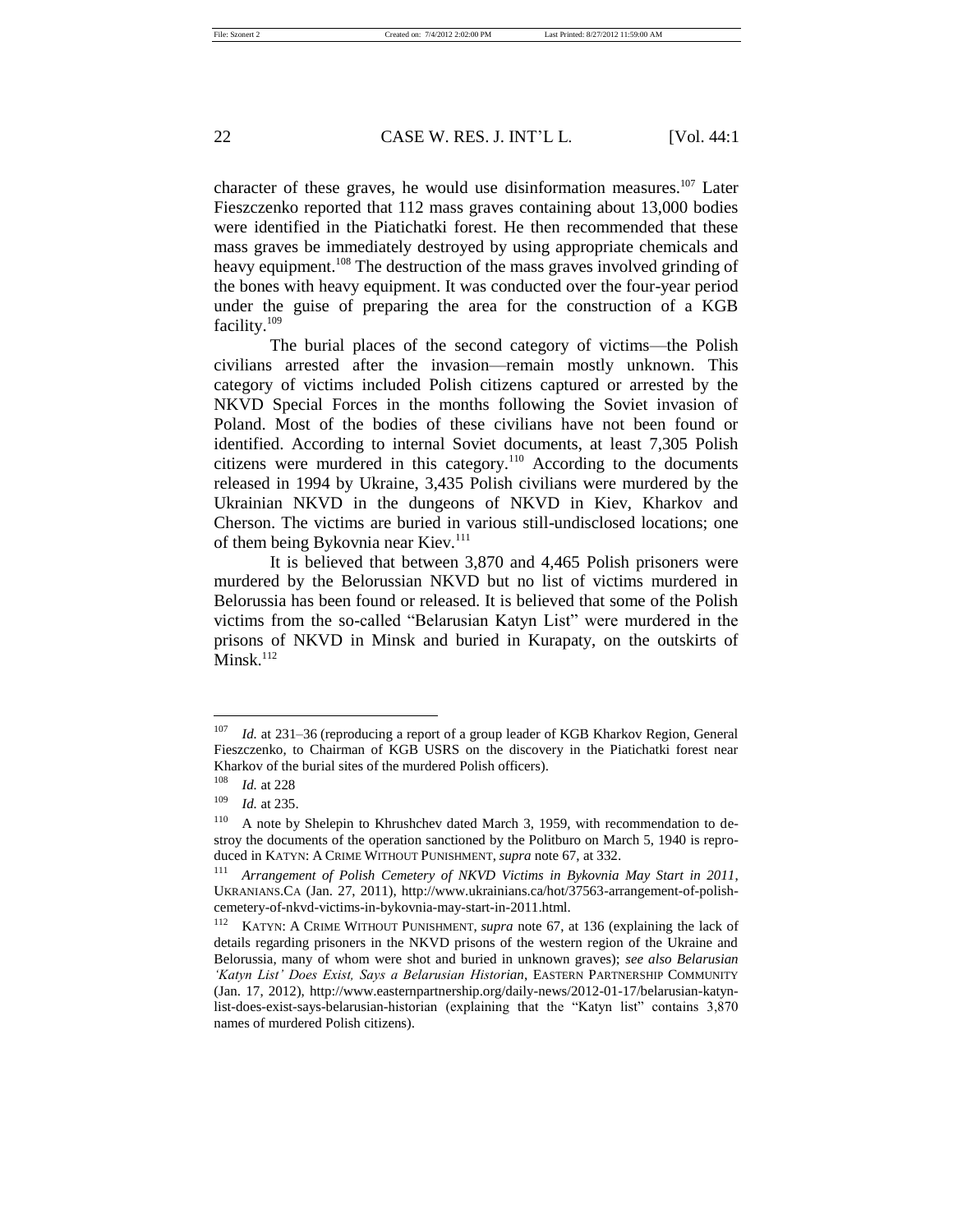## *E. Mass Deportations from Soviet-Controlled Poland*

On March 2, 1940, at exactly the same time as the decision to execute Polish POWs was made, the Soviet Politburo issued a resolution on guarding state borders, whereby the NKVD was directed to deport to Kazakhstan all families of repressed Polish citizens and POWs.<sup>113</sup> This resolution targeted for repression mostly wives, children, and parents of the men sentenced to death by the March 5th Execution Order.

On March 7, 1940, two days after issuing the March 5th Execution Order, Beria issued a directive to Soprunenko, head of the NKVD Administration for POWs, to prepare the compilation of precise lists of soldiers held in special POW camps, including the composition of the family of each POW and their exact addresses. The directive specified that family members are: the wife and children, as well as parents, brothers and sisters, if they reside with the family of the POW.<sup>114</sup> The directive was supplemented by the "Record Form" to be used to collect detailed addresses of the family members of the Polish POWs.<sup>115</sup>

On the same day Beria issued a directive to NKVD Chiefs Serov in Ukraine and Canawa in Belorussia on deportation to Kazakhstan of the families of the POWs and prisoners. In this directive Beria stated that all members of the families of former officers of the Polish Army, policeman, prison guards, gendarmerie, intelligence servicemen, former landowners, businessmen, and higher state employees of the former Polish state apparatus who were held in the POW camps and in prisons in western parts of Ukraine and Byelorussia must be deported by April 15 to the regions of Kazakhstan for a period of ten years. To accomplish this task, Beria ordered:

1. Immediately begin and finish by March 30 of this year the preparation, according to the enclosed form, registration of all family members of the above listed categories of prisoners-of-war and persons arrested. Note: Family members include by definition wives, children, as well as parents, brothers and sisters if they happen to live in the same location as the rest of the family of the POW's or prisoners. . . .

5. c) In all Western regions of Ukraine and Belarus, the operation is to be carried out in one day beginning at dawn. You will be informed of the day of the operation separately. . . .

5. e) All property and businesses of the deported families are to be confiscated. The family has the right to carry with them personal items not

<sup>113</sup> KATYN: A CRIME WITHOUT PUNISHMENT, *supra* note 67, at 114.

<sup>114</sup> *Id.* at 149–50.

<sup>115</sup> *Id.* at 150.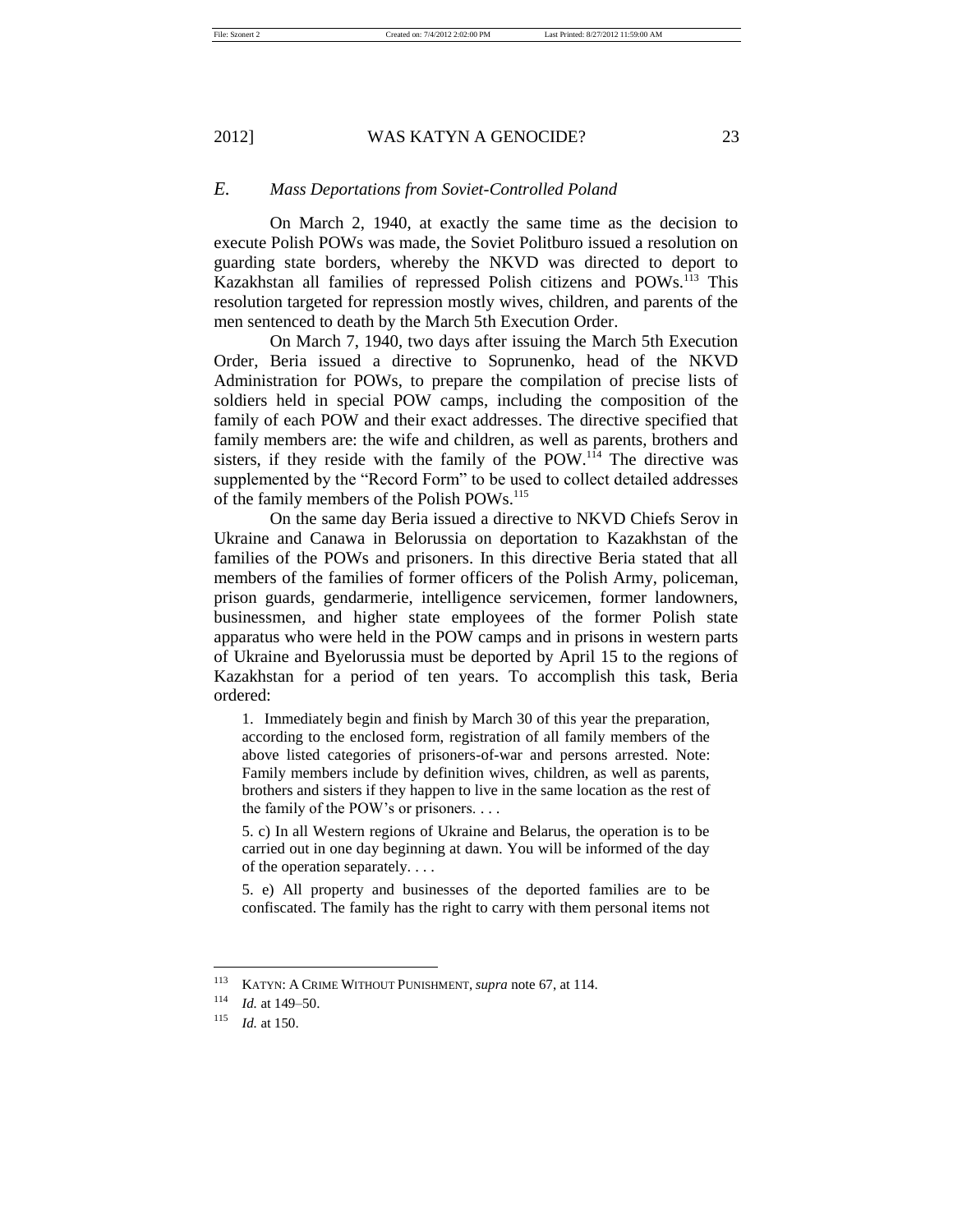exceeding a total of 100kg per person (including children) to the deportation destination.<sup>116</sup>

Accordingly, just before sending the Poles to their deaths, the NKVD collected detailed information about their family members in order to expel their women and children from homes in occupied Poland to the desert of Kazakhstan.

On March 20, 1940, Beria issued yet another directive on the resettlement in Kazakhstan of Polish POW families "to be deported from western oblasts of Ukraine and Belorussia."<sup>117</sup> This directive was addressed to Major Semyon Burdakov, Commissar of Internal Affairs of the Kazakh Soviet Socialist Republic  $(SSR)$ .<sup>118</sup> It alerted Burdakov that 25,000 families of the "repressed former officers of the Polish army, police, prison guards, gendarmes, intelligence agents, former landowners, manufacturers and prominent officials of the former Polish apparatus" were subject to deportation to the northern oblasts of Kazakhstan.<sup>119</sup> Beria estimated that the indicative number of these family members was approximately 75,000 to 100,000 people,<sup>120</sup> implying three to four members per family. Contemporary research indicates that deported Polish families consisted on average of five to seven members.<sup>121</sup>

On the night of April 12-13, thousands of people in Soviet-occupied Poland were disturbed in their sleep, forced to undergo brutal searches, randomly allowed to gather a few belongings, then transported to train stations, locked inside cargo cars, and sent eastward, across the Polish border to Kazakhstan. According to various sources, between 60,000 to 320,000 Polish civilians were forcibly removed from their homes during these two nights and sent to the deserts of Kazakhstan. Women and children represented  $80\%$  of these deportees.<sup>122</sup>

The April wave of deportations was already the second such mass deportation action directed at the Polish population. The first such wave of deportations took place on February 10, 1940 and affected between 140,000 and 220,000 people, mostly representatives of the Polish administration,

<sup>118</sup> *Id.*

<sup>&</sup>lt;sup>116</sup> 1 KATYN DOKUMENTY ZBRODNI 43-46 (Rudolf G. Pichoja & Aleksander Gieysztor eds., 1995).

<sup>117</sup> KATYN: A CRIME WITHOUT PUNISHMENT, *supra* note 67, at 153.

<sup>&</sup>lt;sup>119</sup> Beria's Directive to the Commissar of Internal Affairs, Kazakh SSR, GB Senior Major Semyon Burdakov on the Resettlement in Kazakhstan of Polish POW Families to be Deported from the Western Oblasts of Ukraine and Belorussia; Moscow, March 20 1940. *Id.* <sup>120</sup> *Id.*

<sup>121</sup> *See generally Survivor Testimonies*, KRESY SIBERIA VIRTUAL MUSEUM, http://kresysiberia.org/hot/?lang=en (last visited June 11, 2012).

<sup>122</sup> *See* JOLLUCK, *supra* note 82, at 12.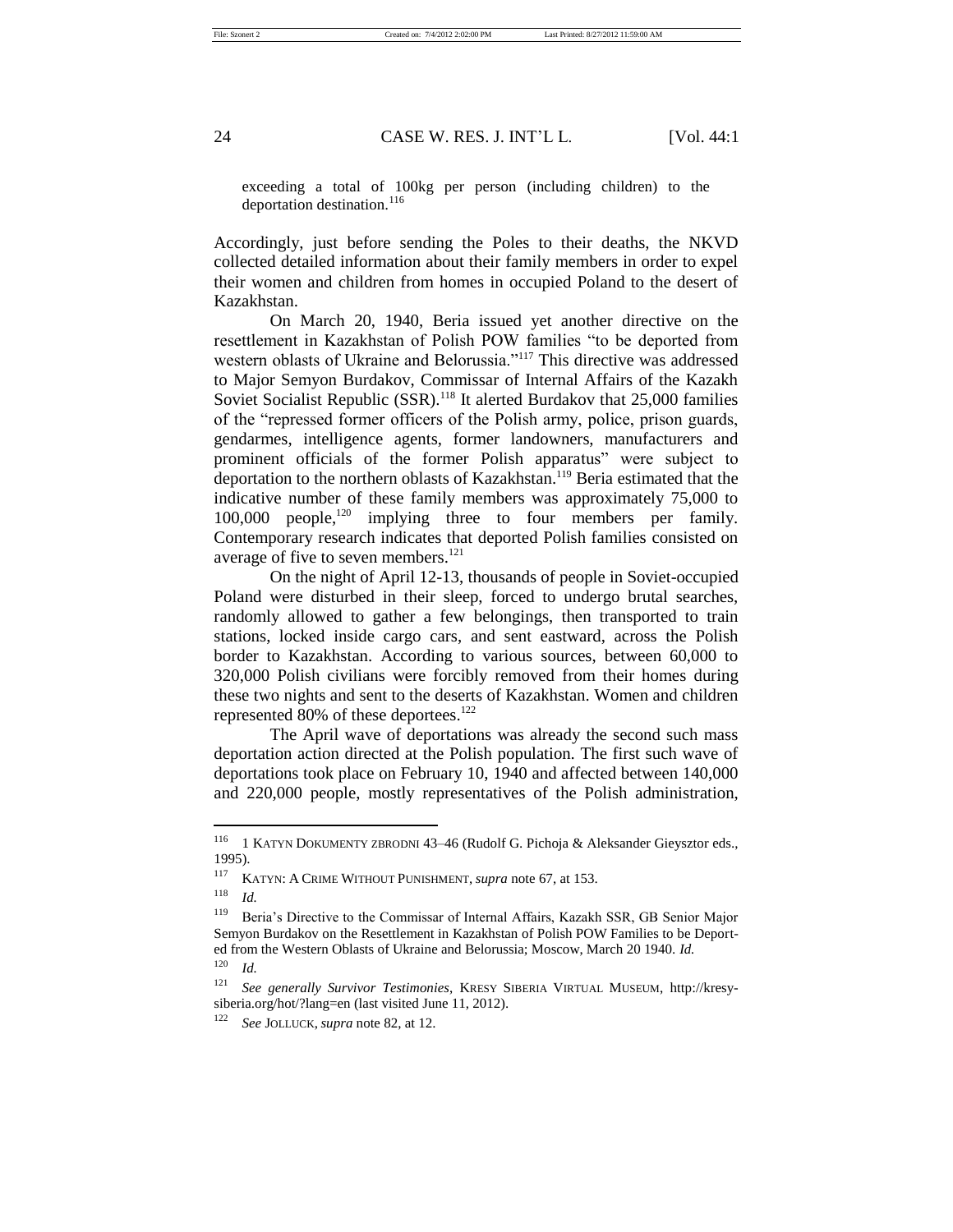military families, railroad workers and forestry workers. These people were awakened in the middle of the night, put on sleds, shipped to the railroad

stations, loaded into cattle trains, and sent on a three to six week-long journey to Siberia.<sup>123</sup> As reported, 110 trains took part in this operation, each containing between 1,000 and 2,000 deportees. The weather at the time was severe; temperatures were recorded as low as negative  $40^{\circ}$ C.<sup>124</sup> It is believed that the death rate in this first wave of mass deportations was the highest. The Polish citizens from the first wave of deportations were sent to penal camps in Siberia pursuant to the December 5, 1939 Resolution of the Politburo.<sup>125</sup>

The third wave of deportations took place on June 29, 1940, and involved between 80,000 and 240,000 people. This deportation impacted many refugees from western Poland occupied by Nazi Germany. The majority of these refugees were of Jewish origin. In addition, small merchants, professionals, and individuals who refused to accept the Soviet passport were subject to this deportation.<sup>126</sup>

The fourth wave of deportations took place one year later, in May and June of 1941. This deportation action was implemented in accordance with Resolution No. 1299-526 of the Central Committee of the Communist Party<sup>127</sup> which called for cleansing of the regions incorporated to the Soviet Union in 1939–1940. This wave of deportations also affected the Baltic Republics, Northern Bukovina and Bessarabia, areas which had been incorporated to the Soviet Union in the summer of 1940.

On the Polish territory this fourth wave of deportations impacted people who successfully evaded previous deportations: mostly intelligentsia, military families, public officials and civil servants. On the Polish territory incorporated to the Ukrainian Socialist Soviet Republic the first transports of the fourth wave of mass deportations of Polish citizens left on May 22, 1941, while in Belorussia the fourth wave of deportations began on the night of June 19.<sup>128</sup> This deportation coincided with the

<sup>123</sup> *See id.* at 9.

<sup>124</sup> KUŚNIERZ, *supra* note 20, at 69.

<sup>125</sup> *See* JOLLUCK, *supra* note 82, at 24, 34, 118; *see also* Nicolas Werth, *Mass Crimes Under Stalin (1930-1953)*, ONLINE ENCYCLOPEDIA OF MASS VIOLENCE (Mar. 14, 2008), http://www.massviolence.org/mass-crimes-under-stalin-1930-1953.

<sup>126</sup> JOLLUCK, *supra* note 82, at 15. Similarly to the first group of deportees, this group of deportees called "spiecpieriesieliency-bezhentsy" was considered as dangerous to the Soviet power and therefore was sent to penal camps mostly in Siberia. *Id.*

<sup>127</sup> *See* STANISLAW CIESIELSKI ET AL., MASOWE DEPORTACJE RADZIECKIE W OKRESIE II WOJNY ŚWIATOWEJ 65 (1994) (explaining that this was a joint resolution).

<sup>128</sup> *See Soviet Deportations from the Baltic States*, CHILDREN OF THE ICE, http://www .childrenoftheice.eu/en/soviet-deportations-baltic-states (last visited June 11, 2012); Benjamin B. Fischer, *The Katyn Controversy: Stalin's Killing Field*, CIA, https://www.cia.gov/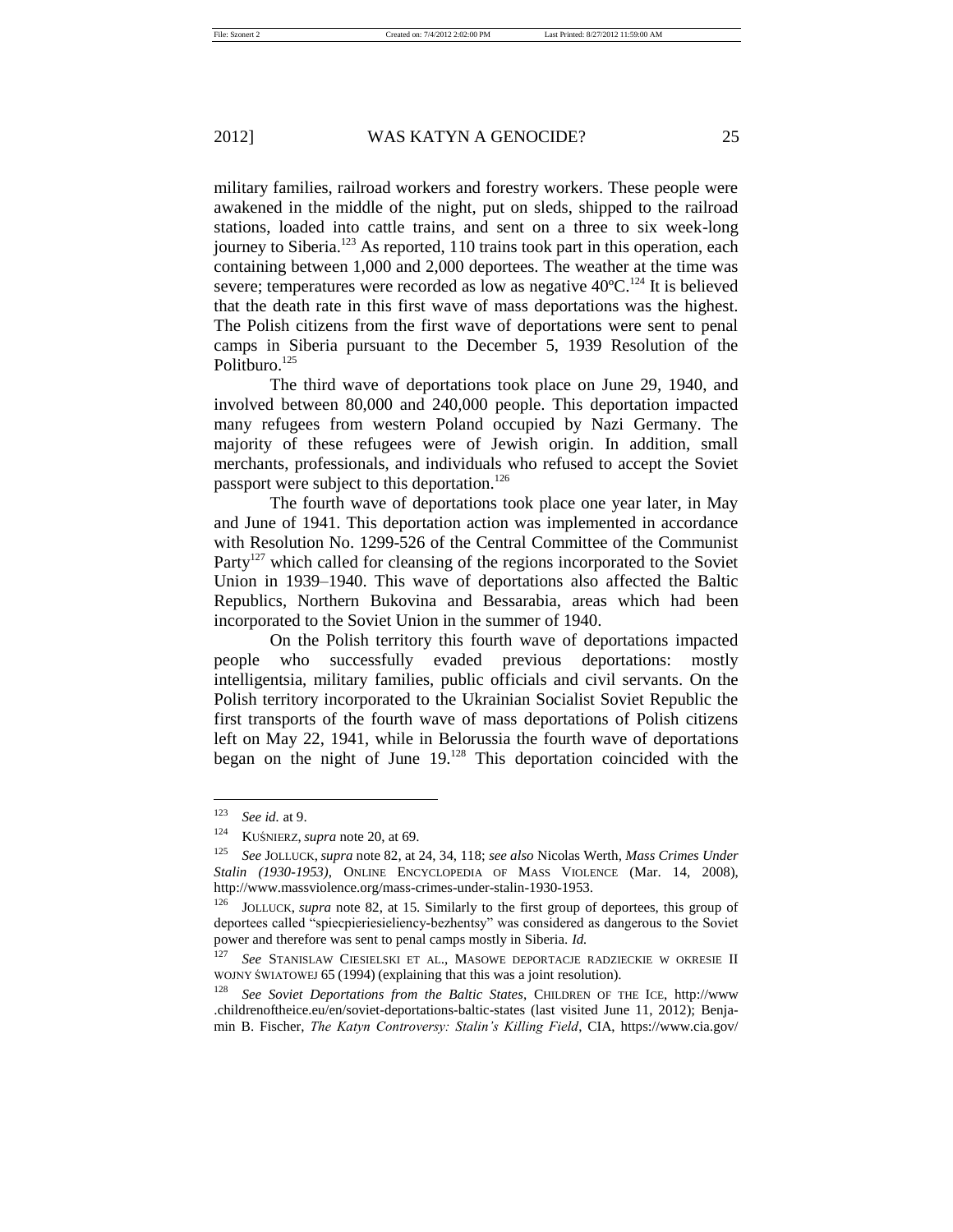German attack on the Soviet Union. As the Polish people where shipped eastward, the German army crossed the Ribbentrop-Molotov line and began its attack on the Soviet Union. The Soviet railway system became the primary target for the German Luftwaffe. Consequently, deportation trains moving eastward with Polish expellees became the easy prev.<sup>129</sup> As a result of the Luftwaffe bombardment of the deportation trains, many expellees lost their lives. It is estimated that this forth wave of deportations affected up to 300,000 people.<sup>130</sup> Many of them lost their lives as a result of Luftwaffe attacks.

Comparing Deportation Order issued by the People's Commissar for the Interior Affairs of the Soviet Lithuania dated November 28, 1940<sup>131</sup> with the deportations of the Polish citizens conducted in Ukraine and Belorussia between February 1940 and June of 1941, the following observation was made in the U.S. intelligence report prepared in London in 1943:

On carefully examining the categories of deportees it will be seen that they include the majority of persons active in political, social and even economic life. The lists for Lithuania occupied by the Soviets in 1940 included about 700,000 out of a total population of three million. The extent of this action in South-Eastern Poland, Polesie and the Grodno district exceeded the limits laid down in the order we have just quoted. The following were added to the list of socially dangerous elements: university professors, teachers, doctors, engineers, the forestry service, well-to-do peasants, and even poor peasants and certain categories of workmen, the families of soldiers of all ranks who went abroad, refugees from other parts of Poland, and "speculators," which was a term applied to small traders and merchants. Thus the registers included three to four million people out of a total population of thirteen million.

library/center-for-the-study-of-intelligence/csi-publications/csi-studies/studies/winter99- 00/art6.html (last updated June 27, 2008).

See JAMES S. CORUM & RICHARD R. MULLER, THE LUFTWAFFE'S WAY OF WAR: GERMAN AIR FORCE DOCTRINE, 1911–1945, at 8, 230–31 (1998) (discussing the war against the Soviet railway system).

<sup>130</sup> *See Polacy na Syberii*, INST. NAT'L REMEMBRANCE, http://www.ipn.gov.pl/ftp/wystawy/ polacy\_na\_sybierii/html/wstep.html (last visited June 11, 2012); *see also* JOLLUCK, *supra* note 82, at 13 (expressing the deportation of 240,000 Polish in the fourth wave of mass exile). Termed as "exiled settlers" (*ssylno-poselentsy*), the June 1941 group was sentenced to outlying places of exile under NKVD supervision for twenty years. Unlike the previous deportees, they were given the rights of free Soviet citizens, including a choice of job and place to live, and thus occupied a status between that of special settler of the first and third deportations and administratively exiled people from the second deportation. *Id.* at 16.<br><sup>131</sup> Stripthy Secret Order of the People's Commissear Seroy for the Interior of Lith

<sup>131</sup> *Strictly Secret Order of the People's Commisssar Serov for the Interior of Lithuanian SSR in 1940*, *Order No. 0054*, 34 LITHUANIAN Q. J. ARTS & SCI., Winter 1998 (designating policemen, citizen of foreign countries, priests, former noblemen and merchants among others were targeted for deportation in Lithuania).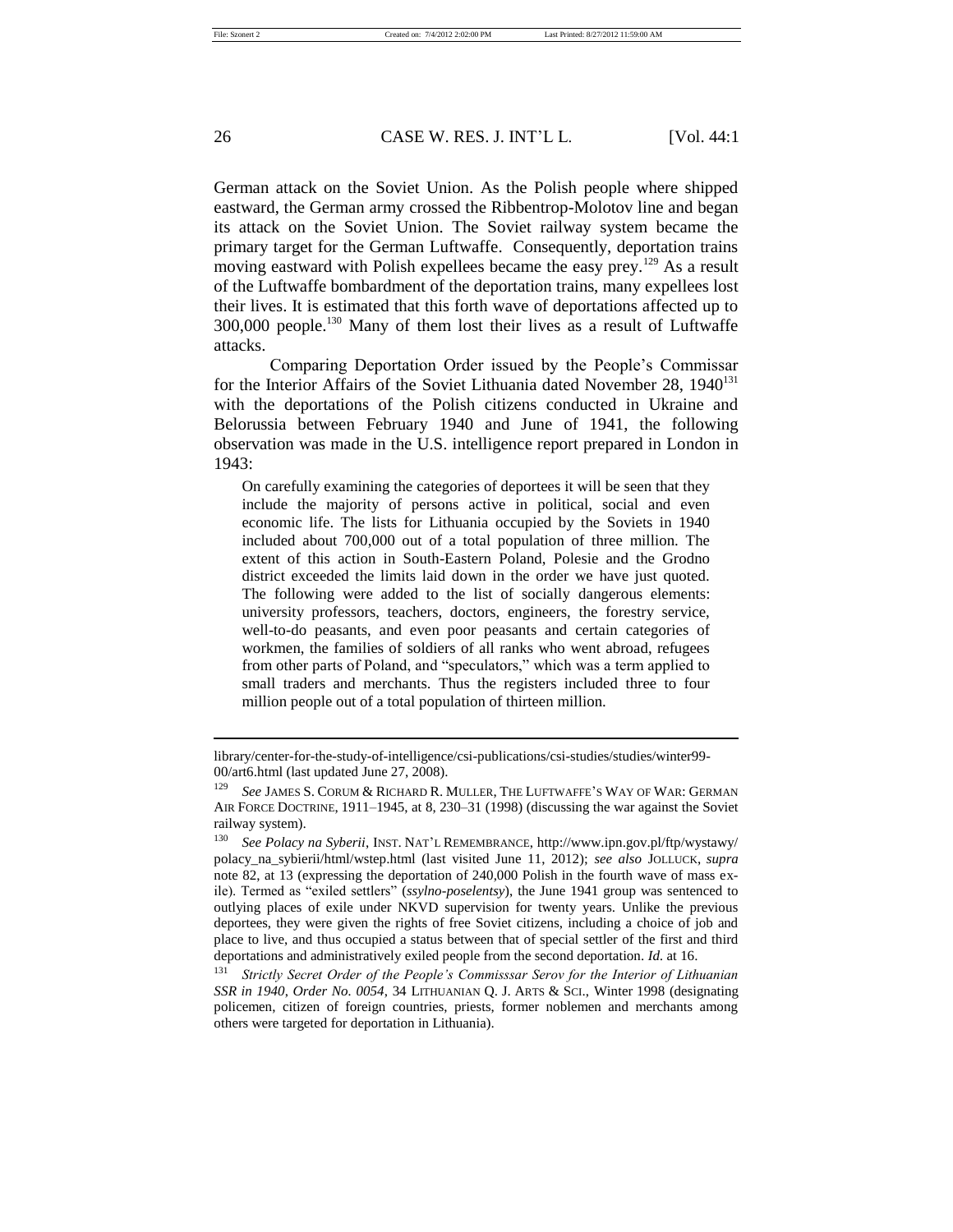The registrations and deportations that followed extended also over the families of the persons enumerated [sic] above. . . . Thus the register of persons to be deported included even relatively distant connections, sometimes even friends and collaborators, etc. Hence the mass scale of the deportations and the large number of women and children they affected.<sup>132</sup>

The Polish Government in London estimated that the total number of Polish citizens transported against their will from the Polish territory under Soviet occupation into the U.S.S.R. during the twenty-one-month period of the Soviet-German cooperation was greater than 1.8 million.<sup>133</sup> These estimates included the following numbers for mass deportations: 220,000 deported in the February 10 wave; 320,000 deported in the April 13th wave, 240,000 deported in May–July 1940, and 300,000 deported in May–June 1941. These estimates also included 250,000 people arrested in the first months of the occupation and 230,000 Polish citizens forced to serve in the Red Army. About 250,000 Polish citizens were taken as prisoners-of- war.<sup>134</sup> Some of them were released, but most of those released were later captured and either imprisoned, sent to gulags, or forced to serve in the Red Army.<sup>135</sup>

After the collapse of the Soviet Union, some NKVD documents were declassified. Using lists of NKVD convoy troops responsible for transporting Polish deportees and lists of institutions charged with receiving and placement of the Polish deportees, Alexander Guryanov concluded that

<sup>&</sup>lt;sup>132</sup> THE POLISH DEPORTEES OF WORLD WAR II: RECOLLECTIONS OF REMOVAL TO THE SOVIET UNION AND DISPERSAL THROUGHOUT THE WORLD 217 (Tadeusz Piotrowski ed., 2004).

<sup>133</sup> *See* POLISH EMBASSY IN WASHINGTON, POLISH-SOVIET RELATIONS: 1918–1943, at 17–21 (1943) [hereinafter POLISH-SOVIET RELATIONS] (providing the estimate of number of Polish deported exceeding one million based on figures of deportation by region); BOHDAN PODOLSKI, POLSKA WSCHODNIA W 1939–1940, at Doc. No. 62c (Hoover Inst. Archives); *see also* 3 KOMISJA HISTORYCZNA POLSKIEGO SZTABU GŁÓWNEGO, POLSKIE SILY ZBROJNE W DRUGIEJ WOJNIE ŚWIATOWEJ: ARMIA KRAJOWA 33–34 (1950). According to the Polish Historical Commission of the General Command of the Polish Armed Forces, 1,200,000 Polish citizens were expelled from the Polish lands to the Soviet Far East during all four waves of mass deportation actions conducted between1939 and 1941 by the Soviet Union on the Polish territory under Soviet occupation. *Id. See generally* KUŚNIERZ, *supra* note 20.

<sup>&</sup>lt;sup>134</sup> Press Release. The Institute of National Remembrance, Decision to Commence Investigation into Katyn Massacre (Jan. 12, 2004), *available at* http://www.ipn.gov.pl /portal/en/2/77/Decision\_to\_commence\_investigation\_into\_Katyn\_Massacre.html [hereinafter Decision to Commence Investigation]. According to Polish sources, the population of Poland under Soviet control decreased by at least 1.7 million during the first twenty months of the Soviet occupation. These estimates were made from material gathered and analyzed by the Polish Army formed in the U.S.S.R. in 1941, from the testimonies of Polish citizens released from Soviet detention, and from information collected by the Polish Embassy and social welfare delegates who provided relief to the amnestied Poles between February 1942 and January 1943. JOLLUCK, *supra* note 82, at 10.

<sup>135</sup> Decision to Commence Investigation*, supra* note 134.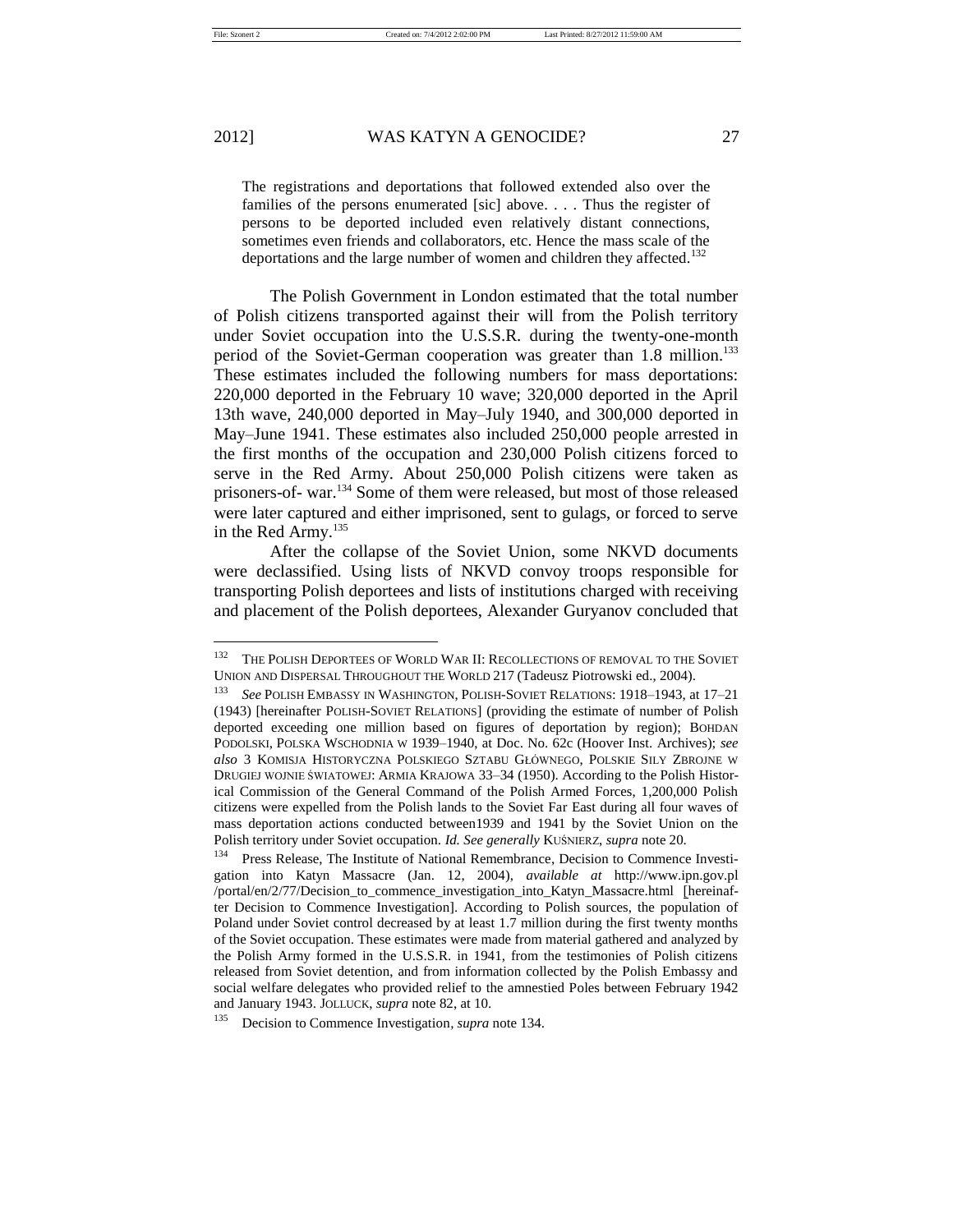the total number of deportees affected by four waves of mass deportations was in the range of  $320,000$ .<sup>136</sup>

Calculations based on declassified NKVD documents raise many issues, the most obvious being whether the declassified documents represent a complete set of deportation records. Unfortunately, the process of declassification was conducted in a highly selective manner. Also, the released records do not reflect deaths that occurred during the several weeks of the transportation process since they were made at the receiving end of the deportation journey. Furthermore, these numbers do not correspond with the Soviets' own reports, made in connection with the 1942 evacuations of the Polish citizens to Iran or with the numbers of Polish citizens remaining in the U.S.S.R. as of May 1944, or with records of the Polish citizens returning from the U.S.S.R. after the war. <sup>137</sup>

Mass deportations were conducted simultaneously with mass arrests of the "enemies of the Soviet state." In March and April of 1940, at least 7,305 officers of the Polish Army and community leaders were selected from all the Polish prisoners held in the Soviet prisons and exterminated on the authority of the March 5th Execution Orders. However, the majority of the Polish prisoners were sentenced to hard labor and shipped to slave labor camps in Siberia. Furthermore, small batches of several dozens of people were continually being banished to the interior of the U.S.S.R. throughout

<sup>136</sup> *Compare* JOLLUCK, *supra* note 82, at 10, 13, *with Deportacje Polaków do ZSRR: Liczba deportowanych* [The Deportations of Poles to the U.S.S.R.: Number of Deportees], DZIEJE NAJNOWSZE, *available at* http://www.sciesielski.republika.pl/sov-dep/polacy/index.html (last visited June 11, 2012) (noting revised estimates of 320,000 Polish deportation in the four waves compared to estimates of 309,000 to 327,000). Similarly, Albin Glowacki who reviewed the released documents stated that according to these documents "the mass deportations of the years 1940-41 encompassed approximately 325,000 Polish citizens." These numbers are closer to the numbers given to the Polish ambassador by Deputy Commissar of Foreign Affairs Andrei Vyshinsky in 1941, of a maximum of 400,000. JOLLUCK, *supra* note 82, at 10.

<sup>137</sup> *See Deportacje Polaków do ZSRR*, *supra* note 136; *see also* JOLLUCK, *supra* note 82, at 10. Some estimate of deportations and persecutions are as follows:

a) On February 10, 1940, people from rural areas were sent to Siberia in 110 cattle trains.

b) On April 13, 1940, around 300,000 people, mostly women & children were sent to Kazakhstan and Altai Kraj in 160 cattle trains.

c) In June and July 1940, around 400,000 people were sent to camps in Archangelsk, Sverdlovsk, Novosibirsk.

d) In June 1941, around 280,000 people were deported to various part of the U.S.S.R. The Polish Government estimated that some 500,000 Poles had been arrested by the Soviets between 1939 and 1941, mostly the government officials, judges, teachers, lawyers, intellectuals, writers, etc. Thus, at least 1.7 million Poles were in captivity in the Soviet Union between 1939 and 1941. Ryszard Antolak, *Iran and the Polish Exodus from Russia 1942*, PARS TIMES, http://www.parstimes.com/ history/polish\_refuge es/exodus\_russia.html (last visited June 11, 2012).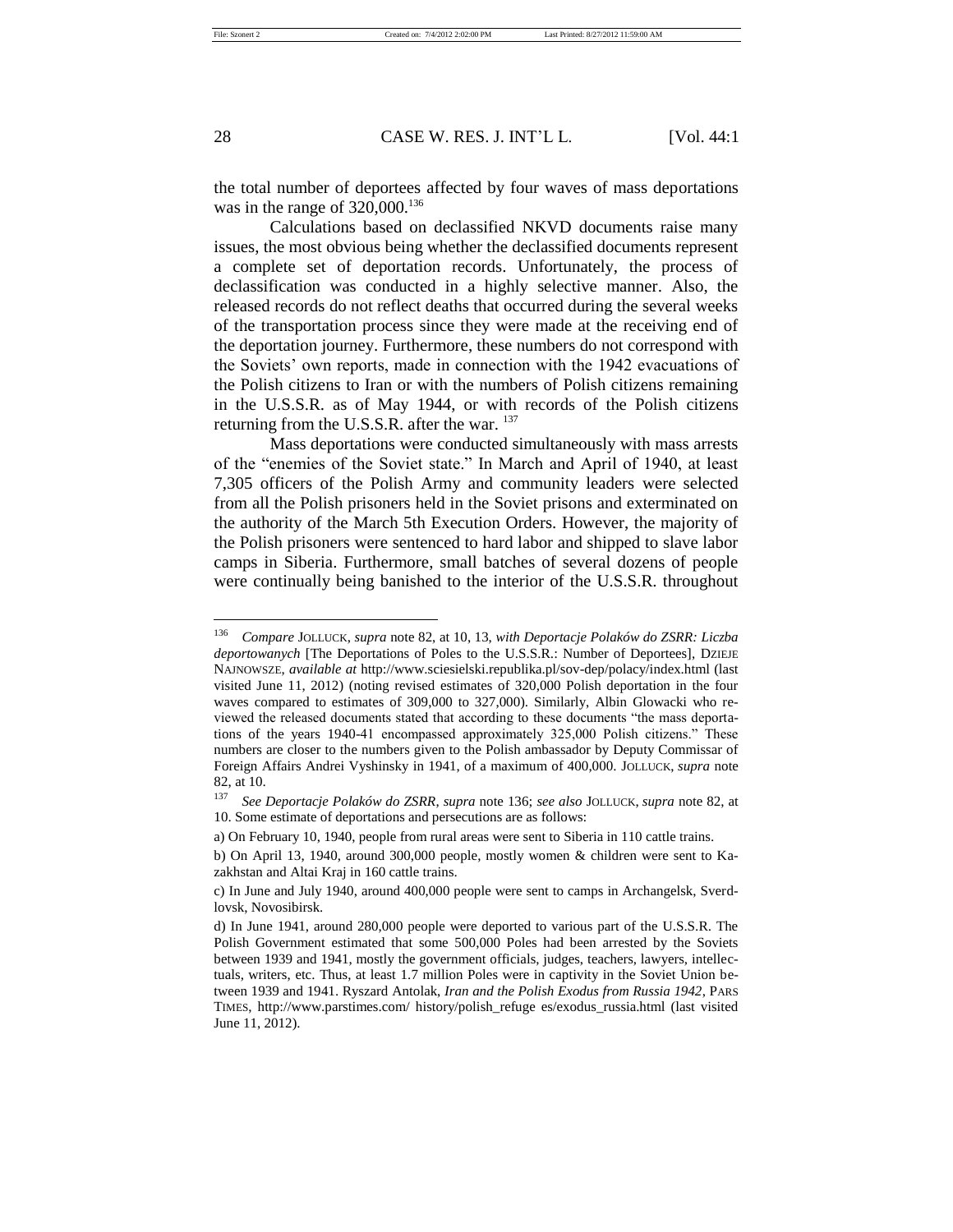the entire 21 month period.<sup>138</sup> The mortality rate in these prison-camps was estimated between 30% and 70%, with 50% per year considered average.<sup>139</sup>

## *F. Exodus from the Soviet Union*

As a result of the German attack on the Soviet Union on June 22, 1941, Stalin decided to join the Allied coalition. In this ironic twist of history, the Polish Government in London suddenly became a Soviet ally. Strongly encouraged by Great Britain, the Polish Government entered into negotiations with the Soviet Union and on July 30, 1942 Polish Prime Minister Wladyslaw Sikorski and Russian Ambassador in London Ivan Mayski signed a cooperation agreement known as the Sikorski-Mayski Agreement.<sup>140</sup> In this cooperation agreement, the Soviet Government declared that "the Soviet-German treaties of 1939 as to territorial changes in Poland lost their validity."<sup>141</sup> Furthermore, the governments of Poland and the Soviet Union agreed to render support to each other in the war against "Hitlerite" Germany.<sup>142</sup> Also, the Soviet Union consented to the formation of the Polish Army on its territory, and officially granted "amnesty" to all Polish citizens "detained on the Soviet territory either as prisoners-of-war or on other sufficient grounds."<sup>143</sup> The only lasting result of the Sikorski-Mayski Agreement was the return to freedom of at least one million Polish citizens repressed in the Soviet Union. All other provisions of the Sikorski-Mayski Agreement were violated by the Soviet Union as their confidence in resisting the German attack grew. Once the Soviet Army reentered the Polish lands on its way to Berlin in 1944, the Soviets recaptured the eastern half of Poland from the Germans and never returned it.

<sup>138</sup> THE POLISH DEPORTEES OF WORLD WAR II, *supra* note 132, at 4.

<sup>139</sup> *See* KUŚNIERZ, *supra* note 20, 80–81, 86 (noting the mortality rate may be skewed due to Soviet authorities minimizing the figure of Polish nationals detained by 25%). Norman Davies estimates that the mortality rate in the deportation settlements was about 50% per year. *See* 2 DAVIES, *supra* note 68, 334 (1982); *see also* KATYN: A CRIME WITHOUT PUNISHMENT*, supra* note 67, at 84–86 (showing that unsanitary conditions, lack of adequate resources and starvation affected the mortality rate); *Director's Statement*, THE OFFICER'S WIFE (Goats Hill 2010), *available at* http://www.theofficerswifemovie.com/DirectorsStatement.htm (showing Katyn as an example that the mortality rate among Polish nationals deported may be higher than reported due to the withholding of documents).

<sup>140</sup> POLISH-SOVIET RELATIONS, *supra* note 133, at 107 (presenting the Polish-Soviet Union Agreement, which is commonly referred to as the Sikorski-Mayski Agreement)

 $\begin{array}{cc} 141 & \text{Id.} \\ 142 & \text{Id.} \end{array}$ 

*Id.* 

 $143$  *Id.*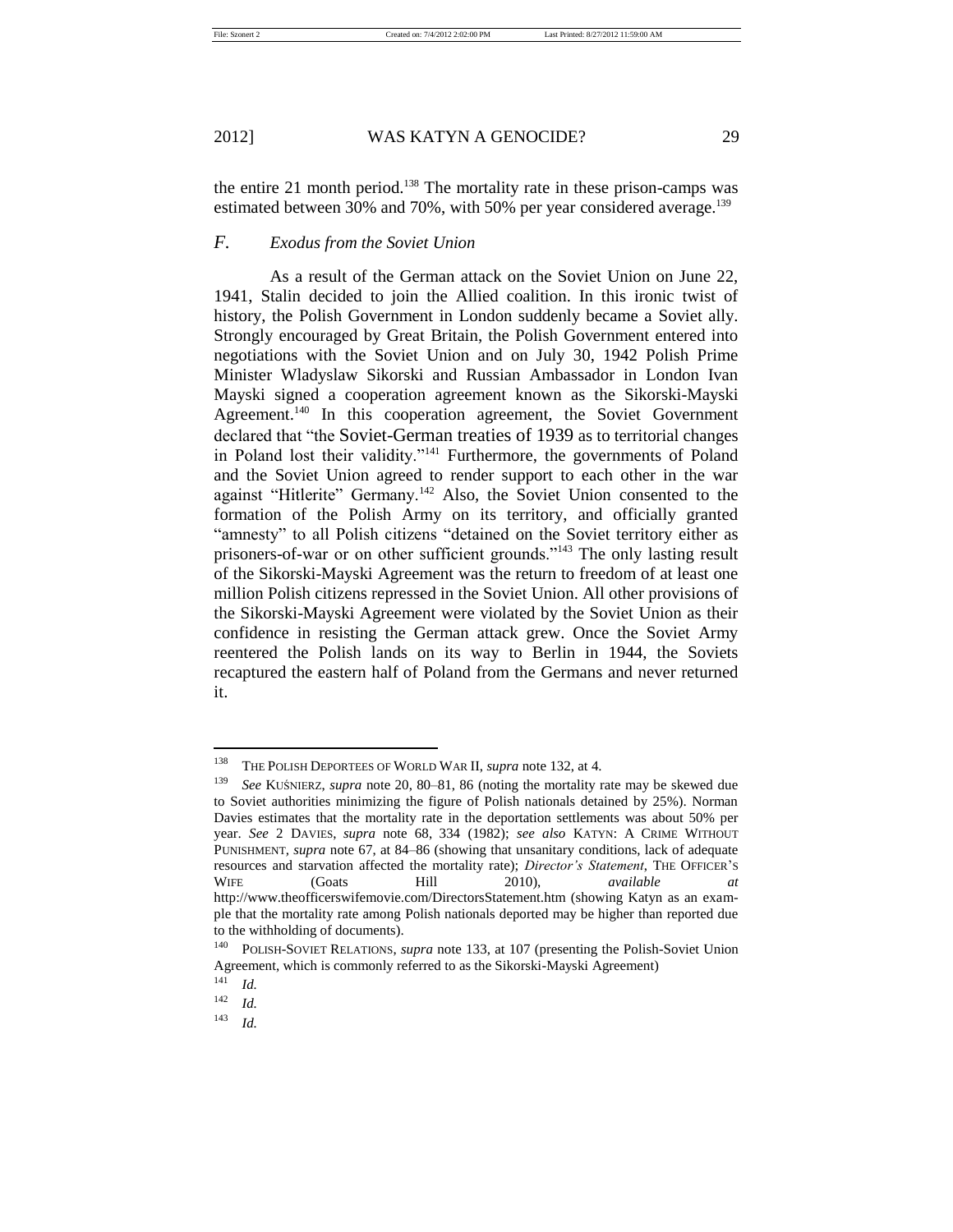As a result of the Sikorski-Mayski Agreement, on August 12, 1941, the Soviet Union officially granted the so-called "amnesty" to all Polish citizens detained in the Soviet Union.<sup>144</sup> Despite extensive efforts by the Soviet government to prevent the departure of the Poles from detention camps by offering them incentives such as jobs and housing, the so-called "Polish amnesty" set in motion a mass exodus of the entire Polish settlements from remote gulag and labor sites located mostly in the north towards the south.<sup>145</sup> It was there that the Polish Army was to be formed in order to reach the protection of the Polish Government. Polish citizens, wherever they found themselves, undertook desperate efforts to travel towards the south in hope of finding shelter under the umbrella of the Polish Army. Military families were given priority in this process but every Polish citizen was desperate to reach the Polish Army, considering it to be their only safe heaven and hope for survival.

In October 1941, Beria reported to Stalin that out of 391,575 Polish citizens kept as of September 27, 1941 in various detention zones and deportation regions, 50,295 were released from prisons and camps, 26,297 were released from POW camps and 265,248 were released from special settlements and deportation regions.<sup>146</sup> In October 1941, Beria also reported that a significant group of the released Polish citizens declared their desire to join the Polish Army. For instance, in the Komi region, 9,000 individuals signed up for the Polish Army, while 7,000 headed for the formation centers of the Polish Army in the south.<sup>147</sup> Beria noted that:

According to fragmentary information from NKVD Road-Transportation Detachments of September 30, 1941, over 10,000 individuals were on their way to the centers of the Polish detachments formation. . . .

[T]he newcomers were deprived of whatever means of existence, are poorly dressed and in conditions of crying shame of hygiene. For this reasons [sic] tooth diseases, avitaminosis and gastric diseases are widely spread among them.<sup>148</sup>

<sup>144</sup> *Id.*; *see also* THE POLISH DEPORTEES OF WORLD WAR II, *supra* note 132, at 9; WOJCIECH MATERSKI, POLSCY JEŃCY WOJENNI W ZSSR 1939–1941 (1992); INSTYTUT STUDIÓW POLITYCZNYCH, Z ARCHIWÓW SOWIECKICH 77 (1992).

<sup>145</sup> THE POLISH DEPORTEES OF WORLD WAR II, *supra* note 132, at 8–11 (discussing the mass Polish exodus to settlements in Iran and India).

<sup>&</sup>lt;sup>146</sup> The Note of the People's Commissar for Internal Affairs of the U.S.S.R. L. Beria to J. Stalin Concerning the Procedure of Releasing Polish Prisoners of War and Other Polish Citizens from Prisons to Camps, *in* KREMLIN VERSUS POLAND 1939–1945: DOCUMENTS FROM THE SOVIET ARCHIVES 16–25 (Wojciech Materski ed., 1996) [hereinafter KREMLIN VERSUS POLAND].

<sup>147</sup> *Id.* at 21.

<sup>148</sup> *Id.*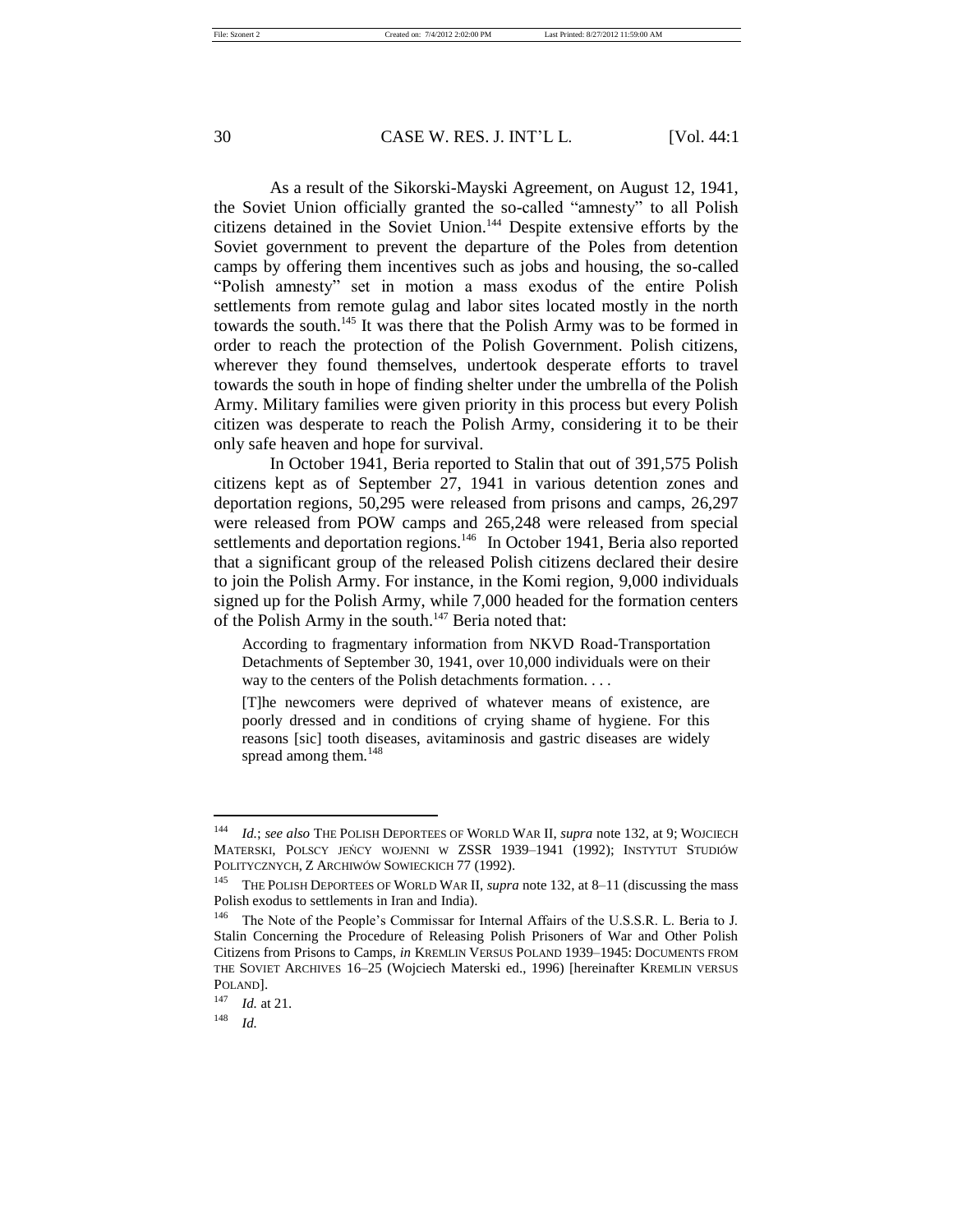Continued friction between the Poles and the Soviets over the whereabouts of the Polish officers taken prisoner by the Soviet Union, who could not be located at this critical juncture,<sup>149</sup> and over shortages of weapons, food and clothing in the formation of the Polish Army eventually led Stalin to agree to the evacuation of the Polish Army from the Soviet Union to the Middle East. General Wladyslaw Anders, who was in charge of the formation of the Polish Army in the Soviet Union, led the evacuation of the Polish citizens from the Soviet Union through Krasnovodsk via the Caspian Sea to in Iran. <sup>150</sup> This mass exodus of thousands of human ghosts took place between March and October of 1942 in the most dramatic circumstances.

After traveling across the Soviet Union for months in the most dehumanizing conditions, between 115,000 and 120,000 Polish citizens made it to the shores of Persia before the door to freedom was shut forever.<sup>151</sup> This odyssey of the Polish people required the sacrifice of thousands of Polish lives. We will never know how many of them paid the ultimate price in the quest for freedom. One of them recalled this exodus as follows:

Exhausted by hard labour, disease and starvation—barely recognizable as human beings—we disembarked at the port of Pahlavi (Anzali). There, we knelt down together in our thousands along the sandy shoreline to kiss the soil of Persia. We had escaped Siberia and were free at last.<sup>152</sup>

On September 7, 1942, the Soviet Consul General in Pahlavi, Iran, sent a report to Stalin on the termination of the evacuation of the Polish Army from the U.S.S.R., stating that by September 1942, at least 4,239 persons died of various diseases. People most frequently suffered from typhoid fever, marsh fever, and dysentery.<sup>153</sup>

<sup>149</sup> *See* STEVEN ZALOGA, THE POLISH ARMY 1939–45 17 (1982) (discussing the conflict with the Polish allying with the Soviet Union while the Soviets refused to disclose the location of Polish soldiers held prisoner); *see also* MICHAEL ALFRED PESZKE, THE POLISH UNDERGROUND ARMY, THE WESTERN ALLIES, AND THE FAILURE OF STRATEGIC UNITY IN WORLD WAR II, at 72–73 (2005) (summarizing another Soviet theory that the missing Polish soldiers may have escaped and fled to Mongolia).

<sup>&</sup>lt;sup>150</sup> HOOVER INST., WAR THROUGH CHILDREN'S EYES: THE SOVIET OCCUPATION OF POLAND AND THE DEPORTATIONS, 1939–1941, at xxiv (1981) [hereinafter WAR THROUGH CHILDREN'S EYES]; *see* THE POLISH DEPORTEES OF WORLD WAR II, *supra* note 132, at 10 (stating that a total of 115,000 people were evacuated to Iran).

<sup>151</sup> THE POLISH DEPORTEES OF WORLD WAR II, *supra* note 132, at 10.

<sup>152</sup> Antolak, *supra* note 137.

<sup>&</sup>lt;sup>153</sup> Telegram from Mikhail Koptelov, Counsul General of the U.S.S.R. in Pahlavi, to Stalin on the Completion of the Polish Army's Evacuation from the U.S.S.R. (Sept. 5, 1942), *reprinted in* KATYN: A CRIME WITHOUT PUNISHMENT, *supra* note 67, at 304–05.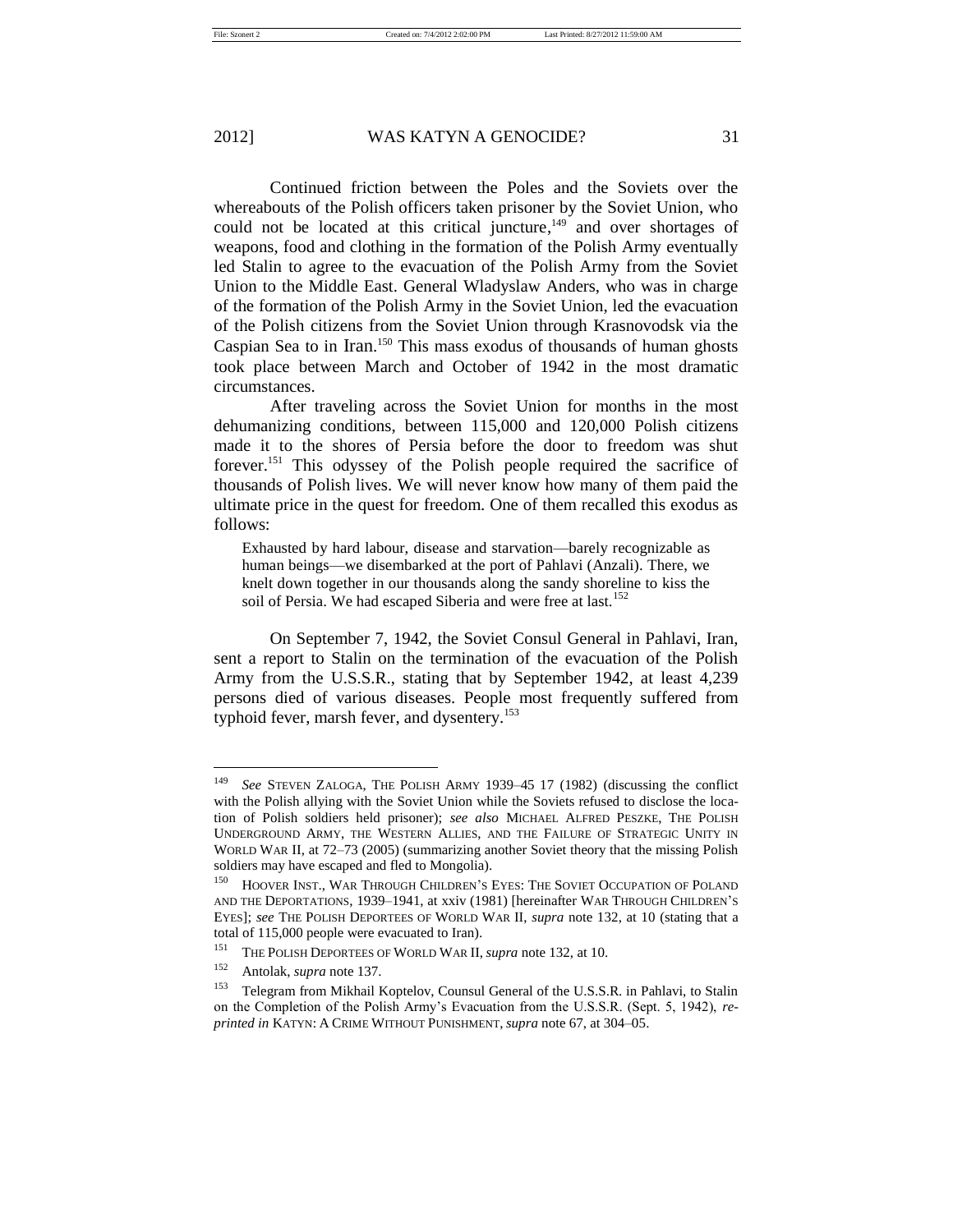From Iran, the Polish Army and its military personnel relocated to central Iraq, northeast of Baghdad.<sup>154</sup> The civilians remained in Iran.<sup>155</sup> They were placed in four large camps: one in Isfahan and three in Teheran.<sup>156</sup> In February of 1943, the Isfahan camp housed 2,600 Polish orphans. Over time the civilian refugees, including thousands of Polish orphans, were transferred from Iran via Ahvaz and Basra to various refugee camps in every corner of the world. Settlements of Polish refugees went up in the jungles of Africa, and in the mountains of India. The Poles were sent in thousands to Lebanon (Zouk Mikael), Palestine (Jerusalem, Ain-Karem, Barbara, Nazareth) India (Bandra, Balachadi, Valivade, Karachi, Malir) Kenya (Makindu), Uganda (Masindi, Koya), Tanganyika (Tengeru, Kondoa, Kidugala, Ifunda, Morogoro), Rhodesia (Lusaka, Abercorn, Rusape, Diggleford, Marandella), South Africa (Oudtshoorm), New Zealand (Pahiatua), and Mexico (Santa Rosa).<sup>157</sup> After the war, once the U.S., Canada and Australia began to accept war refugees, many of them settled in the western  $U.S.<sup>158</sup>$ 

The Polish deportees left their loved ones buried in large cemeteries in Tehran, Anzali and Ahvaz.<sup>159</sup> Among those who found their eternal resting place in Teheran was Henry Synowiec, a six-year-old boy from Szemiotowka near Kobryn in Polesie, Eastern Poland. Henry was deported with his family to Siberia in the bitter cold of February 1940. His grandmother died in the Lesopunkt settlement in Siberia, his mother died on their journey to join the Polish Army, his father died soon after reaching Teheran and little Henry succumbed to neglect and disease six months later. Henry was survived by two older siblings who were sent to the orphanage in Teheran. These two only surviving children of the Synowiec family were subsequently sent to the Polish orphanage in India; from there the children

<sup>154</sup> *See* THE POLISH DEPORTEES OF WORLD WAR II, *supra* note 132, at 97 (discussing Polish evacuation to the Middle East).

<sup>155</sup> *Id.* at 10.

<sup>156</sup> *Id.* at 97; *see* ANNA D. JAROSZYNŚKA-KIRCHMANN, THE EXILE MISSION: THE POLISH POLITICAL DIASPORA AND POLISH AMERICANS, 1939–1956, at 27 (2004).

<sup>157</sup> THE POLISH DEPORTEES OF WORLD WAR II*, supra* note 132, at 27 (expressing that the Polish settlements were intended to be temporary until after their homeland was liberated). More than 2,900 Polish refugees (soldiers and civilians) died in Iran soon after arrival. They were buried in two Polish cemeteries and six Polish plots in memorial parks of other nations. 1,937 Poles were buried in the major Polish cemetery in Tehran (Dulab), fifty-six in a Jewish cemetery in Tehran and ten in a British Gholhak cemetery. Individual tombs of Polish refugees can be found in the memorial sites of other nations, such as France or Italy. *See, e.g.*, ANDRZEJ PRZEWOŹNIK, POLSKIE CMENTARZE WOJENNE W IRANIE [POLISH WAR CEMETERIES IN IRAN] (2002).

<sup>158</sup> *See* THE POLISH DEPORTEES OF WORLD WAR II, *supra* note 132, at 13, 173, 195.

<sup>159</sup> WAR THROUGH CHILDREN'S EYES, *supra* note 150, at xxiv. It is estimated that 2,119 Polish refugees died in Teheran by the end of 1943. *Id.*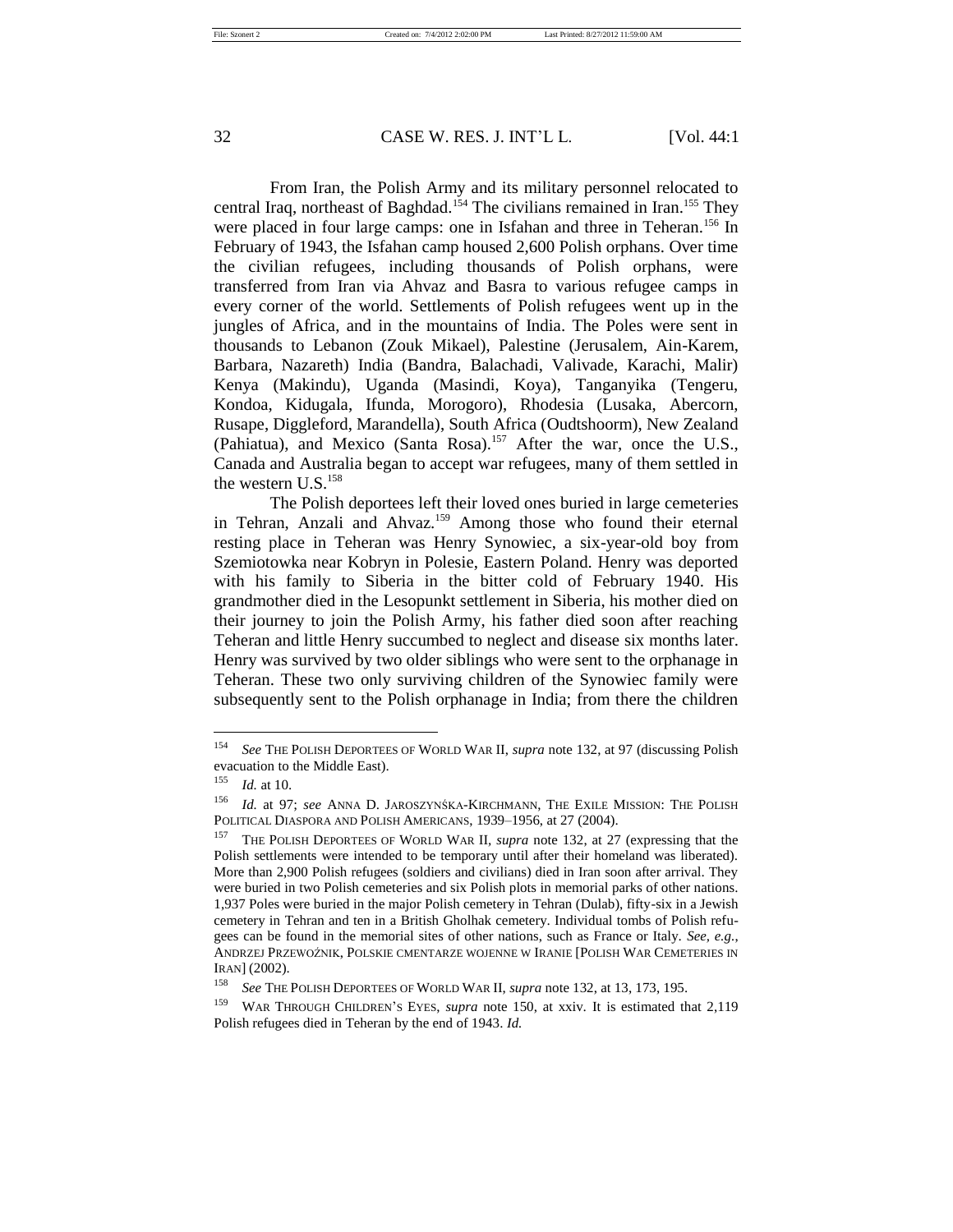were shipped via the U.S. to Mexico, and later were brought to the U.S. by Catholic nuns. Sixty-six years after Henry's death, his sister Joanna—for the first time ever—saw a picture of the Polish cemetery in Teheran where her little brother was buried. "This picture is the most precious thing I ever had," Joanna explained, showing a dark picture of the Dulab Cemetery in Teheran where Henry and thousands of other Polish deportees were buried from 1942–1943.<sup>160</sup> Joanna and her second brother, Joseph, settled in the U.S.<sup>161</sup> They are among many Polish Siberian orphans who were brought to the U.S. by Catholic nuns after the war.<sup>162</sup> The places they called home where incorporated into the Soviet Union as a result of the Yalta agreements. Most of them never visited Poland, but they all cultivate the Polish language and the Polish traditions.<sup>163</sup>

Most of the Polish men who left the Soviet Union joined the 2nd Polish Corps formed in Iraq under the command of General Anders.<sup>164</sup> Fighting alongside Allies forces, General Anders led the 2nd Polish Corp into the victorious battle of Monte Cassino that opened the passage to Rome for the Allied armies.<sup>165</sup> They went on to win many more battles, but after the war could not return to their homes in Poland. Betrayed and discriminated against for speaking the inconvenient truth about Katynism, they spread around the globe. Over time many of them moved to the United States, Great Britain, and Canada, but virtually none of them returned to their native lands. Today very few ethnic Poles live in the territories of Eastern Poland incorporated to the Soviet Union. Those who remained had every incentive not to identify themselves as Poles.

# *G. Those Left Behind*

The evacuations of the Polish citizens from the Soviet Union with the Anders army were halted in October 1942.<sup>166</sup> Hundreds of thousands of Polish citizens released from gulags who were not able to reach the Polish Army by the fall of 1942 remained trapped in the Soviet Union. General

<sup>&</sup>lt;sup>160</sup> In Tehran's Dulab Cemetery, situated in a rundown area of the city, there are graves of thousands of Polish men, women and children. It is not the only such cemetery in Iran, but it is the largest and best known. *See generally* Antolak, *supra* note 137.

<sup>161</sup> *See generally* PRZEWOŹNIK, *supra* note 157.

<sup>162</sup> *See generally id.* 

<sup>163</sup> *Survivor Testimonies*, KRESY SIBERIA VIRTUAL MUSEUM, http://kresy-siberia.org/hot/? lang=en (last visited June 11, 2012). The video recording of Joanna Synowiec is on file with the author.

<sup>164</sup> THE POLISH DEPORTEES OF WORLD WAR II, *supra* note 132, at 89.

<sup>165</sup> *See* LT.-GENERAL W. ANDERS, AN ARMY IN EXILE: THE STORY OF THE SECOND POLISH CORPS 163–85 (1949) (describing Polish role at the battle of Monte Cassino).

<sup>&</sup>lt;sup>166</sup> KEITH SWORD, DEPORTATION AND EXILE: POLES IN THE SOVIET UNION, 1939–48, at 83 (1994).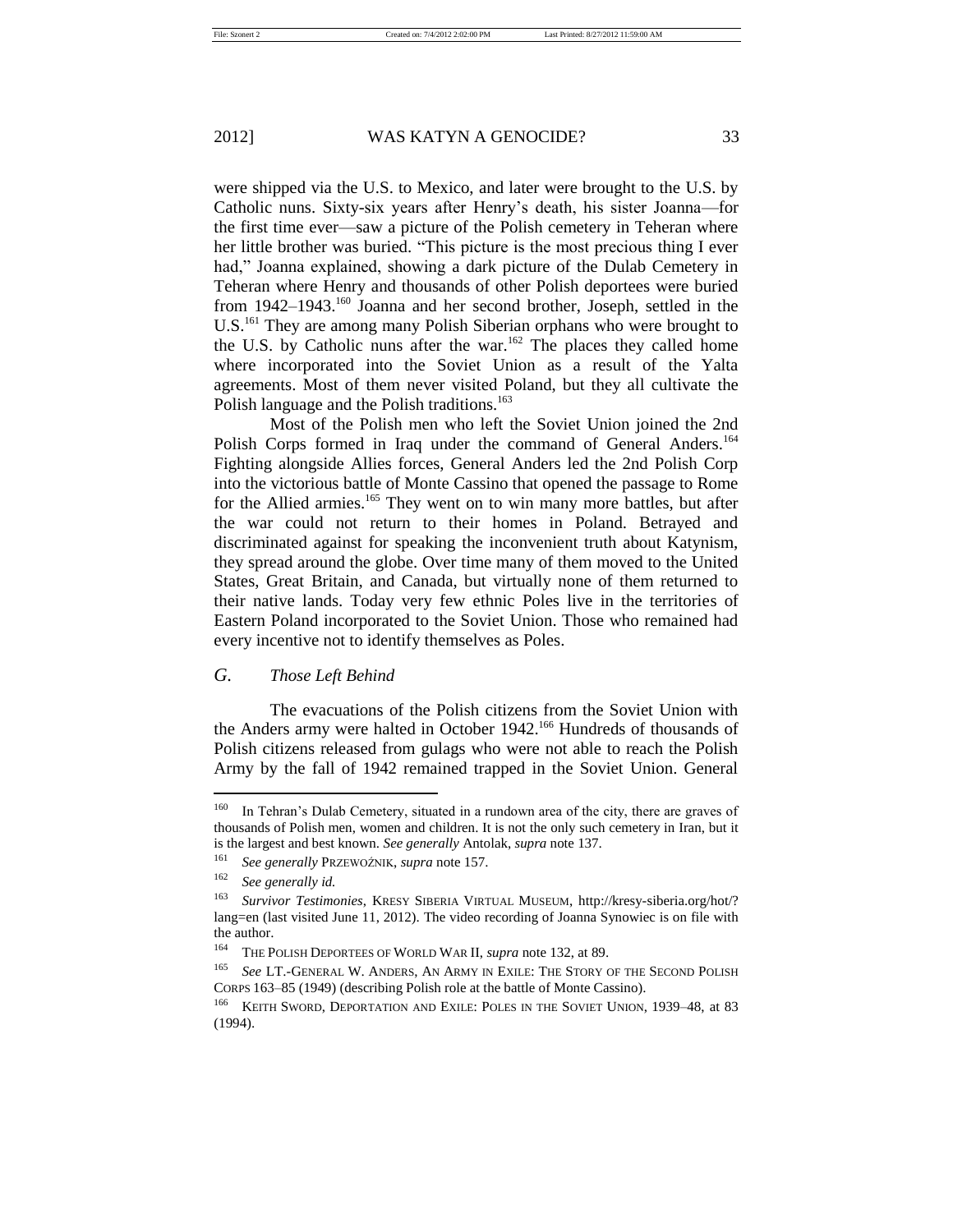Anders, while fighting on the military front, also fought on the political front for the release of the Poles left behind in the Soviet Union who were unable to reach Iran during the six-month window open to them for evacuations.

Although formally the Poles were set free by the decree of August 12, 1941, the Soviets made every effort to prevent them from leaving their deportation sites.<sup>167</sup> Beria recommended: "In order to forestall spontaneous moves of the Polish citizens from camps, prisons, special settlement zones, deportation regions . . ." temporary employment should be offered to them immediately.<sup>168</sup> Those who would declare their willingness to work and stay there for good should receive housing, living essentials, and remuneration.<sup>169</sup> Many Polish citizens never learned of the recruitment to the Anders Army. Only some Polish detainees were told that they could join the Polish Army. On January 24, 1942, Stalin issued a top secret directive to halt in the countryside all spontaneous departures of the Polish citizens from places of their employment in the northern oblasts of U.S.S.R.<sup>170</sup> Only upon reaching the Polish Army, led by General Anders, did the Polish people realize they would be able to leave the Soviet Union.<sup>171</sup>

The Poles who were trapped in the Soviet Union became a handy source of manpower in Stalin's struggle with Nazi Germany. After severing diplomatic relations with the Polish Government in London as a result of the discovery of the mass graves in Katyn,<sup>172</sup> Stalin could build a Polish Army directly under the Soviet command without any interference from the Polish Government or the Allied Coalition. In May of 1944, Beria sent a memo to Stalin entitled "On the evidence of the citizens of the Second Polish Republic who found themselves on the territory of the U.S.S.R."<sup>173</sup> According to this memo, a new Polish army that was formed in the Soviet Union under the Soviet command included 36,510 men.<sup>174</sup> Excluding soldiers of the new Polish army under the Soviet command, about 221,000

<sup>&</sup>lt;sup>167</sup> *Id.* at 34, 39. The released detainees were often told they could travel anywhere in Russia but could not return to Poland. *See* POLISH DEPORTEES OF WORLD WAR II, *supra* note 132 at 96.<br> $\frac{168}{1}$ 

<sup>168</sup> KREMLIN VERSUS POLAND, *supra* note 146, at 17.

<sup>169</sup> *Id.*

<sup>170</sup> MATERSKI, *supra* note 144, at 103.

<sup>171</sup> THE POLISH DEPORTEES OF WORLD WAR II, *supra* note 132, at 96.

<sup>&</sup>lt;sup>172</sup> KATYN: A CRIME WITHOUT PUNISHMENT, *supra* note 67, at 219 (discussing a letter from Soviet leader Viacheslav Molotov to Polish Ambassador Tadeusz Romer on April 25, 1943 breaking off Soviet relations with Poland).

<sup>173</sup> KREMLIN VERSUS POLAND, *supra* note 146, at 73–79.

<sup>174</sup> *Id*. at 73.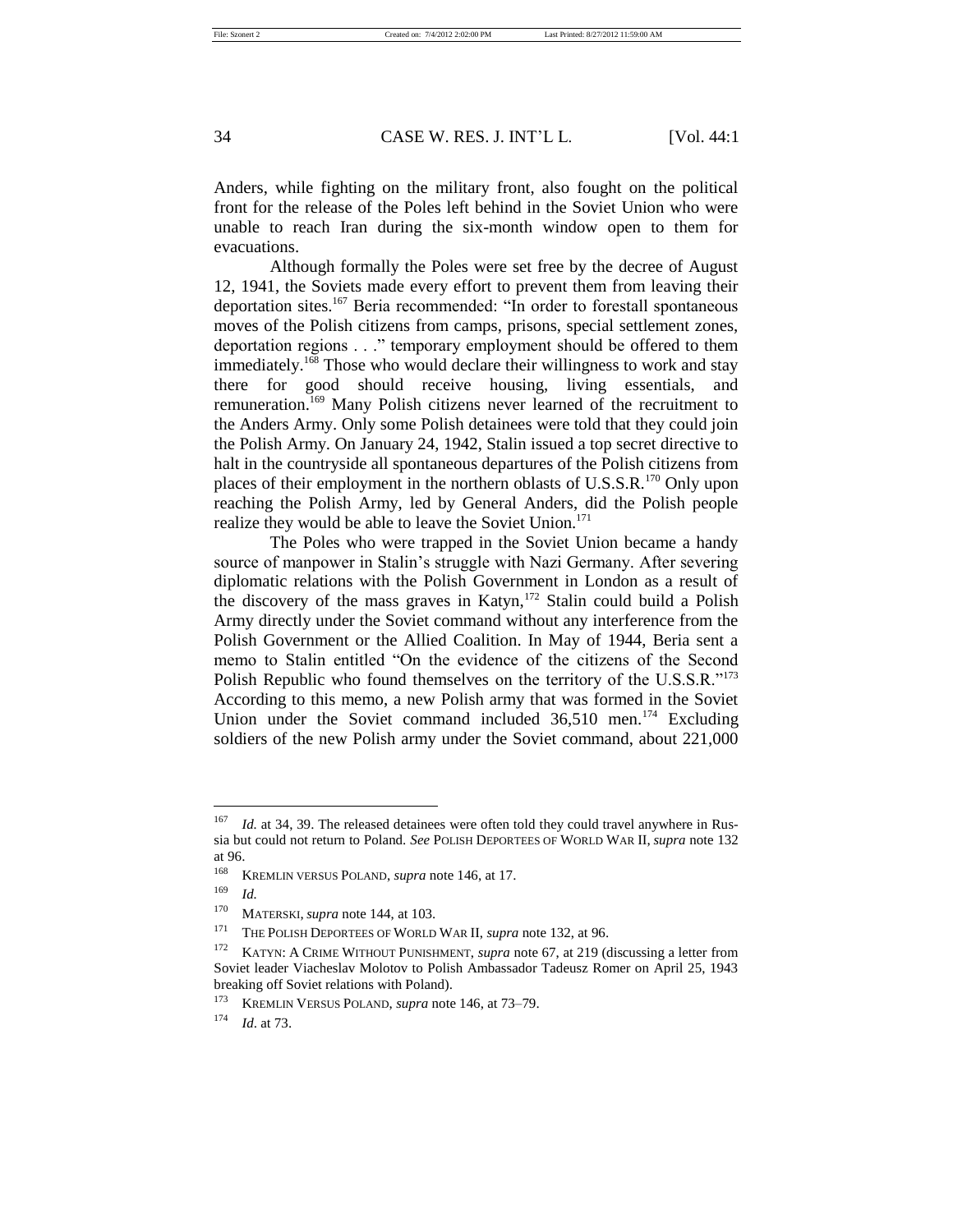Polish citizens remained in the Soviet Union as of May 1944.<sup>175</sup> In this memo, Beria also stated that forty orphanages boarding 3,523 Polish children operated in the Soviet Union.<sup>176</sup> In addition, fifty-four primary schools boarded 2,587 Polish children, twenty-four houses for disabled Poles housed 1,822 persons and nine Polish hospitals were listed.<sup>177</sup>

#### III. LEGAL ANALYSIS

#### *A. Definition of Genocide*

Although various definitions of genocide exist, this analysis is based on the definition of genocide adopted by the Genocide Convention of 1948 and subsequently incorporated into the Statute of Rome. The definition of genocide formulated in Article 2 of the Convention on the Prevention and Punishment of the Crime of Genocide<sup>178</sup> that was adopted without changes as Article 6 in the Statute of Rome provides that:

"[G]enocide" means any of the following acts committed with intent to destroy, in whole or in part, a national, ethnical, racial or religious group, as such:

- (a) Killing members of the group;
- (b) Causing serious bodily or mental harm to members of the group;
- (c) Deliberately inflicting on the group conditions of life calculated to bring about its physical destruction in whole or in part;
- (d) Imposing measures intended to prevent births within the group;
- (e) Forcibly transferring children of the group to another group.<sup>179</sup>

Article 9.1 of the Statute of Rome provides that Elements of Crime shall assist the Court in the interpretation and application of Article 6 that defines genocide.<sup>180</sup> Several types of repressive actions described in the Presentation of Facts above meet the standard of genocidal acts enumerated in the definition of genocide.<sup>181</sup> For purposes of this analysis, the first type

<sup>175</sup> That number included 76,110 soldiers and 43,755 members of their family. *Id.* Beria also stated that 11,516 people died between 1941 and 1943. *Id.*

 $\frac{176}{177}$  *Id.* at 79.

*Id.* 

<sup>178</sup> GA Res. 260 (III), U.N. Doc. U.N. GOAR, 3rd Sess., A/RES/260(III)A (Dec. 9, 1948) (U.N. General Assembly Resolution adopting The Convention on the Prevention and Punishment of the Crime of Genocide).

<sup>179</sup> *Id*. art. 2; Rome Statute of the International Criminal Court, art. 6, Aug. 17, 1998, 2187 U.N.T.S. 90.

<sup>180</sup> Rome Statute of the International Criminal Court, *supra* note 179, art. 9.

<sup>181</sup> *See supra* Part II.B (describing the invasion of Poland and destruction of major cultural and political centers that would destroy the Polish way of life); *supra* Part II.C (identifying hundreds of mass executions and deportations to concentration camps); *supra* Part II.D (de-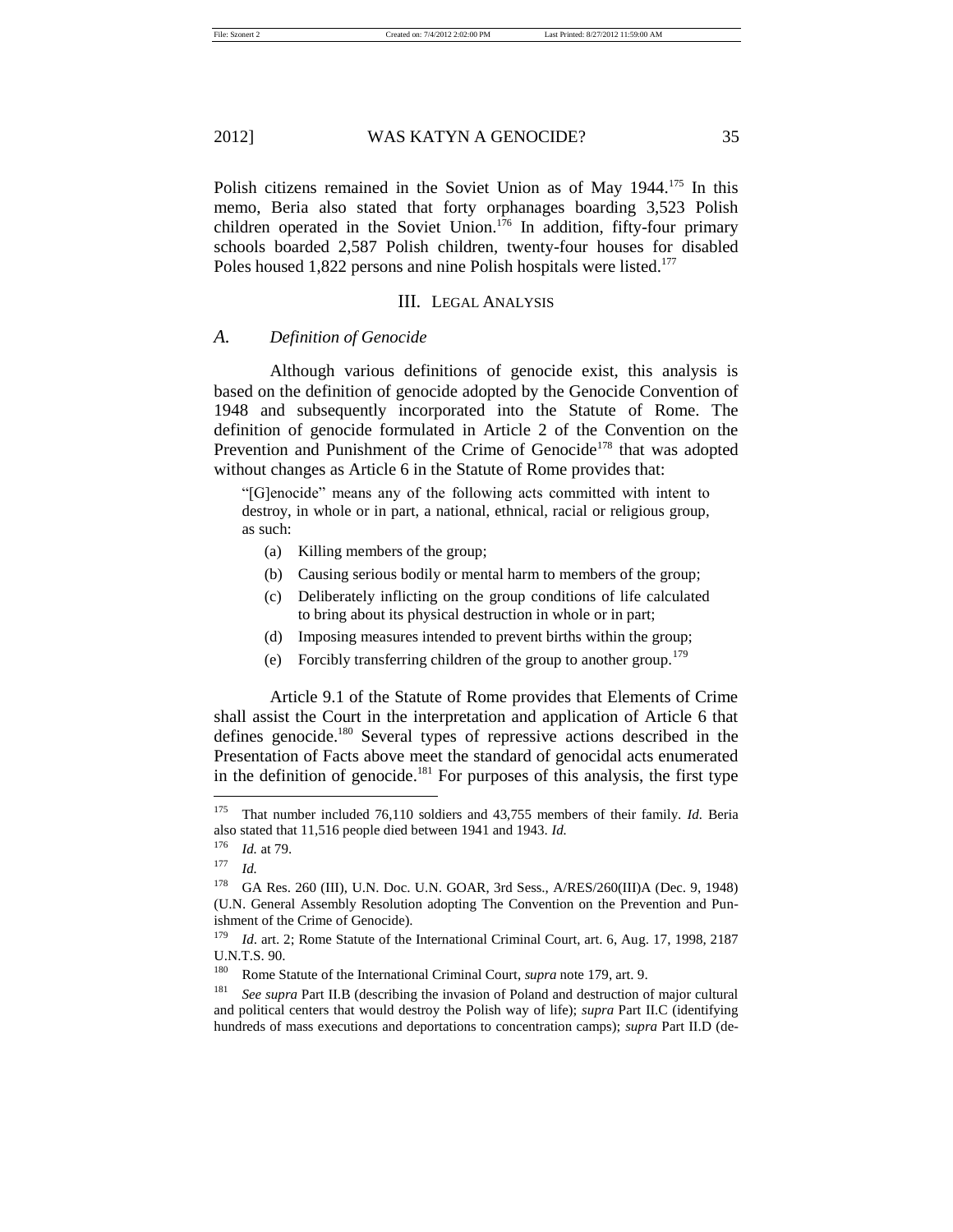File: Szonert 2 Created on: 7/4/2012 2:02:00 PM Last Printed: 8/27/2012 11:59:00 AM

36 CASE W. RES. J. INT'L L. [Vol. 44:1

of a genocidal act, that is, "killing members of the group" will be examined step by step in accordance with Article 6(a) of the Elements of Crime. The remaining four types of genocidal acts will be examined by analogy to the analysis of genocide by killing, as reflected in Articles 6(b)–(e) of the Elements of Crime of Genocide.

The elements of the crime of genocide by killing pursuant to Article 6(a) of the Elements of Crime are as follows:

1. The perpetrator killed one or more persons.

2. Such person or persons belonged to a particular national, ethnical, racial or religious group.

3. The perpetrator intended to destroy, in whole or in part, that national, ethnical, racial or religious group, as such.

4. The conduct took place in the context of a manifest pattern of similar conduct directed against that group or was conduct that could itself effect such destruction.<sup>182</sup>

## *B. Killing and Causing Death<sup>183</sup>*

Among many pieces of evidence in the Katyn crime, a memorandum prepared by Lawrenti Beria, signed by Joseph Stalin, and approved by the Soviet Politburo on March 5, 1940 (March 5th Execution Order) stands out. This document proves that the Soviet leadership ordered the shooting of 14,700 Polish POWs and 11,000 Polish citizens arrested on the conquered Polish territory in the months following the aggression on Poland.<sup>184</sup> The March 5th Execution Order set in motion the conduct of mass killing of at least  $21,857$  <sup>185</sup> Polish prisoners of War and members of the Polish elite throughout the Soviet Union.<sup>186</sup>

<sup>184</sup> Letter from Lavrenty Beria to Joseph Stalin (Mar. 5, 1940), *reproduced and translated in* PAUL, *supra* note 64, at 361–63.

Fischer, *supra* note 128. Katyn was detailed in the Shelepin Memo to Khrushchev in March 1959, which warned against the release of documents relating to Katyn. MATTHEW J. OUIMET, THE RISE AND FALL OF THE BREZHNEV DOCTRINE IN SOVIET FOREIGN POLICY 126 (2003).

<sup>186</sup> PAUL, *supra* note 64, at 361–63. According to American intelligence sources, the NKVD filmed some executions pursuant to the March 5th Execution Order. During the Ko-

scribing the systematic Katyn killings); *supra* Part II.E (detailing a number of official Soviet orders to deport Poles); *supra* Part II.G (noting that once the Poles were released from concentration camps, they were still prohibited from returning to Poland).

<sup>&</sup>lt;sup>182</sup> Report of the Preparatory Commission for the International Criminal Court, Addendum, Part II, Finalized Draft Text of the Elements of Crimes, Mar. 13–30, June 12–30, 2000, U.N. Doc. PCNICC/2000/1/Add.2 (2000) [hereinafter ICC Elements of Crimes].

Provisions of the General Introduction to the Elements of Crimes provide, *inter alia*, that the term "killed" is interchangeable with the term "caused death." *Id.* The General Introduction, paragraph 9, also provides that "a particular conduct may constitute one or more crimes." *Id.*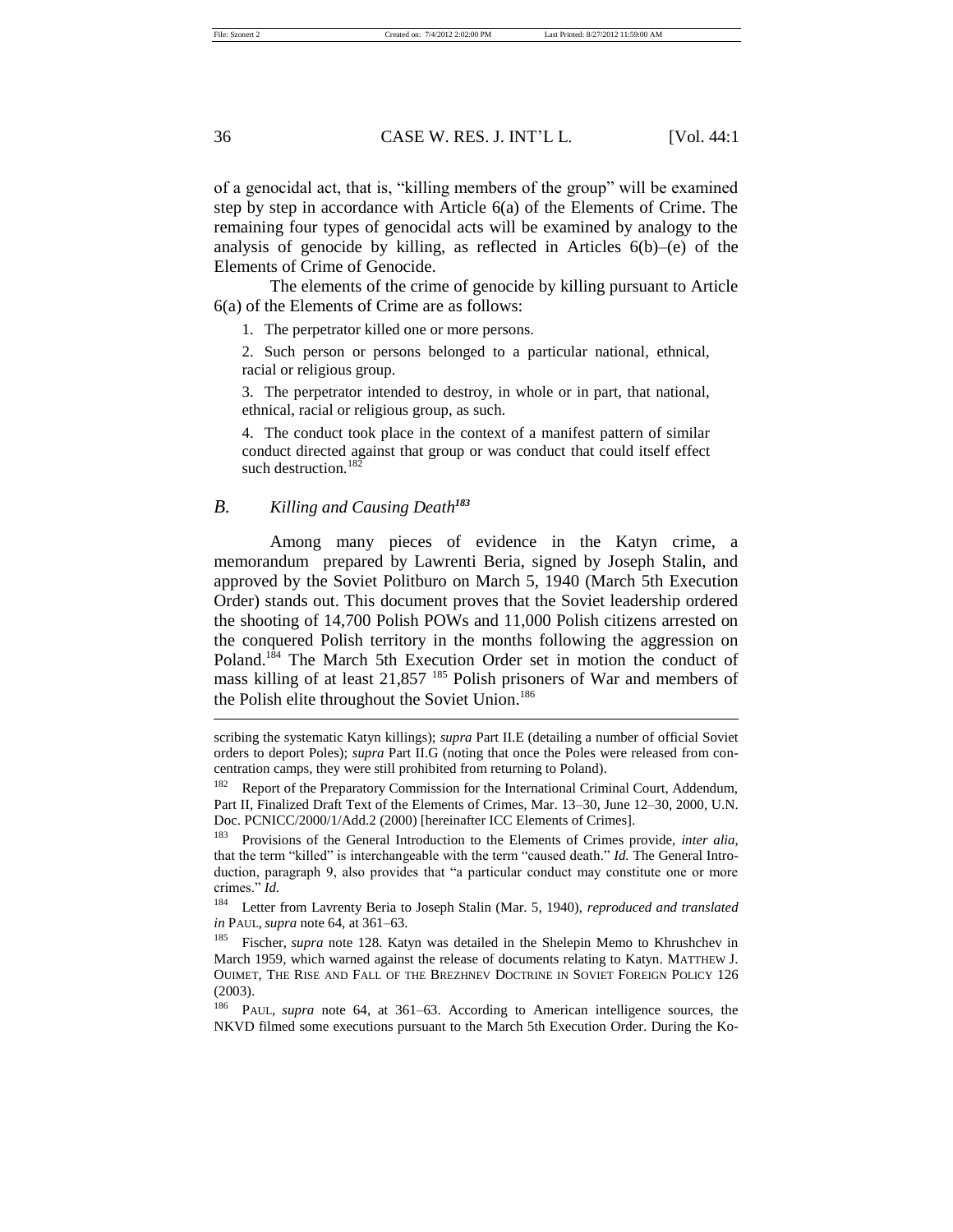It has been proven that 4,410 bodies discovered in eight mass graves in the Katyn forest were identified as the bodies of Polish officers who were taken as POWs by the Soviet Union following the Soviet aggression on Poland on September 17, 1939, and were held in the Kozielsk POW camp in the Soviet Union until April 1940.<sup>187</sup> Accordingly, it can be proven beyond all reasonable doubt that mass killing of the Polish POWs took place.<sup>188</sup>

In addition, internal Soviet documents and exhumations conducted in the 1990s have proven that Polish citizens were murdered pursuant to March 5th Execution Order in numerous other locations throughout the Soviet Union. Polish POWs from the Starobelsk camp were murdered in the NKVD facility in Kharkov and were buried in the Piatichatki forest near Kharkov. The KGB in Kharkov deliberately destroyed mass graves of the Polish citizens in the Piatichatki forest between 1969 and 1973 by burning the remains and grinding the bones.<sup>189</sup> Polish POWs held in the Ostashkov camp were murdered in Kalinin/Tver as described in the testimony of NKVD Chief Tokariev and were buried in mass graves in Mednoye near Kalinin.<sup>190</sup>

The burial locations of the civilian victims of the March 5th Execution Order, those held in prisons on the conquered territory, have not been fully identified to this day. According to the Ukrainian list made available to Poland in 1994, at least 3,435 Polish civilians arrested on the conquered Polish territory incorporated to the Ukrainian SSR were murdered pursuant to the March 5th Execution Order.<sup>191</sup> Some of the victims were buried at the mass burial site in Bykovnia near Kiev in Ukraine.<sup>192</sup> Polish civilians arrested on the conquered Polish territory incorporated into the Belorussian SSR were murdered in Minsk. Some mass graves of the Polish citizens were discovered in the Kurapaty forest near

<sup>190</sup> *Id.*

rean War, the Soviets gave North Korea a copy of the film for instructional purposes. Fischer, *supra* note 128.

<sup>187</sup> 2 EUROPE SINCE 1945: AN ENCYCLOPEDIA 711–12 (Bernard Cook ed., 2001).

<sup>188</sup> According to German exhumation records, 4,143 bodies were identified by June 1943. The Polish investigators who worked on identifying Katyn victims in the spring and summer of 1943 positively identified 2,916 bodies by June 1, 1943. LISTA KATYŃSKA: JEŃCY OBOZÓW KOZIELSK–OSTASZKÓW–STAROBIELSK ZAGINIENI W ROSJI SOWIECKIEJ (Adam Moszyński ed., 1989) [hereinafter LISTA KATYŃSKA].

<sup>189</sup> ZBRODNIA KATYŃSKA W KRĘGU PRAWDY I KŁAMSTWA, *supra* note 75, at 231–35 (detailing the discovery of and decision to "decommission" the site).

<sup>191</sup> Paweł Styrna, *Bulletin of the Institute of National Remembrance*, *reprinted in* 31 SARMATIAN REV. 1558, 1559 (2011).

<sup>192</sup> KATYN: A CRIME WITHOUT PUNISHMENT, *supra* note 67, at x.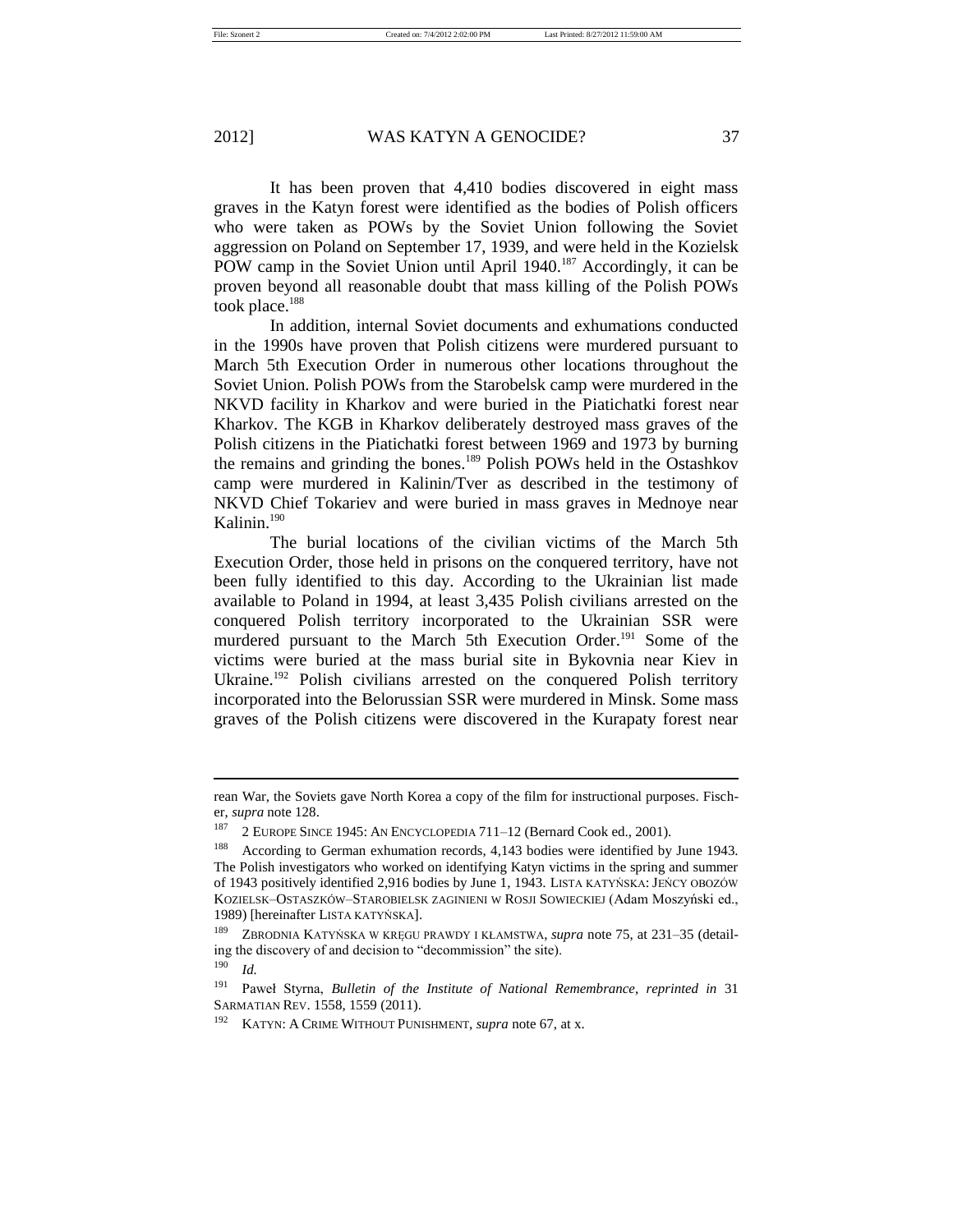Minsk.<sup>193</sup> However, a list of victims from the so-called Belorussian Katyn List has not yet been found or released.

According to a note that Shelepin sent to Khrushchev on March 3, 1959, a total of 21,857 Polish citizens were killed pursuant to the March 5th Execution Order.<sup>194</sup> According to Shelepin's note, this number included 14,552 Polish POWs and 7,305 Polish civilians killed in prisons.<sup>195</sup> Shelepin recommended, and the Presidium of the Central Committee of the Communist Party of the Soviet Union approved, the destruction of all the records on the operation carried out in accordance with the March 5th Execution Order except the protocols of the meeting of the Troika of the NKVD, U.S.S.R.<sup>196</sup>

In light of the above evidence, the first element of the crime of genocide, the killing and causing death of one or more persons—in this instance the killing of Polish POWs and Polish civilians arrested on the conquered Polish territory—is met.

# *C. Do Katyn Victims Belong to a Protected Group?*

The March 5th Execution Order explicitly states that 14,736 POWs are "more than 97 percent Polish by nationality" and sentences 14,700 of them to death.<sup>197</sup> When referring to the second group of victims, that is, 18,632 persons arrested on the conquered Polish territory in the first months of the Soviet occupation, the order specifies that this number includes 10,685 Poles. Referring to this group of 18,632 in its next paragraph, the order states that 11,000 of them shall be executed. Accordingly, this document proves that the perpetrators of the Katyn crime perceived the persons they sentenced to death through the March 5th Execution Order as belonging to the Polish national group, which is a protected group under the Genocide Convention.

Some scholars argue that since various ethnic groups were represented among the murdered officers of the Polish Army and persons arrested on the conquered Polish territory, the victims of the March 5th

<sup>193</sup> Alexandra Goujon, *Memorial Narratives of WWII Partisans and Genocide in Belarus*, 24 E. EUR. POL. & SOC'Y 6, 7 (2010).

<sup>&</sup>lt;sup>194</sup> Note from Shelepin, Chairman of the Comm. for State Security of the Council of Ministers of U.S.S.R., to Khrushchev (Mar. 3, 1959), *in* KATYN: A CRIME WITHOUT PUNISHMENT, *supra* note 67, at 332.

<sup>&</sup>lt;sup>195</sup> *See id.* (noting that a total of 21,857 were shot in the Katyn forest).

<sup>196</sup> *See id.* at 333.

<sup>&</sup>lt;sup>197</sup> The determination that "the Polish nationals represent 97% of the prisoners-of-war" was based on Beria's inquiry and the NKVD Report on the Nationality of Polish POW Officers dated February 28, 1940, prepared by Major Soprunenko. *See* NKVD UPV Report on the Nationality of Polish POW Officers Held in Starobelsk and Kozelsk Camps, *in id.* at 112.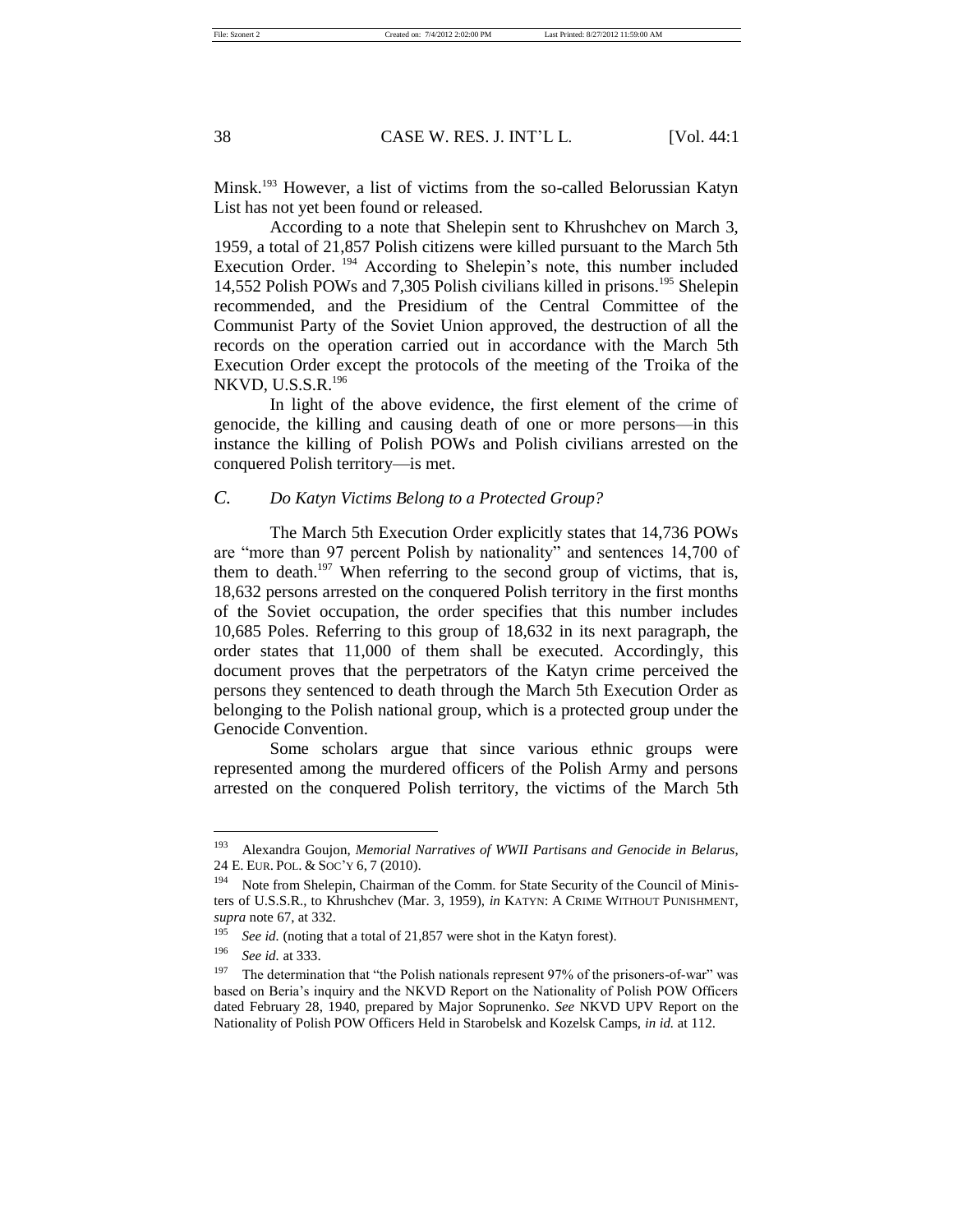Execution Order do not represent the Polish national group.<sup>198</sup> In anticipation of this problem, the drafters of the Genocide Convention added ethnic groups to the protected categories and pointed out that the national groups in the ethnically mixed populations are often comprised of several different ethnic groups.<sup>199</sup> Therefore the "national group" does not coincide with the "ethnic group," but is characterized by a common wish to live together, a common ideal, a common goal and common aspirations.<sup>200</sup> The Polish national group on the Polish territory conquered by the Soviet Union, while comprised of various ethnic groups, was distinct in its common language, tradition, values, ideals, goals and aspirations. It was comprised of people of various ethnic groups who supported Polish nationhood and the Polish State.

The case law provides further important clarification on how to define the protected group under the Genocide Convention. The Trial Chamber of the International Criminal Tribunal for Rwanda in the *Rutaganda* case held that for the purposes of applying the Genocide Convention membership in a group is, in essence, a subjective rather than objective test.<sup>201</sup> The Rwanda Tribunal thus held that a group may be identified as such by others, including perpetrators of the crime.<sup>202</sup> The International Criminal Tribunal for Yugoslavia has taken the same approach, although there have been arguments made that the subjective approach alone is not sufficient to determine victim groups.<sup>203</sup> Striking a balance between the subjective and objective approach, the Rwanda Tribunal subsequently held:

<sup>198</sup> *See, e.g.*, PIOTROWSKI, *supra* 58, at 17 (presenting the different nationalities of those in the Soviet-Occupied Poland).

<sup>&</sup>lt;sup>199</sup> See WILLIAM A. SCHABAS, GENOCIDE IN INTERNATIONAL LAW: THE CRIME OF CRIMES 118–20 (2d ed. 2009) (noting the groups protected by the convention).

<sup>200</sup> *See* Special Rapporteur, *Fourth Rep. on the Draft Code of Offences Against the Peace and Security of Mankind*, Int'l Law Comm'n, ¶ 57, U.N. Doc. A/CN.4/398 (March 11, 1986) (by Doudou Thiam). The Rwanda Tribunal held that national groups refer to a collection of people who are perceived to share a legal bond based on common citizenship coupled with reciprocity of rights and duties. *See* Prosecutor v. Akayesu*,* Case No. ICTR-96-4-T, Judgment, ¶ 511 (Sept. 2, 1998).

<sup>201</sup> *See* Prosecutor v. Rutaganda, Case No. ICTR-96-3-T, Judgment and Sentence, ¶ 55 (Dec. 6, 1999), http://www.unictr.org/Portals/0/Case/English/Rutaganda/judgement/991206. pdf (noting concepts of national, ethnical, racial, and religious groups).

<sup>&</sup>lt;sup>202</sup> Prosecutor v. Kayishema & Ruzindana, Case No. ICTR-95-I-T, Judgment,  $\sqrt{ }$  524 (May 21, 1999), http://www.ictrcaselaw.org/docs/doc9039.pdf (noting that the Rwandans had to carry identification cards which placed them in a group).

See SCHABAS, *supra* note 198, at 124 (referring to the *Krstic* trial in which "Bosnia Muslims" were included in "national groups," a matter which was not challenged on appeal). *See* Prosecutor v. Krstic*.* Case No. IT-98-33-T, Judgment, ¶ 560 (Aug. 2, 2001), http://www. icty.org/x/cases/krstic/tjug/en/krs-tj010802e.pdf.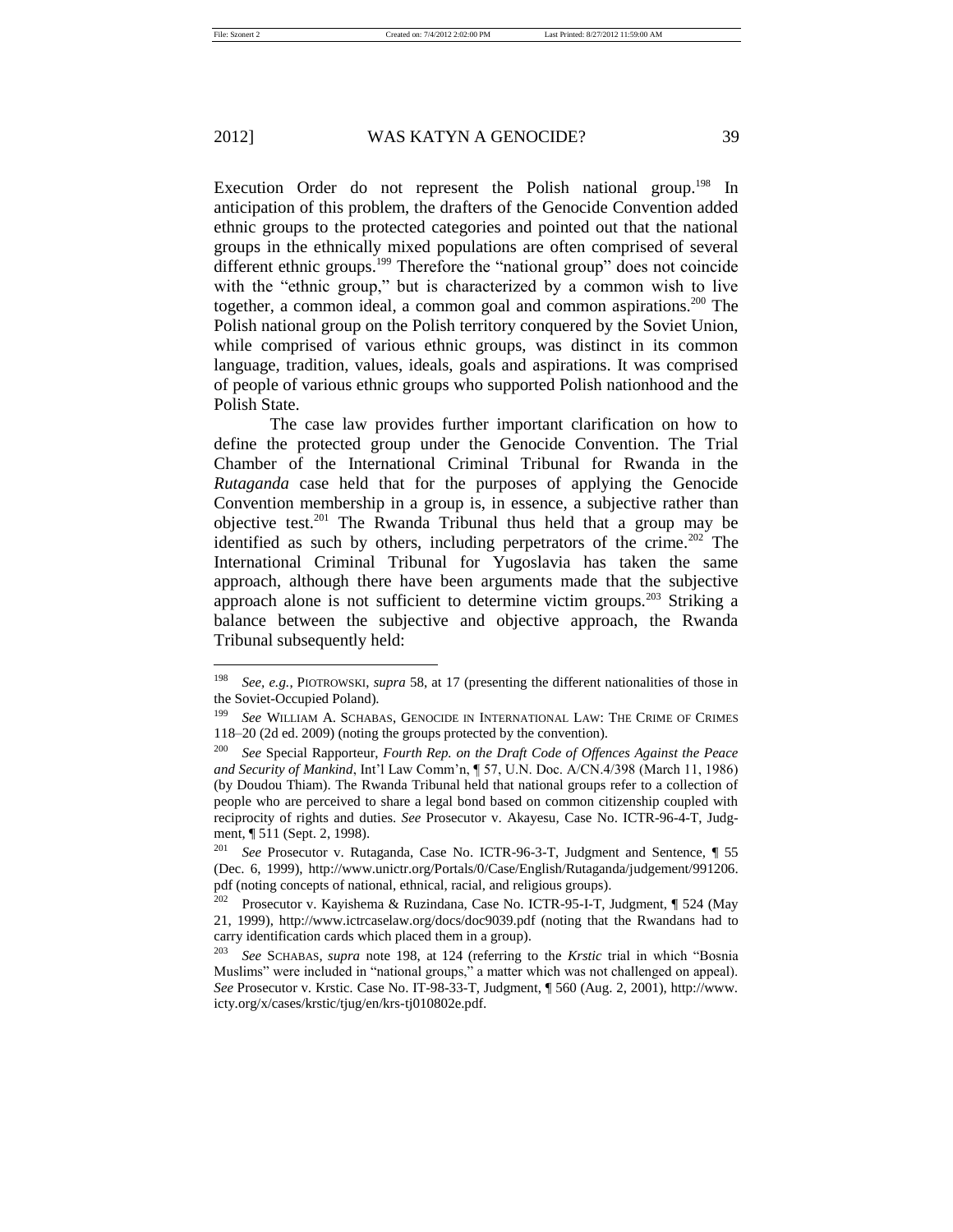A group may not have precisely defined boundaries and there may be occasions when it is difficult to give a definitive answer as to whether or not a victim was a member of a protected group. Moreover, the perpetrators of genocide may characterize the targeted group in ways that do not fully correspond to conceptions of the group shared generally, or by other segments of society. In such a case, the Chamber is of the opinion that, on the evidence, if a victim was perceived by a perpetrator as belonging to a protected group, the victim could be considered by the Chamber as a member of the protected group, for the purposes of genocide.<sup>204</sup>

The explicit references to the Polish national group in the March 5th Execution Order represent direct evidence that the perpetrators of the Katyn murders perceived the victims of the March 5th Execution Order as belonging to the Polish national group. This perception of the perpetrators is further confirmed by Beria's Directive dated March 20, 1940 that calls for "[r]esettlement in Kazakhstan of Polish POW families."<sup>205</sup> This directive also defines the condemned men as "former officers of the Polish Army, police, prison guards, gendarmes, intelligence agents, former landowners, manufacturers, and prominent officials of the former Polish state apparatus . ..."<sup>206</sup> The list of categories of people demonstrates that the condemned men were people of stature, wealth and patriotism on whom the future of independent Poland depended.

In light of the above circumstances, the victims of the March 5th Execution Order belonged to the Polish national group, which is the protected group under the Genocide Convention and the Statute of Rome. The "protected group" test is therefore met.

#### *D. "In Whole or In Part"*

Article 6(a)(3) of the Elements of Crime requires intent to destroy "in whole or in part" the protected group.<sup>207</sup> As U.N. Secretary Kofi Anan pointed out, "genocide begins with the killing of one man—not for what he has done, but because of who he is."<sup>208</sup> Thus, the term "in whole or in part"

<sup>204</sup> Prosecutor v. Bagilishema, Case No. ICTR- 95-1A-T, Judgment, ¶ 65 (June 7, 2001). *See also* Prosecutor v. Musema, Case No. ICTR-96-13-T, Judgment and Sentence, ¶ 161–62 (Jan. 27, 2000), http://www.ictrcaselaw.org/docs/doc15264.pdf (defining groups as provided by the Genocide Convention).

<sup>205</sup> Record From for a Polish Prisoner of War (Mar. 16, 1940), *in* KATYN: A CRIME WITHOUT PUNISHMENT, *supra* note 67, at 153.

<sup>206</sup> *See id.*

<sup>207</sup> ICC Elements of Crimes, *supra* note 182, art. 6(a)(3).

<sup>&</sup>lt;sup>208</sup> Kofi Annan, U.N. Sec'y Gen., Nobel Lecture at the Nobel Peace Prize Award Ceremony in Oslo, Norway (Dec. 10, 2001); *see also* JONES, *supra* note 6, at 24.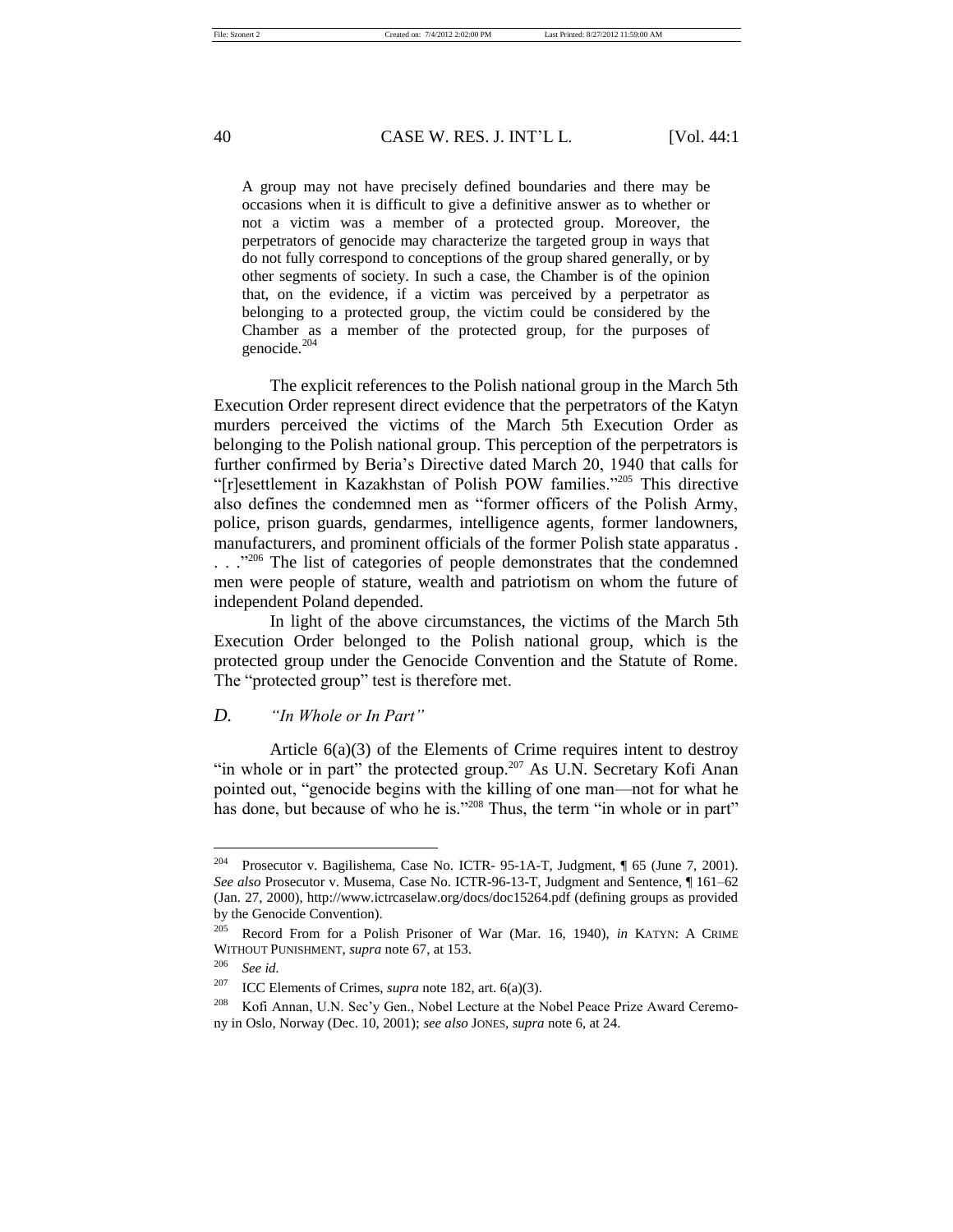does not establish some quantitative threshold where mass murder turns into genocide but rather focuses on the intent of the perpetrator.<sup>209</sup> As the Trial Chamber in the *Krstic* case declared, this term refers to the intent as opposed to the actual destruction.<sup>210</sup> The question is whether the intent existed and not whether such intent was in fact realized. In determining whether destruction "in whole or in part" took place for purposes of genocide, the courts consider various factors, including the quantitative extent of destruction in proportional terms (substantial part test) and qualitative extent of destruction in terms of destroying the significant part of the group necessary for its survival such as its leadership (significant part test).<sup>211</sup> The intent to destroy a multitude of persons because of their membership in a particular group constitutes genocide even if these persons constitute only part of a group either within a country or within a region or within a single community. $^{212}$ 

In order to evaluate to what extent the Soviet Union destroyed the Polish national group, as such, a point of reference must be established as to the population and territory affected. As a result of the Nazi-Soviet partition of Poland,<sup>213</sup> Germany incorporated 48% of Polish territory with twenty-two million Polish citizens while the Soviet Union incorporated 52% of the Polish territory with over thirteen million people.<sup>214</sup> Accordingly, the analysis of the Soviet destruction of Polish nationals does not include Polish nationals under Nazi occupation as it applies to the Polish citizens who found themselves on the Polish territory controlled by the Soviet Union. This territory during the applicable period of September 1939 to June 1941 went through important rearrangement however. Within one month of the invasion, the Soviet Union transferred part of the Wilno district from its

<sup>209</sup> W. Schabas, *The International Legal Prohibition of Genocide Comes of Age*, *in* 5 GENOCIDE AT THE MILLENNIUM, GENOCIDE: A CRITICAL BIBLIOGRAPHICAL REVIEW 169, 172– 74 (S. Totten ed., 2005).

<sup>210</sup> *Prosecutor v. Krstic.* Case No. IT-98-33-T, Judgment, ¶ 584.

<sup>&</sup>lt;sup>211</sup> According to Rafael Lemkin, the founding father of the Genocide Convention, the enemy nation must be destroyed, disintegrated and weakened in different degrees for decades to come so that the oppressor nation will be in the position to deal with other people from the vantage point of biological superiority. RAPHAËL LEMKIN, AXIS RULE IN OCCUPIED EUROPE 81 (1973).

<sup>212</sup> *Krstic*, Case No. IT-98-33-PT, Prosecutor's Pre-Trial Brief Pursuant To Rule 65 *ter* (E) (i), ¶ 101 (Feb. 25, 2000). *See* Prosecutor v. Jelisic, Case No. IT 95-10-T, Judgment, ¶ 83 (Dec. 14 1999), *available at* http://www.icty.org/x/cases/jelisic/tjug/en/jel-tj991214e.pdf (noting that "international custom admits the characterization of genocide even when the exterminatory intent only extends to a limited geographic zone").

<sup>&</sup>lt;sup>213</sup> The partition of Poland was the result of the Ribbentrop-Molotov Pact of August 23, 1939, implemented through the war of aggression on Poland and the German-Soviet Boundary and Friendship Treaty of September 28, 1939. *See cf.* PIOTROWSKI, *supra* note 58, at 160 (explaining the Soviet occupation in Lithuania).

<sup>214</sup> *Id.* at 8–9.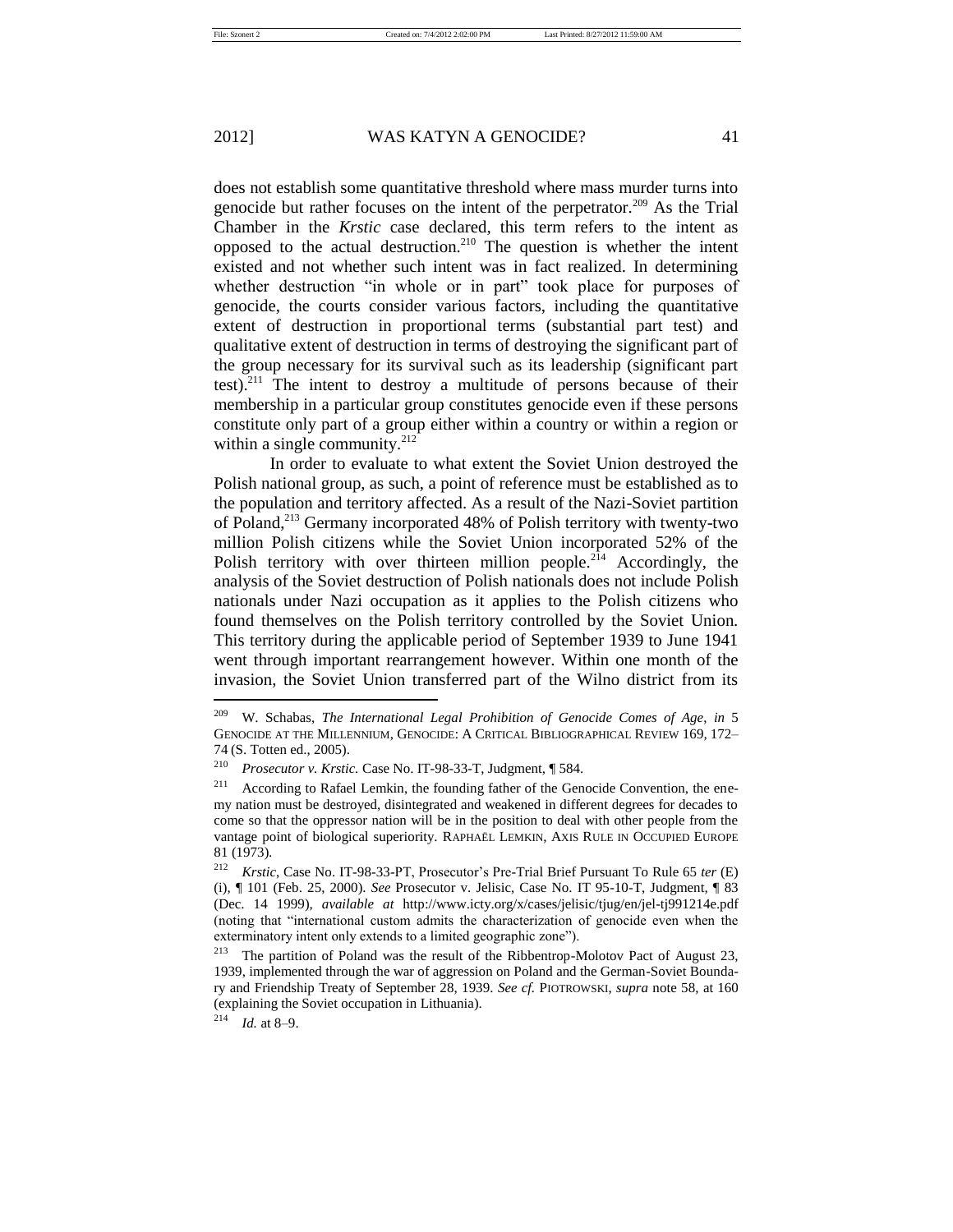share of Polish booty to Lithuania.<sup>215</sup> Although Lithuania and the Wilno district were annexed to the Soviet Union just nine months later, during the first nine months of the most intense persecutions, the Wilno district served as a safe haven for Polish nationals hunted down by NKVD forces in the Soviet-controlled part of Poland.<sup>216</sup>

The remaining Polish lands under Soviet control were divided into two pieces, with the central part of Poland transferred to the Byelorussian Socialist Soviet Republic, and the southern part of Poland transferred to the Ukrainian Soviet Socialist Republic.<sup>217</sup> Thus, officially the conquered Polish territory was parceled out among Lithuania, Belorussian SSR and Ukrainian SSR.<sup>218</sup> However, for the first nine months of the Soviet occupation, the Polish areas incorporated to the Ukrainian and Byelorussian Republics remained sealed off from the rest of the Soviet Union and from Lithuania in order to assure proper implementation of repressive measures against the Polish nationals.<sup>219</sup> In June 1940, the Soviet Union took over the Baltic Republics together the Polish areas incorporated to Lithuania.<sup>220</sup> Only then the Soviet persecutions reached the Polish nationals living or hiding in the Wilno district. Thus, the evaluation of the scope of destructive actions undertaken by the Soviet Union against the Polish nationals shall refer to the geographic area of the Polish State under Soviet control between September 17, 1939 and June 20, 1941, with appropriate consideration for the situation of the Wilno district.

1. Quantitative evaluation

Destructive Soviet policies towards Polish nationals were conducted in a territory inhabited by a total of 13.199 million people.<sup>221</sup> In this group, ethnic Poles represented 5.274 million (39.9%); Ukrainians 4.529 million

<sup>&</sup>lt;sup>215</sup> The Soviet Union transferred part of the Wilno District to Lithuania on October 10, 1939. *See id.* at 161 (noting the transfer of territory was in exchange for Soviet military bases).

<sup>&</sup>lt;sup>216</sup> *See id.* (noting the different groups seeking refuge in Wilno).

<sup>217</sup> *See* KUŚNIERZ, *supra* note 20, at 54. Formally these two annexations were made by two decrees issued by the Supreme Council of the U.S.S.R. on November 1 and 2, 1939, in response to petitions of the National Assemblies of Ukrainian and Belorussian Socialist Soviet Republics. *Id.*

<sup>218</sup> Similarly, Nazi-occupied Poland was parceled out between the Reich, General Government and Slovakia. *See* PIOTROWSKI, *supra* 58, at 8 (explaining the divisions of Poland under the German and Soviet occupation).

<sup>219</sup> *See* KUŚNIERZ, *supra* note 20, at 185–89 (explaining the reasoning for sealing off the territory).

<sup>220</sup> *Id.* at 44.

<sup>221</sup> PIOTROWSKI, *supra* 58, at 14.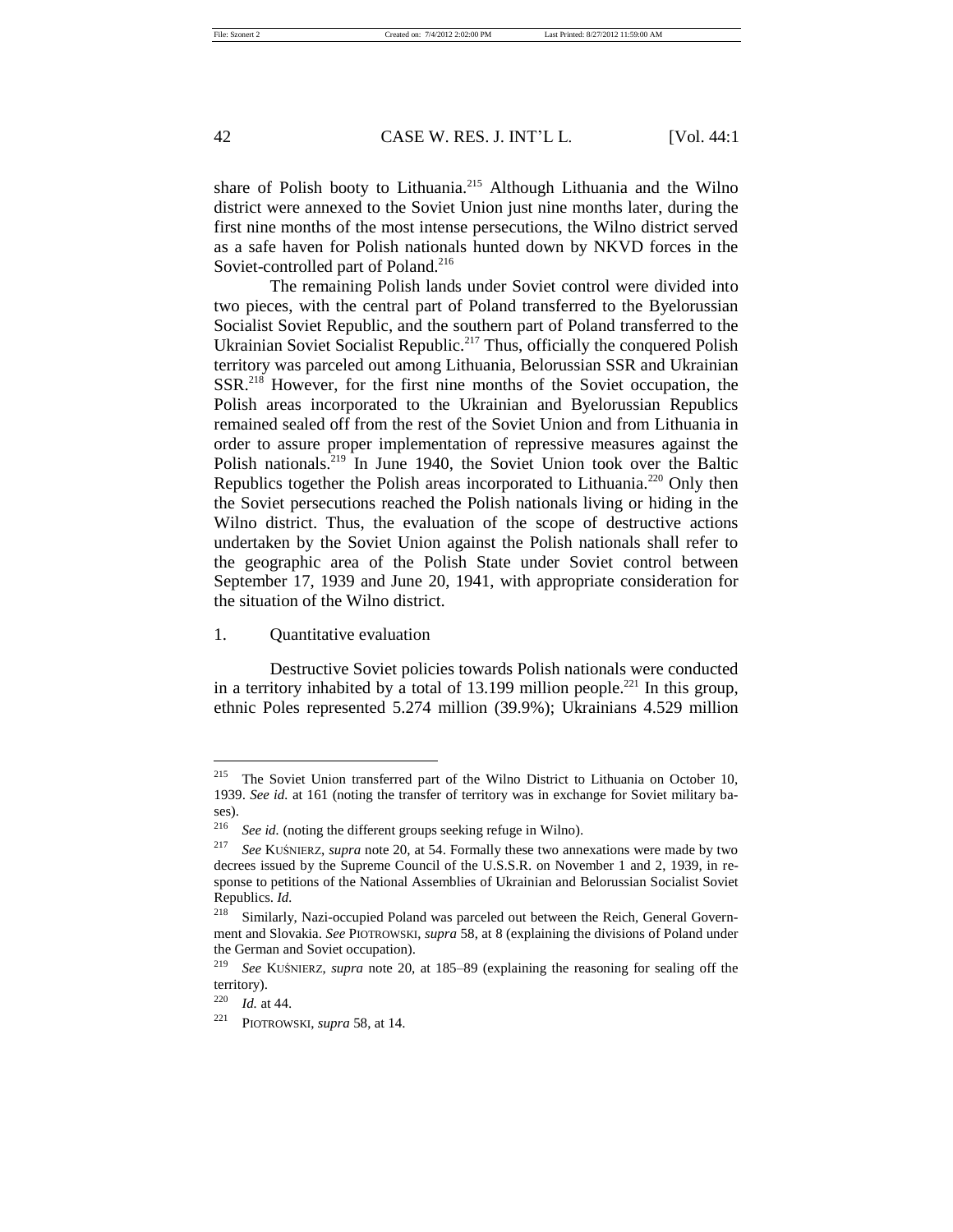(34.4%); Byelorussians 1.945 million (14.7%); and Jews 1.109 (8.4%).<sup>222</sup> The Wilno district that was given to Lithuania accounted for approximately 573,000 people with 371,000 ethnic Poles.<sup>223</sup> Between October 1939 and August 1940, these people as well as refugees from other parts of conquered Poland were not subjected to the Soviet repressive measures, as they resided on the territory of a still-sovereign State of Lithuania. The destructive measures against the Polish nationals were first implemented on the Polish territory incorporated to the Ukrainian and Belorussian Socialist Soviet Republics. All Polish citizens who worked in the administrative, military, law enforcement and security structures of the Polish State as well as civic and academic institutions, regardless of their ethnicity, were subjected to persecution. However the Soviet hatred campaign conducted on this territory was specifically directed against ethnic Poles and resulted in ethnic violence directed primarily at the Poles.

In the first months of the Soviet invasion, special NKVD operational groups conducted drastic "purges" of dangerous anti-Soviet elements through mass murders and mass arrests.<sup>224</sup> The number of people outright murdered was never determined. What remains of these atrocities are eyewitness testimonies from various locations.<sup>225</sup> According to the Soviet records, at least 11,817 Polish citizens were arrested by NKVD Special Forces during the first two months of Soviet occupation. $226$ 

Out of about 250,000 Polish soldiers taken as prisoners of war, the Soviets separated officers and subsequently murdered them pursuant to the March 5th Execution Order.<sup>227</sup> They also selected 25,000 noncommissioned officers, certain rank and file soldiers, policemen, gendarmerie and refugees for slave labor and sent them to gulags.<sup>228</sup> Many

<sup>222</sup> *Id.*

<sup>223</sup> STANISŁAW CIESIELSKI, KRESY WSCHODNIE II RZECZYPOSPOLITEJ: PRZEKSZTAŁCENIA STRUKTURY NARODOWOŚCIOWEJ 1931–1948, at 48 (Stanisław Ciesielski ed., 2006). According to the 1931census, the Wilno district consisted of 1,275 million people with 766 thousand ethnic Poles. Only part of this district was given to Lithuania. *Id.*

<sup>224</sup> *See generally* PIOTROWSKI, *supra* 58, at 215–20 (noting the different incidents of arrest and killings in the Soviet invasion).

<sup>&</sup>lt;sup>225</sup> Mass murders of military and civilian population took place in Rohantyn, Grodno, Nowogrod, Sarny, Tarnopol, Wolkowysk, Oszmian, Swislocz, Molodeczn, Kosow Poleski, Chodorow, Zlczow and Stryj. In Grodno and some other locations soldiers of the Red Army murdered Polish POWs. *See* 3 WŁADYSŁAW POBÓG-MALINOWSKI NAJNOWSZA HISTORIA POLITYCZNA POLSKI, 1939–1945 (2004). It is impossible to determine today the number of people murdered by the Soviets in the first three months of the Soviet occupation of Poland. It is estimated that in September 1939 between 1,000 and 2,500 civilians were killed in Soviet occupied Poland. *Id.*

<sup>&</sup>lt;sup>226</sup> *See id.*  $\frac{227}{8}$  *See id.* 

See *id.* 

 $228$  The most well-known gulag was the slave labor camp in Rowne, also known as the Lvov camp, which began operation in December 1939. The Rowne camp consisted of a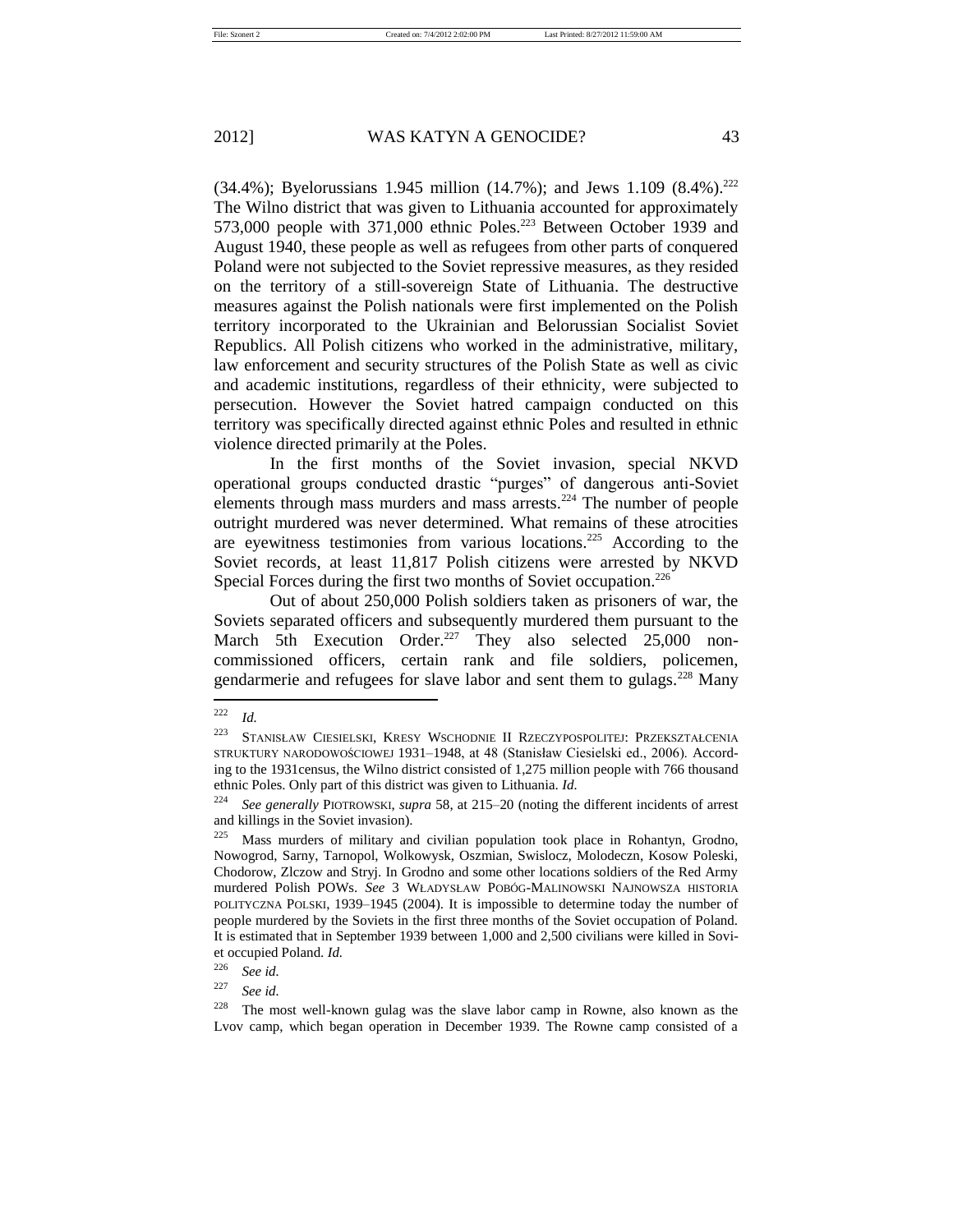Polish officers and leaders sought shelter in the Wilno district officially transferred to Lithuania. Thanks to this safe haven, some Polish officers survived the Katyn slaughter, but after the annexation of Lithuania in June of 1940, they were hunted down and sent to the Kozielsk camp that had just been emptied as a result of the Katyn massacre.<sup>229</sup> According to Soviet estimates, 4,767 Poles from Lithuania and 913 from Latvia were to be transferred to the Kozielsk camp in the summer of 1940.<sup>230</sup> Their whereabouts remain unknown.

On the authority of the March 5th Execution Order, almost half of the Polish Officer Corps were murdered.<sup>231</sup> In view of the fact that in partitioning Poland with Nazi Germany, the Soviet Union took over only 37% of the Polish population, it means that in proportion to the Soviet share of the conquered Polish population, the Soviet Union murdered more than 100% of its share of the Polish Officer Corps.

The March 5th Execution Order that condemned 25,700 Polish POWs and prisoners to death represents only one of many repressive measures directed at the Polish national group under Soviet occupation between September 1939 and June 1941. On the authority of the March 20 Directive, $23\overline{2}$  on April 13, 1940, the families of the condemned Polish officers were forcibly removed from their homes, placed on cattle trains, and sent to the deserts of Kazakhstan.<sup>233</sup> On the authority of the December

system of about 20 detention locations along the strategic Nowograd-Wołyń road that detained about 15,500 people. The second group of labor camps serviced iron ore mines of , Nikopol-Marganiec" and detained about 10,300 Poles. *See* MATERSKI, *supra* note 144; *see also* Piotr H. Kosicki, *The Katyn Massacres of 1940*, ONLINE ENCYCLOPEDIA OF MASS VIOLENCE, 2–8 (Sep. 8, 2008), http://www.massviolence.org/IMG/article\_PDF/The-Katyn-Massacres-of-1940.pdf.

<sup>229</sup> *See* STANISŁAW CIESIELSKI, WOJCIECH MATERSKI & ANDRZEJ PACZKOWSKI, REPRESJE SOWIECKIE WOBEC POLAKÓW I OBYWATELI POLSKICH (2d ed. 2002).

 $230$  It is estimated that 4,380 Polish nationals were sent to the Kozielsk camp from Lithuania and Latvia in 1940.

<sup>&</sup>lt;sup>231</sup> The Polish officers targeted in Beria's March 5th execution order were drawn from a broad cross-section of the Polish military and government. Those targeted included generals, colonels, majors, captains, lieutenants and ensigns, as well as civil servants and private citizens such as police officers, police gendarmes, prison guards, intelligence officers, landowners and clergymen. Fischer, *supra* note 128.

<sup>232</sup> *See* KATYN: A CRIME WITHOUT PUNISHMENT, *supra* note 67, at 153–156 (describing the deportation of Poles on the orders of "Beria's Directive to the Commissar of Internal Affairs, Kazakh SSR, GB Senior Major Semyon Burdakov, on the Resettlement in Kazakhstan of Polish POW Families to Be Deported from the Western Oblasts of Ukraine and Belorussia" (Mar. 20, 1940)).

<sup>233</sup> *See id.*; *see also* Natalia S. Lebedeva, *The Deportation of the Polish Population to the USSR, 1939–41*, *in* FORCED MIGRATION IN CENTRAL AND EASTERN EUROPE, 1939–1950, 28, 32–36 (Alfred J. Rieber, ed., 2000) (describing the typical conditions to which deportees shipped into the Soviet interior were subjected).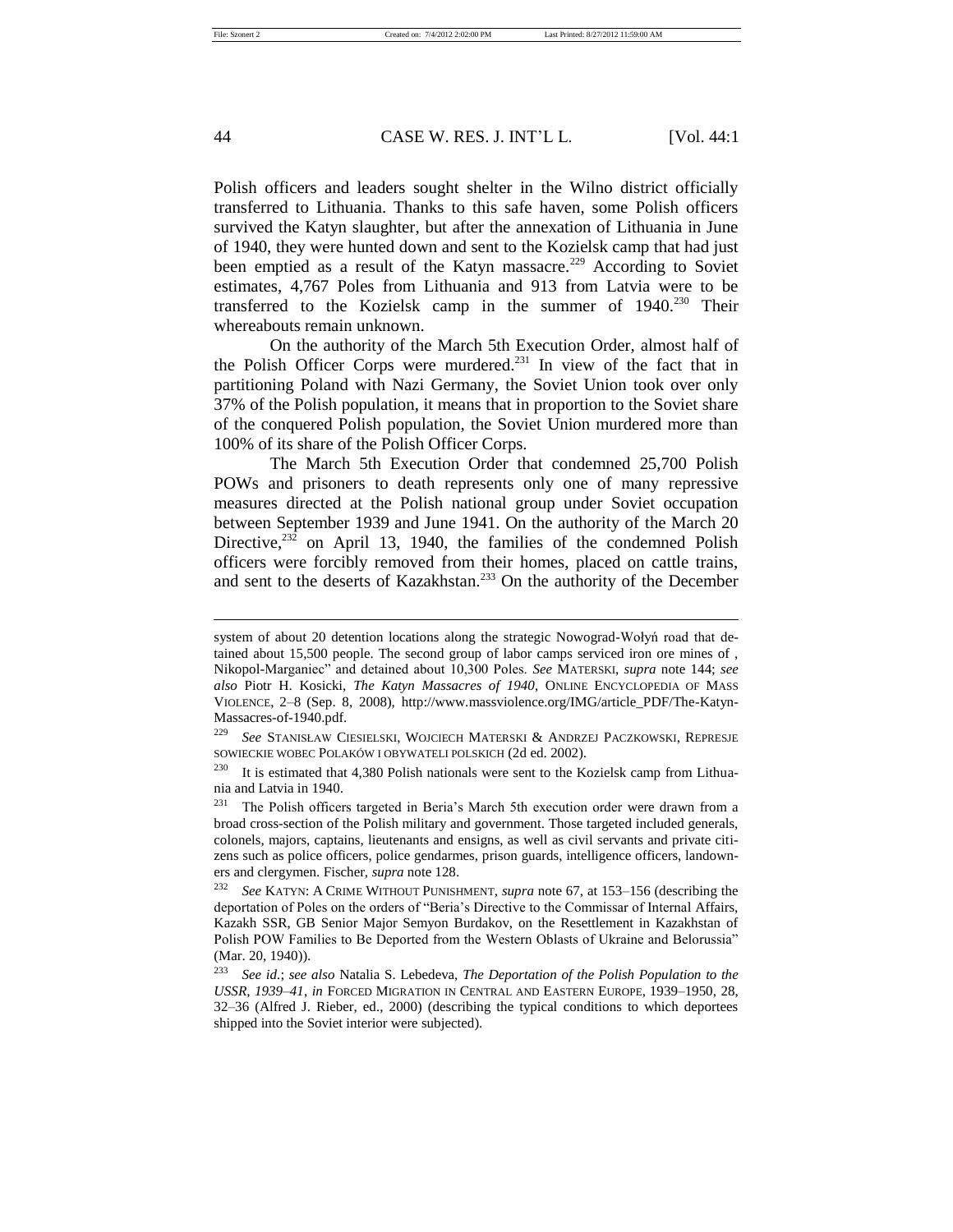5, 1939 Resolution of the Politburo, on February 10, 1940, between 140,000 and 220,000 people, mostly representatives of the Polish administration, military families, railroad workers and forestry workers were forcibly removed from their homes and expelled to Siberia.<sup>234</sup> By the time the Nazi army attacked the Soviet Union in June of 1941, two more expulsions of Polish civilians from Soviet-occupied Poland pursuant to elaborate plans and procedures had taken place. The third wave of mass deportations affected people escaping Nazi occupation in Western Poland, mostly Polish citizens of Jewish origin, while the fourth wave of deportations was aimed primarily at Polish intelligentsia. The Nazi attack on the Soviet Union caught the Soviets—preoccupied with mass deportations—by surprise, interrupting the fourth massive deportation action of the Polish nationals to the Soviet Far East. This genocidal practice of forced removal of Polish civilians from their homes brought enormous despair and suffering to those affected. It resulted in mass deaths and serious physical and mental harm to hundreds of thousands of Polish citizens. These deportations affected at least half a million Polish civilians, mostly women, children and the elderly, inflicting on them conditions of life calculated to bring about their physical destruction.

The destruction of the Polish national group through mass arrests, mass murders, deportations, slave labor and conscription to the Soviet Army was carried out in accordance with carefully laid down plans and numerous decrees and orders. The lists of "anti-Soviet elements" singled out for destruction included a substantial part of the entire population of Sovietoccupied Poland.<sup>235</sup> A confidential report prepared by the U.S. State Department in London in 1943 concluded that, based on careful examination of the categories of deportees "it will be seen that they include the majority of persons active in political, social and even economic life."<sup>236</sup> According to this report, the register of categories of deportees for Sovietoccupied Poland included three to four million people out of the total population of 13 million people.<sup>237</sup> It must be noted that ethnic Poles represented about five million in this ethnically mixed population; hence, the mass scale of deportations that primarily affected Polish women and children.

The Soviet leadership supplemented mass killings of the Polish elite and mass deportations of their families and other civilians suspected of loyalty to Poland with additional measures aimed at the destruction of the

<sup>&</sup>lt;sup>234</sup> *See id.* (providing a detailed breakdown of the deportations).<br><sup>235</sup> **KUŚNIEPZ**, sunga pote 20, at 68

<sup>&</sup>lt;sup>235</sup> KUŚNIERZ, *supra* note 20, at 68.<br><sup>236</sup> Programski supra note 58 at 2

PIOTROWSKI, *supra* note 58, at 217.

<sup>&</sup>lt;sup>237</sup> *Id.* ("[A]n individual is the product of his environment, and therefore if a certain environment produces criminals it must be destroyed.").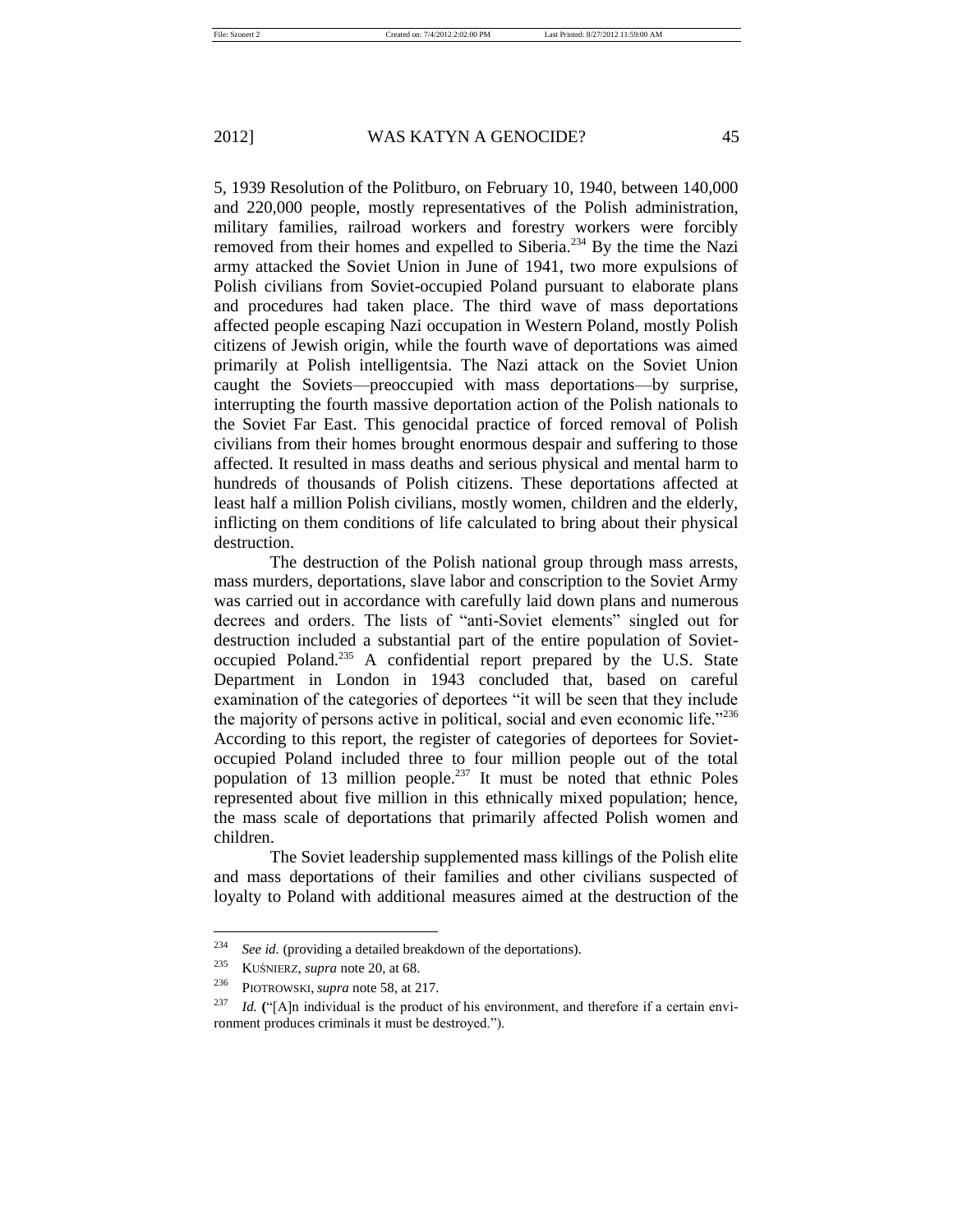Polish national group. In violation of Articles 43, 44 and 45 of the fourth Hague Convention, on November 29, 1939, the Soviet Union stripped all Polish citizens under its control of their Polish citizenship and considered them as the citizens of the Soviet Union.<sup>238</sup> In December of 1939, the Soviets ordered conscription for military service to the Soviet Army of all men from eighteen to fifty years of age on the territory of Soviet-occupied Poland.<sup>239</sup> It is estimated that by June of 1941, between 150,000 and 250,000 Polish nationals were forced to serve in the Soviet Army.<sup>240</sup>

### 2. Qualitative evaluation

The officers of the Polish Army were initially separated from the group of Polish prisoners of war in accordance with a decision of the Central Committee of the Communist Party on prisoners of war dated October 2, 1939.<sup>241</sup> Article II of this decision specified: (a) to place generals, lieutenants colonels, prominent military and state officials, and all other officers in the South (in Starobelsk); and (b) to place intelligence agents, counterintelligence agents, gendarmes, police, and prison guards in Ostashkov camp, Kalinin Oblast.<sup>242</sup> According to a report on the situation in the Kozielsk NKVD POW camp dated December 1, 1939, the Polish POW officer contingent that arrived at the Kozielsk camp around November 1, 1939 consisted of 3,420 officers, 654 captains, 258 majors, seventy-nine lieutenant colonels, forty-three high state officials, twenty-four colonels, seventeen naval captains, seven military clergy, four generals, one admiral, three landowners, one prince, and eighty-five rank-and-file soldiers subject to being sent away.<sup>243</sup> Clearly the Soviet extermination policy targeted officers of the Polish Army.

 $238$  The Nazi German leadership made a similar citizenship decision respecting Polish nationals at approximately the same time. George Ginsburgs, *Option of Nationality in Soviet Treaty Law: The War-Time and Post-War Record*, 49 IOWA L. REV. 1130, 1150–51(1963); *see also* KUŚNIERZ, *supra* note 20, at 55. Articles 43 through 45 forbid occupying forces from forcing local citizens to betray their armed forces or renounce their citizenship or allegiance to their native country. Hague Convention (IV) Respecting the Laws and Customs of War on Land and its Annex: Regulations Concerning the Laws and Customs of War on Land, Oct. 18, 1907, 36 Stat. 2277, TS No. 539 (entered into force Jan. 26, 1910).

<sup>239</sup> *See* Ginsburgs, *supra* note 238, at 1150 (noting that all Polish nationals meeting Soviet enlistment requirements and of Ukrainian, Byelorussian or Jewish heritage were merged into the Soviet Army).

<sup>240</sup> KUŚNIERZ, *supra* note 20, at 57.

<sup>241</sup> *See* KATYN: A CRIME WITHOUT PUNISHMENT, *supra* note 67, at 26–27 (noting that the higher level officers were separated from their enlisted counterparts and other militaryrelated government personnel).

<sup>242</sup> *Id.* at 63.

<sup>243</sup> *Id.* at 84.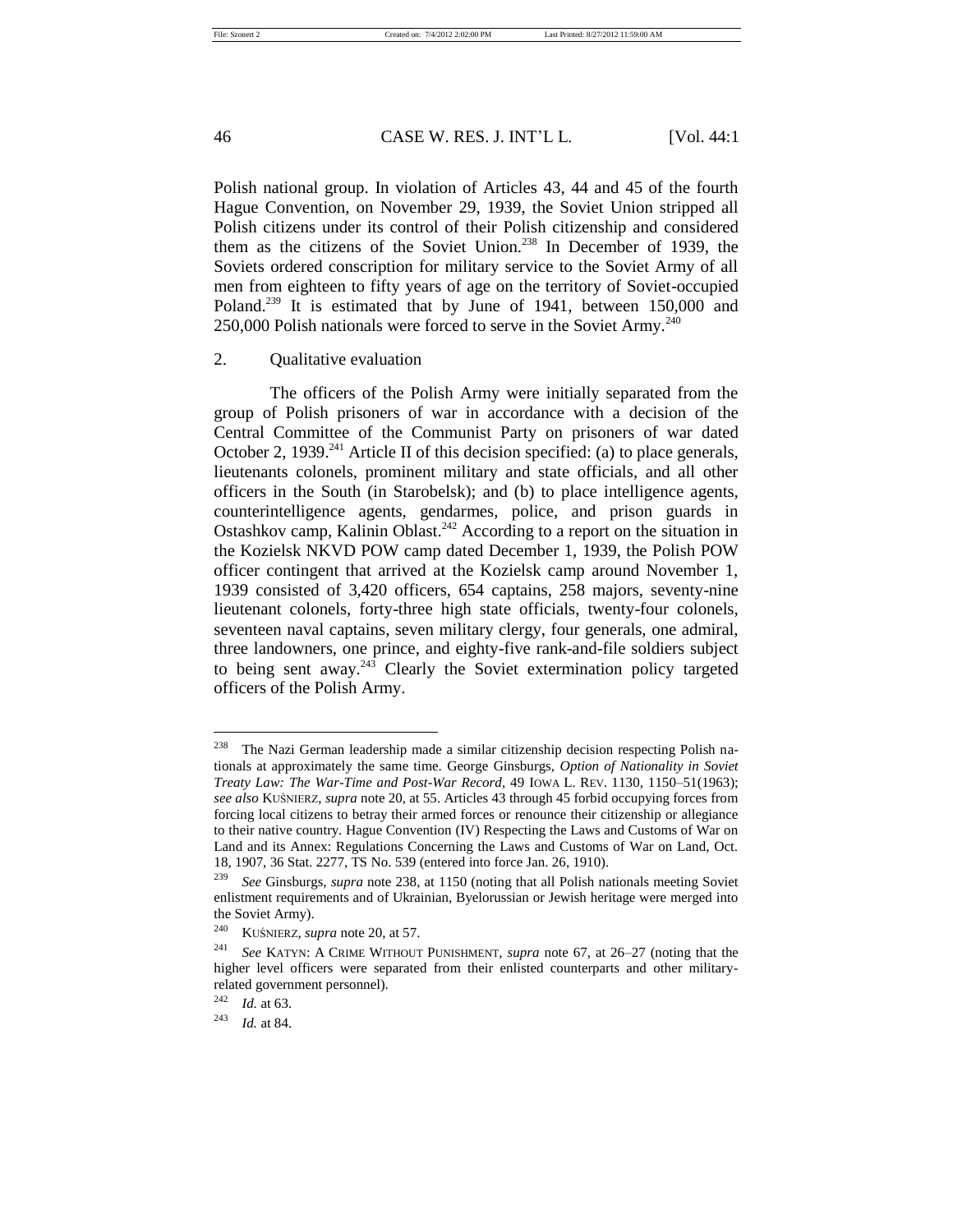Out of concern that some Polish officers evaded capture as POWs, the Politburo issued a special order on December 3, 1939 to arrest all Polish Army officers registered in NKVD files.<sup>244</sup> Within only one month on the Polish lands incorporated to the Ukrainian SSR, 1,057 Polish Army officers were hunted down and arrested.<sup>245</sup> The hunt for Polish Army officers also continued after the March 5th Execution Order. On April 4, 1940 Beria

On the authority of the March 5th Execution Order, at least 7,305 Polish citizens arrested on the territory of Soviet occupied Poland were murdered in the Ukrainian and Belorussian Socialist Soviet Republics. In 1994, Ukraine turned over to Poland a list of 3,435 Polish citizens murdered on its territory pursuant to the March 5th Execution Order.<sup>247</sup> Of those murdered in Western Ukraine, 19% represented local leaders such as lawyers, judges, businessmen and members of elective bodies such as councilmen, town mayors and parliamentarians.<sup>248</sup> Law enforcement employees including policemen, gendarmes, border guards, agents and "spies" represented 29%; Polish Army officers and non-commissioned officers represented 14%; and other agents and enemies including military families and refugees represented 10%. About 28% of the names from the Ukrainian list remain unidentified.<sup>249</sup>

issued yet another directive to arrest all non-commissioned officers of the

3. "In whole**"**

Polish Army.<sup>246</sup>

The first question that needs to be addressed is whether the Soviet leadership intended to destroy the Polish national group "as a whole." The case law on genocide considers the "selective killing" of certain segments of a group as evidence of intent to destroy the group as a whole, assuming it is predicated on a calculation that destruction of the significant members of the group will irrevocably compromise the existence of what remains.<sup>250</sup> Accordingly, selective killings of patriotic segments of the Polish society,

<sup>244</sup> *See* Lebedeva, *supra* note 233, at 32.

<sup>245</sup> *See id.* 

<sup>246</sup> KATYN: A CRIME WITHOUT PUNISHMENT, *supra* note 67, at 161

<sup>247</sup> Styrna, *supra* note 191, at 1559.

<sup>&</sup>lt;sup>248</sup> KRZYSZTOF PERSAK, THE ROAD TO KATYN (forthcoming 2012).

<sup>249</sup> *Id.* 

<sup>250</sup> *See* Convention on the Prevention and Punishment of the Crime of Genocide, *opened for signature* Dec. 9 1948, 102 Stat. 3045, 78 U.N.T.S. 277 (entered into force Jan. 12, 1951) [hereinafter Genocide Convention] (noting that the crime of genocide includes targeting a group "in whole or in part" as alternate components of the same offense); *see also* WILLIAM SCHABAS, THE U.N. INTERNATIONAL CRIMINAL TRIBUNALS: THE FORMER YUGOSLAVIA, RWANDA AND SIERRA LEONE 171 (2006) (discussing the elements of the crime of genocide in the broader international criminal tribunal context).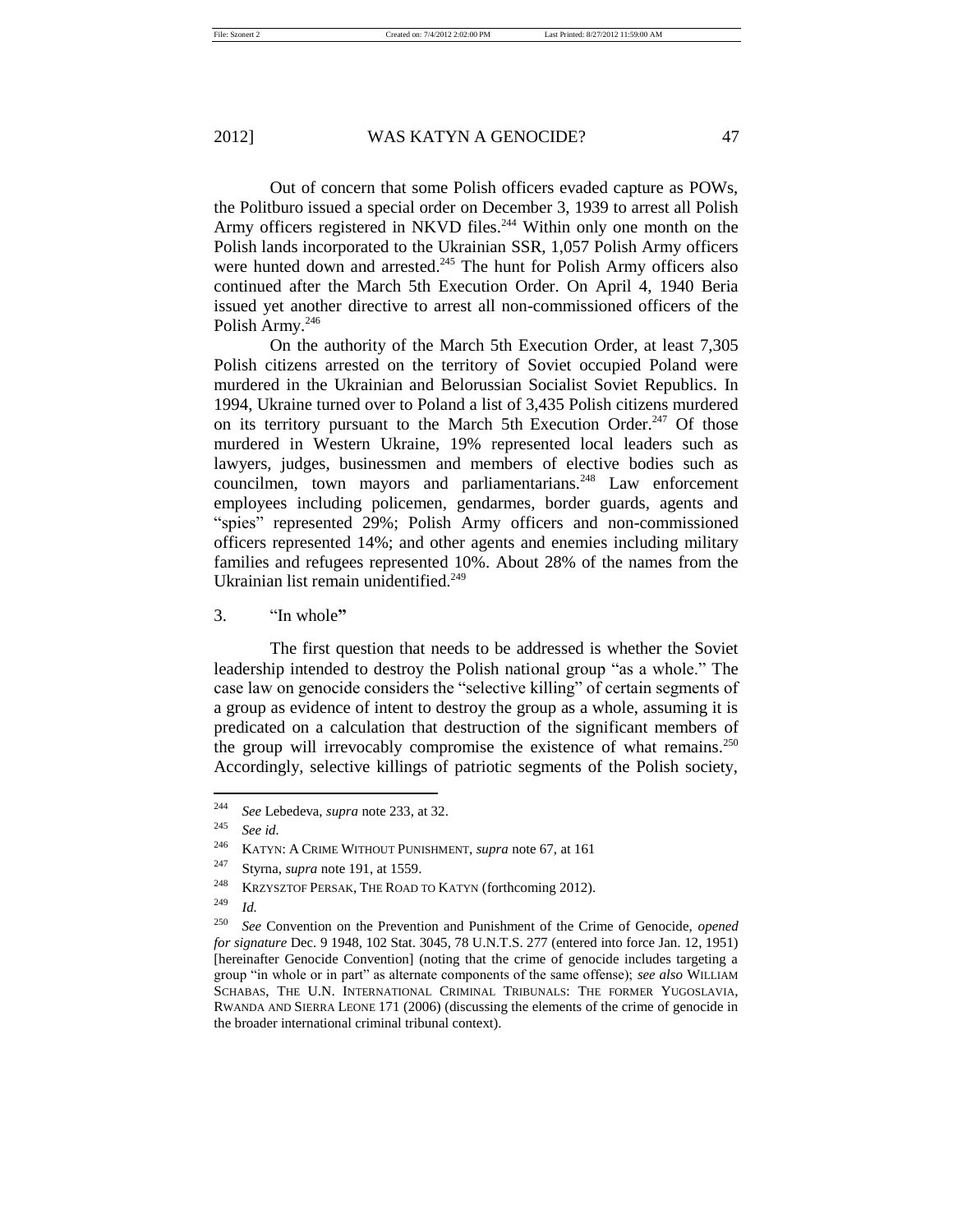including higher ranking members of the Polish Armed Forces, officials of national and local administration and judiciary, members of the law enforcement system, including policemen, gendarmes, prison guards and border guards, intellectual elite, and community and civic leaders serve as proof of the intent to destroy the Polish national group as a whole. The Soviet leadership believed that the destruction of a significant part of the Polish national group irrevocably compromised the ability of the remaining part of the Polish national group to survive on the Polish territory incorporated to the Soviet Union.<sup>251</sup> The destruction of the patriotic elite was to prevent the rebirth of the Polish nationhood based on the intellectual potential of its leadership group. It had a decisive lasting impact upon the survival of the entire Polish national group and, as such, on the Polish territory incorporated to the Soviet Union. By destroying significant and influential members of the Polish national group, the Soviet Union irrevocably compromised the ability of the remaining part of this protected group to survive. Therefore, the Soviet Union acted with specific intent to destroy the "whole" Polish national group on the Polish territory incorporated to the Soviet Union.

One could argue that the reemergence of Poland after the war stands as proof that the Soviet Union did not intend to destroy Poland. This argument is contrary, however, to the intention of the drafters of the Genocide Convention who never regarded the complete destruction of a group as a prerequisite to finding genocide. <sup>252</sup> It contradicts most, if not all, court opinions with respect to genocide, and it disregards ample evidence of specific intent of the Soviet leadership to destroy the Polish national group, as such, on the Polish territory incorporated to the Soviet Union between 1939 and 1941. However, in light of well-known resistance on the part of contemporary international tribunals, the political establishment, and some scholars to qualify acts aimed at destroying protected groups as genocide regardless of the evidence presented and gravity of the crime, $253$  and in consideration of the fact that the Katyn crime implicates a great power of the contemporary world, such an argument must be addressed with due care.

First, it must be noted that between September 1939 and June 1941, the Soviet Union attacked Poland as an ally of Nazi Germany in accordance with Ribbentrop-Molotov Pact of August 23, 1939 and partitioned Poland in accordance with the Boundary and Friendship Treaty of September 28,

<sup>251</sup> *Cf.* PIOTROWSKI, *supra* note 58, at 9–13 (describing Soviet plans to eradicate Polish culture and history alongside its systematic destruction of important groups and institutions in Polish society).

<sup>252</sup> *See* Genocide Convention, *supra* note 250 (noting that partial destruction of a group was sufficient to meet the requirements of the crime of genocide).

<sup>253</sup> *See* POWER, *supra* note 10 at 43, 57–58.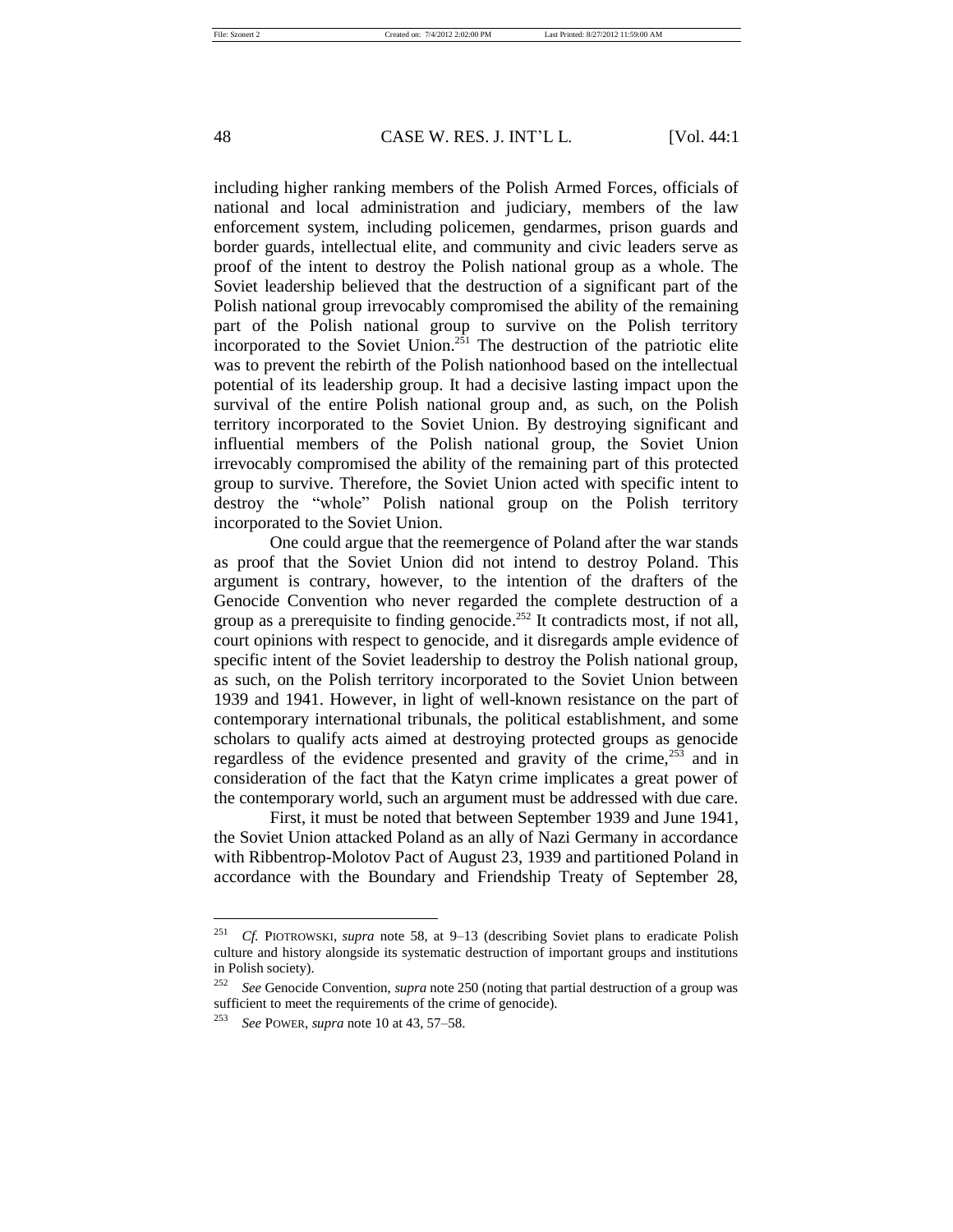1939.<sup>254</sup> After the June 1941 German invasion of the Soviet Union, the bewildered Soviet Union joined the allied coalition thus indirectly became an ally of Poland.<sup>255</sup> Therefore, the Soviet intent towards Poland while working in alliance with Nazi Germany cannot be equated with the Soviet intent towards Poland while working in alliance with the United States, Great Britain and Poland.

Second, it shall be clarified that contemporary Poland is located on the lands of the western half of pre-war Poland, in other words primarily on the territory of Nazi-occupied Poland. The Polish national group living on the Polish territory conquered, incorporated and controlled by the Soviet Union between 1939 and 1941 was subjected to significant destruction and effectively weakened during the first twenty-one months of the Soviet occupation. As a result of German aggression, Eastern Poland was taken over by Nazi Germany and the Soviet Union in the Sikorski-Majski agreement of July 1941 expressly relinquished its rights to Eastern Poland in exchange for Allies' help in fighting the Nazis.<sup>256</sup> However, once the Red Army reclaimed the territory of Eastern Poland three years later on its way to Berlin, the Soviet Union never returned these lands to Poland and subsequently liquidated the Polish national group on these lands completely.<sup>257</sup> Thus, the Soviet Union incorporated eastern Poland in 1939, relinquished its right to this territory in the aftermath of German aggression, but reincorporated these lands back into the Soviet Union upon its victory over Germany and completed the process of destroying and liquidating the Polish national group on these lands in 1944 and thereafter.<sup>258</sup>

The Soviet genocidal policies in Eastern Poland between 1939 and 1941 as outlined above weakened the Polish national group on the eastern side of the Ribbentrop-Molotov line to such extent that the subsequent reincorporation of these lands to the Soviet Union in 1944 was achieved without much resistance. The process of "de-Polonization" of those lands that followed after the war through population transfers and further

<sup>254</sup> *See* GEOFFREY ROBERTS, STALIN'S WARS: FROM WORLD WAR TO COLD WAR, 1939–53, at 30, 36–37 (2006).

<sup>255</sup> *Id*. at 82, 92 (referencing Operation Barbarossa, the codename for the German invasion of the Soviet Union beginning on June 22, 1941, involving over 150 German military divisions spread across a 1,000 mile front).

<sup>256</sup> SWORD, *supra* note 165, at 29–31.

<sup>257</sup> *Behind Closed Doors: The Struggle for Poland*, PBS, http://www.pbs.org/behind closeddoors/in-depth/struggle-poland.html (last visited June 11, 2012).

<sup>258</sup> *Id.*; *see also* R. Gerald Hughes, *Unfinished Business from Potsdam: Britain, West Germany, and the Oder-Neisse Line, 1945–1962*, 27 INT'L HIST. REV. 259, 262–64 (2005) (describing the debate over and ultimate concession of substantial Polish territory, namely lands east of the Oder and Neisse rivers, to the Soviet Union).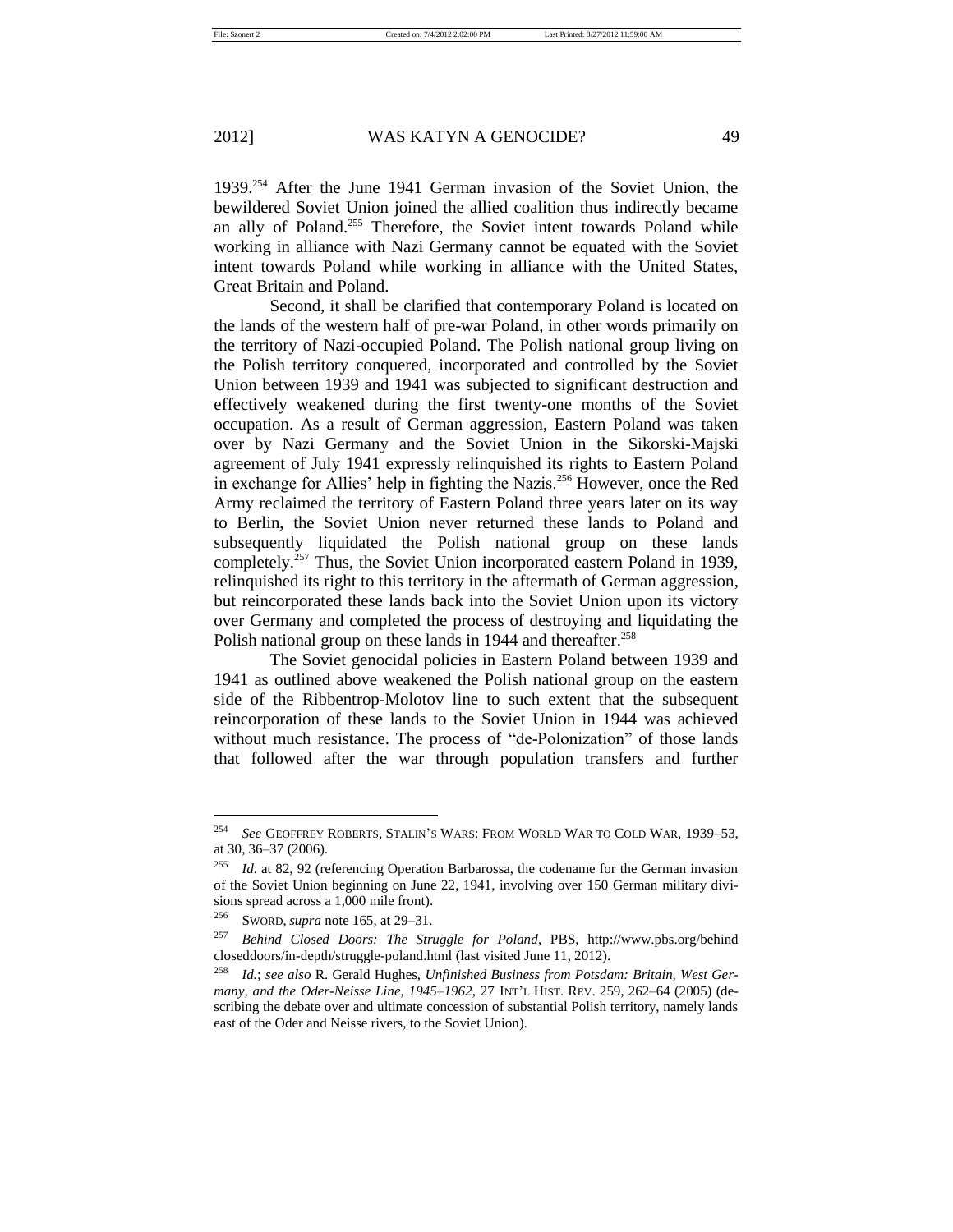discrimination of the Polish national group led to the total and complete destruction of the Polish national group, as such, on these lands.

To illustrate the combined effect of various destructive policies directed at the Polish national group over a considerable period of time, certain statistics are in order. The lost Polish lands included, *inter alia*, the city of Lwów that represented the third most significant cultural, educational and economic center of pre-war Poland, home to 62.5% ethnic Poles,  $23.5\%$  Jews and 7.8% Ukrainians according to 1937 records.<sup>259</sup> By 2010, ethnic Poles represented only 4% of Lviv population.<sup>260</sup> The city of Wilno was the fifth largest city in pre-war Poland with 66% ethnic Poles, 28% Jews and 1% Lithuanians.<sup>261</sup> In 2009, ethnic Poles represented 18.7% of the Vilnius population, Jews represented 0.5% and Lithuanians represented 58%.<sup>262</sup> The city of Grodno in pre-war Poland consisted of 60% ethnic Poles, 37.5% Jews, and 3% Lithuanians and Byelorussian together.<sup>263</sup> By 2010, ethnic Poles in the Grodno region represented 24.8% of the population. <sup>264</sup> These radical shifts in composition of the population on these lands were made possible in part by policies of mass destruction implemented by the Soviet Union towards the Polish national group between 1939 and 1941.

4. "In part"

Although the Katyn crime meets the legal definition of destruction "in whole," as shown above, it also meets the test of destruction "in part." Four types of tests have been advanced by legislators, case law and scholars to evaluate destruction "in part."<sup>265</sup> The first approach assumes that "while the result may only be partial destruction [of the protected group], the intent

In October 1944, approximately 66% of Lwów's citizens were ethnic Poles. This proportion dropped to 46% by the end of November 1944, a product of the Soviet plan to improve its territorial claim to Lwów. As a result of the Yalta Agreement of February 10, 1945, Poland lost the political battle to preserve its eastern territory, including the cities of Lwów, Grodno, and Nowogródek, to the Soviet Union. *See generally* GRZEGORZ HRYCIUK, PRZEMIANY NARODOWOŚCIOWE I LUDNOŚCIOWE W GALICJI WSCHODNIEJ I NA WOŁYNIU W LATACH 1931–1948 (2005).

<sup>260</sup> *Id.* 

<sup>261</sup> *Id.*

<sup>262</sup> *Id.*

<sup>263</sup> *Id.*

<sup>264</sup> Alexander Gurko, *Cooperation Between the Union of Poles in Belarus and the Local and State Government to Satisfy the Educational and Cultural Needs of Polish Minority (1988–2000 and Beyond), Republic of Belarus*, LOCAL GOV'T & PUB. SERV. REFORM INITIATIVE, http://lgi.osi.hu/ethnic/csdb/results.asp?idx=no&id=250 (last visited June 11, 2012).

<sup>265</sup> SCHABAS, *supra* note 198, at 277.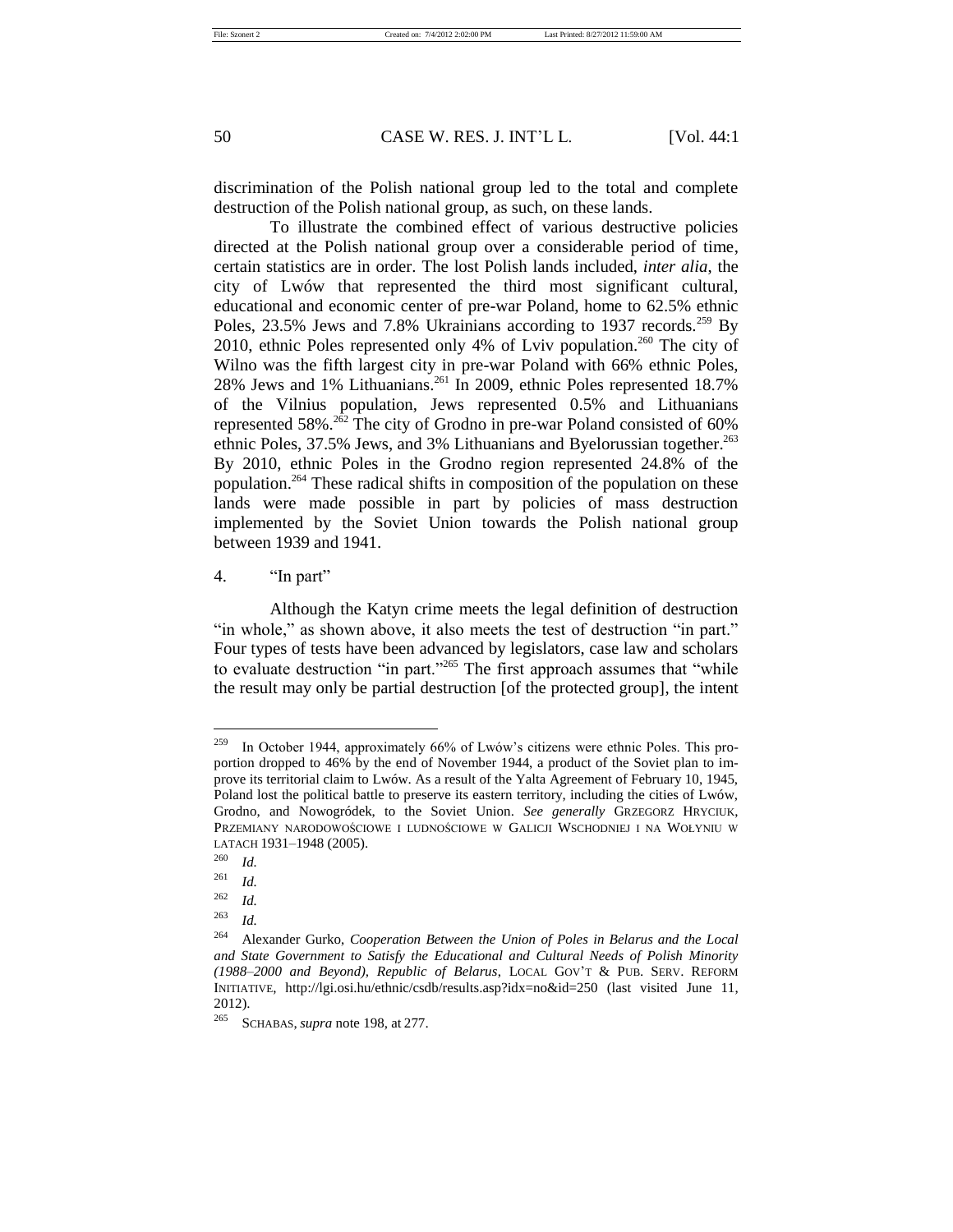must be to destroy the entire group."<sup>266</sup> This approach advanced by the Truman administration is not supported by the legislative work or by the language of the definition of genocide.<sup>267</sup> However, as shown by the test for destruction "in whole" discussed above, the intent to destroy the entire Polish national group "in whole" is inferred from the acts of selective killings of the influential part of the Polish national group. Therefore the Katyn case meets the test "in part" as advanced by the Truman administration.

The second approach defines "the part" as "substantial part," in other words "a part of a group of such numerical significance that the destruction or loss of that part would cause the destruction of the group as a viable entity within the nation of which such group is a part." $268$  What constitutes the "substantial part" is open to debate. Some argue that it is "a multitude of persons of the same group" as long as the number is "substantial." $269$  However, the drafters of the Statute for the International Criminal Court were of the opinion that destruction of more than a small number of individuals who are members of the protected group is sufficient.<sup>270</sup> The International Criminal Tribunal for Rwanda stated that "in part" required the intent to destroy a considerable number of individuals.<sup>271</sup> The International Criminal Tribunal for the Former Yugoslavia stated that the "substantial part" means "a reasonably substantial number relative to the group as a whole."<sup>272</sup>

The genocidal acts directed at the Polish national group on the conquered Polish territory consisted of at least the following: (a) mass killings during the invasion (between 2,500–5,000 killed); b) mass killings through the March 5th Execution Order (25,700 killings intended, at least 21,857 actually killed); (c) mass arrests and sentencing to slave labor camps and gulags (150,000–900,0000); (d) four waves of mass deportations  $(320,000-1,200,000);^{273}$  (d) prisoners of war sent to slave labor camps

<sup>266</sup> *Id.*

<sup>267</sup> *Id.*

<sup>268</sup> United States Genocide Convention Implementation Act of 1987, 18 U.S.C. § 1093(8) (1987).

<sup>269</sup> SCHABAS, *supra* note 198, at 278 (referencing a statement by Nehemiah Robinson); *see* NEHEMIAH ROBINSON, GENOCIDE CONVENTION 63 (1960).

<sup>270</sup> SCHABAS, *supra* note 198, at 278–79.

<sup>271</sup> *Id.* at 279 (referring to the case of Prosecutor v. Kayishema & Ruzindana, Case No. ICTR-95-I-T, Judgment and Sentence, ¶ 97 (May 21, 1999)).

<sup>272</sup> *Id.* (referring to the case of Prosecutor v. Sikirica et al., Case No. IT-95-8-I, Judgment on Defence Motions to Acquit, ¶ 65 (Sept. 3, 2001)).

<sup>273</sup> *See* THE POLISH DEPORTEES OF WORLD WAR II, *supra* note 132, at 5 (according to railroad records, from 120 to 150 trains were used for each wave of deportations, each train carrying an average of 2,000 persons).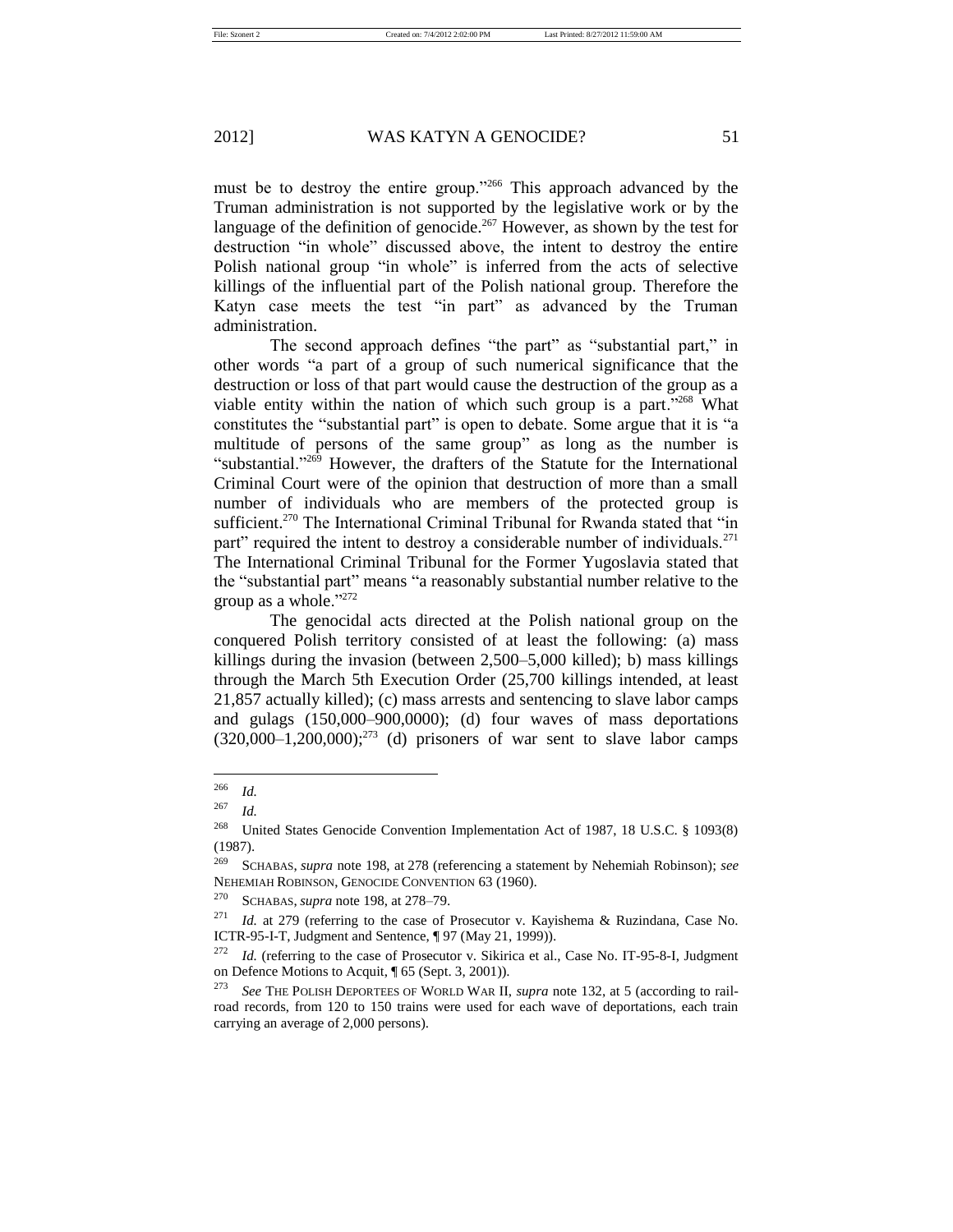(25,000–250,000); and (e) Polish citizens forced to serve in the Red Army  $(150,000-230,000)$ <sup>274</sup> These numbers do not account for mortality rates, known to be in the range of 50% per year in many of these groups. When viewed in proportion to the multiethnic population of about thirteen million with ethnic Poles representing about five million, these numbers are substantial on its face. They are reasonably substantial relative to the group; they are also "considerable" and clearly represent "more than a small number of individuals."<sup>275</sup> The categories of people targeted for repressive measures constituted "a distinct part" as noted by the *Krstic* case,<sup>276</sup> whereby the elimination of these groups targeted the very existence of the entire group, as such. They represented the "substantial" part of the Polish national group on the Soviet controlled Polish territory, and their destruction caused the destruction of the Polish national group as a viable entity within the multiethnic population of thirteen million people. $277$ 

It shall be considered further that, as demonstrated by the Soviet proscription lists prepared for the conquered Polish territory, the intent was to subject three to four million members of the Polish national group to repressive measures. <sup>278</sup> Taking into account that mass deportations carried out in June of 1941 were interrupted by the Luftwaffe attacks and in all likelihood would have continued, there is overwhelming evidence that the Soviet Union carried out the destruction of "a substantial part" of the Polish national group between 1939 and 1941 on the Polish territory occupied by the Soviet Union.<sup>279</sup> It shall be also noted that a number of scholars argue that the customary international rule, as codified in Article 6 of the ICC

<sup>274</sup> *Id.* at 6

<sup>275</sup> Roberta Arnold, *The Mens Rea of Genocide Under the Statute of the International Criminal Court*, 14 CRIM. L. FORUM 127, 133 (2003).

<sup>276</sup> *Krstic*, Case No. IT-98-33-T, Judgment, ¶ 590.

<sup>&</sup>lt;sup>277</sup> JOANNA B. MICHLIC, POLAND'S THREATENING OTHER: THE IMAGE OF THE JEW FROM 1880 TO THE PRESENT 139 (2006) (summarizing territorial and population control of Soviet Union in Poland).

<sup>278</sup> *See* Alexander B. Rossino, *Nazi Anti-Jewish Policy During the Polish Campaign: The Case of the Einsatzgruppe von Woyrsch*, 24 GERMAN STUD. REV. 35, 37–38 (2001) (detailing how proscription lists, also known as "Wanted Person Lists" were used); Alexander V. Prusin, *A Community of Violence: The SiPo/SD and Its Role in the Nazi Terror System in Generalbezirk Kiew*, 21 HOLOCAUST & GENOCIDE STUD. 1, 5 (2007) (describing the special proscription lists that the Gestapo and SD prepared on the eve of the German invasion of Poland).

<sup>279</sup> *See e.g.*, Major Lonnie O. Ratley III, *A Lesson of History: The Luftwaffe and Barbarossa*, AIR UNIV. REV., Mar.–Apr. 1983, at 2 (detailing how Luftwaffe air strike devastated the Red Air Force); *Polish Experts Lower Nation's WWII Death Toll*, EXPATICA (Aug. 30, 2009), http://www.expatica.com/de/news/german-news/Polish-experts-lower-nation\_s-WWII -death-toll--\_55843.html (estimating 150,000 Poles perished, and 320,000 deported, under the Soviets).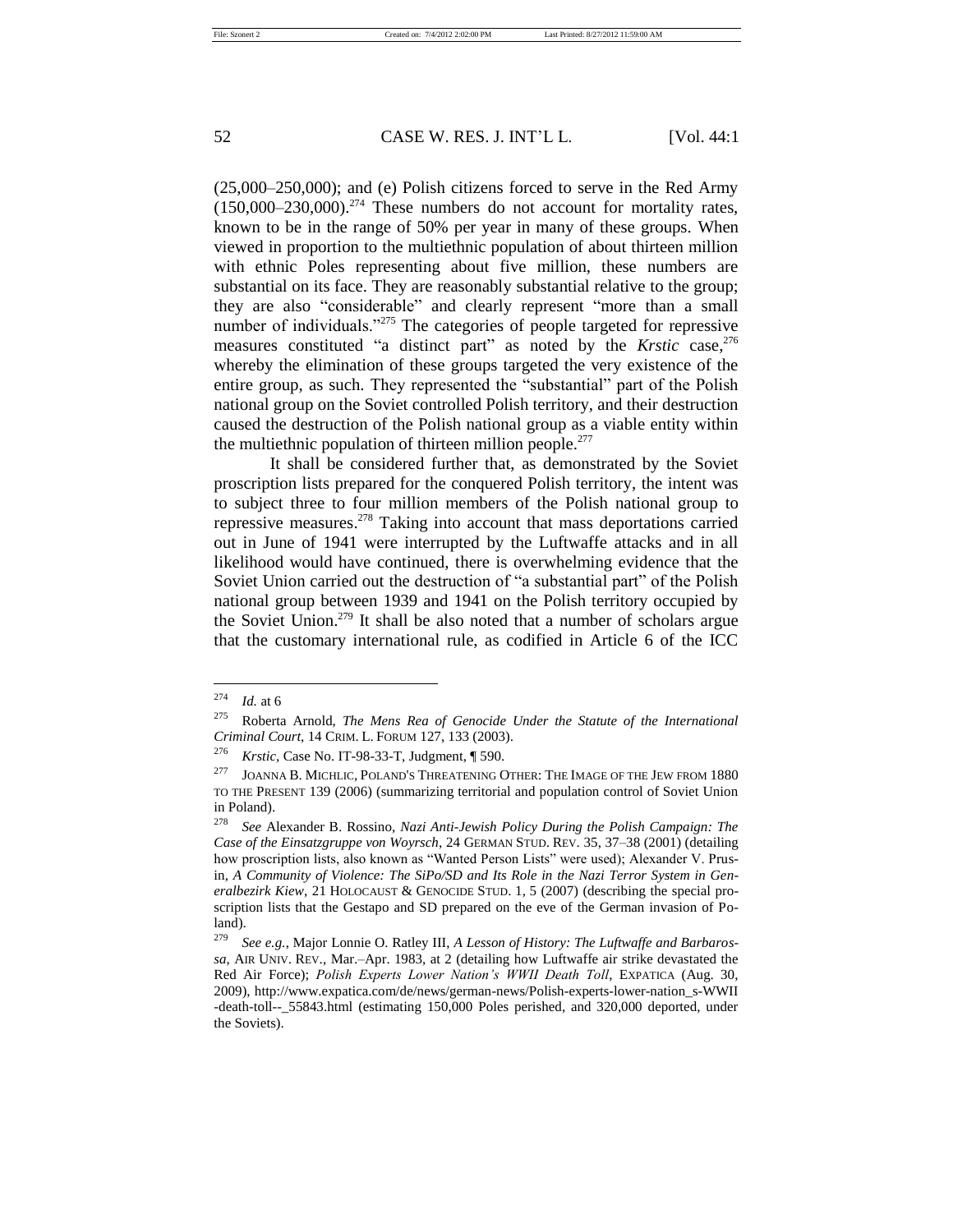Statute, does not require that the victims of genocide be numerous.<sup>280</sup> The only thing that can be clearly inferred from the language of this article is that genocide cannot be held to occur when there is only one victim.<sup>281</sup> However, as long as the other required elements are present, the killing or commission of the other enumerated offenses against more than one person may amount to genocide. $^{282}$ 

The third approach to evaluate destruction "in part" focuses on the qualitative, as opposed to quantitative, aspect of the destruction by putting emphasis on the word "significant" as opposed to "substantial."<sup>283</sup> It focuses on the viability of a group not in a numerical sense, but rather on "irreparable impact upon a group's chances of survival when a stratum of its population, generally political, social, or economic, is liquidated."<sup>284</sup> The U.N. Commission of Experts stated in its Final Report on the investigation of violations of humanitarian law in the former Yugoslavia that "intent to destroy a specific part of a group such as its political, administrative, and intellectual or business leaders may be a strong indication of genocide regardless of the actual numbers killed."<sup>285</sup> The "extermination specifically directed against law enforcement and military personnel may affect a 'significant section of a group in that it renders the group at large defenseless against other abuses of a similar or other nature'" particularly if the leadership is being eliminated as well.<sup>286</sup> The groups singled out for extermination by the March 5th Execution Order correspond exactly to the groups noted above as "significant." They represent high-ranking military officials, law enforcement personnel, civil servants, members of the administrative structure of the Polish state, community leaders, intellectuals, businessmen and teachers.<sup>287</sup>

<sup>&</sup>lt;sup>280</sup> E.g., CHANDRA LEKHA SIRIAM, ET AL., WAR, CONFLICT AND HUMAN RIGHTS: THEORY AND PRACTICE 216 (2010); Rome Statute of the International Criminal Court, *supra* note 178.

<sup>281</sup> Rome Statute of the International Criminal Court, *supra* note 178 (providing examples of genocide as acts against multiple people in a group).

<sup>282</sup> ANTONIO CASSESE, INTERNATIONAL CRIMINAL LAW 146 (2d ed. 2008).

<sup>283</sup> SCHABAS, *supra* note 198, at 281.

 $284$  *Id.* 

<sup>&</sup>lt;sup>285</sup> Final Rep. of the Commission of Experts, II.I.1, UN Doc.  $S/1994/674$  (May 24, 1994) (a Security Council Resolution established the Commission of experts to investigate humanitarian law violations in the former Yugoslavia).

<sup>286</sup> Final Rep. of the Commission of Experts, *supra* note 284, at II.I.1; *see also* SCHABAS, *supra* note 198 at 282.

<sup>287</sup> SCHABAS, *supra* note 198 at 282.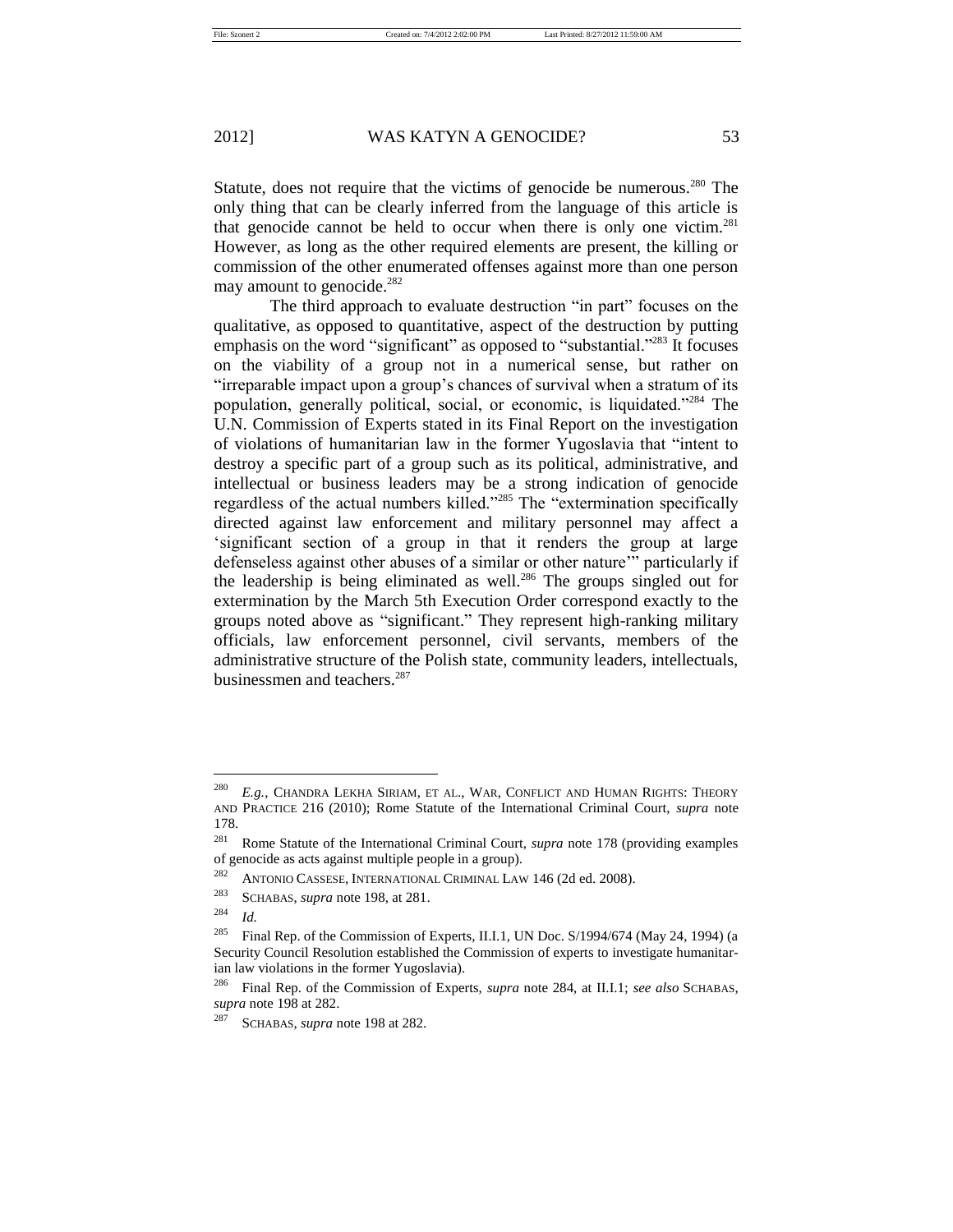The U.N. Commission of Experts also noted in its Final Report that the destruction "must be viewed in the context of the fate of what happened to the rest of the group."<sup>288</sup>

"If a group suffers extermination of its leadership and in the wake of that loss, a large number of its members are killed or subjected to other heinous acts, for example deportation, the cluster of violations ought to be considered in its entirety in order to interpret the provisions of the Convention in a spirit consistent with its purpose."<sup>289</sup>

This scenario directly applies to the Katyn case, as the mass killing of the Polish leadership was conducted simultaneously with mass deportations of their family members and the families of other leaders and pillars of the Polish society. These deportations were conducted in traumatic circumstances and resulted in severe hardship deliberately inflicted on hundreds of thousands of Polish civilians, mostly women, children, and the elderly.<sup>290</sup> The living conditions during deportation and at the destination locations, including—but not limited to—starvation, cold, infectious diseases, and hard labor, were calculated to bring about their physical destruction.<sup>291</sup>

Finally, the fourth test to evaluate destruction "in part" focuses on a group in a geographic sense.<sup>292</sup> A Trial Chamber of the Yugoslavia Tribunal noted that:

In view of the particular intent requirement, which is the essence of the crime of genocide, the relative proportionate scale of the actual or attempted physical destruction of a group, or a significant section therefore should be considered in relation to the factual opportunity of the accused to destroy a group in a specific geographic area within the sphere of his control, and not in relation to the entire population of the group in a wider geographic sense.<sup>293</sup>

In another case, the Trial Chamber held that "the physical destruction may target only a part of the geographically limited part of the larger group

<sup>288</sup> Final Rep. of the Commission of Experts, *supra* note 284, at II.I.1; *see also* SCHABAS, *supra* note 198, at 283.

<sup>289</sup> SCHABAS, *supra* note 198, at 283; *see also* Final Rep. of the Commission of Experts, *supra* note 284, at II.I.1.

<sup>&</sup>lt;sup>290</sup> FROM PEACE TO WAR: GERMANY, SOVIET RUSSIA, AND THE WORLD, 1939-1941, at 78 (Bernd Wegner ed., 1997) (describing the brutal deportations and the deaths of children and elderly caused by harsh weather).

<sup>&</sup>lt;sup>291</sup> *Id.* (listing the causes of death, such as dehydration during the summer months and freezing to death during the winter months).

<sup>292</sup> SCHABAS, *supra* note 198, at 285.

<sup>&</sup>lt;sup>293</sup> Prosecutor v. Karadzic and Mladic, Case No. IT-95-18-R61 (Int'l Crim. Trib. for the Former Yugoslavia June 27, 1996).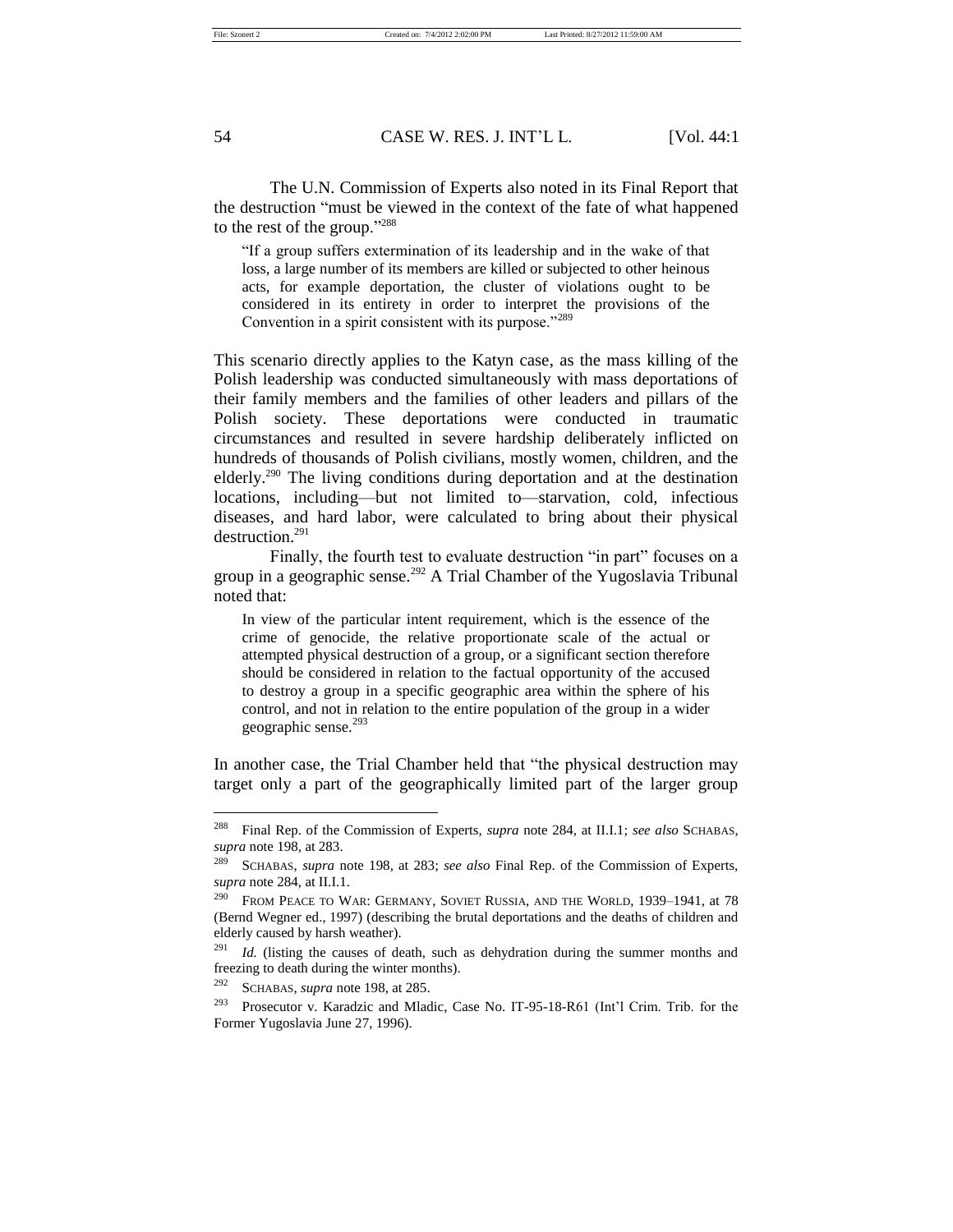because the perpetrators of the genocide regard the intended destruction as sufficient to annihilate the group as a distinct entity in the geographic area at issue."<sup>294</sup> Furthermore, the International Court of Justice held "that it is widely accepted that genocide may be found to have been committed where the intent is to destroy the group within a geographically limited area."<sup>295</sup> In the Katyn case, the Soviet Union directed its policies of destruction at the Polish national group located on Polish territory conquered, incorporated, and controlled by the Soviet Union between September 1939 and June 1941.<sup>296</sup>

In light of the above analysis, the Katyn case meets the test of destruction "in whole" and destruction "in part."

# *E. Intent to Destroy*

Material elements of the crime of genocide must be committed with intent and knowledge.<sup>297</sup> Such intent and knowledge can be proven by explicit evidence of perpetrator's own words and acts, and "can be inferred from relevant facts and circumstances."<sup>298</sup>

# 1. Direct proof

The March 5th Execution Order clearly spells out the intent to destroy 14,700 Polish POWs and 11,000 persons arrested on the conquered

<sup>294</sup> Prosecutor v. Krstic, Case No. ICTR-98-33-T, Judgement, ¶ 590 (Dec. 2, 2001), [http://](http://www.icty.org/x/cases/krstic/tjug/en/krs-tj010802e.pdf) [www.icty.org/x/cases/krstic/tjug/en/krs-tj010802e.pdf;](http://www.icty.org/x/cases/krstic/tjug/en/krs-tj010802e.pdf) *see also* Prosecutor v. Sikirica et al., Case No. ICTR-95-8-T, Judgement on Defence Motion to Acquit, ¶ 68 (Sept. 3, 2001) <http://www.icty.org/x/cases/sikirica/tjug/en/010903r98bis-e.pdf> ("[T]he intent to destroy a multitude of persons belonging to a group may amount to genocide, even where these persons constitute only part of a group within a given geographical area: a country or a region or a single community.").

Case Concerning the Application of the Convention on the Prevention and Punishment of the Crime of Genocide (Bosn. & Herz v. Serb. & Montenegro), Judgment, 2007 I.C.J. 43, ¶ 199 (Feb. 26).

<sup>296</sup> KATYN: A CRIME WITHOUT PUNISHMENT, *supra* note 67, at 112 (exposing that 97% of all prisoners of war during 1940 were Poles).

See Genocide Convention, *supra* note 250, art. 2 (referring to the intent to destroy). Article 30 of the Rome Statute discusses the mental element required for the crime of genocide. *See* Rome Statute of the International Criminal Court, *supra* note 178, art 30. It states that a person has intent where: "(a) in relation to conduct, that person means to engage in the conduct; (b) in relation to a consequence, that person means to cause that consequence or is aware that it will occur in the ordinary course of events." *Id.* Article 30 also specifies that "'knowledge' means awareness that a circumstance exists or a consequence will occur in the ordinary course of events[,]" and that "'[k]now' and 'knowingly' shall be construed accordingly." *Id.*

<sup>298</sup> ICC Elements of Crimes, *supra* note 182.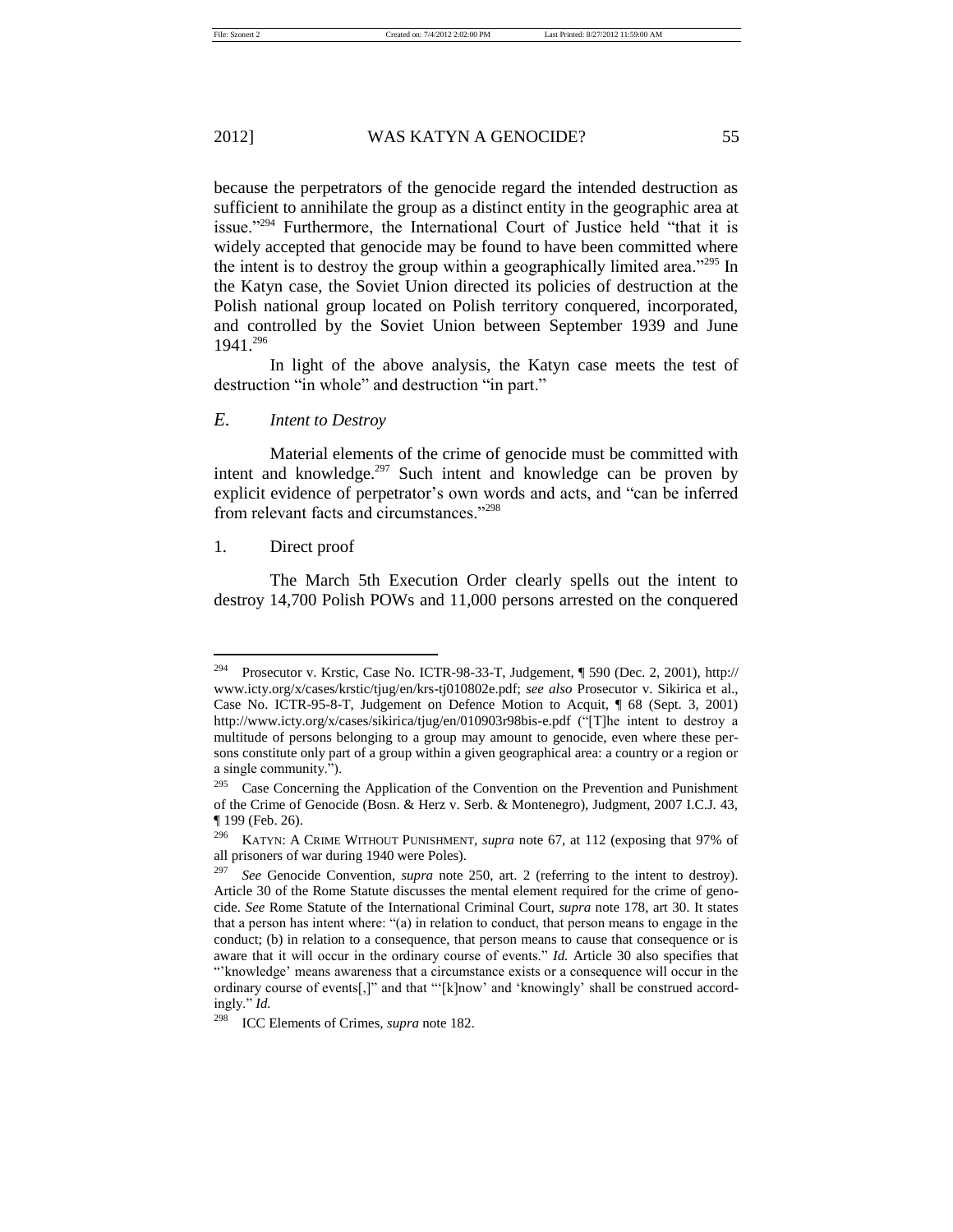Polish territory.<sup>299</sup> Members of the Soviet Politburo based their decision to shoot the Polish officers and other Polish prisoners on the fact that they were "all hardened, irremediable enemies of Soviet power. . . . . "300 By approving the March 5th Execution Order, all members of the Soviet Politburo had the knowledge that all Polish citizens listed in this order would be killed, and they intended this killing to take place.

Stalin in particular spoke of his intent to kill people of Polish descent at several different occasions. He clearly expressed his intent to kill people of Polish ethnicity in connection with a mass extermination action known as the Polish Operation, conducted in the Soviet Union between 1937 and 1938.<sup>301</sup> In replying to Yezow, who led the extermination of ethnic Poles in Ukraine, Stalin wrote: "Very well! Keep on digging up and cleaning out this Polish filth. Eliminate it in the interest of the Soviet Union. $\frac{1}{2}302$ 

Soon thereafter, on August 19, 1939, in a speech given to his most trusted members of the Politburo (Molotov, Beria, Voroshilov, Kaganovich and Malenkov), Stalin stated that "the first benefit from signing the pact [of non-aggression with Germany] will be the destruction of Poland and the movement of our borders up to Warsaw."303

Four days later, on August 23, 1939, the Soviets signed a nonaggression treaty with Germany known as the Ribbentrop-Molotov Pact.<sup>304</sup> The Secret Additional Protocol to this Pact spells out the intent of Germany and the Soviet Union to wage a joint war of aggression on Poland as follows:

In the event of a territorial and political rearrangement of the areas belonging to the Polish state the spheres of influence of Germany and the U.S.S.R. shall be bounded approximately by the line of the rivers Narew, Vistula, and San.

The question of whether the interests of both parties make desirable the maintenance of an independent Polish state and how such a state should be bounded can only be definitely determined in the course of further political developments.<sup>305</sup>

It is important to point out that it was Joseph Stalin who ultimately decided that it was not desirable to maintain any independent Polish State.

<sup>299</sup> KATYN: A CRIME WITHOUT PUNISHMENT, *supra* note 67, at 118–20.

<sup>300</sup> *Id.* at 119.

<sup>301</sup> *See* SNYDER, *supra* note 18, at 96.

<sup>302</sup> *Id.*

<sup>303</sup> PIOTROWSKI, *supra* note 58, at 7. The speech was first broken by the German newspaper, Die Welt (The World) on July 23, 1996, after over 50 years of secrecy. *Id.*

<sup>304</sup> *See* Ribbentrop-Molotov Pact, *supra* note 60.

<sup>305</sup> *Id.* (quoting Article 2 of the Secret Add. Protocol).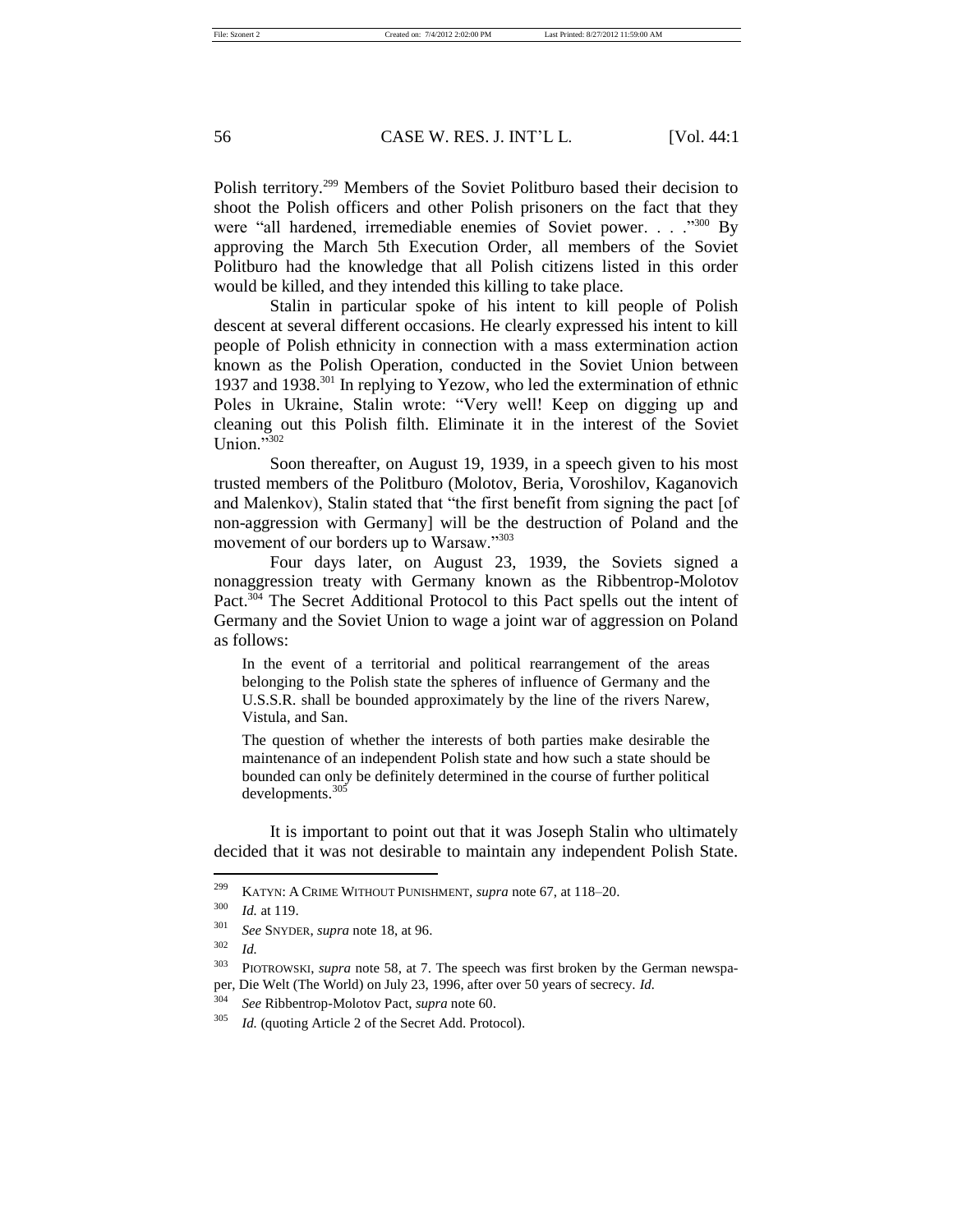File: Szonert 2 Created on: 7/4/2012 2:02:00 PM Last Printed: 8/27/2012 11:59:00 AM

# 2012] WAS KATYN A GENOCIDE? 57

In his telegram from Moscow dated September 20, 1939 German Ambassador Schulenburg reported to Berlin that:

Molotov hinted that the original inclination entertained by the Soviet Government and Stalin personally to permit the existence of a residual Poland had given way to the inclination to partition Poland along the Pissa-Narew-Vistula-San Line.<sup>306</sup>

Other members of the Soviet Politburo also acted with specific intent to destroy the Polish national group. Lawrenti Beria prepared a plan of executions, drafted the March 5th Execution Order, and spearheaded its complex implementation.<sup>307</sup> He also authored and orchestrated plans for the deportation of hundreds of thousands Polish civilians to the Soviet Far East.<sup>308</sup> Viacheslav Molotov negotiated with Germany the destruction of Poland and its partition, and publicly spoke of his satisfaction with the destruction of Poland. At a meeting of the Supreme Council of the U.S.S.R. on October 31, 1939, Molotov used the following explicit hate language towards Poland:

The ruling circles of Poland boasted quite a lot about the "stability" of their State and the "might" of their army. However one swift blow to Poland, first by the German Army and then by the Red Army, and nothing was left of this ugly bastard of the Versailles Treaty which has existed by oppressing non-Polish nationalities.<sup>309</sup>

Molotov's explicit admission of his intent to destroy Poland clearly echoed Stalin's and Beria's attitudes.<sup>310</sup> These statements demonstrate common genocidal intent that incited the Soviet public to hatred of the Polish people and aggression to destroy Poland. Thus, the above actions and statements constitute direct proof, through perpetrators' own words and acts, that they acted in concert with knowledge and intent to destroy the Polish national group, as such.

<sup>306</sup> *See* Telegram No. 395 from Friedrich-Werner Graf von der Schulenburg, Ambassador, Ger., to the German Foreign office, Berlin (Sept. 20, 1939), *available at* [http://avalon.law.](http://avalon.law.yale.edu/20th_century/ns080.asp) [yale.edu/20th\\_century/ns080.asp.](http://avalon.law.yale.edu/20th_century/ns080.asp)

<sup>307</sup> KATYN: A CRIME WITHOUT PUNISHMENT, *supra* note 67, at 385.

<sup>&</sup>lt;sup>308</sup> *See id.* at 114−15 (identifying the beginnings of Beria's deportation plans).

<sup>309</sup> THE POLISH DEPORTEES OF WORLD WAR II, *supra* note 132, at 213. Some translations of this statement are as follows: "The ragtag State of Poland, the grotesque bastard of the Versailles Treaty, has ceased to exist." EDMUND JAN OSMANCZYK, ENCYCLOPEDIA OF THE UNITED NATIONS AND INTERNATIONAL AGREEMENTS 810 (Anthony Mango ed., 2004).

<sup>310</sup> *Compare* THE POLISH DEPORTEES OF WORLD WAR II, *supra* note 132, at 213, *with* SNYDER, *supra* note 18, at 96 (quoting Stalin as writing "Very well! Keep on digging up and cleaning out this Polish filth. Eliminate it in the interest of the Soviet Union."), *and with*  KATYN: A CRIME WITHOUT PUNISHMENT, *supra* note 67, at 385 (Beria submitted to Stalin the resolution to shoot Polish POWs).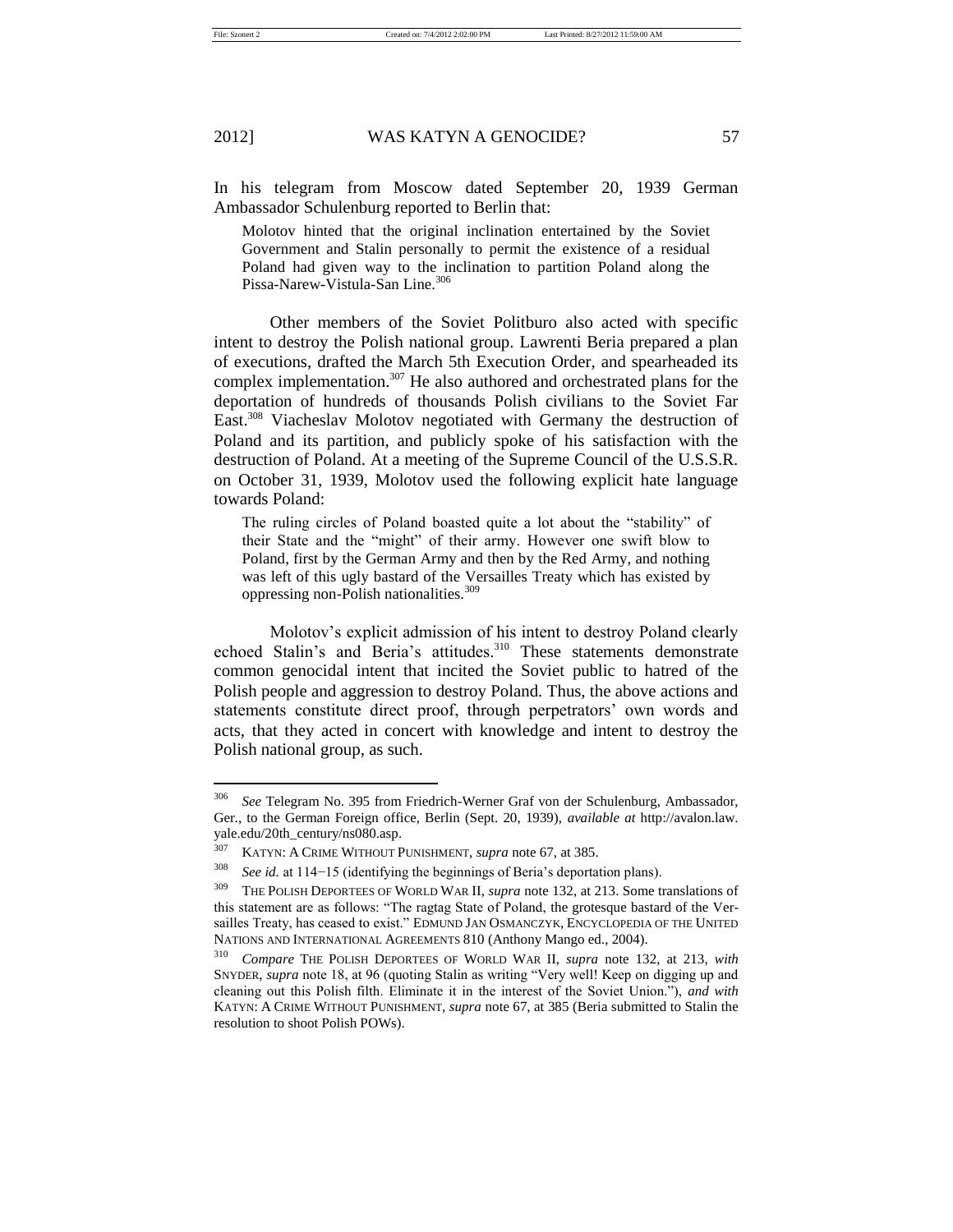# 2. Motive

The drafters of the Genocide Convention made it very clear that in deciding whether a perpetrator intended to destroy a protected group, the concept of intent must be distinguished from that of motive.<sup>311</sup> To establish intent for purposes of genocide, it must be proven that the perpetrator intended to destroy the protected group.<sup>312</sup> Motives for this intent are not specified or listed in the definition of genocide.<sup>313</sup>

This distinction between intent and motive is of great importance in the Katyn case because this issue often emerges in connection with the confusion between a political group, which is not a protected group under the definition of genocide, and a political motive, which does not preclude the finding of genocide.<sup>314</sup> The following scenario illustrates this problem: Consider a national group which is a protected group under the definition of genocide and a political group which is not a protected group under the definition of genocide. The destruction of any national group constitutes genocide whether there is a political motive or not, as long as the genocidal intent is established.<sup>315</sup> On the other hand, the destruction of a political group does not constitute genocide, no matter what the motive is. $3\overline{16}$  Under the definition of genocide, motive is considered to be only one of many tools in establishing whether there was "knowledge and intent" to destroy the protected group. $317$ 

# a. Legislative history of the motive

The drafters of the Genocide Convention deliberated extensively whether motives for destruction should be enumerated in the definition of genocide. A representative of the Soviet Union argued that "a crime against a human group becomes a crime of genocide when that group was destroyed

<sup>311</sup> *See* GAOR 6th Comm., 3d Sess., 76th mtg. at 118, U.N. Doc. A/C.6/SR.75 (Oct. 15, 1948) [hereinafter Drafting Minutes] (Mr. Fitzmaurice, representative of the U.K., stated that "[o]nce the intent to destroy a group existed, that was genocide, whatever reasons the perpetrators of the crime might allege.").

<sup>312</sup> *See* ICC Elements of Crimes, *supra* note 182, art. 6(a)(3) ("The perpetrator intended to destroy, in whole or in part, that national, ethnical, racial or religious group, as such.").

<sup>313</sup> *See* Genocide Convention, *supra* note 250, art. 2.

<sup>&</sup>lt;sup>314</sup> *See id.* (omitting political groups from the protected groups, but making no mention of motive of the perpetrators).

<sup>315</sup> *See id.* (omitting motive and requiring only intent).

<sup>&</sup>lt;sup>316</sup> *See id.* (omitting political groups from protected groups under the Genocide Convention).

<sup>&</sup>lt;sup>317</sup> *See id.* The destruction of a political group for whatever reason qualifies as a crime against humanity. *See Elements of Crimes*, *supra* note 304, at 10 (stating that the crime against humanity of persecution can be made if the perpetrator targets a political group).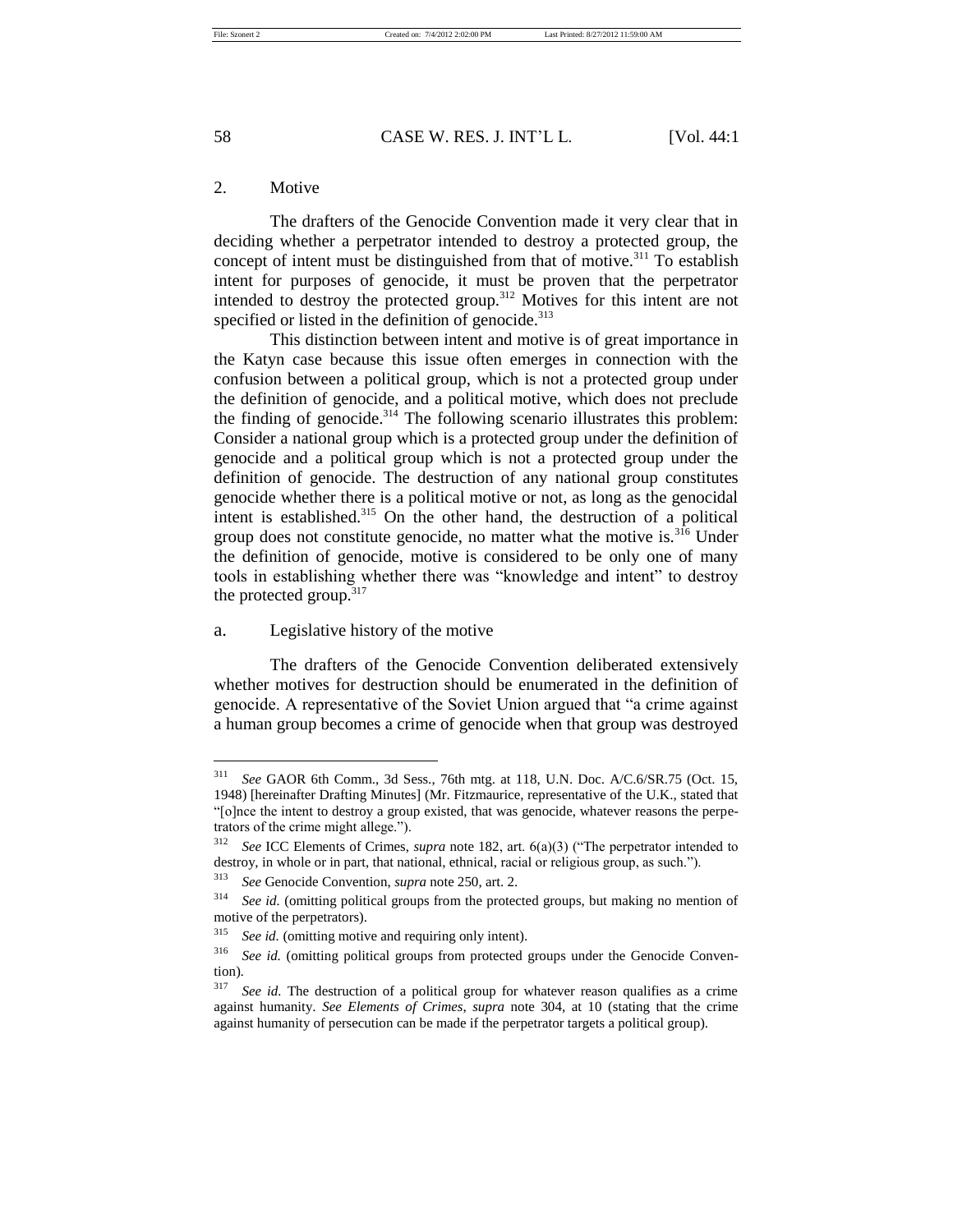for national, racial or religious motives."<sup>318</sup> However, a representative of the United Kingdom was of the opinion that listing the motives was not only useless but it was dangerous because a restrictive nature of such a list "would enable those who committed a crime of genocide to claim that they had not committed that crime on grounds of one of the motives listed in the definition."<sup>319</sup> Drafters of the Genocide Convention voted down the proposal of the Soviet Union to limit the list of motives as well as that of the U.K. to leave out any reference to motives.<sup>320</sup>

In an effort to find a compromise, Venezuela recommended that the words "as such" be introduced to the definition of genocide.<sup>321</sup> This phrase should meet the views of those who wished to retain a statement of motives because the motives were implicitly included in the words "as such" but were not listed separately, thus were not restricted to any list. By adopting the language "as such" the drafters decided to include the concept of motive in the definition of genocide but not to enumerate the motives. This discussion was concluded with the adoption of Venezuela's proposal to delete the listing of motives but retain the phrase "as such."<sup>322</sup>

# b. "As such"

Between October 14 and October 16, 1948, at the 75th Meeting of the Contracting Parties, motive was extensively discussed in the course of deliberations on the draft Genocide Convention.<sup>323</sup> During the course of these deliberations, numerous countries expressed their concern that the requirement of motive would open the door to abuse through manipulation of motives.<sup>324</sup> Several participants commented that domestic criminal laws do not include any references to motives.<sup>325</sup> Panama stated that "according

<sup>318</sup> Drafting Minutes, *supra* note 310, at 119.

<sup>319</sup> *Id.* at 118.

<sup>320</sup> *See* SCHABAS, *supra* note 198, at 301 ("The words 'as such', . . . an important element . . . [were] deliberately included by authors of the Genocide Convention in order to reconcile the two diverging approaches in favour of and against including a motivational component as an additional element of the crime." (quoting Niyitegeka v. Prosecutor, Case No. ICTR 96- 14-1, Judgment, ¶ 49 (July 9, 2004))).

<sup>321</sup> Drafting Minutes, *supra* note 310, at 119 (Venezuela submitted an amendment stating that "as such" should be substituted for the list of motives).

<sup>322</sup> *See* 2 HIRAD ABTAHI & PHILIPPA WEBB, THE GENOCIDE CONVENTION, THE TRAVAUX PRÉPARATOIRES 1864 (2008).

<sup>323</sup> *See* Drafting Minutes, *supra* note 310, at 119 (nearly every country in the record for those two days remarks on motive).

See id. at 117–120. The U.K. in particular, thought that the use of motives in the definition of genocide would be "dangerous" as it would permit those who committed Genocide to evade conviction by claiming a different motive than one listed in the definition. *Id.* at 118.

<sup>325</sup> *See id.* at 118 (Panama points out that under domestic law, intent and act are often all that is required).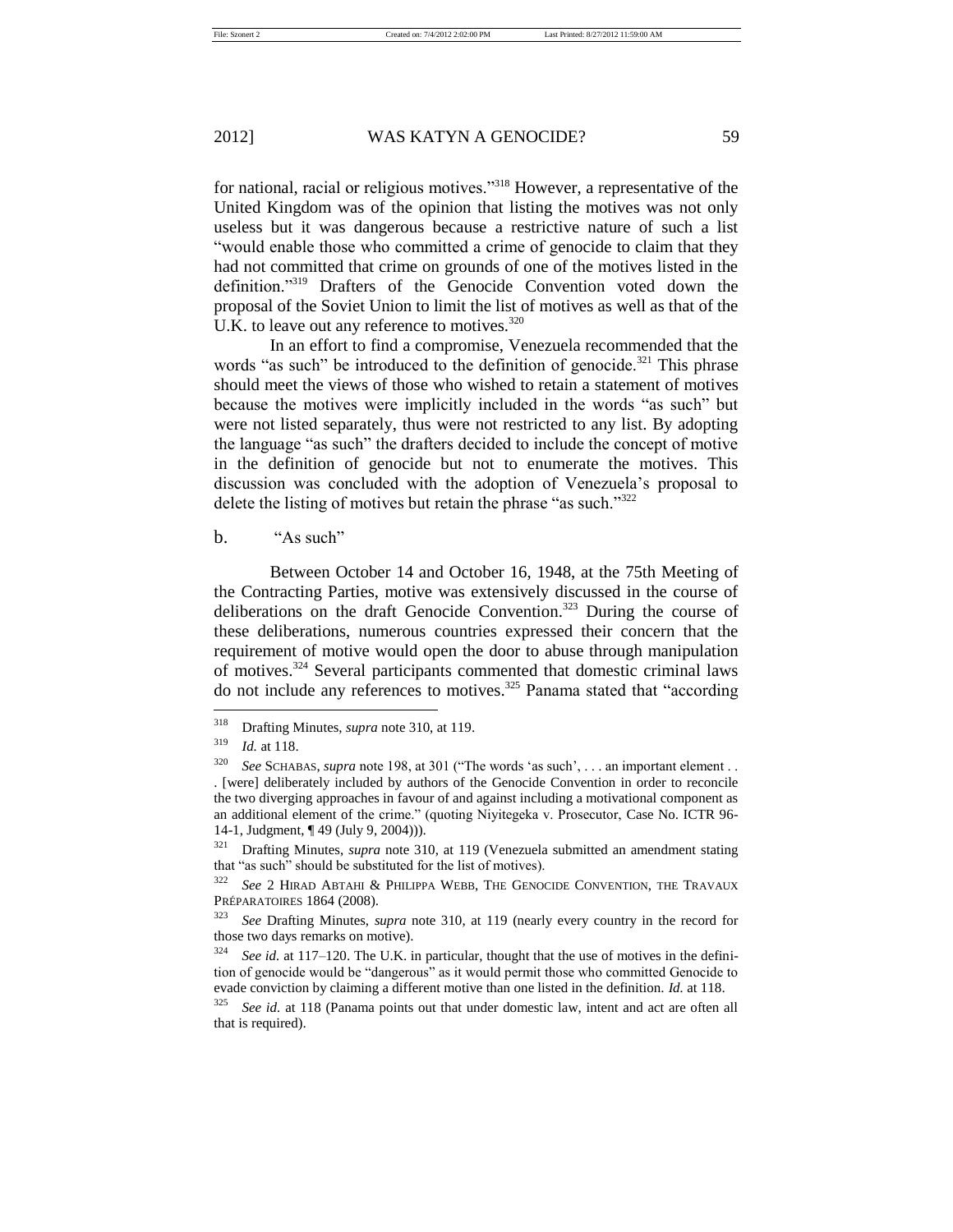to the penal codes of most countries, the establishment of crime presupposes two factors, intent and act."<sup>326</sup> It was unnecessary to add the factor of motive to the convention, since no provision was made for it in any penal code.<sup>327</sup> Iran warned that mentioning motive "was dangerous because it allowed the guilty to exonerate themselves from the charge of genocide on the pretext that they had not been impelled by motives contained in the proposed list of motives."<sup>328</sup> Ecuador observed that "those who committed the crime of genocide might use the pretext of the political opinion of a racial or religious group to persecute and destroy it, without becoming liable to international sanctions."<sup>329</sup>

The adopted compromise reflected in the words "as such" was subsequently interpreted by the International Criminal Tribunal for Rwanda to mean that "the proscribed acts were committed against the victims because of their membership in the protected group but not solely because of such membership."<sup>330</sup> Consequently, even if motives are mixed, the coexistence of other motives is no defense if the genocidal motive is present.

### c. Manipulation of motive by the Soviet Union

The process of manipulating the motive for the destruction of the Polish nation can best be demonstrated by the German-Soviet negotiations leading up to the aggression and partition of Poland. Stalin's true motive to attack Poland; i.e., the destruction of Poland and movement of the Soviet borders up to Warsaw, was top secret.<sup>331</sup> He only revealed this motive at a meeting of his closest advisors on August 19, 1939 and later included it in the top secret protocol to the Ribbentrop-Molotov Pact.<sup>332</sup> However, Stalin needed to find another, less jarring, motive for public consumption and international opinion—one that would be plausible to the masses and at the same time would avoid making the Soviet Union appear to be an aggressor. Between signing the Ribbentrop-Molotov Pact on August 23, 1939 and attacking Poland on September 17, 1939, the Soviet leadership exerted considerable effort to find a proper justification for the attack on Poland that would be acceptable to the Soviet people and also useful in international

<sup>326</sup> *See id.*

<sup>&</sup>lt;sup>327</sup> *See id.* (describing the basis for Panama's support of the U.K.'s proposal).

<sup>328</sup> *Id.* at 120.

<sup>329</sup> Drafting Minutes, *supra* note 310, at 100.

<sup>330</sup> Prosecutor v. Niyitegeka, Case No. ICTR 96-14-A, Judgment, ¶ 53 (July 9, 2004).

<sup>331</sup> *See* PIOTROWSKI, *supra* note 58, at 7 (describing Stalin's masterplan to conquer Europe which required a total mobilization of the USSR).

<sup>332</sup> *Id*. at 7.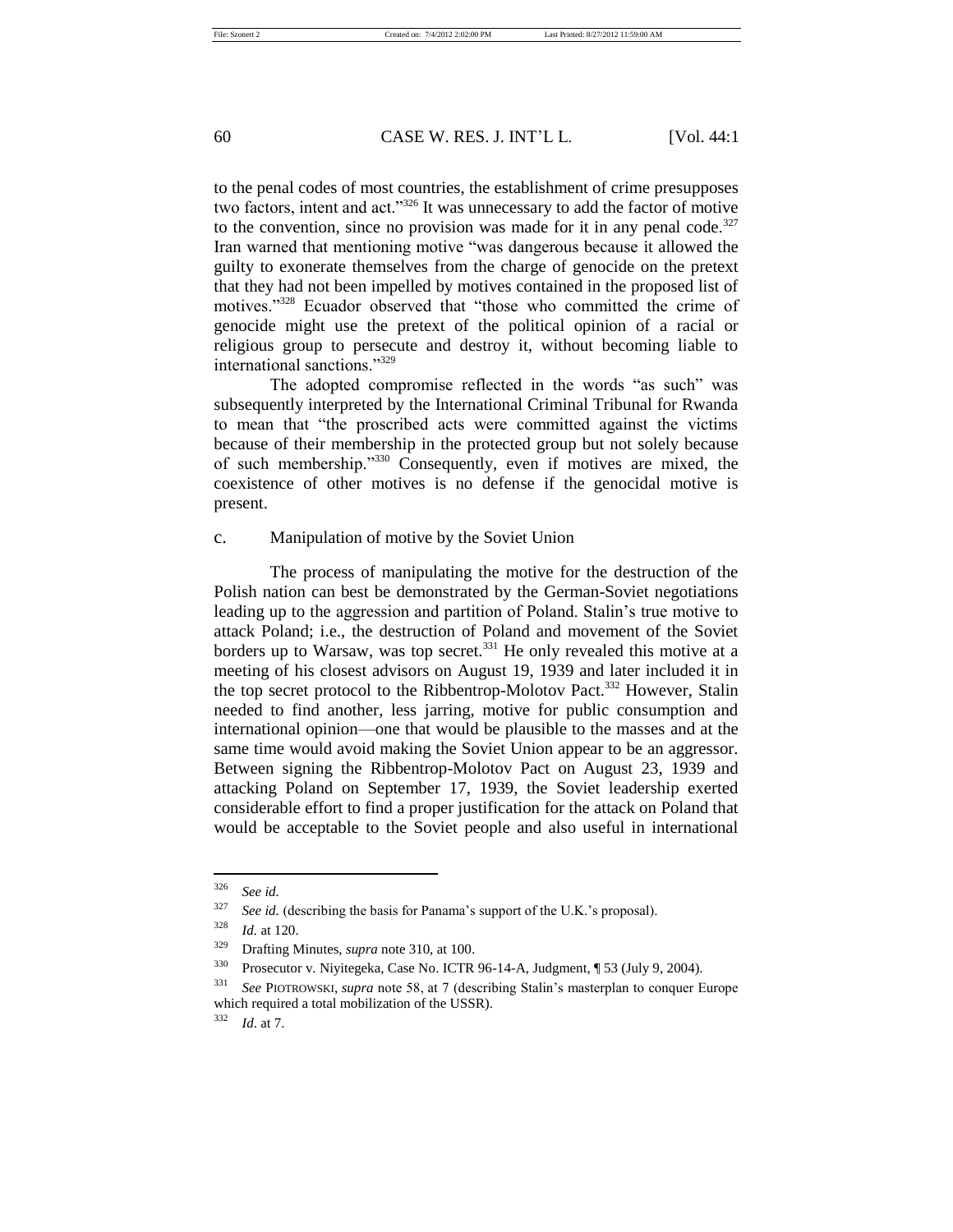diplomacy.<sup>333</sup> The fabrication of the reasons to go to war of aggression against Poland can be summarized as follows:

- Initially, the Soviets wanted to justify the aggression on Poland as a war of necessity in order to come to the aid of the Ukrainians and the White Russians "threatened by Germany."<sup>334</sup>
- However, this argument did not go well with the Germans. They expressed their dissatisfaction with this reasoning, replying that the assignment of a motive of that sort would be out of the question.<sup>335</sup>
- In response, the Soviets conceded that the projected argument of the Soviet Government contained a note that was jarring to German sensibilities but stated that "the Soviet Government unfortunately saw no possibility of any other motivation, since the Soviet Union had thus far not concerned itself about the plight of its minorities in Poland and had to justify abroad, in some way or other, its present intervention."<sup>336</sup>

Then Molotov came to the political side of the matter and stated that the Soviet Government had intended to take the occasion of the further advance of German troops to declare that Poland was falling apart and that it was necessary for the Soviet Union, in consequence, to come to the aid of the Ukrainians and the White Russians "threatened" by Germany. This argument was to make the intervention of the Soviet Union plausible to the masses and at the same time avoid giving the Soviet Union the appearance of an aggression.

*Id.*

<sup>335</sup> Telegram No. 360, *supra* note 61 (arguing that assigning the threat to the Ukrainian and White Russian populations would be out of the question in practice).

We assume in proposing such a communiqué that the Soviet Government has already given up the idea, expressed by Molotov in an earlier conversation with you, of taking the threat to the Ukrainian and White Russian populations by Germany as a ground for Soviet action. The assignment of a motive of that sort would be out of the question in practice.

<sup>333</sup> KUŚNIERZ, *supra* note 20, at 30–31.

<sup>334</sup> Telegram No. 317 from Friedrich-Werner Graf von der Schulenburg, Ambassador, Ger., to the German Foreign Office, Berlin (Sept. 10, 1939), *available* http://avalon.law.yale.edu/20th\_century/ns069.asp.

*Id.*

<sup>336</sup> Telegram No. 371 from Friedrich-Werner Graf von der Schulenburg, Ambassador, Ger., to Joachim von Ribbentrop, Foreign Minister of Ger., (Sep. 16, 1939) [hereinafter Telegram No. 371], *available at* http://avalon.law.yale.edu/20th\_century/ns073.asp. "Molotov conceded that the projected argument of the Soviet Government contained a note that was jarring to German sensibilities but asked that in view of the difficult situation of the Soviet Government we not let a trifle like this stand in our way." *Id.*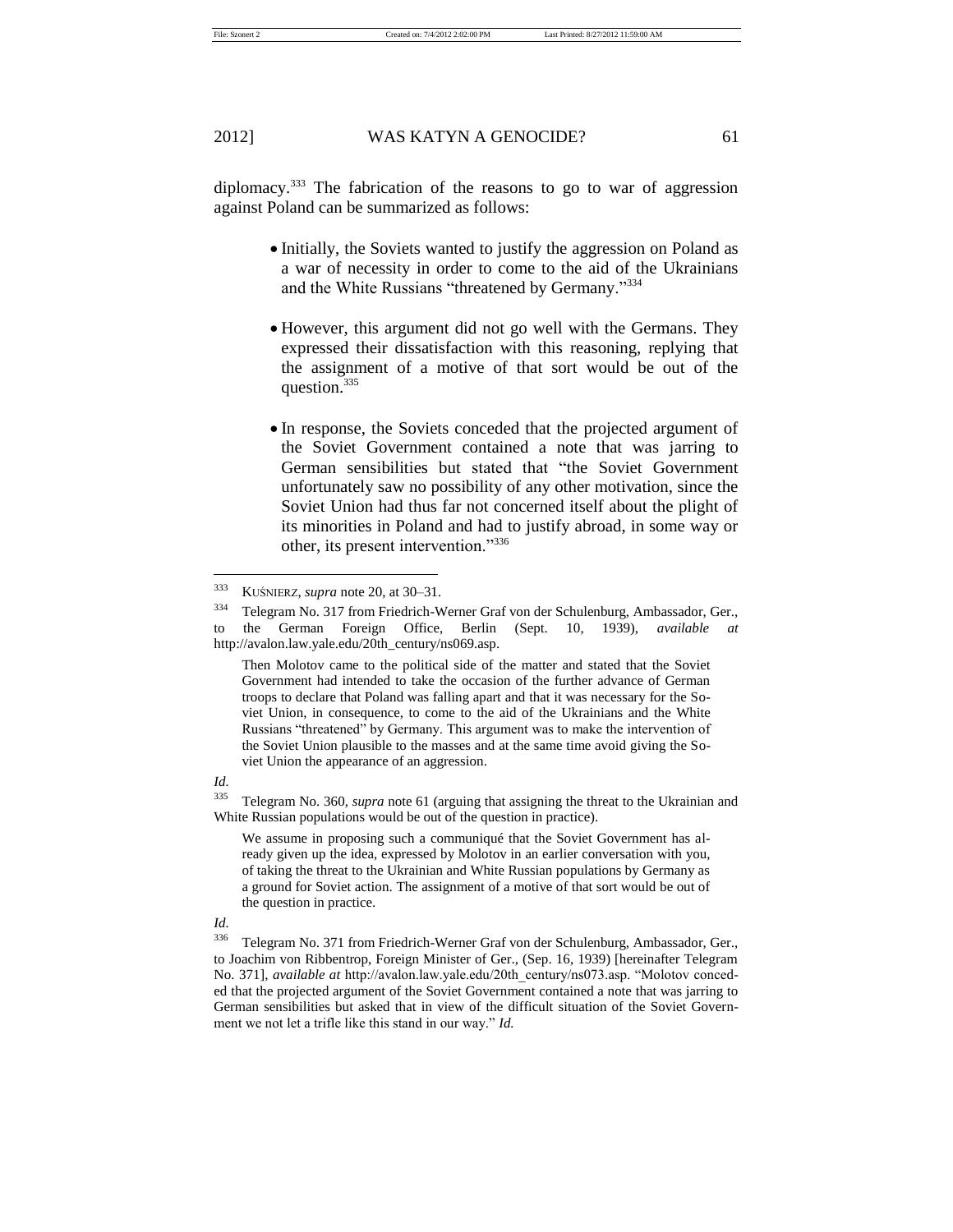As a result of this debate, the Soviet Union omitted the reference to the threat "by Germany" and did not specify against whom it intends to protect the Ukrainians and Byelorussians. Instead, the statement read: "Soviet Union considered itself obligated to intervene to protect its Ukrainian and White Russian brothers and make it possible for these unfortunate people to work in peace."<sup>337</sup>

The German Ambassador in Moscow reported that "[t]he Soviet Government intended to publicize the above train of thought by the radio, press, etc., immediately after the Red Army had crossed the border, and at the same time communicate it in an official note to the Polish Ambassador here and to all the missions here."<sup>338</sup> The Soviets already tested these arguments at the public rallies in the Gorki Park in Moscow. As foreign diplomats and correspondents reported, Kremlin's "line of thought," that is the latest version of propaganda, was first presented in public parks in Moscow by party apparatchiks and later promoted by the media and spread through the party channels to regional and local leaders. One such rally ended with the following appeal: "And what? Do we, the Soviet Nation, are to stand by and watch the suffering of our Byelorussian and Ukrainian brothers from the hand of the Polish Pany?"<sup>339</sup> The speaker did not give any answer to this question but the people understood his appeal their own way: "Let's go to help Poland!" came the reply from the crowd.<sup>340</sup> Others shouted: "Let's go against the vicious Germans!"<sup>341</sup> Learning of the official Soviet line presented in the Gorki Park, William Seeds, British Ambassador in Moscow, concluded that the Soviet Union would be able to switch at any time from defense of persecuted brothers to defense of oppressed victims of capitalism regardless of their nationality.<sup> $342$ </sup> As history proved, his were prophetic words.

<sup>337</sup> *Id.*; Telegram No. 360, *supra* note 61.

In view of the complete collapse of the previous form of government in Poland, the Reich Government and the Government of the U.S.S.R. consider it necessary to bring to an end the intolerable political and economic conditions existing in these territories. They regard it as their joint duty to restore peace and order in these areas which are naturally of interest to them and to bring about a new order by the creation of natural frontiers and viable economic organizations.

*Id.*

<sup>338</sup> Telegram No. 371, *supra* note 335.

<sup>339</sup> ŁOJEK, *supra* note 38, at 59.

<sup>340</sup> *Id.*

 $341$  *Id.* 

<sup>342</sup> *Id*. at 201.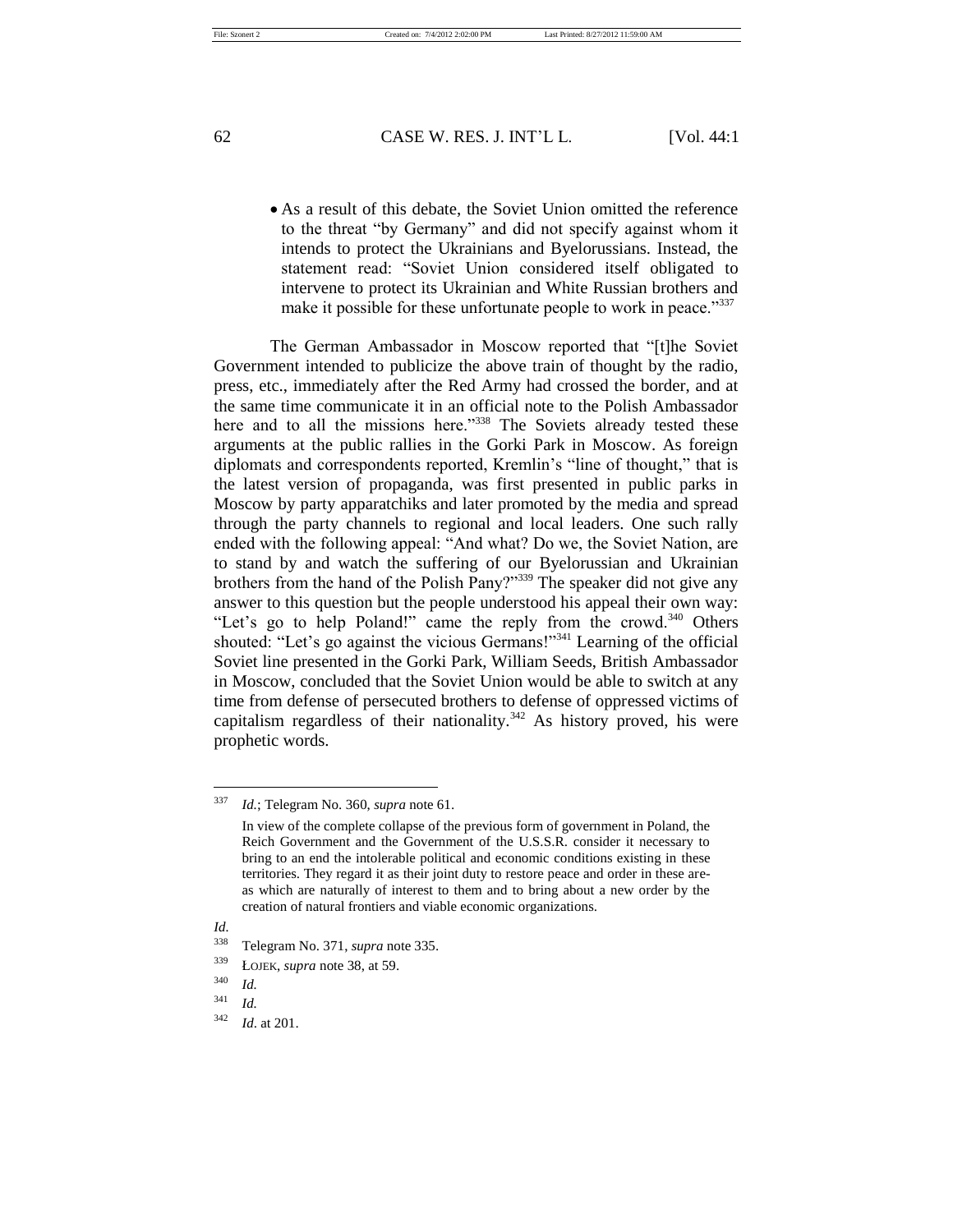Before its attack on Poland, the Soviet Union wrestled with yet another problem. To protect its international image, the Soviet justification for the invasion of Poland was to be based on an argument that the Polish State had collapsed and no longer existed.<sup>343</sup> Accordingly, the resistance of the Polish Army, the presence of the Polish Government on the ground in Poland, as well as effective defense of key strategic centers including the capital city of Warsaw, contradicted the Soviet argument that Poland had collapsed.<sup>344</sup>

The most visible and most important symbol of Polish resistance was the capital city of Warsaw. The surrender of Warsaw was of utmost importance to the Kremlin. Impatient Molotov sent Hitler a congratulatory telegram on the capture of Warsaw already on September 8, 1939, despite the fact that the stubborn capital of Poland would not succumb to the German onslaught for the next twenty days.<sup>345</sup>

The Soviets' efforts to cover up their true intentions towards Poland are also documented in a telegram of the German Ambassador Schulenberg sent from Moscow to Berlin on September 14, 1939. $346$  Schulenberg reported:

For the political motivation of Soviet action (the collapse of Poland and protection of Russian "minorities" it was of the greatest importance not to take action until the governmental center of Poland, the city of Warsaw, had fallen. Molotov therefore asked that he be informed as nearly as possible as to when the capture of Warsaw could be counted on. . . . I would direct your attention to today's article in Pravda, carried by DNB, which will be followed by a similar article in Izvestia tomorrow. The articles serve [to prepare] the political motivation mentioned by Molotov for Soviet intervention.<sup>347</sup>

But Warsaw did not budge.<sup>348</sup> Therefore, the Soviets had to make a decision: whether to risk the German takeover of their agreed-upon share of

<sup>347</sup> *Id.* (alteration in original).

<sup>343</sup> Telegram No. 350 from Friedrich-Werner Graf von der Schulenburg, Ambassador, Ger., to the German Foreign Office (Sep. 14, 1939) [hereinafter Telegram No. 350], *available at*  http://avalon.law.yale.edu/20th\_century/ns071.asp.<br>344 Kuónura avaz nota 20. at 34. 36

<sup>344</sup> KUŚNIERZ, *supra* note 20, at 34–36.

<sup>345</sup> Telegram No. 300 from Friedrich-Werner Graf von der Schulenburg, Ambassador, Ger., to the German Foreign Office (Sep. 9, 1939), *available at* http://avalon.law.yale.edu /20th\_century/ns065.asp. "I have just received the following telephone message from Molotov: 'I have received your communication regarding the entry of German troops into Warsaw. Please convey my congratulations and greetings to the German Reich Government. Molotov.'" *Id.*

<sup>346</sup> Telegram No. 350, *supra* note 342.

<sup>348</sup> PIOTROWSKI, *supra* note 58, at 9 (explaining that the Soviet Union acted sooner than expected against Poland because of the rapidly deteriorating Polish resistance and the fear that the German army would expand into the Soviet's prospective portion of Poland).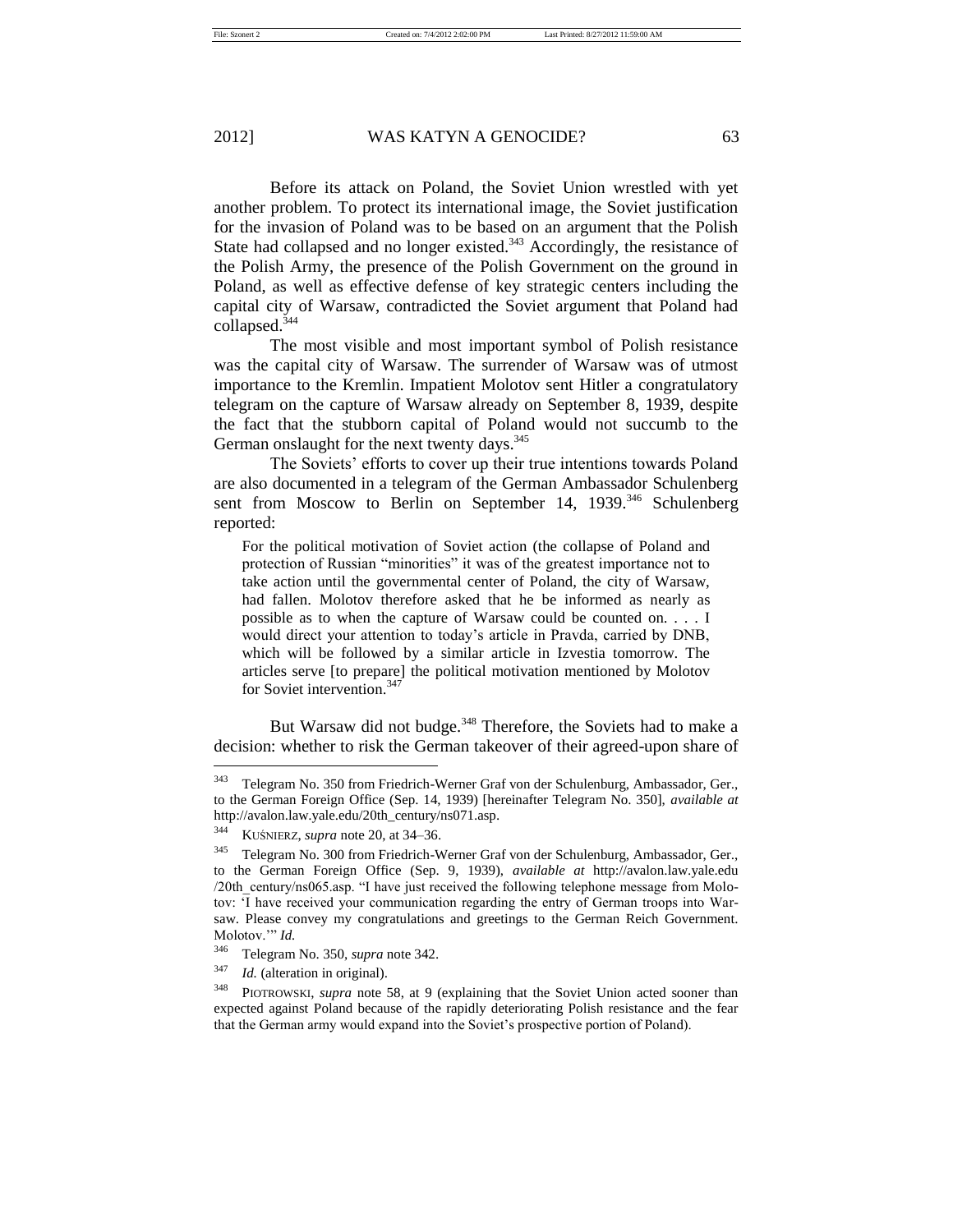booty, or to risk the damage to its international reputation. At the end, they chose to protect their prey while taking the risk to jeopardize their international standing, and attacked Poland while Warsaw was still fighting.<sup>349</sup> To minimize the damage to their international reputation, the Soviets engaged in a ferocious anti-Polish propaganda offensive that reverberates to this day.<sup>350</sup> Together with the Goebbels propaganda machine of Nazi Germany, they portrayed Poland as a vicious oppressor of its minorities that needed to be destroyed.<sup>351</sup> As the British observer ably predicted, they quickly broadened this motive by mixing the message of oppressing minorities with the image of oppressing the working classes, thus portraying the Polish people as the oppressive bourgeois or the socalled "Polish Pany," and making them the number one enemy of the Soviet people.<sup>352</sup>

It is worth noting here that both Germany and the Soviet Union officially justified their aggression on Poland by the need to protect "their" minorities oppressed by the Polish Government.<sup>353</sup> The minority protection paradox is daunting in this context. While Poland was bound by the restrictive International Treaty on Minority Protection signed with the League of Nations in 1919,<sup>354</sup> neither Germany nor the Soviet Union was bound by any minority treaty or other international obligations to protect their minorities.

It shall be further noted that no mass murders of any minorities took place in pre-war Poland, while at that time both Germany and the Soviet Union were actively engaged in exterminating the Polish minority on their territory.<sup>355</sup> While the Soviets murdered 111,000 ethnic Poles in the Polish Operation of 1937–1938, the Germans, in August 1939 alone, arrested 2,000 ethnic Poles living in Germany.<sup>356</sup>

<sup>349</sup> *Id.*

<sup>350</sup> Grzegorz Joniec, *Antypolskie kampanie prasowe w sowieckiej prasie polskojęzycznej w latach 1939–1941*, *in* 4 WSCHODNI ROCZNIK HUMANISTYCZNY 287–303 (2007).

<sup>351</sup> SNYDER, *supra* note 18, at 131.

<sup>352</sup> ŁOJEK, *supra* note 38, at 59; s*ee also* ANDRZEJ FRISZKE, POLSKA: LOSY PAŃSTWA I NARODU 1939–1989 (2003).

<sup>353</sup> SNYDER, *supra* note 18, at 131.

<sup>354</sup> Polish Minority Treaty, (June 28, 1919), *available at* http://www.macalester.edu/ courses/intl245/docs/treaty\_poland.pdf (last visited June 15, 2012). The Minority Treaty effectively limited Poland's ability to defend itself against diversionary operations of its minorities acting on behalf of the foreign governments. *See also* U.N. Secretary-General, *An Agenda for Peace: Preventive Diplomacy, Peacemaking and Peace-Keeping: Rep. of the Secretary-General*, ¶ 14, U.N. Doc. A/47/277-S/24111 (June 17, 1992).

<sup>355</sup> SYNDER, *supra* note 18, at 409.

<sup>356</sup> U.N. Secretary-General, *An Agenda for Peace: Preventive Diplomacy, Peacemaking and Peace-Keeping: Rep. of the Secretary-General*, ¶ 14, U.N. Doc. A/47/277-S/24111 (June 17, 1992).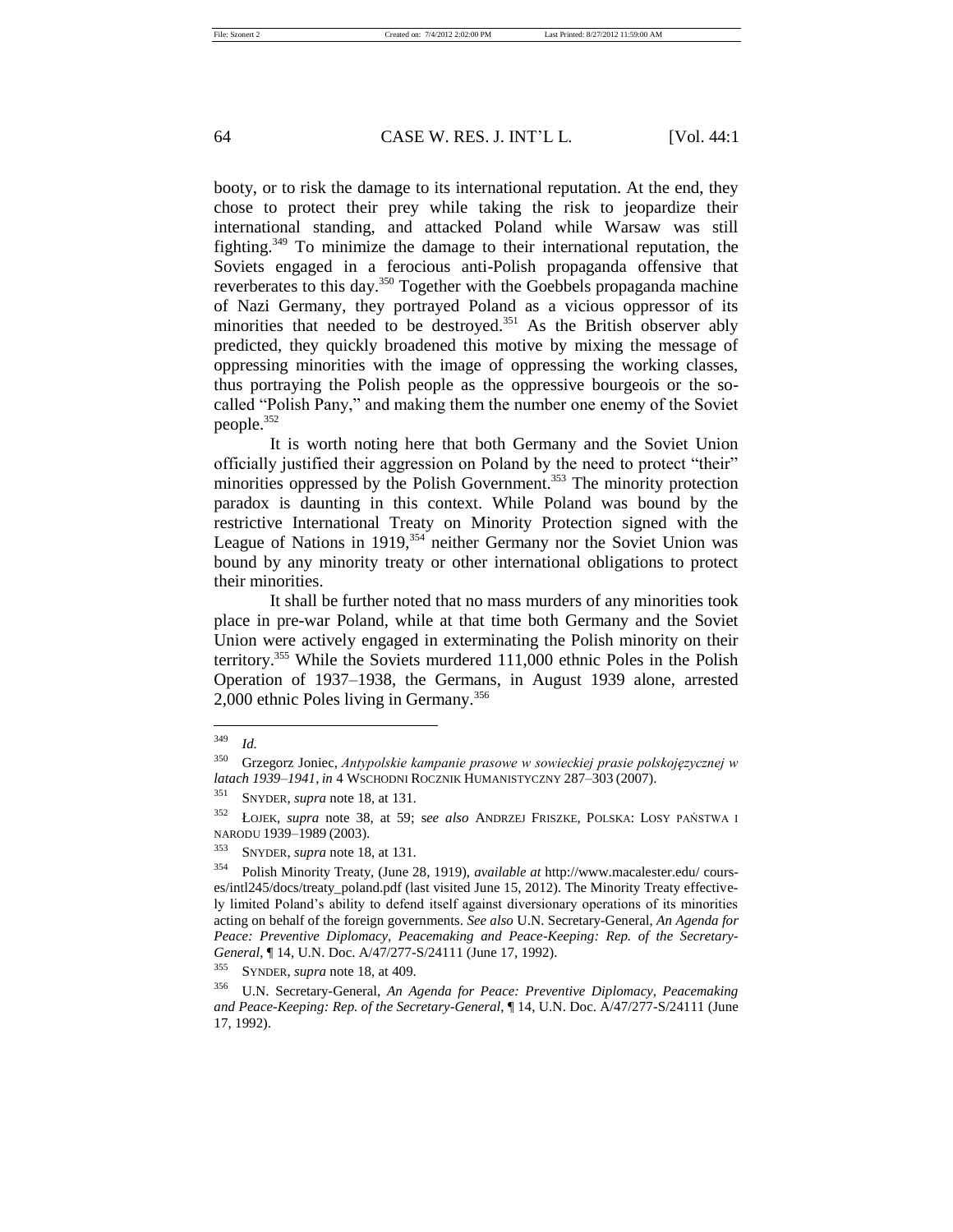File: Szonert 2 Created on: 7/4/2012 2:02:00 PM Last Printed: 8/27/2012 11:59:00 AM

# 2012] WAS KATYN A GENOCIDE? 65

Finally, it shall be noted that no meaningful Russian minority lived in pre-war Poland.<sup>357</sup> Thus, the Ukrainians and White Ruthenians were considered minorities worth Soviet protection, the Jews and Lithuanians were excluded from the groups worth protection, while the Poles were made public enemies of the Soviet people.<sup>358</sup> Accordingly, the minority protection argument was used by both Nazi Germany and the Soviet Union as powerful pretext to destroy Poland.<sup>359</sup>

# d. Motive behind the Katyn crime

An argument is often made that the Katyn crime was committed out of political rather than national motive, and therefore that it cannot be classified as genocide.<sup>360</sup> In other words, the Polish officer POWs were murdered not because they were Polish patriots defending their country against the Soviet aggression and the right of re-born Poland to exist, but rather because they were anti-communist oppressors of the working poor, and therefore political enemies of the communist system.

The language of the March 5th Execution Order offers important insight into this debate. The key statement from the March 5th Execution Order that provides the formal justification for shooting 25,700 Polish citizens states: "they are all hardened irremediable enemies of the Soviet power . . . ."<sup>361</sup> This statement does not provide sufficient answer to the fundamental question why the condemned men were such hardened irremediable enemies of the Soviet power. Is it because the Soviet Union destroyed their homeland, or is it because the Soviet Union sponsored communism? The vagueness of this train of thought can be observed in most NKVD documents pertaining to the persecuted Polish citizens.<sup>362</sup>

The victims' selection criterion sheds more light on the motive issue. The March 5th Execution Order explicitly states that people on this

<sup>357</sup> *See* James Mayfield, *Ethnic and Religious Map of Poland Before the Nazi Invasion*, EUR. HERITAGE LIBR., http://euroheritage.net/polandethnicmap.shtml (last visited June 15, 2012) (describing the minority groups in pre-war Poland as being comprised of mainly Jews, Germans, Lithuanians and Ukrainians).

<sup>358</sup> *See* Richard Doody, *From Rebirth to the Establishment of the People's Republic*, WORLD AT WAR: POLAND 1918–1952 (Feb. 28, 2012), http://worldatwar.net/timeline/Poland /18-52.html (indicating that, upon the Soviet invasion of Poland, "the Soviets . . . [took] measures to protect inhabitants of Beylorussia and the western Ukraine"). <sup>359</sup> *Id.* 

<sup>360</sup> *See, e.g.*, Anna M. Cienciala, *The Katyn Syndrome*, 65 RUSS. REV. 117, 120 (2005) (describing the Polish as "counterrevolutionaries" and enemies of the USSR).

<sup>361</sup> KATYN: A CRIME WITHOUT PUNISHMENT, *supra* note 67, at 119.

<sup>&</sup>lt;sup>362</sup> PAUL R. GREGORY, LENIN'S BRAIN AND OTHER TALES FROM THE SECRET SOVIET ARCHIVES 1–8 (2008), *available at* http://www.policyarchive.org/handle/10207/bitstreams /11850.pdf.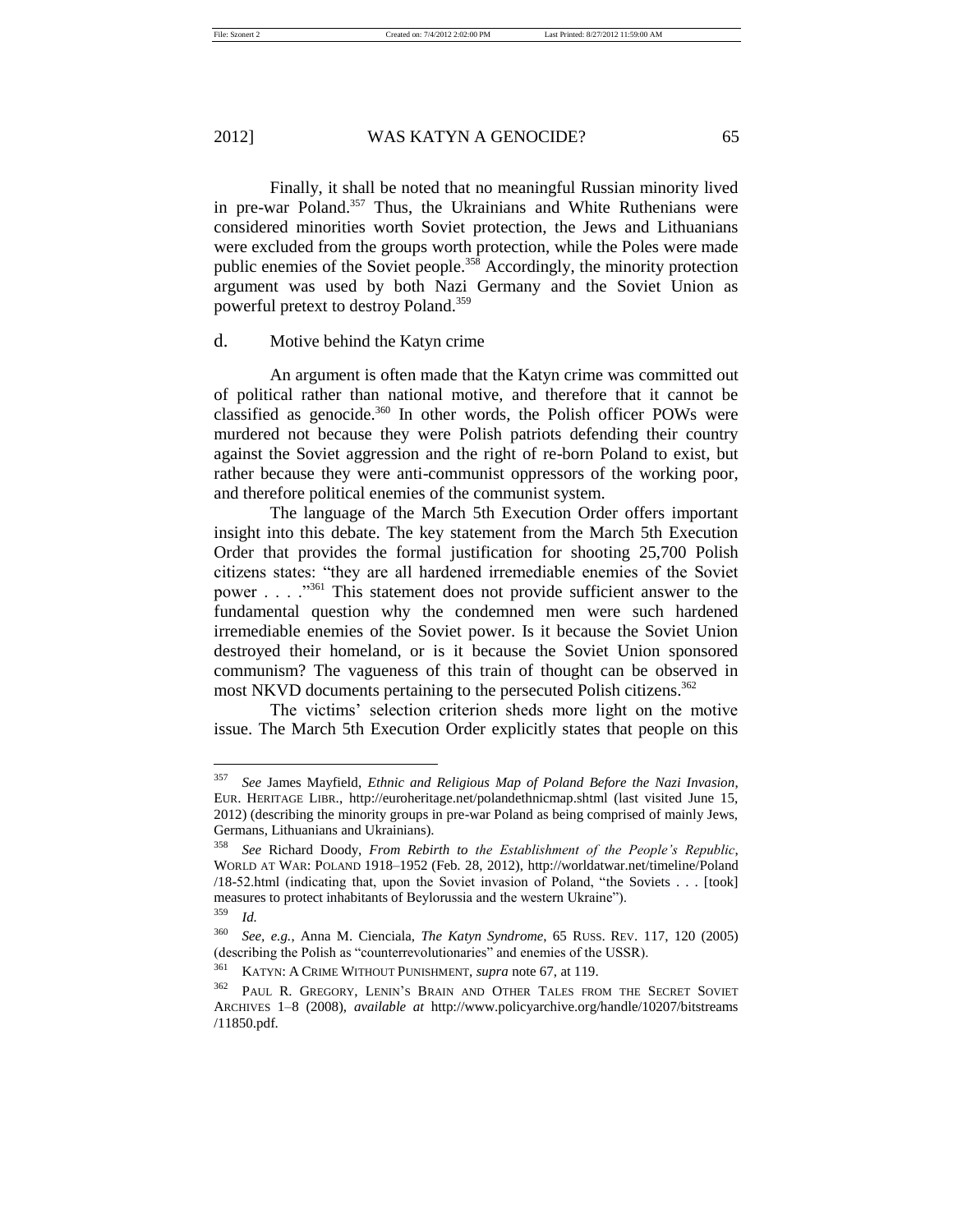list are 97% Polish by nationality, and the categories of people listed refer to the officers of the Polish Army, law enforcement personnel, and intellectual leadership of the Polish nation.<sup>363</sup> According to the March 5th Execution Order, among the Polish POWs sentenced to death were over 6,000 lieutenants,  $2<sup>nd</sup>$  lieutenants and ensigns, over 5,000 rank-and-file police gendarmes, prison guards, and intelligence agents; over 1,000 police officers, junior officers, border guards and gendarmerie; and 144 officials, farmers, priests and military settlers.<sup>364</sup> Clearly, the selection criterion for these groups was based primarily on the function of these men within the administrative and military structures of the Polish State and not on their social class or wealth. All these factors explicitly and unequivocally point out to the national motive.

The March 5th Execution Order also includes the following phrases: "former officers of the Polish Army," "former workers in the Polish police and intelligence organs," members of "Polish nationalist counter-revolutionary parties," and "participants in exposed counterrevolutionary insurgent organizations" who attempt to continue their "counter-revolutionary work" and conduct "anti-Soviet agitation," and "enter actively into the battle against Soviet power."<sup>365</sup> In these statements the anti-Polish national motive is clearly present and effectively mixed with the political motive as phrases such as "former officers of the Polish army," "former workers in the Polish police," "Polish nationalists" and "insurgents" are mixed with "counter-revolutionaries."<sup>366</sup>

The Soviet leadership was well aware that vague statements worked to their advantage.<sup>367</sup> Vagueness and imprecision in identifying the enemy was intended to spread fear among the people and provide cover-up for the masters.<sup>368</sup> This strategy of vagueness was well developed and even spelled out in the Internal Soviet Directives found in Poland after the war.<sup>369</sup> The

<sup>363</sup> *Id.*

<sup>364</sup> KATYN: A CRIME WITHOUT PUNISHMENT, *supra* note 67, at 119.

<sup>365</sup> *Id.*at 118–20.

<sup>&</sup>lt;sup>366</sup> *Id.* To put this language in the historical context, it shall be noted that it was a common practice at that time in the U.S.S.R. to stigmatize all people subject to repression as the enemies of the people, i.e., counterrevolutionaries. Thus, all the enemies of the Soviet power were always labeled as "counterrevolutionaries." *Id.* It is important to note that some of the most efficient murderers of the Katyn victims received NKVD rewards for the liquidation of 'the Polish nationalists' in the Smolensk oblast. Accordingly, the Russians in their own terminology classified the Katyn victims as belonging to the Polish national group. *Id.* at 119.

<sup>367</sup> *Boleslaw Bierut's Archives: NKVD Text Detailing the Soviet Takeover of Poland, Instruction No. NK/003/47*, *in* 14 SARMATIAN REV. ¶14 (1994), *available at* http://www.ruf. rice.edu/~sarmatia/194/instruct.html (stating that documents should deliberately be imprecisely written).

<sup>368</sup> *See id.*

<sup>369</sup> *Id.*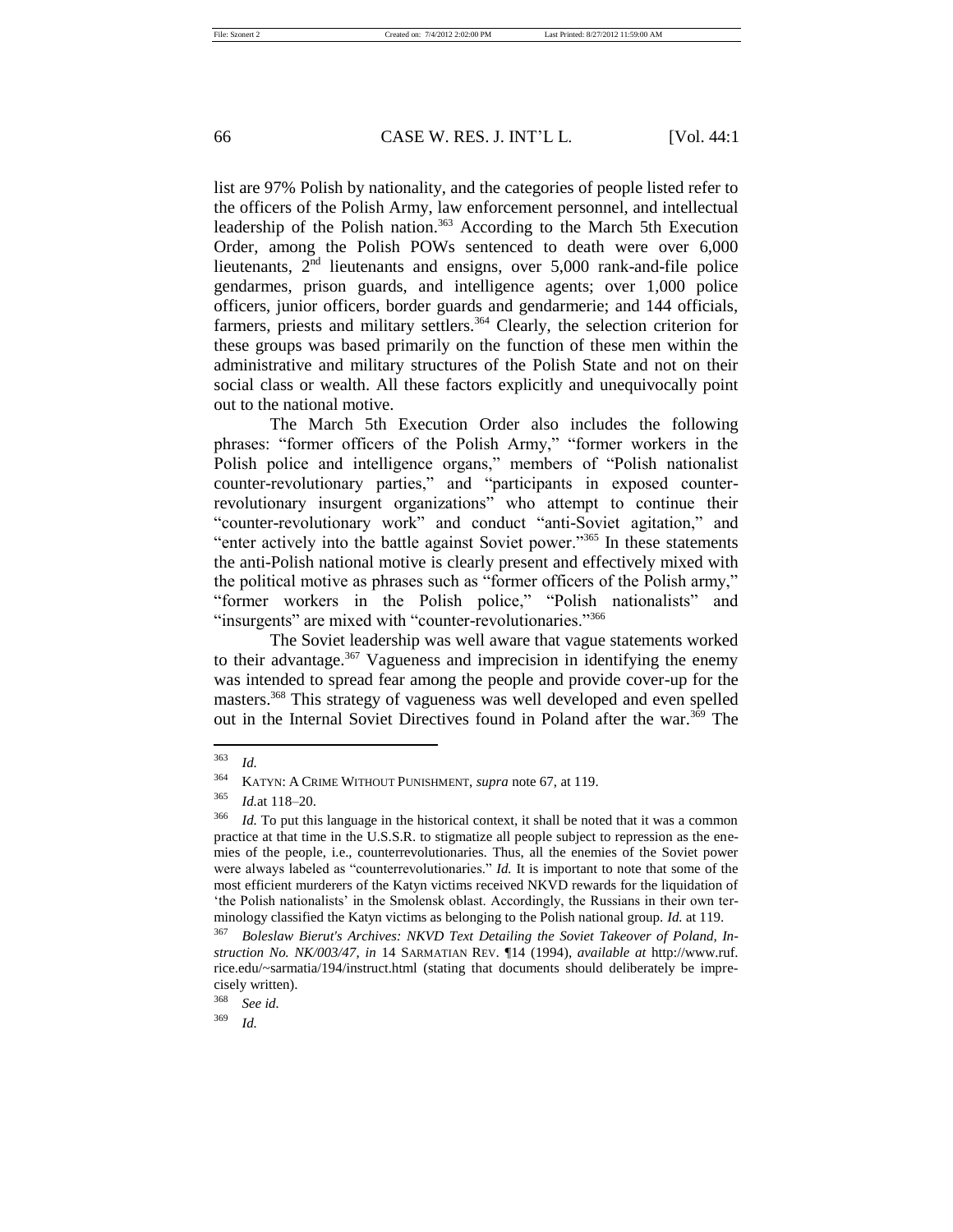directive provided: "See to it that all legal, economic and organizational documents (except military documents) are written in such a way as to be imprecise."370

The national motive can be further confirmed by other genocidal acts directed at the Polish national group at the same time by the same people. For example, the data collected by the Polish Red Cross from nearly 120,000 Polish refugees soon after their 1942 arrival in Persia revealed that over 50% of these deportees from Eastern Poland were workers, tradesmen, farmers and member of the forestry service. $371$  Thus, half of the deportees belonged to the poorest classes, which the Soviet communist regime was supposed to liberate from capitalist oppression and protect. $372$  This data directly contradicts the political class motive.

The argument that the victims of the March 5th Execution Order were murdered for political rather than national motives cannot stand in light of the explicit evidence of national motive; the clear intent of the drafters of the Genocide Convention not to allow for political motive to be used as pretext to evade the responsibility for genocide; and in view of the case law on genocide.<sup>373</sup> In fact, it would be in direct contradiction to the intent of the drafters of the Genocide Convention to allow the perpetrators of the Katyn atrocity to exonerate themselves on the pretext of political motive: that tactic that was envisioned and clearly rejected by the drafters of the Genocide Convention. <sup>374</sup>

## 3. Intent and knowledge inferred from facts and circumstances

Considering that the crime of genocide requires the proof of specific intent, $375$  which is the highest standard of proof to be met, the above explicit evidence of specific intent to destroy the Polish national group can be corroborated by the vast body of evidence of specific intent that can be inferred from facts and circumstances of the Katyn case. Considering the

<sup>&</sup>lt;sup>370</sup> *Id.* This Instruction was sent from Moscow to the KGB Headquarters in the Soviet Embassy in Warsaw and was subsequently found in Boleslaw Bierut's files after his sudden death in 1956. *Id.*

<sup>&</sup>lt;sup>371</sup> THE POLISH DEPORTEES OF WORLD WAR II, *supra* note 132, at 219–20.

*Id.* at 220.

<sup>373</sup> Prosecutor v. Niyitegaka, Case No. ICTR 96-14-A, Judgment, ¶ 49 (July 9, 2004), http://www.unhcr.org/cgi-bin/texis/vtx/refworld/rwmain?docid=41591f1b4 (describing how the Genocide Convention drafters deliberately replaced an explicit reference to motives in the definition of the crime of genocide).

<sup>&</sup>lt;sup>374</sup> Representatives of Iran and Egypt warned that any mention of motive was dangerous because it allowed the guilty to exonerate themselves from the charge of genocide on the pretext that they had not been impelled by motives contained in the proposed list of motives. *See* Drafting Minutes, *supra* note 310, at 120.

<sup>375</sup> Genocide Convention, *supra* note 250, art 2.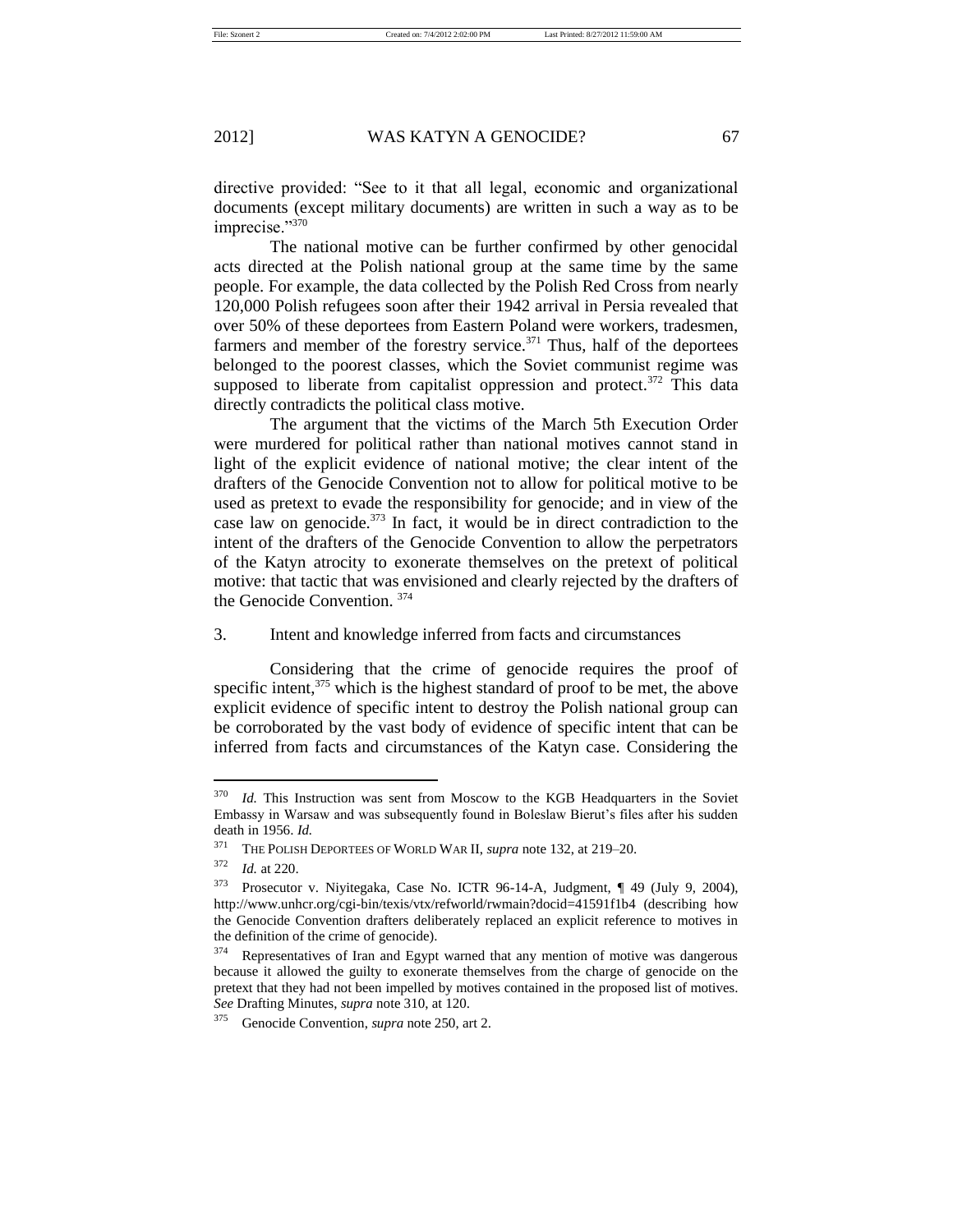enormity of indirect evidence, the most obvious examples of such implied evidence of specific intent are highlighted below.

a. Nazi-Soviet conspiracy to destroy Poland

The Katyn crime shall be considered, interpreted, and evaluated in the context of the illegal and unprovoked war of aggression, waged jointly by Germany and the Soviet Union on Poland in accordance with the Secret Additional Protocol to the Ribbentrop-Molotov Pact. Accordingly, the perpetrators' intent and knowledge can be inferred from the facts and circumstances of their jointly preparing, waging, and executing the war of aggression against Poland, and by jointly planning and implementing inconceivable repressive measures directed at the Polish civilian population on the conquered Polish territory.

The Nazi-Soviet collaboration is outlined in greater detail in Section C of the Presentation of Facts. $376$  Thus, only highlights of this collaboration are listed below:

- The Polish national group was singled out for special treatment in the Secret Supplemental Protocol to the Friendship and Boundary Treaty, in which Nazi Germany and the Soviet Union declared their intention to work together to combat Polish resistance.<sup>377</sup>
- The Extraordinary Pacification Operations conducted in Poland between September and December 1939 by Nazi special extermination squads resulted in 714 mass executions of civilian population in the first fifty-five days of German occupation and claimed the life of 16,336 Polish civilians. $378$  Special pacification operations conducted by the Soviet NKVD and by special CheKa operational groups that followed the Red Army to Poland to cleanse the lands from intelligentsia, clergy and nobility resulted in the unknown number of brutal murders and arrests of at least 11,817 civilians. $379$
- The above "cleansing" operations were conducted at the same time, in the same manner, based on proscription lists prepared in

<sup>376</sup> *See supra* Part II.C.

<sup>377</sup> German-Soviet Boundary and Friendship Treaty, *supra* note 57.

<sup>378</sup> *See Wystawa "Zagłada polskich elit. Akcja AB-Katyn*,*"* INST. NAT'L REMEMBRANCE (Sept. 28, 2006), http://www.ipn.gov.pl/portal.php?serwis=pl&dzial=47&id=4038.<br> $\frac{379}{L4}$ <sup>379</sup> *Id.*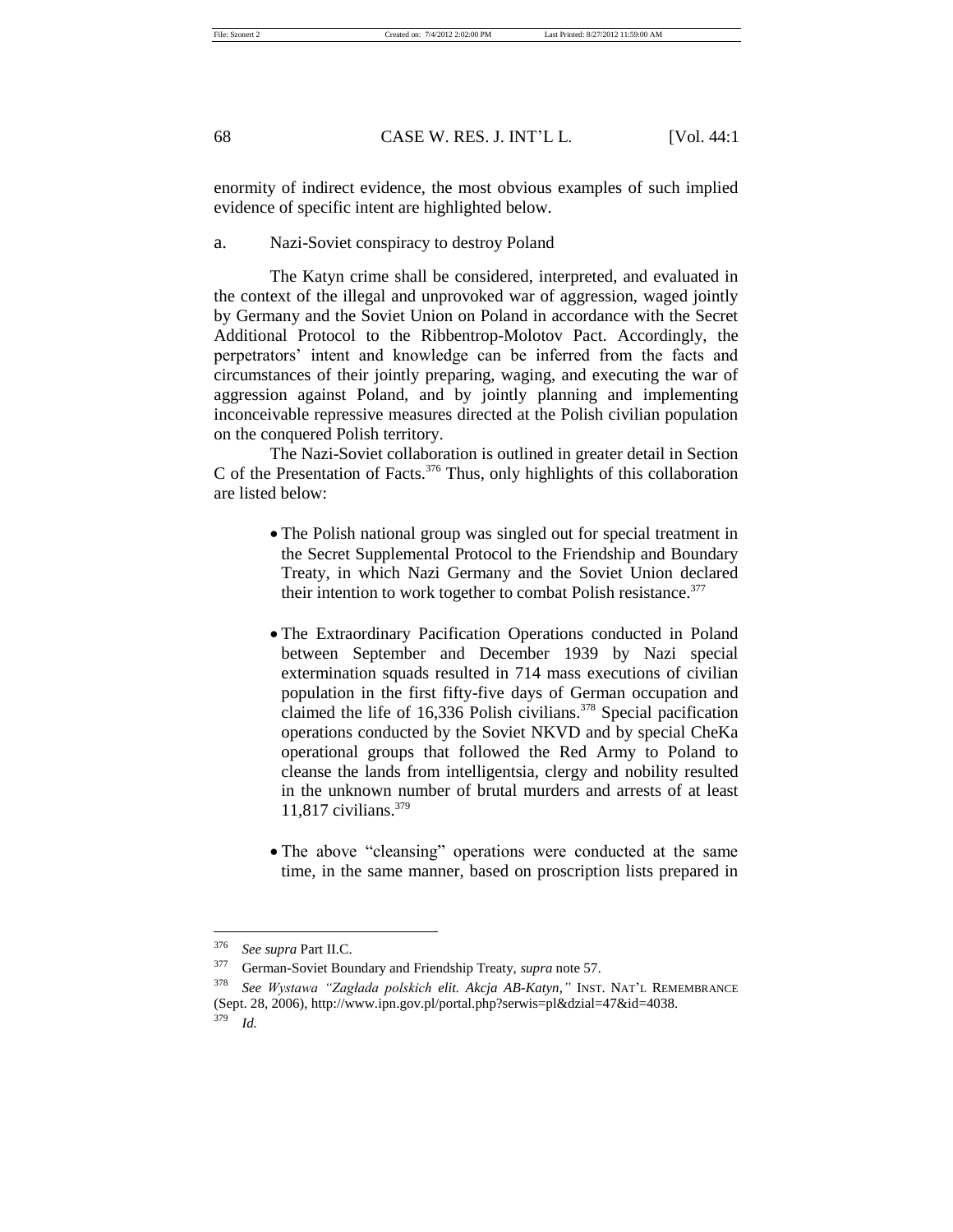File: Szonert 2 Created on: 7/4/2012 2:02:00 PM Last Printed: 8/27/2012 11:59:00 AM

2012] WAS KATYN A GENOCIDE? 69

advance by local collaborators, without following any judicial proceedings, with the aim to speed up the process.<sup>380</sup>

- Four high-level NKVD-Gestapo meetings to coordinate Soviet-German actions in dealing with Polish resistance took place on the conquered Polish territory between September 1939 and April 1940. They took place in Brest-Litovsk, Przemyśl, Zakopane and Kraków.<sup>381</sup>
- On March 2, 1940, Hitler ordered the AB Aktion against the Polish leading elite. $382$  On March 5, 1940 the Soviet Politburo issued an order to exterminate 25,700 Polish POWs of officer rank and other leaders.<sup>383</sup> Stalin made this decision on or about March 2, 1940, at exactly at the same time as Hitler made his decision to begin the AB Intelligentsia Action.<sup>384</sup> Stalin's decision resulted in the Katyn Massacre as we know it today.
- As a result of the AB Intelligentsia Action, about 7,000 leaders, professors, teachers, and priests considered suspected of criminal activities were subsequently massacred at various locations throughout Poland.<sup>385</sup> By the summer of 1940, more than  $61,000$ Polish activists, intelligentsia, scholars, actors, former officers, and other leaders were murdered.<sup>386</sup>
- Both the Nazis and the Soviets supplemented their mass extermination operations with mass deportations of the Polish people from their homeland.<sup>387</sup> While the Soviets were shipping the Poles to Siberia and Kazakhstan, the Germans pursued their own strategy of expelling the Poles from their homes.<sup>388</sup> From the

<sup>380</sup> *Id.*

<sup>381</sup> *See* ŁOJEK, *supra* note 38.

<sup>382</sup> *See* SNYDER, *supra* note 18, at 146–47. "Whereas the Germans preserved the Polish-Jewish elites . . . they tended to regard non-Jewish Polish elites in Poland as a political threat. [Hitler] told [Governor Hans] Frank that Polish 'leadership elements' had to be 'eliminated.' Frank drew up a list of groups to be destroyed . . . ." *Id.* Action AB was announced on March 2, 1940. *Id*.

<sup>383</sup> *See supra* notes 89–90 and accompanying text.

<sup>384</sup> *Id.*

<sup>385</sup> *See supra* note 87 and accompanying text.

<sup>386</sup> *See supra* note 88 and accompanying text.

<sup>387</sup> *See* SZYMON DANTER, JANUSZ GUMKOWSKI & KAZIMIERZ LESCZYŃSKI, GENOCIDE 1939– 1945, at 41 (1962).

<sup>388</sup> *See id.*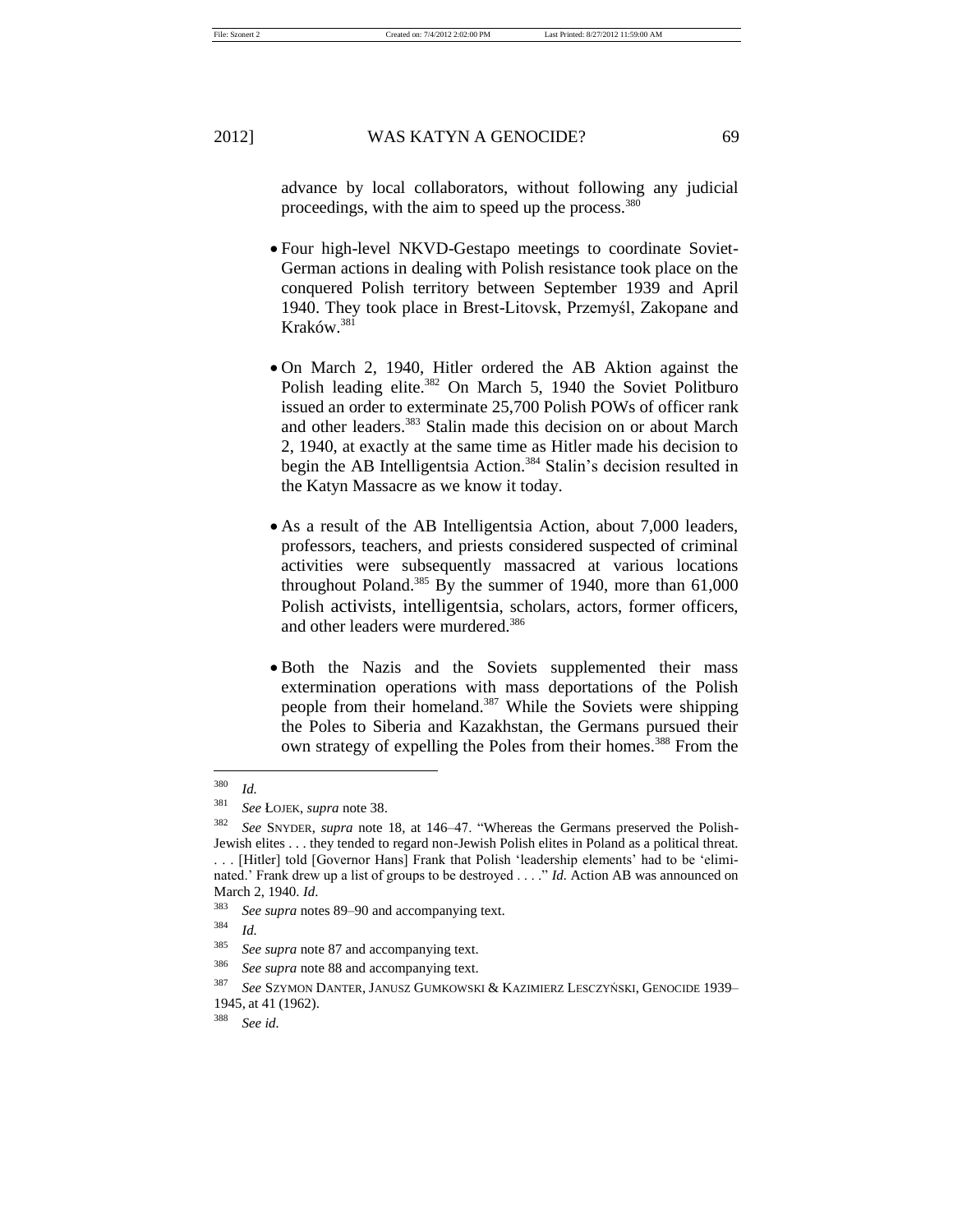Polish lands directly incorporated to the Reich, the Germans were expelling the Poles and shipping them either east to the General Government, designated as a dumping ground for all undesirable humans of the Third Reich, or west to slave labor or concentration camps in the Old Reich. Nearly one million Poles were evicted from the Polish lands incorporated into the Reich between 1939 and 1944.<sup>389</sup>

 The Germans engaged in extensive abduction operations of Polish children in order to raise them as Germans. It is estimated that about 250 thousand Polish children were abducted from their Polish families to be raised as Germans.<sup>390</sup> It is the massive scale of the German abduction of Polish children that led to the inclusion of the act of kidnapping children into the list of genocidal acts.<sup>391</sup> Recently, evidence has emerged that the Soviets implemented similar practices on their side of the partition line. For example, Irena Sienkiewicz-Mrówczyńska, born into a Polish military family in Kowle, Wołyń, in 1930, was kidnapped at the age of eleven directly from school and sent to a children's camp in Bojarka near Kiev. $392$  The purpose of the camp was to Russify alien children through pioneer youth organizations. <sup>393</sup>

#### b. Hatred directed at the Polish national group

Some scholars argue that the organizers and planners of genocide must have a racist or discriminatory motive, that is, a genocidal motive. They point out that "evidence of hateful motive will constitute an integral part of the proof of existence of a genocidal policy and therefore of a genocidal intent"<sup>394</sup> even if "individual participants may be motivated by a range of other factors including financial gain, jealousy and political ambition."<sup>395</sup>

<sup>389</sup> *See id.* at 43–44.

<sup>390</sup> ROMAN HRABAR, HITLEROWSKI RABUNEK DZIECI POLSKICH 1939–1945 (1960).

<sup>391</sup> *Id.*

<sup>392</sup> Katarzyna Mrówczyńska, *Wspomnienie Niezapomnianej Historii,* BOHATEROWIE OPOWIEŚCI RODZINNYCH http://www.patriotyzmjutra-korzenie.sto.org.pl/?action=papers&pid =17 (last visited June 15, 2012) (telling a story of a grandmother who experienced Russification).

<sup>393</sup> *Id.*

<sup>394</sup> SCHABAS, *supra* note 198, at 305.

<sup>&</sup>lt;sup>395</sup> Memorandum from Uma Arunachalam for the Deputy Prosecutor of the Int'l Criminal Tribunal for Rwanda (Dec. 20, 2002), *available at* http://www.nesl.edu/userfiles/file/wc memos/2002/uarunachalam.pdf; SCHABAS, *supra* note 198, at 305.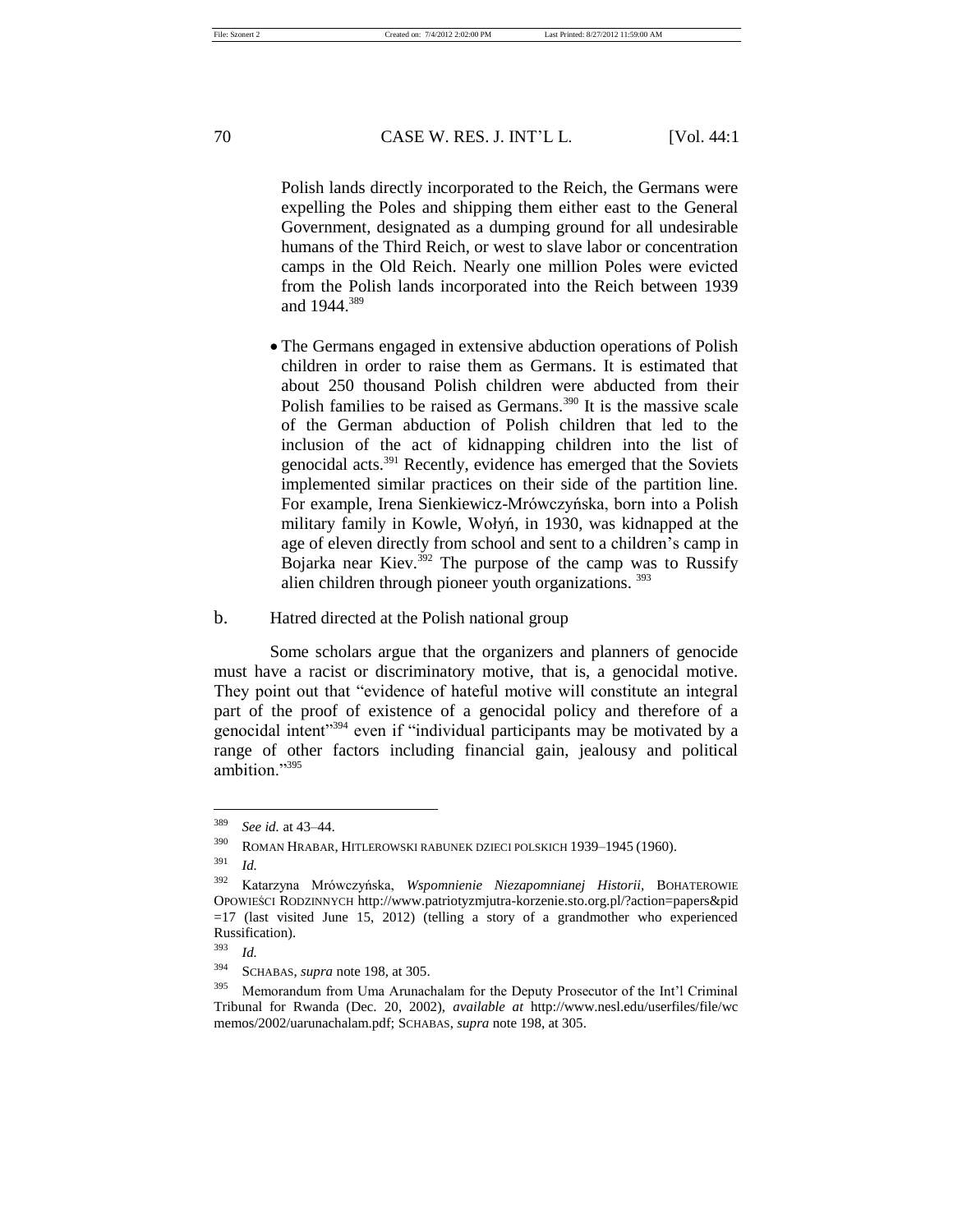Hatred directed at the Polish people was the foundation on which both Stalin and Hitler built their genocidal policies towards the Polish nation. While on the German side of the Ribbentrop-Molotov line the Poles were hunted down and murdered for being "under-humans," on the Soviet side the Poles were hunted down and murdered for being "abovehumans."<sup>396</sup> Together with terror, propaganda of hatred became the main tool to subjugate the conquered Poland on both sides of the Ribbentrop-Molotov partition line.<sup>397</sup> The ease with which the Germans and Soviets were able to wage their wars of aggression against Poland by assigning to ethnic Poles radically opposite characteristics in order to incite hatred towards them among their own people is a somber reminder of how easy it is for unscrupulous leaders to manipulate their own people into committing grave atrocities in the name of the most absurd justifications for war. The Nazi-Soviet propaganda portraying Poland as a tyrant state that brutally oppressed its people was so intensely venomous that the echoes of this propaganda of hatred effectively reverberate to this day in the Soviet Union, in Germany, and also in the West.<sup>398</sup>

From the very beginning of the Soviet invasion, the Polish people were singled out for special persecution.<sup>399</sup> Top military commanders of the Soviet Army made and disseminated statements loaded with hateful and inflammatory language that incited violence against the Poles.<sup>400</sup> For example, General Timoshenko, who commanded the Ukrainian Front of the Red Army, used the following hate language in his appeals directed at the civilian population of the conquered multiethnic lands: "With weapons, pitchforks, scythe and axes go after your eternal enemy, Polish 'Pany.'"<sup>401</sup> He also vilified the Polish Government by making the following remark: "former Polish Government—mean, slothful and treasonous, covering up its back" took shelter abroad.<sup>402</sup> The Military Council of the Belorussian Front in its order issued a day before the attack on Poland stated: "Polish landowners and capitalists have enslaved the working people of Western Belorussia and Western Ukraine. Through the use of White terror, field

<sup>396</sup> M.B. SZONERT, NULL AND VOID POLAND: CASE STUDY ON COMPARATIVE IMPERIALISM 66 (2008) (discussing the hardships of the Polish people on both sides of the Ribbentrop-Molotov Partition Line).

<sup>397</sup> *Id.* at 58.

<sup>398</sup> MIECZYSLAW BISKUPSKI, HOLLYWOOD WAR WITH POLAND 1939–1945 48 (2009); *see*  DANUSHA V. GOSKA, THE BRUTE POLAK STEREOTYPE IN POLISH-JEWISH RELATIONS AND AMERICAN POPULAR CULTURE 80–82 (2010) (discussing several instances when the mainstream press portrayed Poland as a tyrant state).

<sup>399</sup> BISKUPSKI, *supra* note 397, at 48.

 $\frac{400}{401}$  *Id.* 

<sup>401</sup> FRISZKE, *supra* note 351, at 25.

<sup>402</sup> Joniec, *supra* note 349, at 295.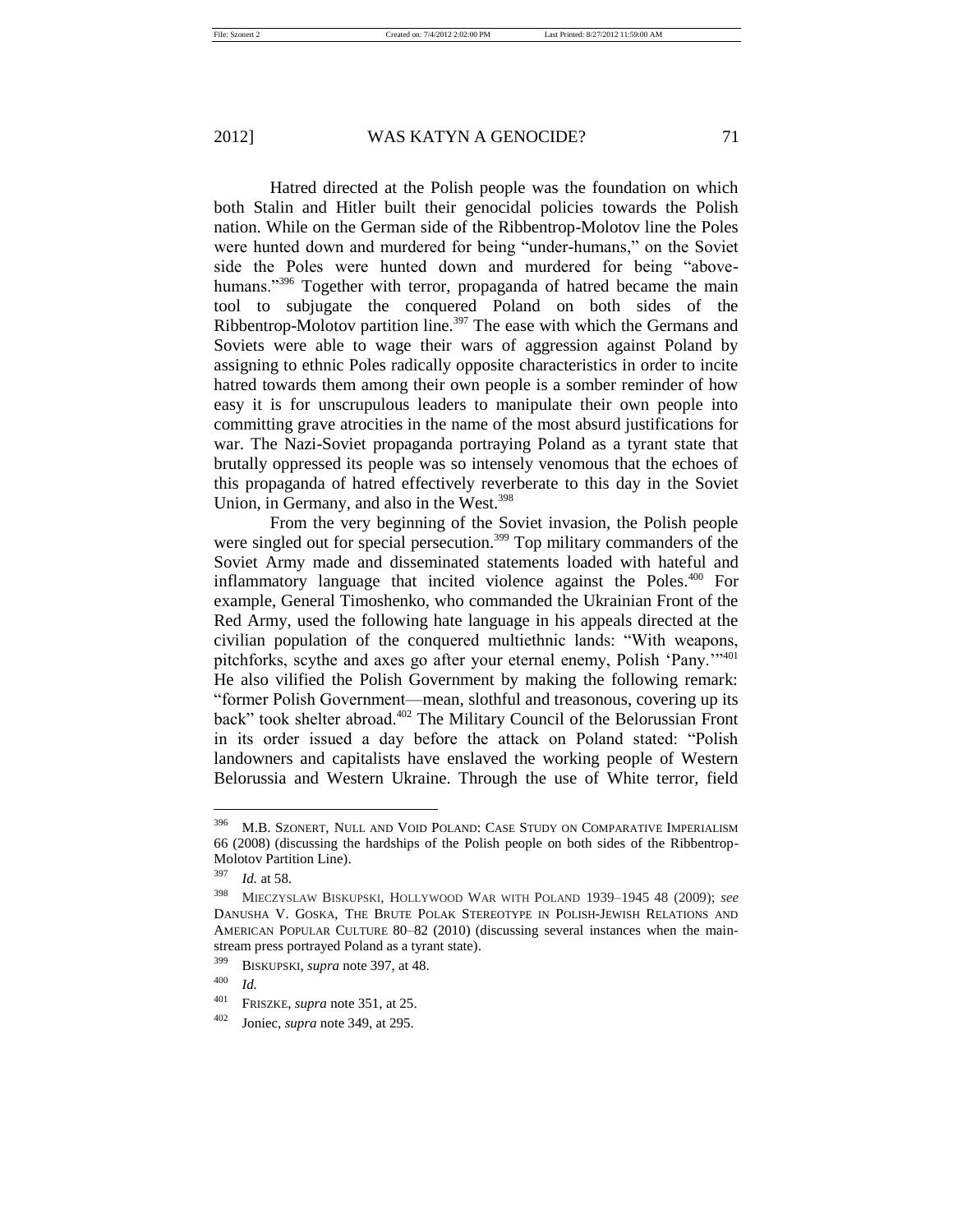courts-martial, and punitive expeditions, they are suppressing the revolutionary movement, imposing national oppression and exploitation, and sowing ruin and devastation."<sup>403</sup> The Order further stated:

In a lightning, crushing blow, rout the lordly-bourgeois Polish troops and liberate the workers, peasants and laborers of Western Belorussia. Under the slogans "For our happy Soviet homeland" and "For our great Stalin," let us fulfill our military oath and our duty to our homeland. $404$ 

The Soviet propaganda was of mobilizing character, calling for action and appealing to act. Based on the mythological dialectics of good and evil, it contrasted the absolute good that is the Soviet State with the Soviet enemy, never precisely defined but always represented as absolute evil. To legitimize the Soviet aggression and annexation of Polish lands, Poland and all those loyal to Poland became such an absolutely evil enemy that they had to be destroyed. The Soviet press introduced the language of "us" versus "them" and used emotionally loaded terms to mobilize the Soviet people to action.<sup>405</sup> The following hateful terms were used: "cowardly and hated by all of us government of exploiters," "the rulers of robber truncheons," "traitors of their own nation together with its hideous constitution," " Yoke State," "times of darkness," "enemies of the motherland," "Polish Fascists," and "nationalist Fascists."<sup>406</sup>

The hate language intensified over time as the NKVD special operational forces were cleaning out the conquered territory from all those suspected of loyalty to Poland. To incite hatred towards the Poles, the following statements were published: "destroyed cities, burning villages, thousands of devastated workers—that's what the Polish nobility left behind," or "high taxes, numerous penalties, executions, ignorance, superstition, lawlessness, hunger, poverty and death—that's the life of a peasant in Western Ukraine."<sup>407</sup> This hateful language served as incitement to violence against ethnic Poles and resulted in widespread ethnic cleansing. It laid the foundation for the extermination of ethnic Poles by the Ukrainians in Volhynia in 1943.<sup>408</sup>

<sup>403</sup> KATYN: A CRIME WITHOUT PUNISHMENT, *supra* note 67, at 42.

<sup>404</sup> This order addressed to the troops spelled out the goads of the Red Army and was read out loud in all companies, batteries, squadrons and garrisons the night before the attack on Poland. *Id.* at 43.

<sup>405</sup> *See* SZONERT, *supra* 395, at 58–59 (discussing the Soviet's propaganda and mass extermination of those loyal to Poland).

<sup>406</sup> Joniec, *supra* note 349, at 296; *see* SZONERT, *supra* 395, at 58–59.

<sup>407</sup> Joniec, *supra* note 349, at 296.

<sup>408</sup> Ryszard Szawlowsi, *Genocide Committed by Ukrainian Nationalists on the Polish Population During World War II*, ELECTRONIC MUSEUM, http://www.electronicmuseum.ca/ Poland-WW2/ukrainian\_insurgent\_atrocities/uia\_ukrainian\_genocide.html (last visited June 15, 2012); *Genocide, Ethnic Cleasnsing, and Deportation: How Volhynia Became West*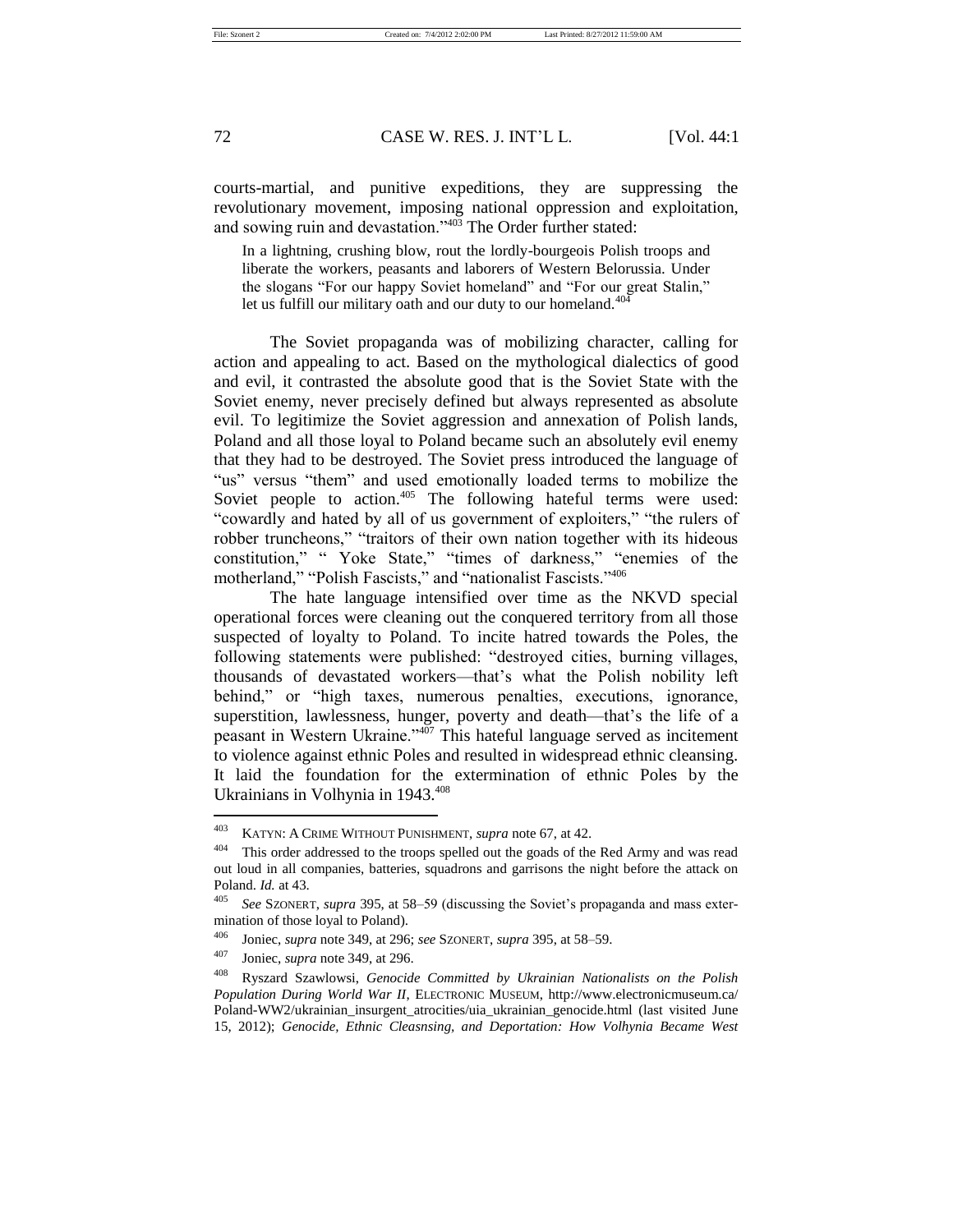The national hatred was integrally connected with class hatred as illustrated in this statement: "Capitalist and landowners, clergy and state employees robbed our rich nation, sucking out last juices from the working people, with sword and fire suppressing the slightest signs of protest."<sup>409</sup> The propagandist rejoiced that "with Stalinist sunshine, the workers of Belorussia are building a new bright future."<sup>410</sup> Routinely and interchangeably, the Soviet propaganda was referring to the Polish fascists, Polish nationalists and counterrevolutionaries.<sup>411</sup> Towards the end of the war, the Soviet propaganda demonstrated its sophistication by calling members of the Polish Home Army as "expectant dwarfs of reaction."<sup>412</sup>

c. Sovietization of the Polish nation

William Seeds, British Ambassador in Moscow, in his telegram to Lord Halifax dated September 25, 1939 wrote:

When I learned that the soldiers called to military service by general mobilization were being told that a revolution had broken out in Poland against its government, and that pundits in public parks proclaimed similar revelations stating that in this war caused by the bourgeois the people may benefit and have the opportunity to be liberated, the situation looked very different. It became clear to me that there were preparations under way to take over the Polish territory under the cover up of bringing help to the people's movement in Poland. . . . If the sovietization process that is currently under way in the borderlands with Poland will be extended to a new demarcation line, it will became clear then that Sir. Stalin, similarly like Herr Hitler in Sudeten and Czechoslovakia, will lose all the arguments to justify his intervention as made on behalf of oppressed by Poland Soviet brothers.<sup>413</sup>

That sovietization process took place with unprecedented brutality on a massive scale on the entire Polish territory conquered by the Soviet Union.<sup>414</sup> The Polish language was banned in official use.<sup>415</sup> The educational system was turned into a monstrous tool of Soviet indoctrination.<sup>416</sup> Compulsory study of the Russian language and history replaced the study of

*Ukraine, 1939–46,* KENNAN INST. (Jan. 30, 2002), http://www.wilsoncenter.org/event /genocide-ethnic-cleansing-and-deportation-how-volhynia-became-west-ukraine-1939-46.

Joniec, *supra* note 349, at 299.

<sup>410</sup> *Id.*

<sup>411</sup> *See* SZONERT, *supra* 395, at 116.

<sup>412</sup> *Id.*

<sup>413</sup> *See* ŁOJEK, *supra* note 38, at 201 (translated by the author).

<sup>414</sup> *See* SZONERT, *supra* 395, at 59.

<sup>415</sup> PIOTROWSKI, *supra* note 58, at 10.

<sup>416</sup> SZONERT, *supra* 395, at 59.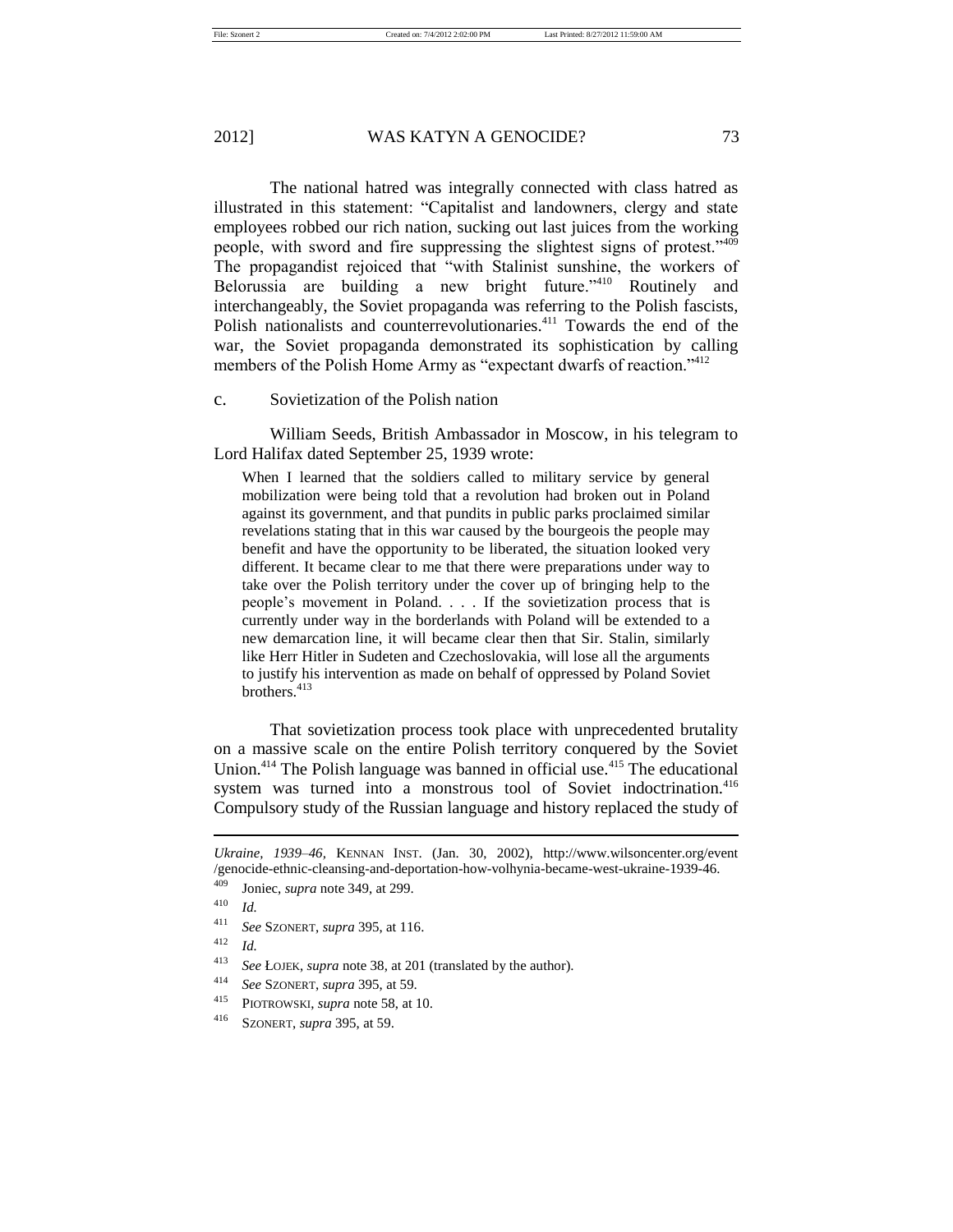# 74 CASE W. RES. J. INT'L L. [Vol. 44:1

Polish language and history.<sup>417</sup> Polish monuments were razed, streets renamed, bookshops and publishing houses closed, libraries destroyed, and books burned.<sup>418</sup> The Polish language press became a vehicle for Soviet propaganda.<sup>419</sup> Religious education was forbidden.<sup>420</sup> The Polish children remember these first days of Soviet rule as follows: "In school they were breaking all the portraits, broke down crosses, arrested teachers for being Polish, and sent their own. Those taught to sing songs against God and against Poland and other unheard-of things."<sup>421</sup> Another student remembers: "We saw tearing of the national emblem off the walls, destruction of the library which contained about 200 volumes."<sup>422</sup>

By late 1939, terror, fear, and secrecy pervaded the atmosphere in eastern Poland. In the initial days after the entry of the Red Army, the invaders inflamed tensions among Ukrainians, Belorussians, and ethnic Poles, which often resulted in bloody conflicts and the seizure of property. Individuals were prompted to denounce neighbors and coworkers. Many people lost their jobs, others had to accommodate to the new conditions to keep their positions by learning Ukrainian, Belorussian, or Russian languages. Teachers, in particular, had to make significant adjustments in their work, including removing all mention of God or Poland from their lessons. The Soviet regime disbanded social, charitable, and cultural organizations; it viewed even scout leaders as politically dangerous and, therefore, targets for arrest. <sup>423</sup>

# *F. Manifest Pattern of Similar Conduct*

The Katyn crime, understood as a pattern of genocidal acts directed at the Polish national group by the Soviet leadership between September 1939 and June 1941 on the Polish territory conquered and controlled by the Soviet Union, took place in the context of a manifest pattern of similar conduct by the Soviet leadership directed against the Polish people before September 1939 invasion and after the 1944 recapture on its way to Berlin.<sup>424</sup>

 $\frac{417}{418}$  *Id.* 

*Id.* 

<sup>419</sup> *Id.* at 58

<sup>420</sup> PIOTROWSKI, *supra* note 58, at 10.

 $\frac{421}{422}$  *Id.* 

 $\frac{422}{423}$  *Id.* 

<sup>423</sup> JOLLUCK, *supra* note 82, at 8–9.

<sup>424</sup> *See, e.g.*, SNYDER, *supra* note 18, at 96–104 (documenting the history and pattern of genocidal acts against the Poles in the era before and after the Katyn massacre).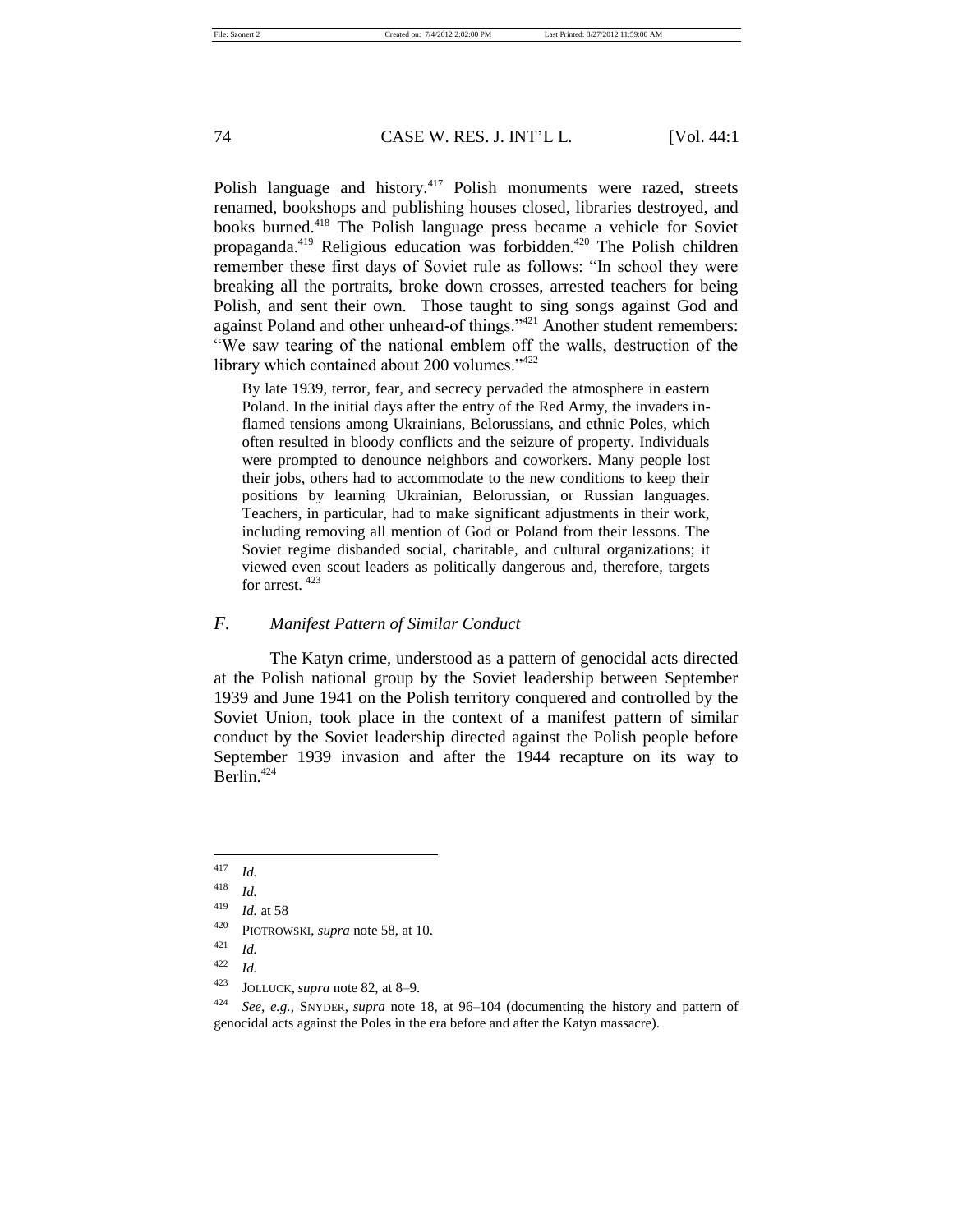### 1. Polish operation of 1937–1938

The Polish ethnic group living in the Soviet Union before the outbreak of World War II consisted of ethnic Poles who inhabited these lands for centuries and decided not to relocate within Poland's new borders upon Poland's reemergence as an independent state in 1918.<sup>425</sup> They represented a group distinct by its language, history, culture, tradition, and Roman Catholic religion.<sup>426</sup> In August 1937 the NKVD Central Committee issued Order Number 00485 on total liquidation of the Polish diversionist and espionage groups.<sup>427</sup> This order became the basis for an action of mass extermination of ethnic Poles living in the Soviet Union, known as the "Polish Operation."<sup>428</sup> Unlike previous NKVD orders which targeted familiar categories of enemies at least theoretically defined by class, Order 00485 targeted a national group as an enemy of the state.<sup>429</sup>

The extermination of the ethnic Poles and people considered having ties with Poland or sympathetic to Poland took place between August 25, 1937 and November 15, 1938.<sup>430</sup> Out of the total number of 143,810 arrested, the staggering number of at least 111,091 Poles and people accused of ties to Poland were executed. $431$  An additional 28,744 were sentenced to labor camps, for a total number of persecuted reaching 139,835, according to NKVD archives.<sup>432</sup> Considering that Poles represented less than 0.4%of the Soviet population, their rate of death by execution is the highest of all ethnic groups persecuted in the national operations of the late thirties in the Soviet Union.<sup>433</sup> According to Timothy

<sup>425</sup> *Id.* at 98.

<sup>426</sup> *Id.*

<sup>427</sup> ROZSTRZELAĆ POLAKÓW: LUDOBÓJSTWO POLAKÓW W ZWIĄZKU SOWIECKIM W LATACH 1937–1938: DOKUMENTY Z CENTRALI [SHOOT THE POLES: GENOCIDE OF POLES IN THE SOVIET UNION 1937–1938: DOCUMENTS FROM THE HEADQUARTERS] (Tomasz Sommer ed., 2010) [hereinafter ROZSTRZELAĆ POLAKÓW]. Order No. 00485 purported to be aimed at espionage groups of the Polish Military Organization. This organization was officially dissolved in 1918. Subjected to extermination of this order were all people of Polish ethnicity regardless of their class status. Having relatives in Poland or having correspondence from Poland was the sufficient ground for execution. Mass graves of ethnic Poles murdered in the Polish Operations are located all over the Soviet Union. *Id.*

<sup>428</sup> SNYDER, *supra* note 18, at 93–96 (discussing the particularly ethnic characteristics and targeting of ethnic Poles and referring to these acts as the Polish operation).

<sup>429</sup> *Id.* at 93–96 (discussing the particularly ethnic characteristics and targeting of ethnic Poles and referring to these acts as the Polish operation).

<sup>430</sup> *See, e.g.*, PIOTROWSKI, *supra* note 58, at 8–13 (discussing the protracted assault by the Soviets against the ethnic Poles.

<sup>431</sup> SNYDER, *supra* note 18, at 103.

<sup>432</sup> *Id.* at 103–04. Some Polish historians argue that these numbers are much higher. *See,*   $e.g.,$  ROZSTRZELAĆ POLAKÓW, *supra* note 426.

<sup>433</sup> SNYDER, *supra* note 18, at 104.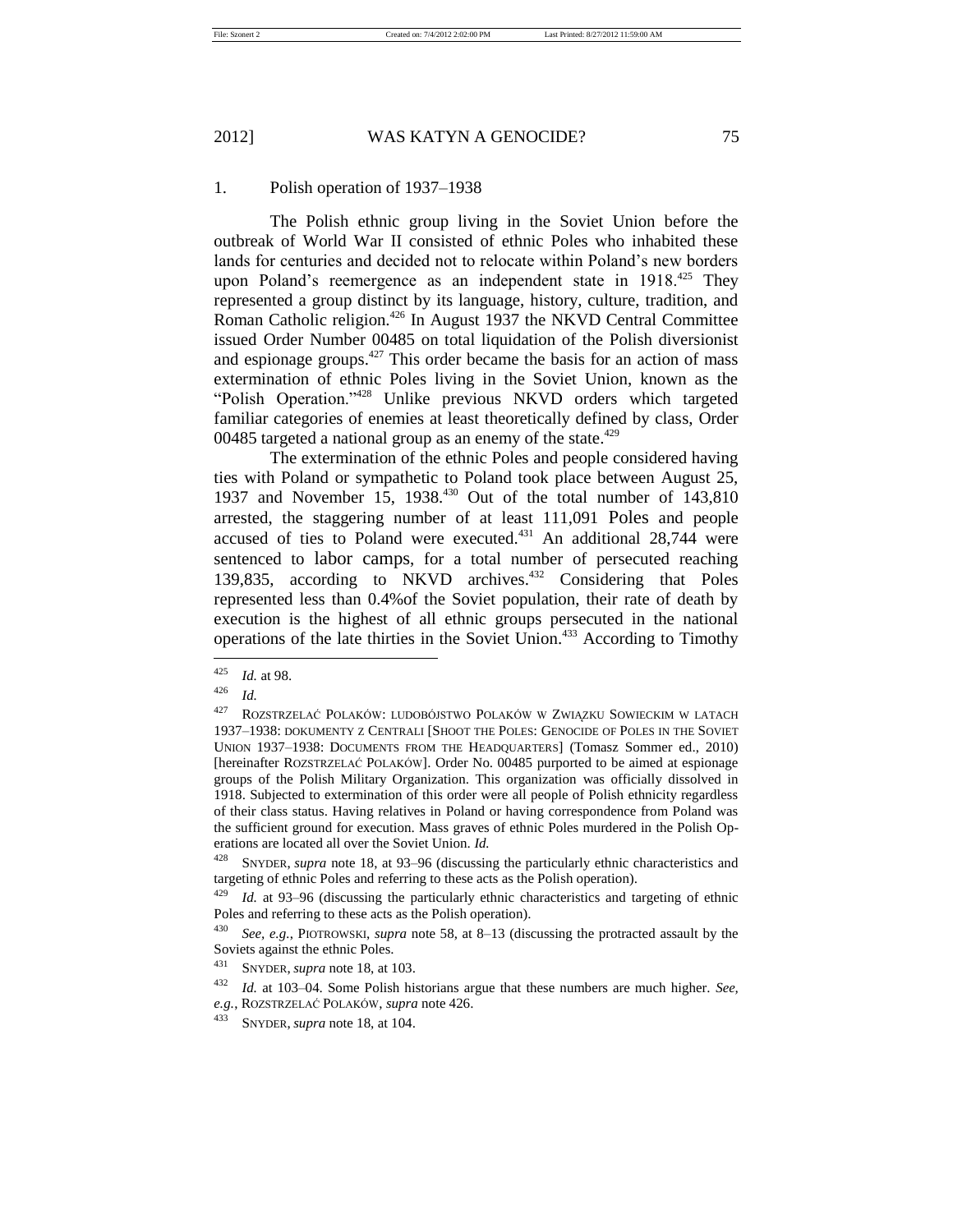76 CASE W. RES. J. INT'L L. [Vol. 44:1

Snyder, "Soviet Poles were about forty times more likely to die during the Great Terror than Soviet citizens generally."<sup>434</sup>

Most of the persecuted Poles lived in Soviet Belarus and Soviet Ukraine, lands that Poles inhabited for centuries.<sup>435</sup> These are the lands that had been part of the Polish-Lithuanian Commonwealth in the sixteenth and seventeenth century but were annexed to Russia during the eighteenth century partitions of Poland.<sup>436</sup> Thus the Poles represented indigenous population on these lands. The Rychalski family had been living in the steppes of Ukraine for as long as they can remember. $437$  Their forefathers built roads, railroads, and factories there. Anatol Rychalski who found new home in the U.S. reflects on the fate of his family as follows: "the multileveled Rychalski clan, counted in hundreds had been exterminated during the revolution in 1917, collectivization in 1929–1933, Stalin-Yezov genocide of 1937–38, and it hurts."<sup>438</sup> As a young boy, Anatol was deported with his family to the desert of Kazakhstan during the collectivization action.<sup>439</sup> In 1938 the NKVD sent the black raven for his father and no one ever heard from him again.<sup>440</sup> For his entire life, Anatol searched for any information about the fate of his father.<sup>441</sup> In 1993 the Ukrainian Security Service replied to his numerous inquiries stating that as a result of the 1938 repressive action, his father, Joseph Rychalski, was killed on April 15, 1938.<sup>442</sup> The Ukrainian Security Services was not able to establish the burial location of Joseph Rychalski.<sup>443</sup>

During the Polish Operation, "[b]iographies became death sentences, as attachment to Polish culture or Roman Catholicism became evidence of participation in international espionage."<sup>444</sup> While Polish men were routinely shot, their wives were sent to special settlements in Siberia and Kazakhstan and their children over the age of ten were abducted and sent to orphanages, thereby assuring that they would not be raised as

<sup>434</sup> *Id.* 

<sup>435</sup> *Id.* at 98.

<sup>436</sup> *Id.*

<sup>437</sup> Anatol Rychalski, Personal Reflections: Honoring Poland's Millennium Plus Year of Courage, paper prepared for the Polish Club of the University of Pittsburgh (May 1, 2011) (on file with author).

<sup>438</sup> *Id.*

<sup>439</sup> *Id.*

<sup>440</sup> *Id.*

 $\frac{441}{442}$  *Id.* 

*Id.* 

<sup>443</sup> Document of the Ukrainian Security Services (Jan. 13, 1993) (on file with Anatol Rychalski).

<sup>444</sup> SNYDER, *supra* note 18, at 96.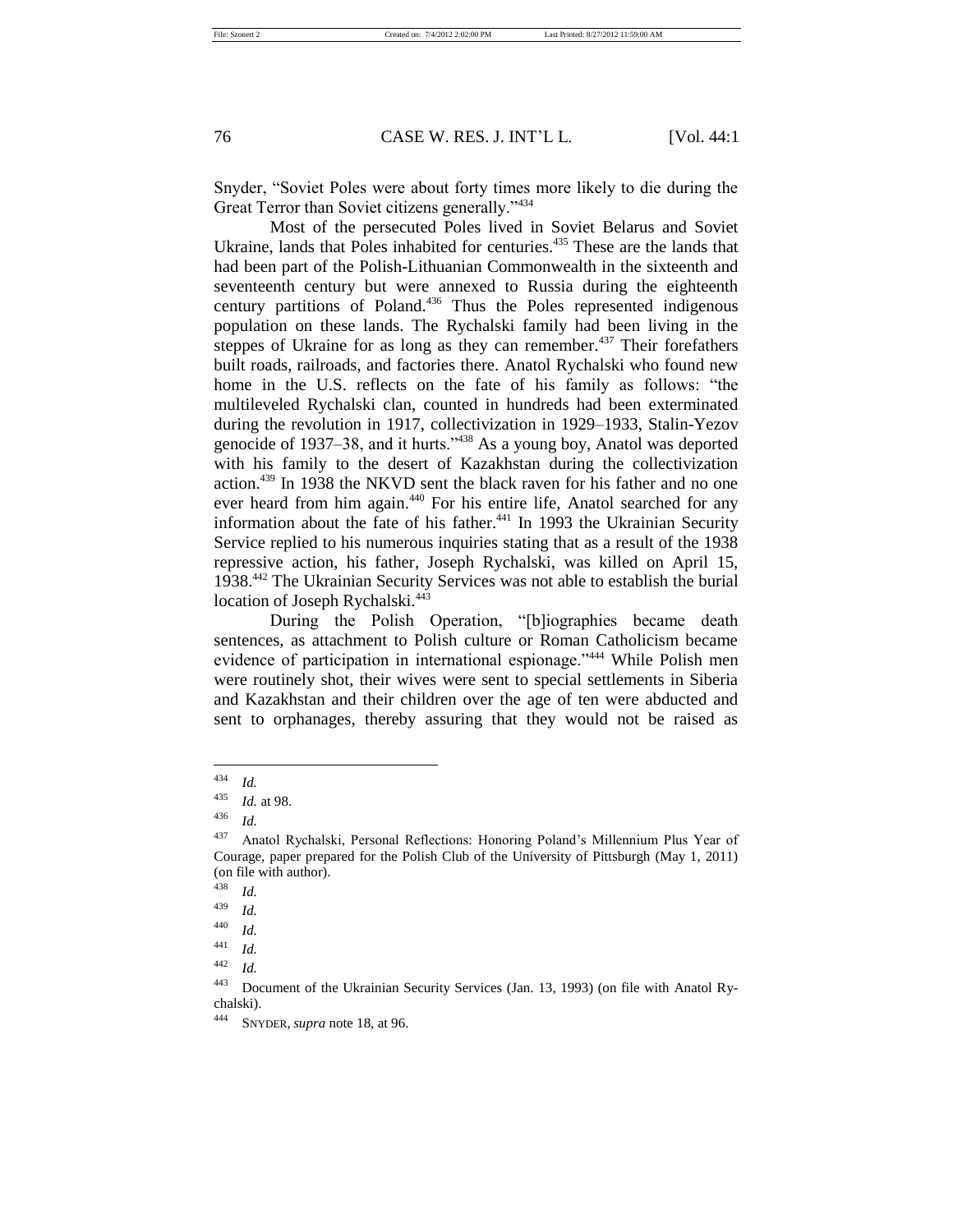Poles.<sup>445</sup> Some of the persecuted people were Belarusians and some were Jews, but the overwhelming majority of them were ethnic Poles.<sup>446</sup> The targeting of a person on the ground of his ethnicity, as was the case with the cotemporaneous persecution of Jews in Nazi Germany, did not mean that the persecuted person actually identified himself or herself with the Polish ethnic or national group.<sup>447</sup> It meant however that the perpetrators perceived such person as belonging to the persecuted group.

The Polish Operation was the bloodiest of all ethnic operations conducted during the Great Terror in the Soviet Union.<sup>448</sup> At one point, Yezhov, who was in charge of the Polish Operation, reported to Stalin that in twenty days,  $23,216$  arrests were made.<sup> $449$ </sup> Stalin rejoiced: "Very good! Keep on digging up and cleaning out this Polish filth."<sup>450</sup> In 2002, mass graves were found near Tavda and Tomsk, east of the Urals.<sup>451</sup> It is believed that these mass burial sites contain remains of ethnic Poles massacred in the Polish Operation of 1937.<sup>452</sup> The extermination of ethnic Poles in the Soviet Union between 1937 and 1938 meets the test of genocide as defined in the Genocide Convention and the Statue of Rome.

# 2. 1943 and thereafter

The intent of the Soviet leadership to destroy Poland is corroborated by a series of actions taken by the Soviet Union against Poland after the Battle of Stalingrad. On June 22, 1943 Stalin ordered to combat the Polish underground in the eastern territories of Poland "with every possible means."<sup>453</sup> On July 14, 1944, when the Red Army reentered Polish territory on its way to Berlin, Stalin ordered the execution of members of all Polish underground forces.<sup>454</sup> Members of Polish resistance who had been fighting against Nazi Germany for five years suddenly were labeled by the Soviet

<sup>445</sup> *Id.* at 102.

<sup>446</sup> *Id.* at 99.

<sup>447</sup> *Id.* at 98.

<sup>448</sup> *Id.* at 103–104.

<sup>449</sup> *Id.* at 96.

<sup>450</sup> SNYDER, *supra* note 18, at 96. Michael Ellman asserts that the 'national operations,' particularly the Polish Operation, may constitute genocide as defined by the U.N. Genocide Convention. Michael Ellman, *Stalin and the Soviet Famine of 1932–33 Revisited*, 59 EUR.- ASIA STUDIES 663, 690 (2007). His opinion is shared by Simon Sebag Montefiore. SIMON SEBAG MONTEFIORE, STALIN: THE COURT OF THE RED TSAR 229 (2004).

<sup>451</sup> Fischer, *supra* note 128.

<sup>&</sup>lt;sup>452</sup> *See id.* (noting that the Tavda and Tomsk graves contained Polish corpses).

<sup>453</sup> PIOTROWSKI, *supra* note 58, at 19.

<sup>454</sup> *Id.*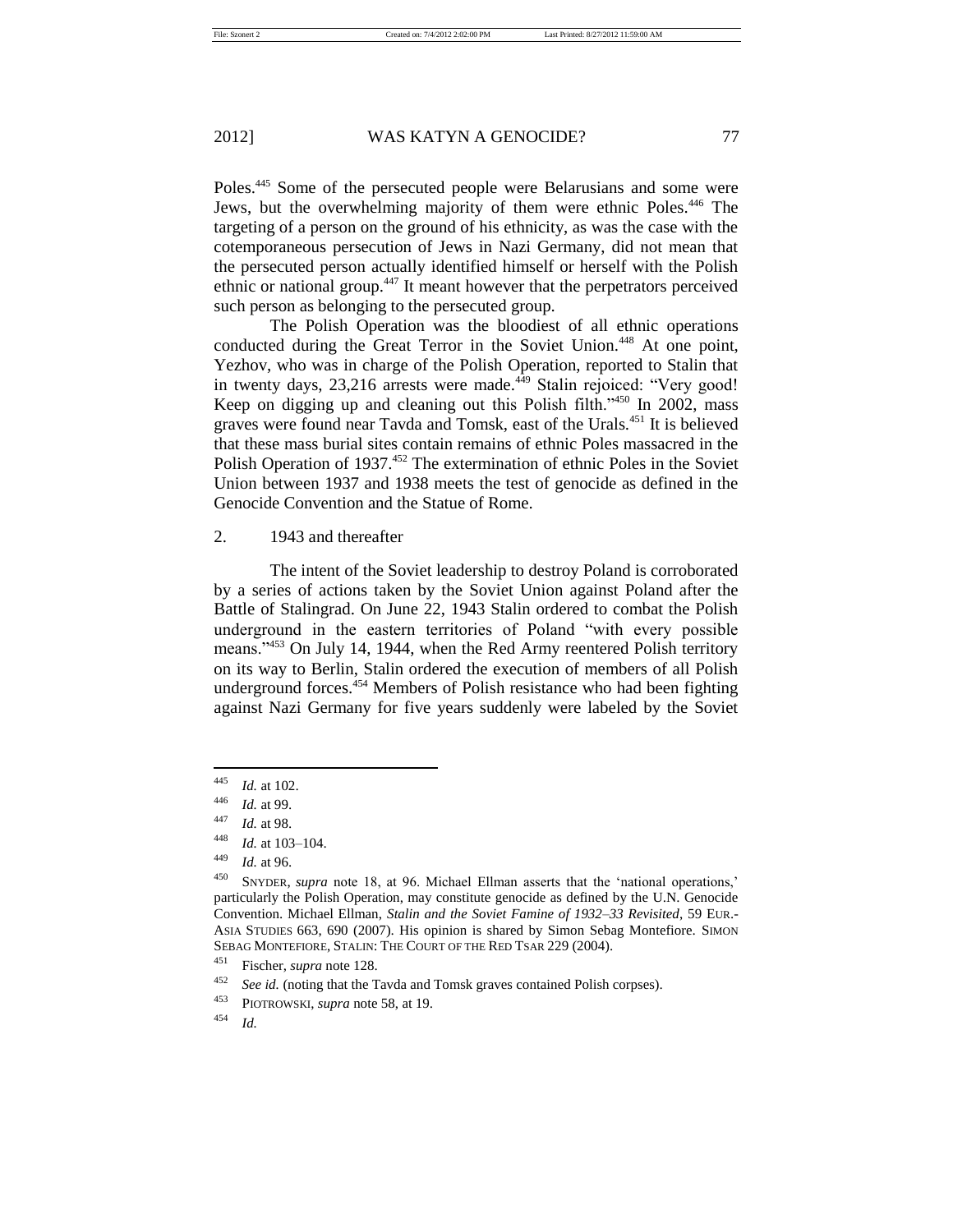78 CASE W. RES. J. INT'L L. [Vol. 44:1

propaganda as "nationalist fascists," and thousands of them were executed while tens of thousands were once again deported to the Soviet Far East.<sup>455</sup>

In July 1945, the Red Army together with NKVD Special Forces conducted an extraordinary pacification action in the Augustów region of north-east Poland against the Polish Home Army.<sup>456</sup> Two thousand people were arrested and subjected to torture during the investigations; six hundred of them were sent to the Soviet Union and were never heard from again.<sup>457</sup> A formal request of the Polish Government submitted to the Russian Federation to assist in locating the burial sites of the people who disappeared in the Augustów operation in 1945 was formally rejected in 2006 by the Russian Federation on the grounds of the statute of limitations.<sup>458</sup>

The Soviet withholding of military assistance to the capital of Poland during the Warsaw Uprising of August–September 1944 against Germans represented an act of support for German genocidal destruction of Warsaw that claimed close to 200,000 lives, more than the Hiroshima and Nagasaki losses combined, and resulted in Warsaw being leveled.<sup>459</sup>

The postwar strategy of luring members of the Home Army to reveal themselves to the communist authority through amnesty resulted in subsequent mass arrests, executions and new deportations to the Soviet Union.<sup>460</sup> The following acts demonstrate the consistent intent of the Soviet leadership to prevent the reemergence of Poland as an independent state: the 1945 kidnapping of sixteen Polish leaders associated with the Polish Government in London for a show trial in Moscow and subsequent elimination of all of them in the Lublianka prison; the creation in Moscow of a puppet government that replaced the legitimate Polish Government; the introduction of the Soviet oppression apparatus in post-war Poland, postwar murders and persecutions of members of the Home Army, deportations

<sup>&</sup>lt;sup>455</sup> *See id.* (discussing the treatment, execution, and deportation of members of the Polish resistance).

<sup>456</sup> Adam Bialous, *Unsolved Communist Crimes: The Augustów Roundup in July, 1945*, DOOMED SOLDIERS, http://www.doomedsoldiers.com/augustow-roundup.html (last visited June 15, 2012).

*Id.* 

<sup>458</sup> *See id.* (declaring that numerous requests for information about the Augustów Roundup have not been answered by the Russian government).

<sup>459</sup> PIOTROWSKI, *supra* note 58, at 19. Studies show the death toll for Hiroshima to be as much as 130,000, while Nagasaki lost 60,000 to 70,000 people. Jerald Richards, *Hiroshima, Morality, and Democracy*, *in* PROBLEMS FOR DEMOCRACY 83, 84 (John Kultgen & Mary Lenzi eds., 2006).

<sup>460</sup> PIOTROWSKI, *supra* note 58, at 19.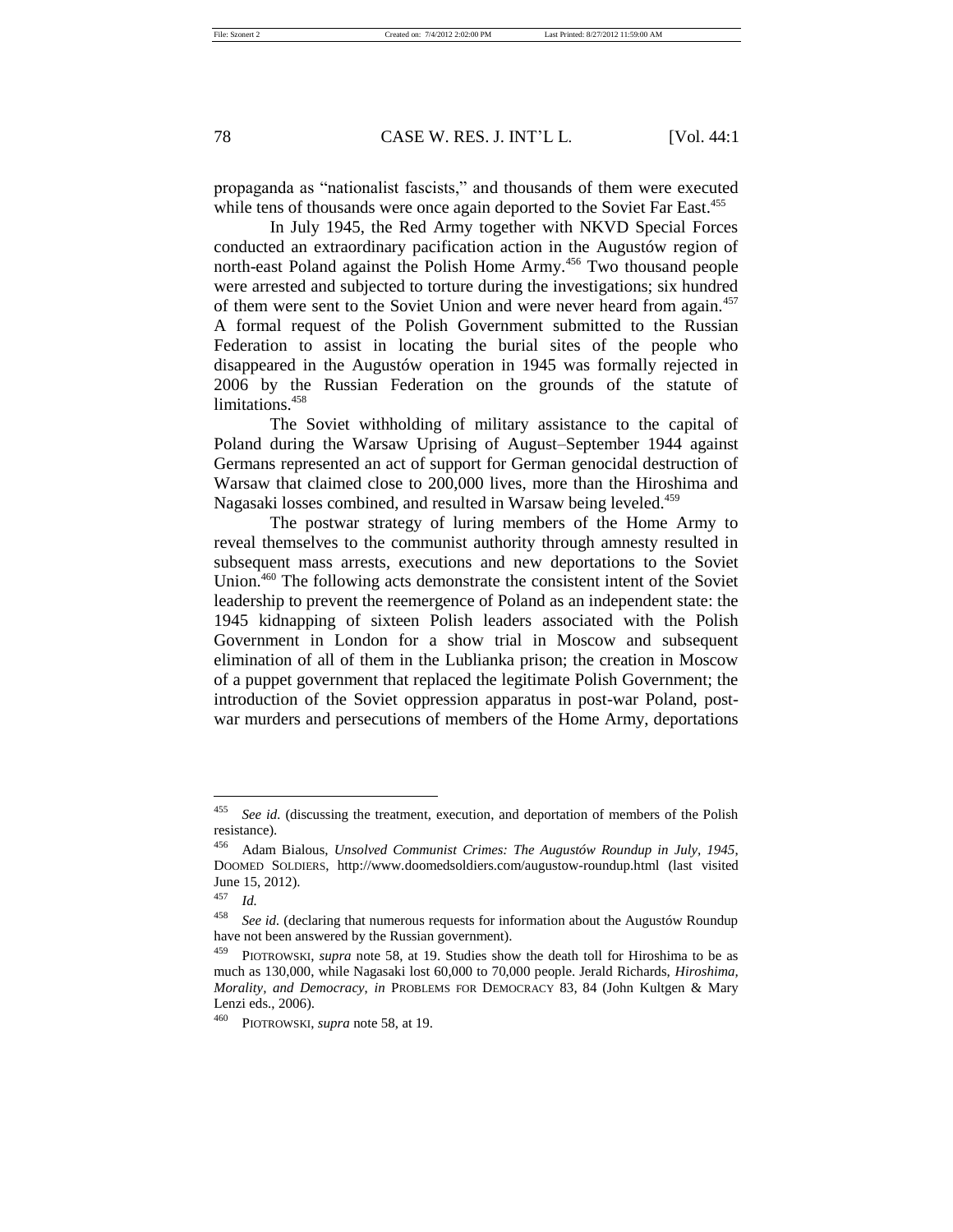of Polish patriots to gulags, and the illegal seizure of Poland's eastern territories after the war. $461$ 

The list of heinous crimes committed upon the Polish people by the Soviet Union after 1943 goes on and on. This policy of destruction can be succinctly summarized by a simple statement from the 1947 NKVD Instruction to the Soviet agents controlling Poland: "While rebuilding the industry and building new industry make sure that industrial waste is directed to rivers which will be used as reservoirs of drinking water."<sup>462</sup>

# IV. STATUS OF THE KATYN CRIME SEVENTY YEARS LATER

While the Soviet Union denied its responsibility for the Katyn crime, destroyed the evidence of the crime and conducted massive cover-up operations, the Russian Federation seeks to minimize the scope and significance of the Katyn crime and works on developing an anti-Katyn doctrine to justify the crime.<sup>463</sup> This strategy of anti-Katynism is consistent with a decree of President Gorbachev dated November 3, 1990 directing the Russian Academy of Science and other institutions to search for "archival materials relating to the events and facts in the history of bilateral Soviet-Polish relations, which resulted in losses to the Soviet side." <sup>464</sup> The following examples illustrate the strategy employed by the Russian Federation to justify and minimize the Katyn crime and evade responsibility for it:

- Selectively declassifying Katyn-related documents<sup>465</sup>
- Minimizing the number of victims;
	- a) The Polish Red Cross positively identified 2,916 bodies in the Katyn forest during the investigation conducted by the International Red Cross in 1943.<sup>466</sup>

<sup>461</sup> *Id.*; *see also Sowieckie Deportacje*, SOWIECKIE DEPORTACJE (Sept. 1, 2008), http://www. deportacje.eu.

<sup>462</sup> *Boleslaw Bierut's Archives*, *supra* note 366, ¶ 29.

<sup>463</sup> *See* Michael P. Scharf & Maria Szonert-Binienda, *Katyn: Justice Delayed or Justice Denied?*, 44 CASE W. RES. J. INT'L L. 20–21 (describing the Russian government's response to the Katyn crime and the Anti-Katyn doctrine).

<sup>464</sup> Decree by President Gorbachev, in Connection with the Visit of Minister of Foreign Affairs Krzysztof Skubiszewski, on Speeding up the Investigation of the Fate of the Polish Officers Held in the Three Special Camps, *reprinted in* KATYN: A CRIME WITHOUT PUNISHMENT, *supra* note 67, at 346.

<sup>465</sup> *See* Fischer, *supra* note 128 (noting that documents turned over to Polish authorities in 1990 did not amount to "a full and complete disclosure").

<sup>466</sup> *See* LISTA KATYŃSKA, *supra* note 187, and accompanying text.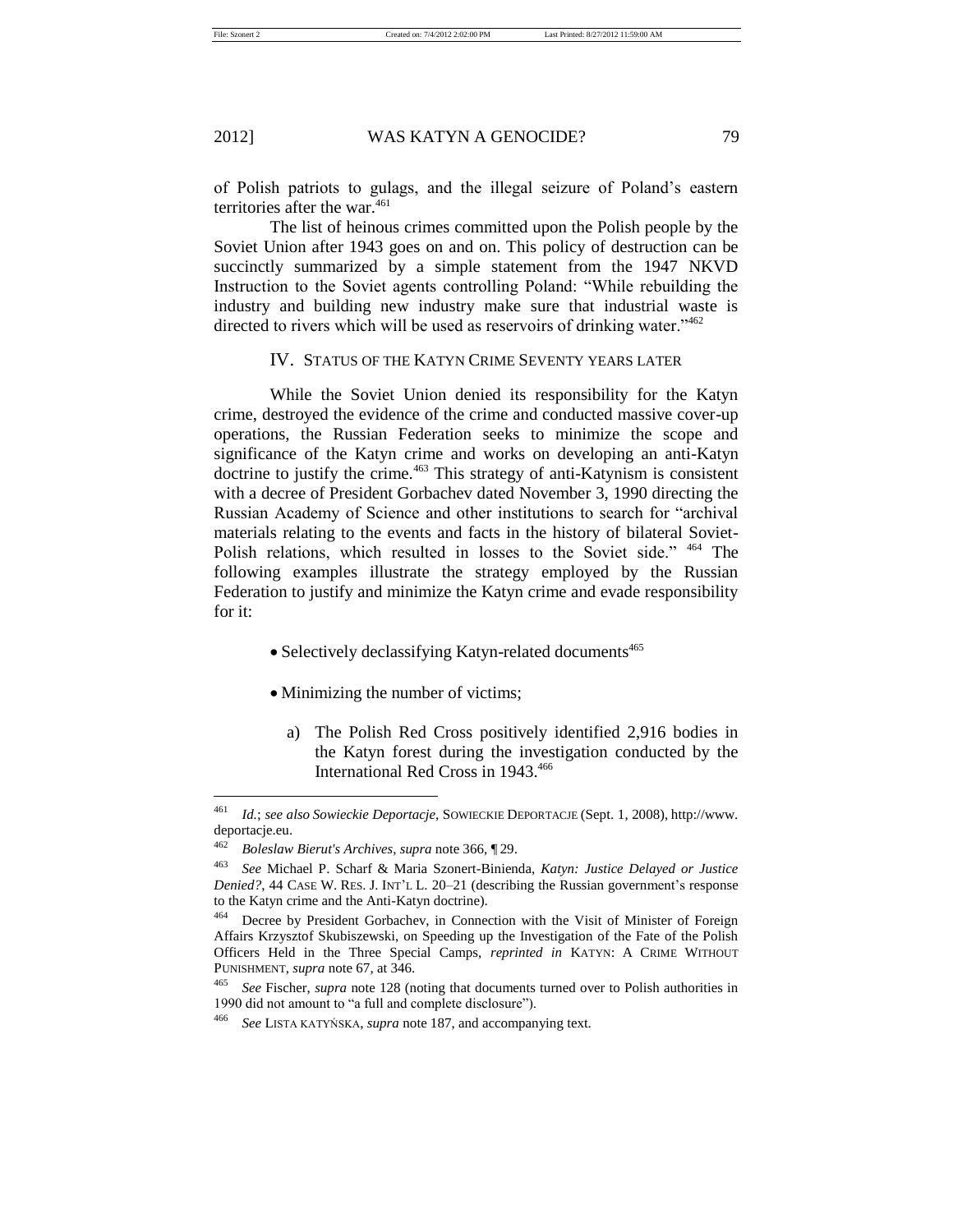File: Szonert 2 Created on: 7/4/2012 2:02:00 PM Last Printed: 8/27/2012 11:59:00 AM

80 CASE W. RES. J. INT'L L. [Vol. 44:1]

- b) In disregard of the official Russian records that 21,857 Poles were murdered, the Russian investigation established that 14,542 persons were detained, 1,803 died, and 22 persons were identified.<sup>467</sup>
- Emphasizing other victims of the Stalinist regime persecuted within the Soviet Union;<sup>468</sup>
- Putting blame on "totalitarianism;"<sup>469</sup>
- Pointing to World War II losses as a common Russian and Polish tragedy;<sup>470</sup>
- Emphasizing non-Polish ethnic groups among the persecuted Polish citizens;<sup>471</sup>
- Pointing to political as opposed to national motives of the crime;<sup>472</sup>
- Justifying the Katyn crime by implementing the anti-Katyn strategy that points, *inter alia,* to the maltreatment of Soviet POWs by Poland in the 1920 war; $473$
- Treating the Katyn crime as an ordinary crime of "exceeding official authority" subject to a 10-year statute of limitations;

<sup>467</sup> Press Release, V.K. Kondrashov, Prosecutor General's Office (Mar. 24, 2005), *available at* http://www.memo.ru/daytoday/5katyn2.htm. This statement came in response to the Letter from Arseny Roginsky, Chairman of the Board & Alexander Guryanov, Coordinator of the Polish Committee, Memorial, to Alexander Savienkov, Deputy Att'y General, Russ. Federation, *available at* http://www.memo.ru/daytoday/5zaprgwp1.htm (last visited June 15, 2012); *see also* Fischer, *supra* note 128 (stating that the death toll was 21,857 and that Russian pronouncements have often not reflected this figure).

<sup>468</sup> *See* Fischer, *supra* note 128 (quoting a Russian official's pronouncement that millions of Russians had been killed).

<sup>469</sup> *Id.* President Yeltsin in 1995 proclaimed: "[T]otalitarian terror affected not only Polish citizens but, in the first place, the citizens of the former Soviet Union." *Id.* 

 $\frac{470}{471}$  *Id.* 

*Id.* 

<sup>&</sup>lt;sup>472</sup> *See id.* (noting President Yeltsin's contention that thousands of bodies found in Katyn were of various nationalities, not just Polish).

<sup>473</sup> *See* KATYN: A CRIME WITHOUT PUNISHMENT, *supra* note 67, at 262 (noting that the Politburo justified executing Polish prisoners of war by labeling them "counterrevolutionaries" who were "enemies of Soviet power").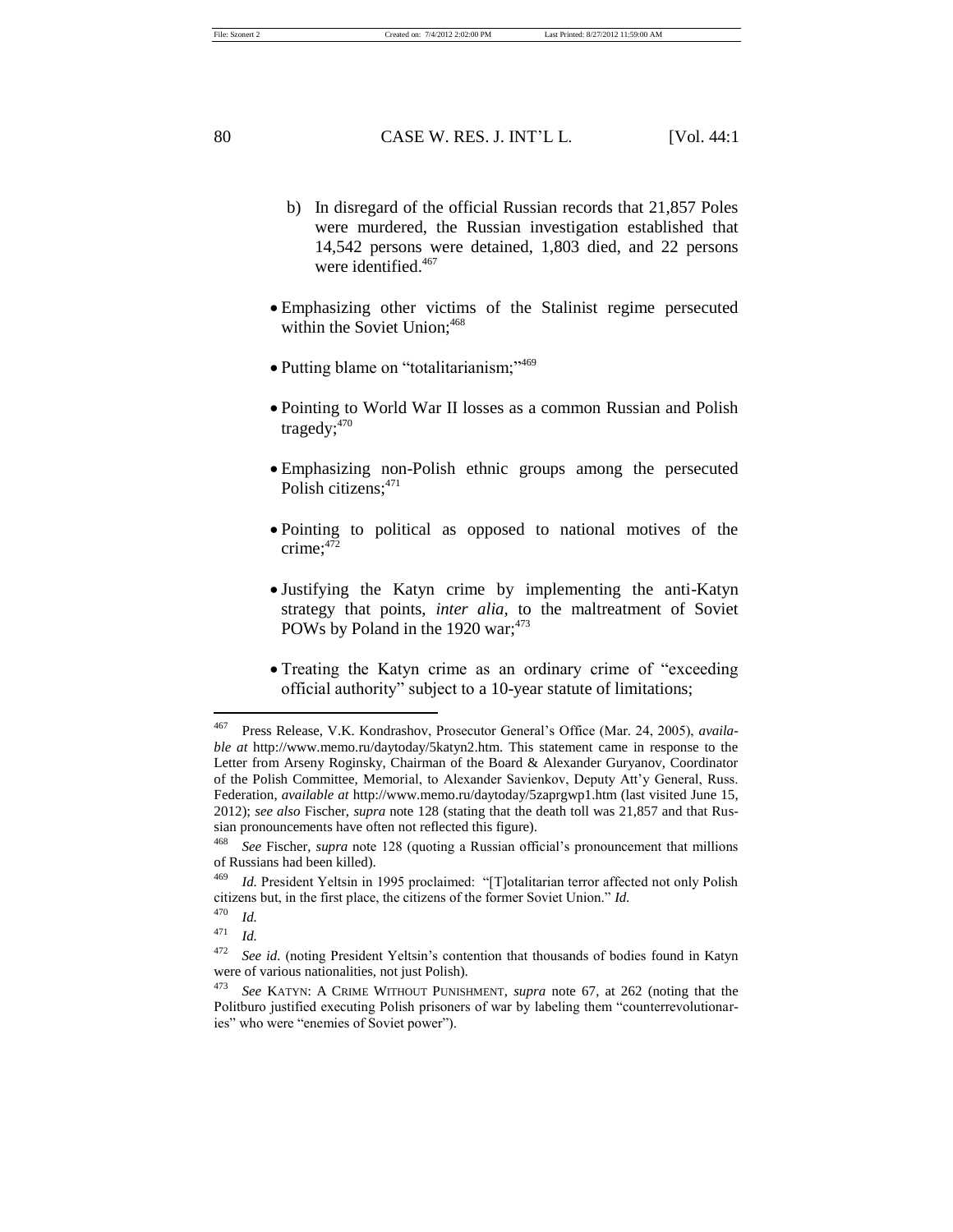a) Such treatment is contrary to the position of the Soviet Union's treatment of the Katyn crime at the Nuremberg Trial where the Soviet prosecutor, accusing German leaders of this crime, referred to the Katyn murder as "one of the most important criminal acts for which the major war criminals were responsible." <sup>474</sup>

- b) Such classification stands in sharp contrast to the determination of the U.S. Special Committee to Investigate the Katyn Forest Massacre that described the Katyn massacre as "one of the most barbarous international crimes in world history."<sup>475</sup>
- c) Such classification of the Katyn crime contradicts the conclusion of the Committee of Experts of the Main Military Prosecutor's Office of the Russian Federation that classified the Katyn crime as genocide according to international law as well as the public proclamation of the leading Russian scholars dated January 18, 1995 that refers to the Katyn crime as "genocide aimed at Polish citizens."<sup>476</sup>
- Classifying as top secret the 2004 decision of the Russian Military Prosecutor General to discontinue the Russian investigation into the Katyn crime, the legal justification for discontinuance of the Katyn case, and all evidentiary documentation from the Katyn investigation;<sup>477</sup>
- Denying legal standing to families of the Katyn victims who attempt to obtain information about the Russian investigation into the Katyn crime and/or pursue compensation claims before the Russian courts.<sup>478</sup>

<sup>&</sup>lt;sup>474</sup> 7 TRIAL OF THE MAJOR WAR CRIMINALS BEFORE THE INTERNATIONAL MILITARY TRIBUNAL: PROCEEDINGS 5 FEBRUARY 1946 - 19 FEBRUARY 1946, at 425 (1995).

<sup>475</sup> H.R. REP. NO. 82-2505, at 1 (1952).

<sup>476</sup> *See* KATYN: A CRIME WITHOUT PUNISHMENT, *supra* note 67, at 260 (providing the view of the Committee of Experts and the Military Prosecutor that the Katyn crime was genocide).

<sup>477</sup> Scharf & Szonert-Binienda, *supra* note 462, at 7–10. After the crash of the Polish presidential plane in Smolensk on April 10, 2010, President Putin promised to release documentation from the Katyn investigation. One year later, Russia was still withholding thirty-six volumes of documents from the Katyn investigation. *Id.* 

<sup>478</sup> Janowiec and Others v. Russia, Judgment, App. Nos. 55508/07, 29520/09, ¶¶ 49–54 (Eur. Ct. H.R., 2012), *available at* http://cmiskp.echr.coe.int/tkp197/view.asp?action=html&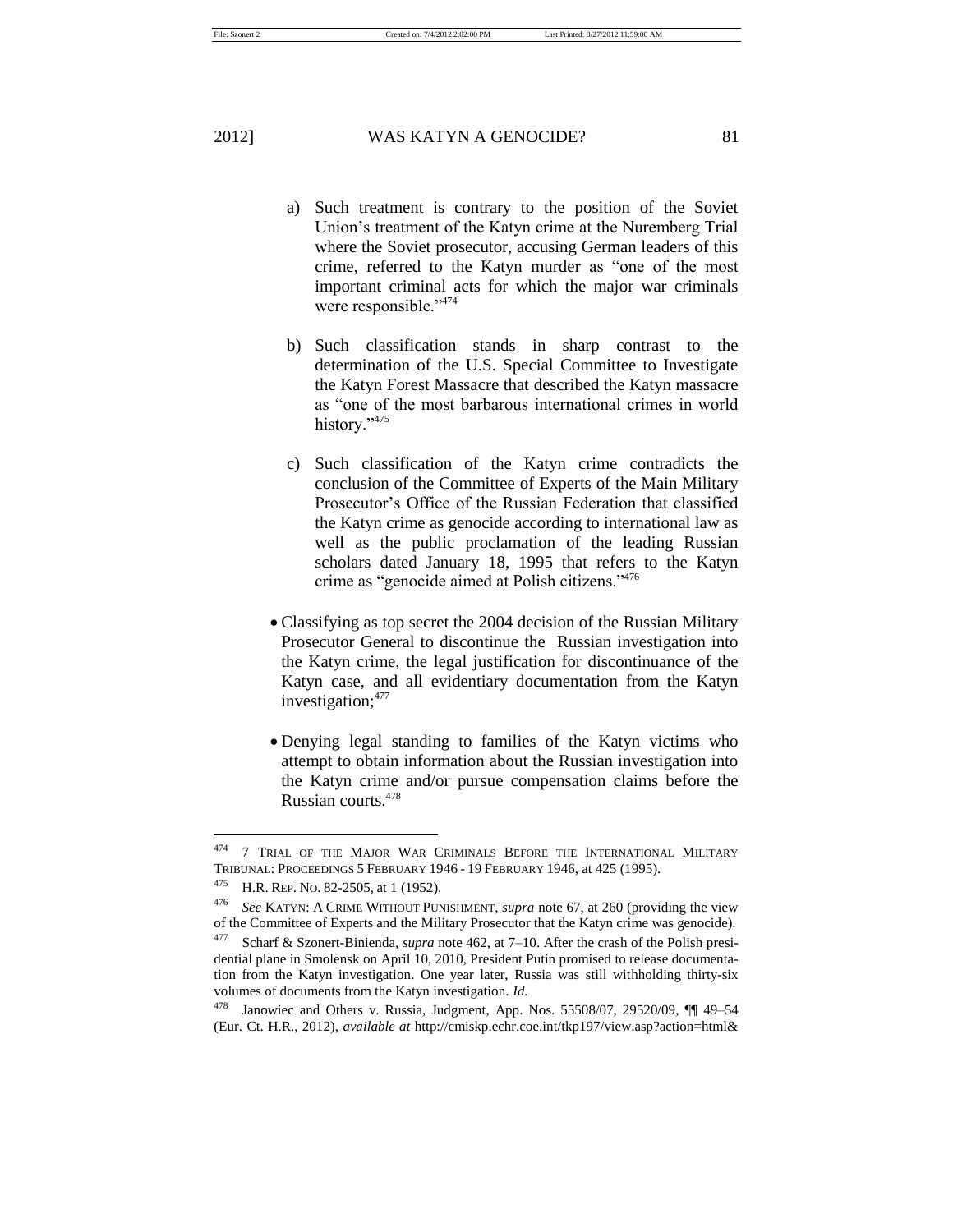82 CASE W. RES. J. INT'L L. [Vol. 44:1]

On April 10, 2010, the President of Poland and eighty seven top officials of the Polish State were on their way to Katyn for the commemoration of the  $70<sup>th</sup>$  anniversary of the Katyn crime when their plane crashed on landing in Smolensk near Katyn, killing everyone on board.<sup>479</sup> In response to this tragedy, the leadership of the Russian Federation made conciliatory gestures and promised to release more documents from the Russian investigation into the Katyn crime but was slow in fulfilling this promise.<sup>480</sup> Furthermore, on November 26, 2010, the Parliament of the Russian Federation adopted a resolution that officially recognized Stalin and his associates as the main perpetrators of the Katyn massacre.<sup>481</sup>

As much as the political declarations and gestures of the Russian Federation are welcome, they do not correspond with the legal treatment of the Katyn case by the Russian courts. The legal position of the Russian Main Military Prosecutor's Office that classified the Katyn crime as an act of "exceeding official authority" remains unchanged. As of spring 2012, conciliatory gestures have not been aligned with any change regarding the legal treatment of the Katyn case by the Russian Federation.<sup>482</sup>

On the first anniversary of the 2010 tragic crash of the Polish presidential plane in Smolensk, near Katyn, leading Polish historians warned of dangerous developments in Russia regarding the Katyn massacre.<sup>483</sup> The "anti-Katyn doctrine" that aims at justifying the Katyn crime had been widely promoted in Russia. Arguments have been raised that the Soviet Union took revenge on the Polish officers for the mistreatment of the Soviet prisoners of war during the Polish-Soviet War of 1920.<sup>484</sup> Such arguments not only trivialize the Katyn crime but also represent a fundamental threat to Poland's liberty and sovereignty. Arguments that seek to justify the Katyn murders go to the very heart of Poland's right to exist as a sovereign and independent nation.

documentId=888266&portal=hbkm&source=externalbydocnumber&table=F69A27FD8FB8 6142BF01C1166DEA398649.

<sup>479</sup> Nicholas Kulish, Ellen Barry & Michal Piotrowski, *Polish President Dies in Jet Crash in Russia*, N.Y. TIMES, Apr. 11, 2010, at A1.

<sup>480</sup> Scharf & Szonert-Binienda, *supra* note 462, at 7–10 (noting that Russia still has yet to release thirty-six of the 183 volumes from its investigation into the Katyn crimes).

<sup>481</sup> *Duma Votes to Blame Stalin for the Katyn Crime*, MOSCOW TIMES (Nov. 26, 2010), http://www.themoscowtimes.com/news/article/duma-votes-to-blame-stalin-for-katynmassacre/425136.html.

<sup>482</sup> *See* Scharf & Szonert-Binienda, *supra* note 462, at 19–20 (detailing the Russian Federation's legal position that prosecution is barred by a ten-year statute of limitations and that the Katyn investigation is terminated).

<sup>483</sup> *See Jest Zamówienie na Anty-Katyń*, NASZ DZIENNIK**,** Aug. 13–15, 2011, http://www.naszdziennik.pl/index.php?dat=20110813&typ=po&id=po37.txt.

<sup>484</sup> *See* KATYN: A CRIME WITHOUT PUNISHMENT, *supra* note 67, at 263.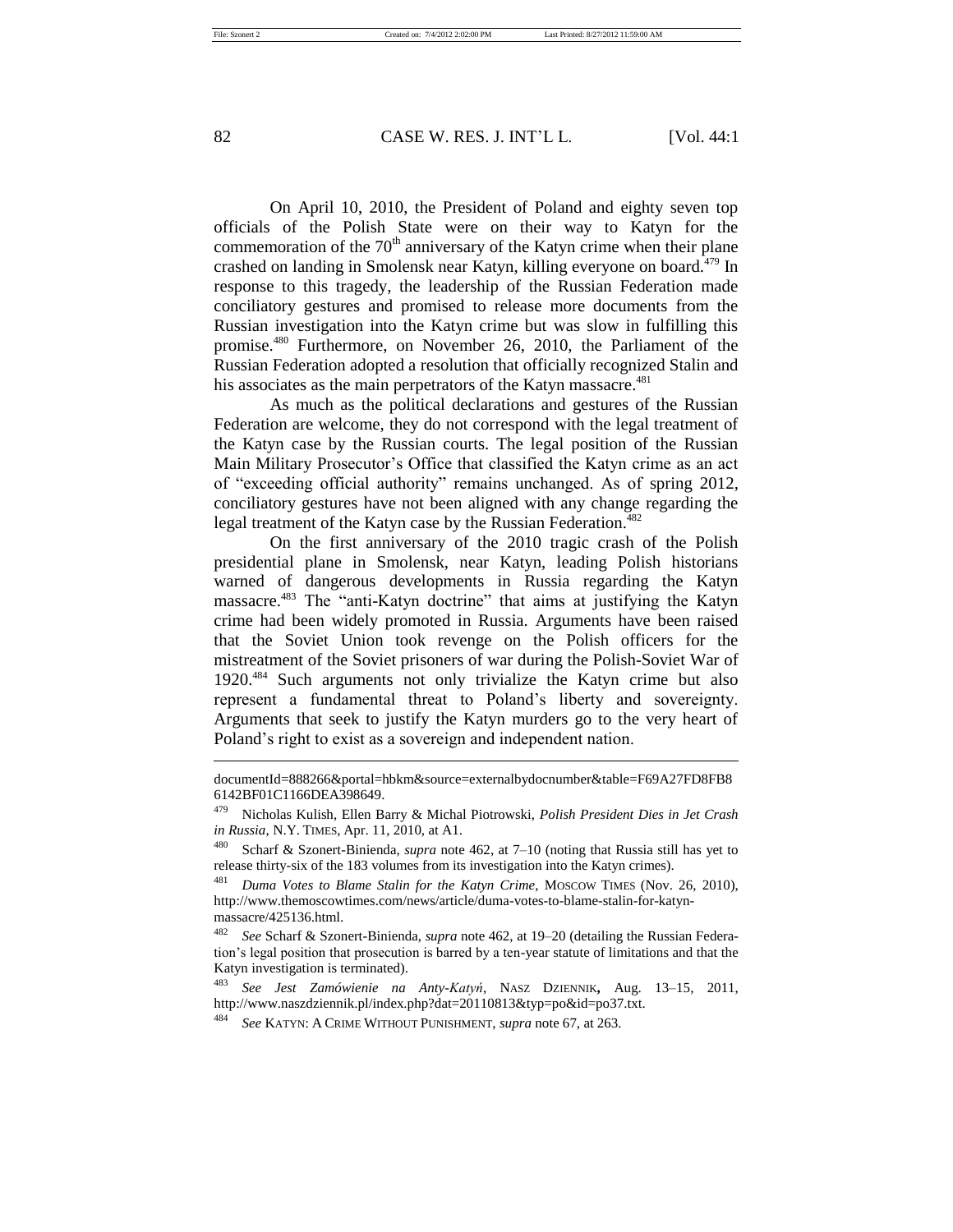### V. CONCLUSION

The primary focus of this analysis has been on the question of whether the Katyn crime, as redefined in light of the latest evidence, meets the legal definition of genocide under the Genocide Convention of 1948. This article deals mainly with one type of genocidal activities, that of "killing members of the group" as spelled out in the March 5th Execution Order. The remaining four types of genocidal acts, such as: (i) causing serious bodily or mental harm to the members of the group; (ii) deliberately inflicting on the group conditions of life calculated to bring about its physical destruction in whole or in part; (iii) imposing measures intended to prevent births within the group; and (iv) forcibly transferring children of the group to another group, were discussed or mentioned but not analyzed separately due to space limitations. Nevertheless, the facts as presented herein demonstrate beyond a reasonable doubt that the Soviet Union committed all five types of genocidal acts on the Polish population on the conquered Polish territory between 1939 and 1941.

By focusing just on one type of the genocidal act—that of killing it has been proven beyond all reasonable doubt that the leadership of the Soviet Union, while acting in collaboration with Nazi Germany between September 1939 and June 1941, had engaged in carefully planned genocidal killings directed at the Polish POWs of officer rank and members of the Polish state apparatus such as the judiciary, law enforcement and security forces, Polish intelligentsia and civic leaders. These selective killings must be viewed in conjunction with other genocidal operations. Based on the analysis presented herein, it has been proven beyond a reasonable doubt that the action of mass killing was augmented by large-scale arrests and massive actions of forced removal from the conquered Polish territory of the civilian population consisting of the entire families perceived as Polish nationals and/or supporters the Polish State, and by forced conscription of the Polish citizens into the Soviet Army. These policies of destruction and dispersal of Polish nationals throughout the Soviet Union directly impacted the ability of the Polish national group, as such, to survive on the Polish territory incorporated to the Soviet Union. Accordingly, it has been proven beyond a reasonable doubt that during the twenty-one month period of Nazi-Soviet collaboration, the officials of the Soviet Union acted with specific intent to destroy the Polish national group, as such, on the Polish territory conquered, incorporated, and controlled by the Soviet Union, and therefore committed the crime of genocide as defined by the Genocide Convention of 1948.

The group of Soviet leaders who committed the crime of genocide on the Polish national group consists of, but is not limited to, the following: (1) the top leadership of the U.S.S.R. consisting of Joseph Stalin, Lawrenti Beria, and Vyacheslav Molotov; (2) members of the Soviet Politburo: Kliment Voroshilov, Anastas Mikoyan, Michail Kalinin, and Lazar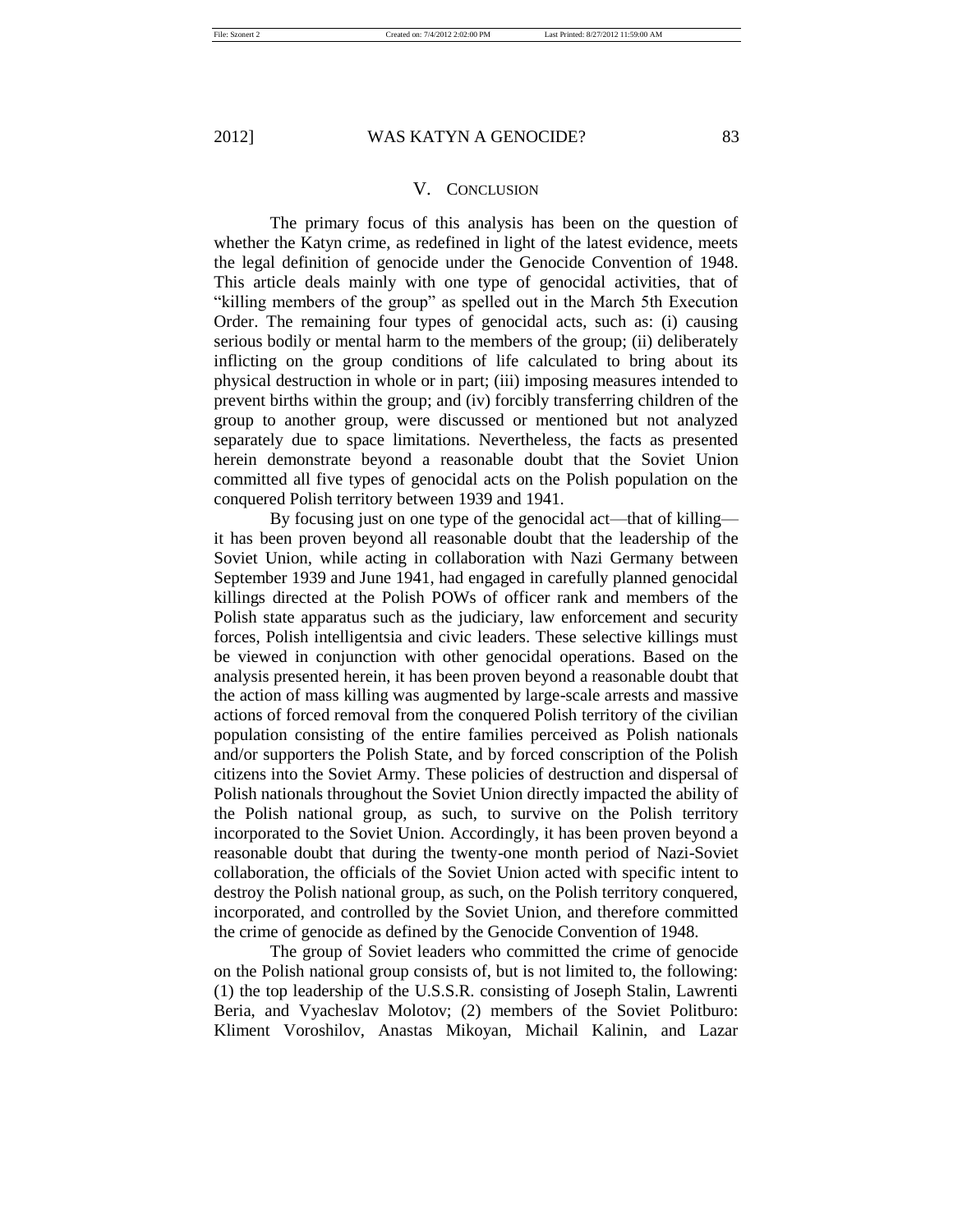### 84 CASE W. RES. J. INT'L L. [Vol. 44:1]

Kaganovich; (3) members of the execution troika as specified in the March 5th Execution Order: Vsevolod Merkulov, Bakhcho Kobulov and Leonid Bashtakov; (4) NKVD employees listed in the Rewards Order issued on October 26, 1940 for "Clearing out" the Prisons and the Three Special Camps;<sup>485</sup> (5) other NKVD functionaries who directly participated in the killings of the Polish citizens;  $486$  (6) NKVD functionaries who actively participated in the destruction of evidence of the crime by destroying files and mass graves of the Polish victims; $487$  and (7) the Union of Soviet Socialist Republics.<sup>488</sup>

### VI. EPILOGUE

Despite clear evidence against the Soviet Union and subsequent admission of guilt by the Soviet Union's successor in the U.N., the Russian Federation, justice has not been served in the Katyn case.

When in 1943 mass graves were discovered in the Katyn forest, the families of the victims cried in vain for justice. When in 1952, the U.S. Congress took no action upon recommendations of its own Select Committee on the "Katyn Forest Massacre," the families of the victims cried in vain for accountability. When in 1991 Mikhail Gorbachev officially admitted that the Soviet NKVD committed the Katyn crime, and the full scope of the crime began to emerge, Franciszek Herzog wrote to the President of the United States:

Mr. President, as a US citizen and a son of the Polish officer, Lt. Col. Franciszek Herzog, murdered in Kharkov I beg you and implore you to look at the facts again. And then, in the name of the US Government, please apologize to the Polish people, and especially to the families of the victims, for sheltering the criminals for over half a century. It will not resurrect the men, but will give moral satisfaction to the widows and orphans of the victims. It will also gain you respect and undying gratitude of the Polish Nation.<sup>489</sup>

After many more letters and some assistance from Senator Christopher Dodd, in August of 1992 the U.S. Department of State replied

<sup>485</sup> Order of the People's Commissar of Internal Affairs of the USSR for [the Year] 1940, No. 001365, *in* KATYN: A CRIME WITHOUT PUNISHMENT, *supra* note 67, at 272.

<sup>486</sup> *See* KATYN: A CRIME WITHOUT PUNISHMENT, *supra* note 67, at 271 (stating that it was "customary" for NKVD workers to engage in "special tasks," including executions, with some workers trained to kill and others "participat[ing] in support roles").

<sup>487</sup> *See* Fischer, *supra* note 128 (describing NKVD efforts to destroy evidence, including graves).

<sup>488</sup> *See Janowiec and Others*, Judgment, App. Nos. 55508/07, 29520/09, ¶ 51.

<sup>489</sup> Letter from Franciszek Herzog to President George H.W. Bush (Dec. 26, 1991) (on file with author).